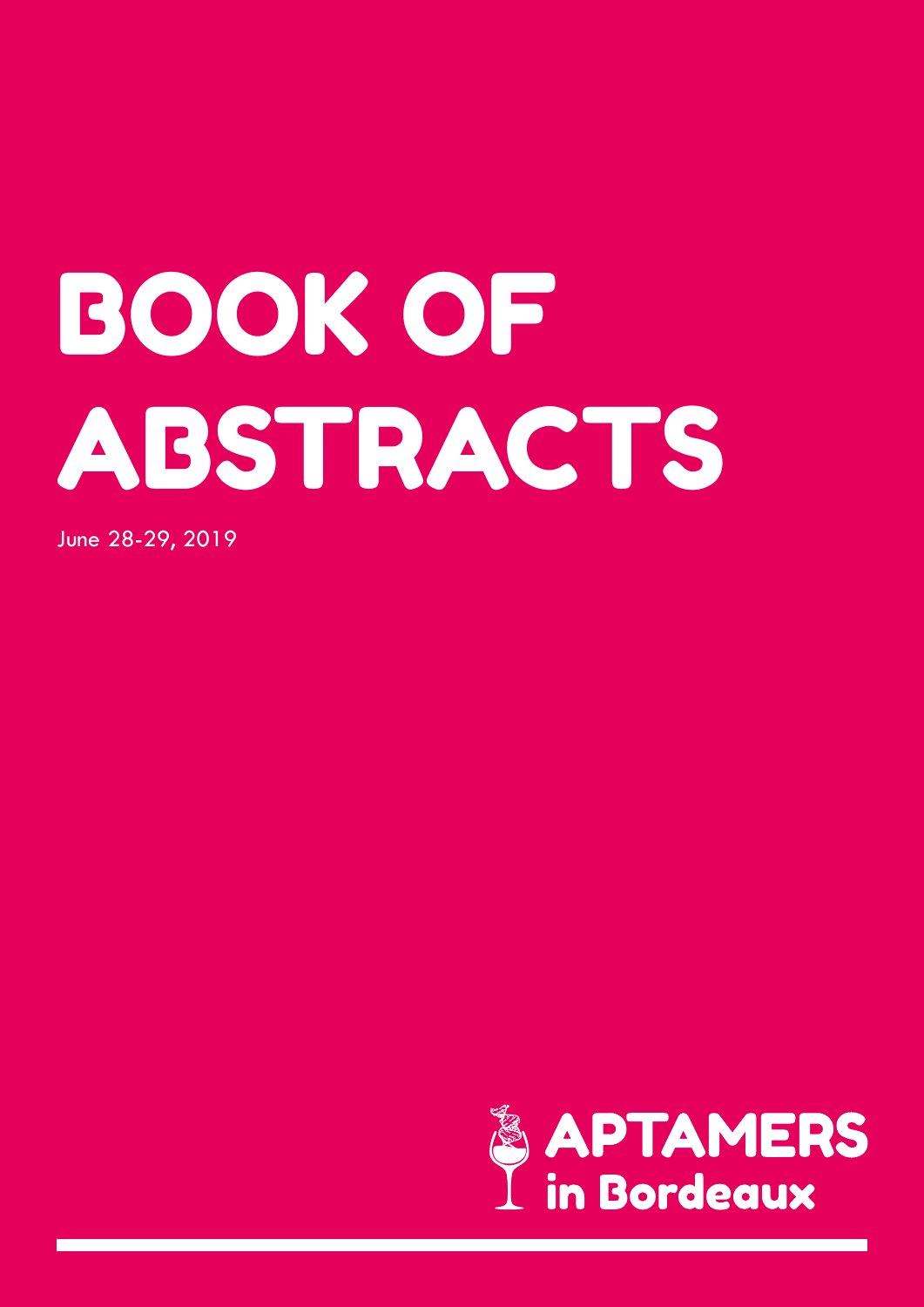APTAMERS IN BORDEAUX JUNE 28-29 2019

# ORAL PRESENTATIONS p3\_34

# POSTERS p35\_87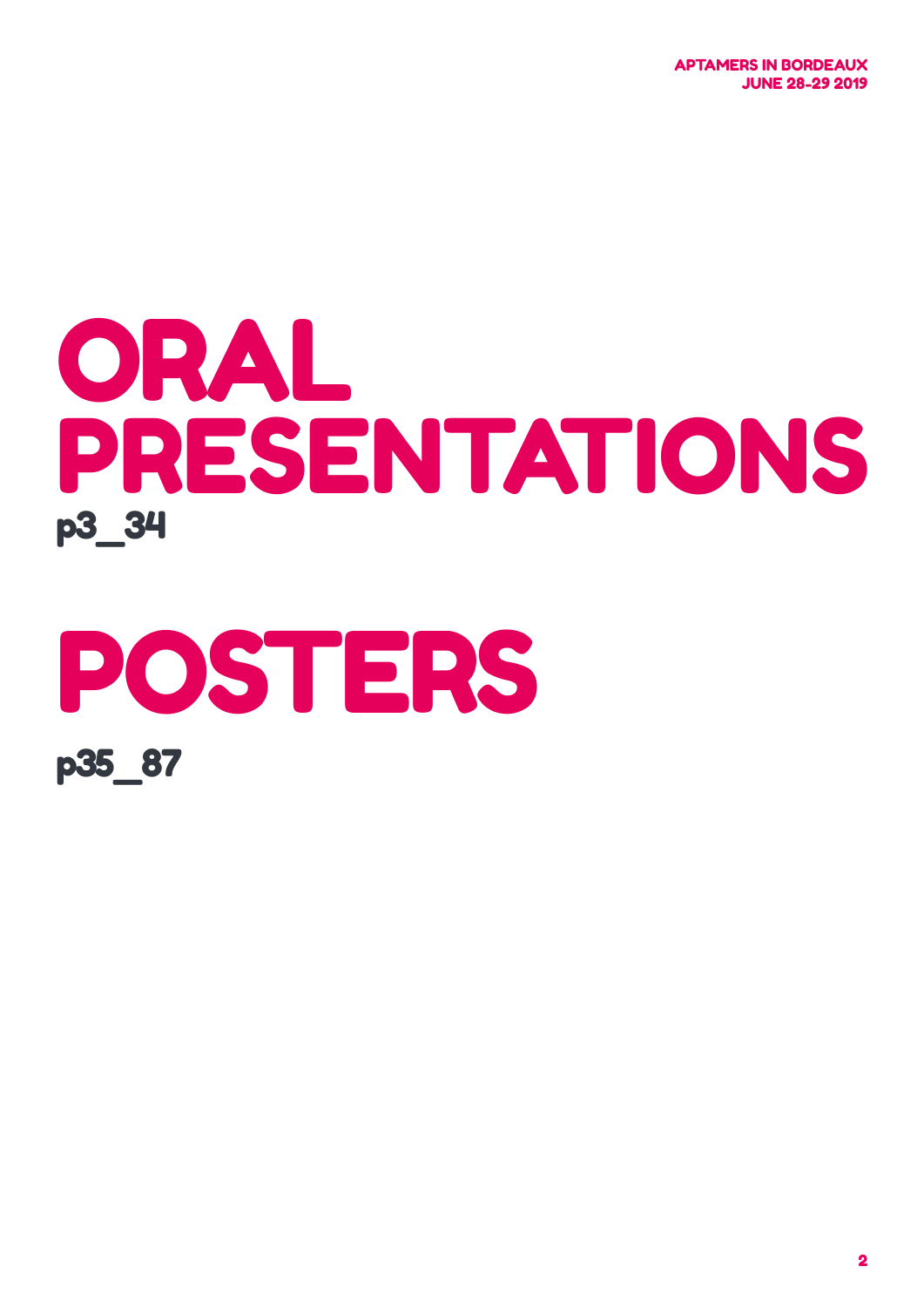

#### EMERGENCE OF COOPERATIVITY DURING IN VITRO SELECTION OF A SELF-SYNTHESISING<br>RIBOZYME *VITRO* **SELECTION OF A SELF-SYNTHESISING RIBOZYME**

<u>James Attwater<sup>1</sup>,</u> Aditya Raguram<sup>1</sup>, Alexey Morgunov<sup>1</sup>, Edoardo Gianni<sup>1</sup>, Philipp Holliger<sup>1</sup>

*1 MRC Laboratory of Molecular Biology, Cambridge, UK*

*jswa@mrc-lmb.cam.ac.uk*

*In vitro* evolution can reveal surprising capabilities of individual RNA molecules. Recently, during such an experiment to develop ribozymes that assemble other RNAs, we isolated the first RNA molecule able to build a copy of itself from small building blocks, assembling itself in stages from RNA trinucleotide 'triplets'. Unusually, this species emerged as a cooperative RNA heterodimer from the in vitro selection pool, an underexplored possibility in SELEX experiments. I will describe its synthetic capabilities, the behaviour of the complex RNA pools that led to its emergence, and the implications for the inception of RNA self-replication (both modern and primordial).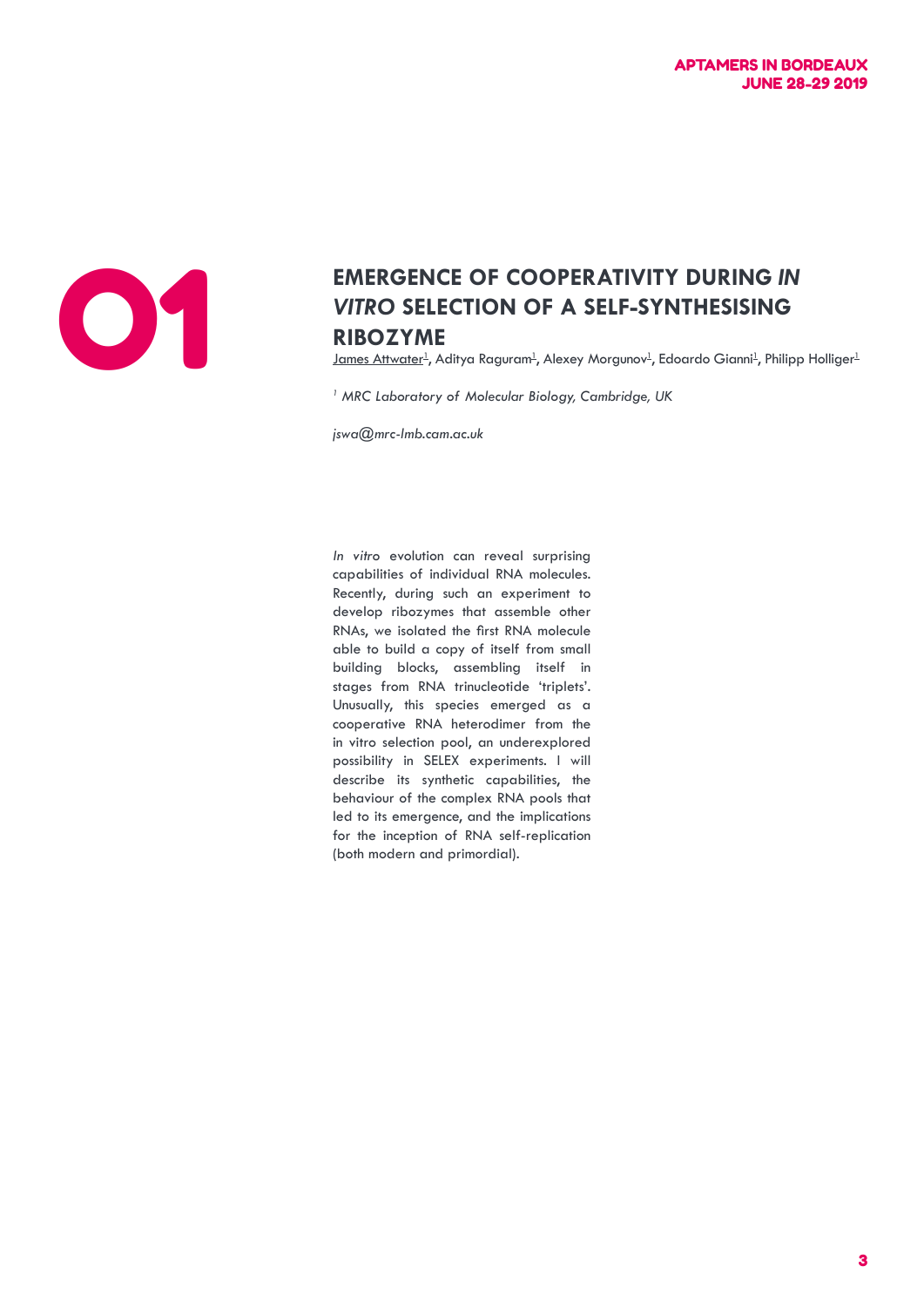

#### FULL-LENGTH ANALYSIS OF CAENORHABDITIS<br>ELEGANS TRANSCRIPTOME USING NANOPORE<br>SEQUENCING TECHNOLOGY **ELEGANS TRANSCRIPTOME USING NANOPORE SEQUENCING TECHNOLOGY**

Florian Bernard<sup>1, 2</sup>, Delphine Dargere<sup>1</sup>, Oded Rechavi<sup>2</sup>, Denis Dupuy<sup>1</sup>

<sup>1</sup> Acides Nucléiques : Régulations Naturelle et Artificielle Université de Bordeaux, Institut National de la Santé et de la Recherche Médicale : U1212, Centre National de la Recherche Scientifique : UMR5320 <sup>2</sup> Sagol School of Neuroscience - Tel Aviv University

*florian.bernard5@numericable.fr*

A recent meta-analysis of alternative exon usage in Caenorhabditis elegans based on publicly available RNA-seq dataset (Tourasse et al., Genome Research, 2017) refined our comprehension of C. elegans transcriptome, especially regarding the splicing quantitative aspects of alternative splicing in messenger RNAs. However, Next-Generation Sequencing technologies (NGS) like Illumina technology are proving to be limited to fully characterize one's transcriptome. PCR-based sequencing methods are known to introduce amplification bias affecting the overall distribution of mRNAs detected in one experiment and short-reads are not suited to accurately predict the frequency of isoforms derived from multiple alternative splicing events. In this study, we are exploiting the new possibilities offered by Oxford Nanopore Technology (ONT) to overcome those limitations. Nanopore-based sequencing allow to directly sequence nucleic acids without any prior amplification step and generates long-reads covering up to the full-length of the molecule. Hence, we are aiming to further characterize C. elegans transcriptome by providing a more accurate measure of isoforms ratios, a better comprehension of exons associations during alternative splicing

and by characterizing differentially trans spliced mRNAs. To do so, we analyzed two different populations of mRNAs: a library of poly(A) mRNAs representing the whole-animal transcriptome and a library of SL1-enriched mRNAs. Those libraries were sequenced using an ONT MinION device and analyzed using a combination of tools recommended for long-reads analysis and in-house python scripts. We assessed the efficiency of three different sequencing kits commercialized by ONT that are recommended for transcriptomics. Our results suggest that direct cDNA sequencing is most suited for transcriptome analysis in C. elegans, in regard to the quantity of data generated while preserving the quality of the dataset. The two libraries were compared together at the level of both genes and isoforms. We are reporting a set of non-SL1 genes that are found highly expressed in poly (A) libraries but not detected in SL1-enriched libraries. Additionally, we are also showing that alternatives promoters can lead to populations of isoforms exhibiting different trans-splicing status.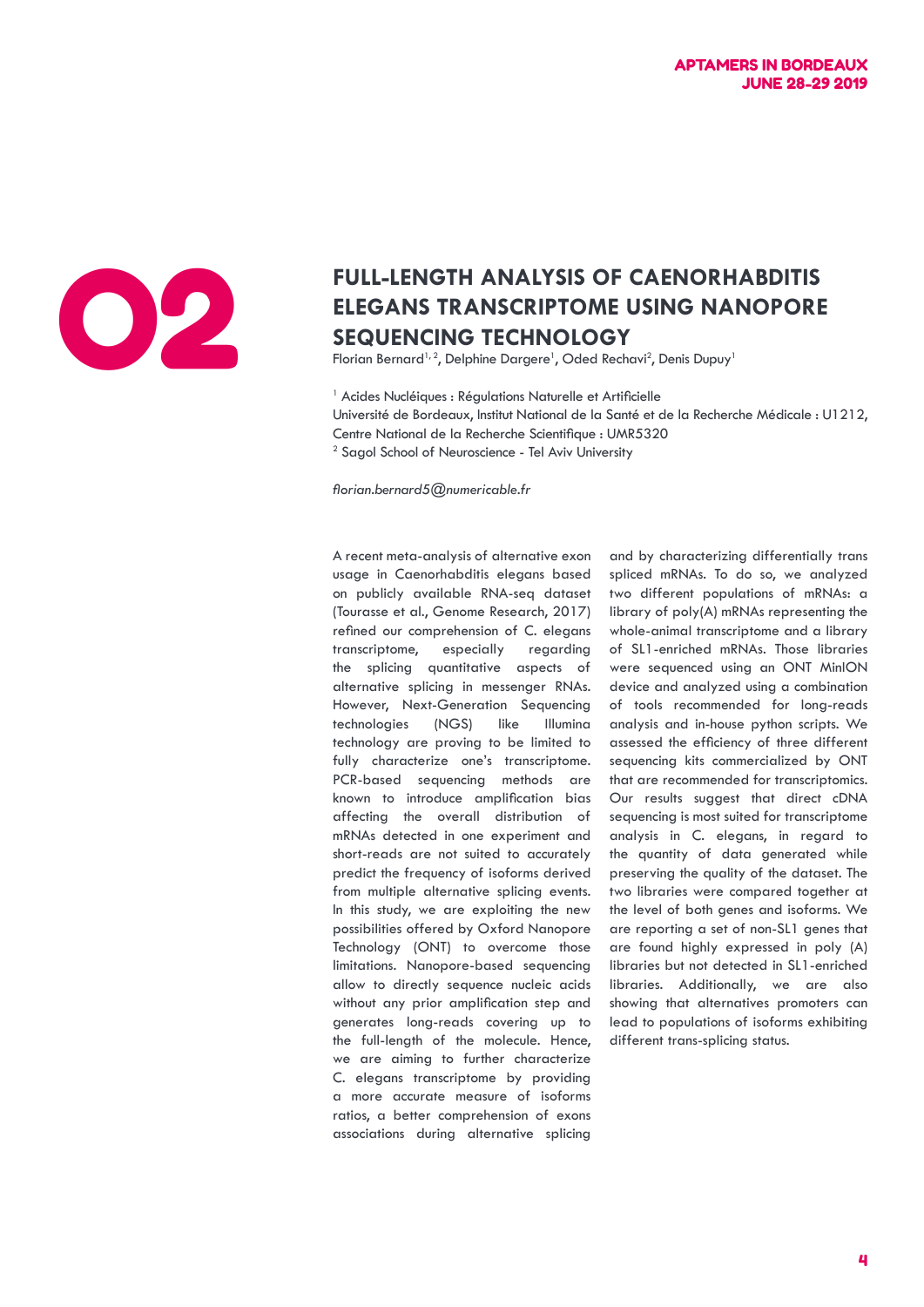

#### STRUCTURE GUIDED FLUORESCENCE LABELING<br>REVEALS A TWO-STEP BINDING MECHANISM ONEOMYCIN TO ITS RNA APTAMER **REVEALS A TWO-STEP BINDING MECHANISM OF NEOMYCIN TO ITS RNA APTAMER**

Henrik Gustmann<sup>1</sup>, Anna-Lena Johanna Segler<sup>2</sup>, Dnyaneshwar B. Gophane<sup>2</sup>, Andreas J. Reuss<sup>1</sup>, Markus Braun<sup>1</sup>, Julia E. Weigand<sup>3</sup>, Snorri Th. Sigurdsson<sup>2</sup> and <u>Josef Wachtveitl<sup>1</sup></u>

<sup>1</sup>Institute of Physical and Theoretical Chemistry, Goethe-University, Frankfurt am Main, Germany;

2 Science Institute, University of Iceland, Reykjavik, Iceland;

<sup>3</sup> Department of Biology, Technical University Darmstadt, Germany;

wveitl@theochem.uni-frankfurt.de

The understanding of RNA dynamics on a molecular level relies on suitable spectroscopic reporter groups. A small and very rigid cytidine analogue was introduced as DNA (Ç) or RNA label ( $\zeta_m$ ), either as spin label or in the reduced version as fluorophore  $(\zeta_{(m)}^{\{f\}^{1\!-\!3}}$  This label class stands out, because its rigid incorporation supresses conformational ambiguity and allows a direct comparison between EPR and fluorescence methods.

In an initial study, we compared the photophysical properties of the fluorescent, methoxy group protected, RNA-label  $\zeta_{\scriptscriptstyle \rm m}^{\scriptscriptstyle +}$ to the well-established non-fluorescent spin-label  $\varsigma_{m}$  and clarified the quenching mechanism.4 Quantum chemical calculations support the experimental finding that the  $\zeta$  emission is quenched via a fast ( $\leq$ 1 ps) internal conversion into a non-fluorescent, spectroscopically dark, doublet state. This dark state is located on the nitroxide moiety of the label. The quenching process also could be interpreted as a fast internal Dexter energy transfer. The full spectroscopic characterization of  $C_{m}$ and  $\zeta_{_{\mathrm{m}}}^{^{~~f}}$  provides an expanded view on the photochemistry of fluorophore-nitroxide-compounds in general.

As a next step,  $\zeta_{\scriptscriptstyle \rm m}^{\;\scriptscriptstyle \rm f}$  was incorporated into RNA model sequences for hybridization studies.<sup>5</sup> It turned out, that the  $\zeta_{m}^{f}$  emission sensitively reports local changes of its microenvironment. Fluorescence lifetime or quantum yield measurements could discriminate between labelled single and double strands. Furthermore, both observables are affected by the neighboring bases of the  $\zeta_{m}^{~~\dagger}$  label. Thus, a discrimination of pyrimidine and purine neighbors is possible. Fluorescence anisotropy indicates a very rigid incorporation of  $\boldsymbol{\zeta}_{\sf m}^{\;\;f}$  into the RNA strands. Overall, it was shown that  $\zeta_{m}^{~~\mathfrak{f}}$  is ideally suited for kinetic studies of hybridization or ligand binding.

Consequently, the neomycin binding aptamer (N1) was labelled with the fluorophore  $\boldsymbol{\zeta}_{\sf m}^{\;\;{\sf f}}$  at four different positions adjacent to the binding pocket.<sup>5</sup> Steady state emission experiments confirm the conformational selection mechanism previously proposed in NMR studies.<sup>6,7</sup> Furthermore, fluorescence stopped flow measurements demonstrate a very fast ligand binding to

the aptamer, which is best described by a two-step model, consisting of an unspecific ligand binding to the preformed aptamer as a first step and a subsequent step accompanied by the formation of specific H-bonds and minor conformational adjustments.

Currently, we test RNA-systems with  $\zeta_{m}^{~~\dagger}$  as a FRET-donor in combination with  $tC_{nirro}$  as acceptor.<sup>8,9</sup> The rigidity of the  $\zeta_m^{\text{f}}$  should be useful to gain distance and orientation information within RNA structures. Currently this is tested on RNA model sequences, where different singly labelled strands were combined to gain a variety of donor-acceptor distances within the RNA duplexes. A clear distance dependence is observed while an orientation dependence on the other hand seems to be averaged out due to the flexibility of the RNA. Subsequently, FRET and PELDOR measurements on identically labelled N1 aptamers are planned to gain more information on ligand binding and conformational dynamics of this aptamer.

#### References:

<sup>&</sup>lt;sup>1</sup> N. Barhate et al. (2007), Angew Chem Int Ed, 46, 2655; <sup>2</sup> P. Cekan et al. (2009), Nucleic Acids Res, 37, 3990;<br><sup>3</sup> C. Höbertner et al. (2012), L.Org Chem 77, 7749, <sup>4</sup> H. Gustmann et al. (2017), Phys Chem Chem Phys 19 <sup>3</sup> C. Höbartner et al. (2012), J Org Chem, 77, 7749; <sup>4</sup> H. Gustmann et al. (2017), Phys Chem Chem Phys, 19, 26255;<br><sup>5</sup> H. Gustmann et al. (2018), Nucleic Acids Res. 47, 15, <sup>6</sup> E. Duchardt-Eerner et al. (2010), Angew Ch H. Gustmann et al. (2018), Nucleic Acids Res, 47, 15; <sup>6</sup> E. Duchardt-Ferner et al. (2010), Angew Chem Int Ed, 49, 6216; <sup>7</sup> E. Duchardt-Ferner et al. (2016), Angew Chem Int Ed, 55, 1527; <sup>8</sup> K. Börjesson et al. (2009), J Am Chem Soc, 131, 4288; <sup>9</sup> S. Preus et al. (2010), J Phys Chem B, 114, 1050.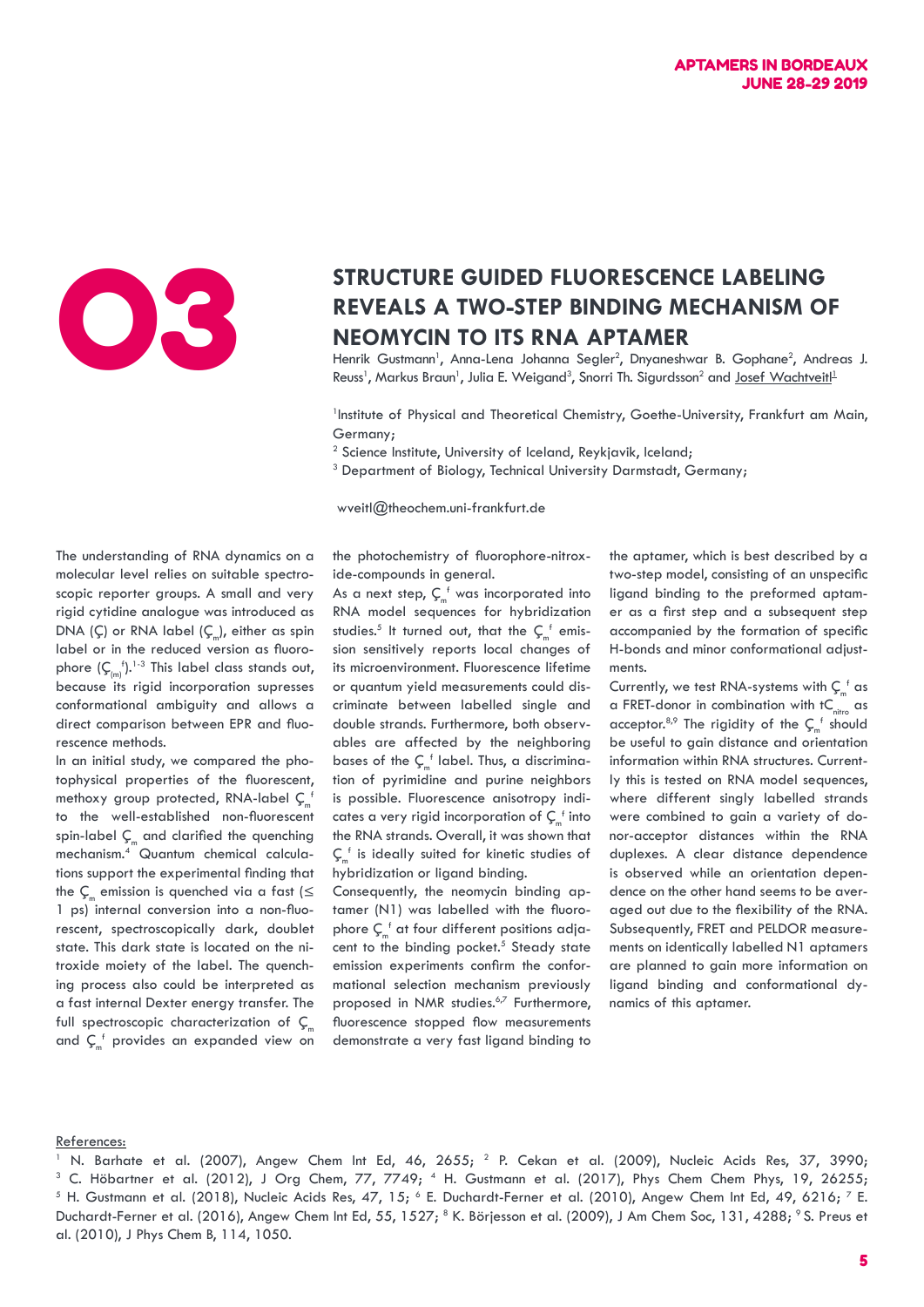

### **FINE-TUNING THE BINDING AFFINITY OF A<br>STRUCTURE-SWITCHING APTAMER USING<br>DANGLING NUCLEOTIDES**<br>Sladjana Slavkovic<sup>1</sup>, Philip E. Johnson<sup>1</sup> **STRUCTURE-SWITCHING APTAMER USING DANGLING NUCLEOTIDES**

Sladjana Slavkovic *<sup>1</sup>* , Philip E. Johnson *<sup>1</sup>*

<sup>1</sup> Department of Chemistry, York University, Toronto, Ontario, Canada M3J 1P3

*pjohnson@yorku.ca*

Altering the binding affinity of biomolecules in a designed manner is an important, but difficult to achieve goal. We have used a structure-switching or ligand-induced folding construct of the cocaine-binding aptamer to increase the binding affinity of the aptamer by introducing dangling nucleotides into the sequence. Depending on the identity of the terminal base pair and the identity of a 5' or 3' dangling nucleotide the introduction of a dangling nucleotide can stabilize (or destabilize) the structure with a known ΔG value. For structure-switching aptamers, the unbound state is unfolded, or loosely folded, and the aptamer folds with ligand binding. The incorporation of the dangling nucleotide reduces the needed free energy supplied by ligand binding to fold the aptamer, resulting in a tighter observed binding affinity. We obtain a linear relationship between the predicted ΔG of stabilization by the dangling nucleotide and the resulting increase in binding affinity. We believe this method of introducing dangling nucleotides is a general method for increasing the affinity of structureswitching aptamers.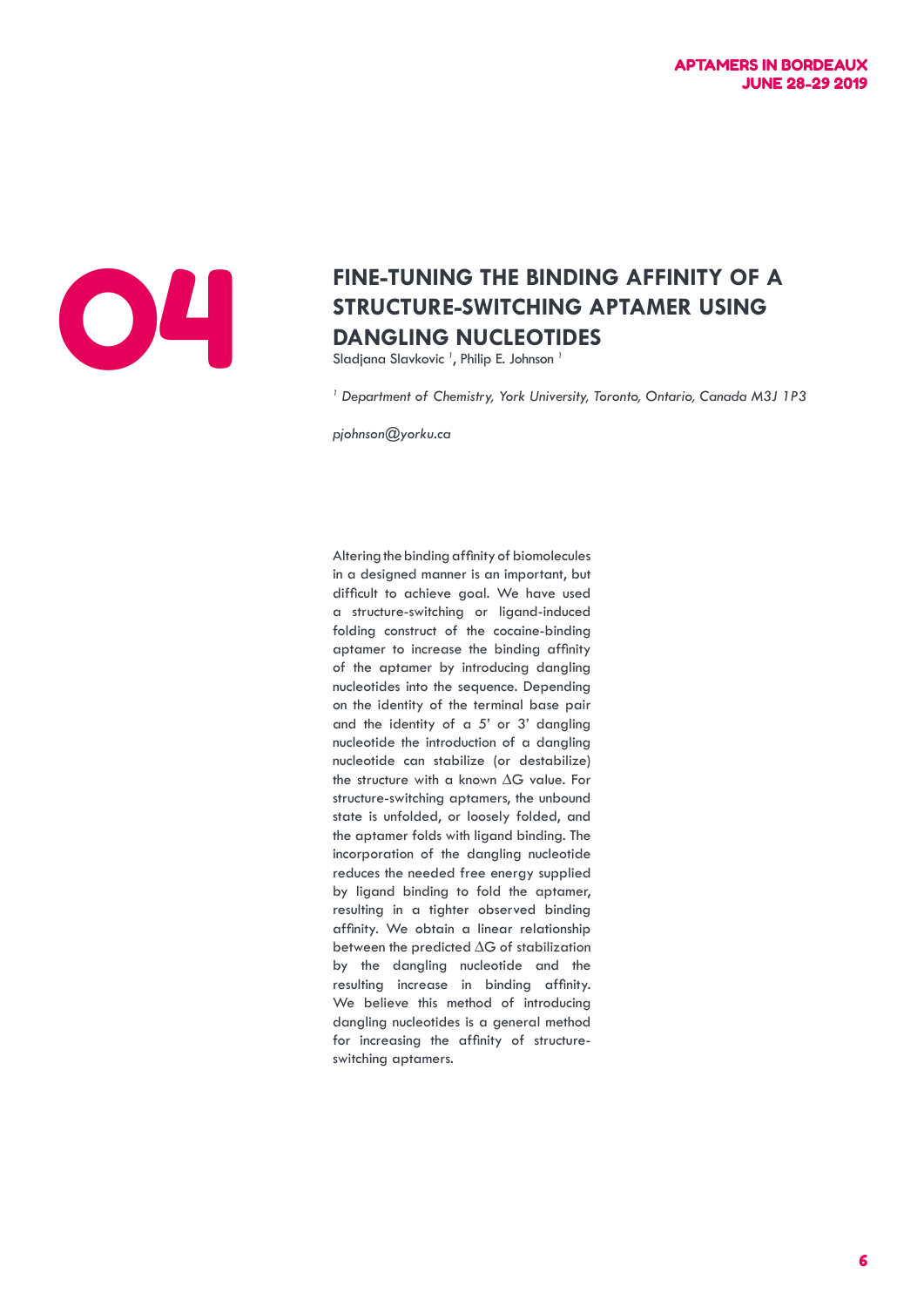

### **APTAMER DELIVERY OF SIRNAS TO KNOCKDOWN**<br>CANCER<br>Ying Zhang<sup>1</sup>, Judy Lieberman<sup>1</sup> **CANCER**

Ying Zhang<sup>1</sup>, Judy Lieberman<sup>1</sup>

<sup>1</sup> Program in Cellular and Molecular Medicine, Boston Children's Hospital, Harvard Medical *School*

*judy.lieberman@childrens.harvard.edu*

Immune checkpoint blocking antibodies have revolutionized cancer therapy. They can restore immune surveillance and durably control some cancers. However, for most cancers only a minority of patients responds. An important obstacle to immune therapy is that many tumors are not recognized as "foreign" by the immune system. Tumor cells have many ways to evade immune control. Here we describe a way to induce gene silencing in vivo in epithelial cancers that uses RNA aptamers that bind with high affinity to a cell surface receptor to deliver covalently linked siRNAs into cells that express the recognized receptor. EpCAM, the first described tumor antigen, is highly expressed on epithelial cancers and their especially malignant subpopulation of cancer stem cells. EpCAM aptamer-siRNA chimeras (AsiCs) that use a high affinity EpCAM aptamer that recognizes both mouse and human EpCAM selectively bind to and knock down gene expression in EpCAM+ breast tumor grafts, but not normal tissue, suppress tumor initiation and inhibit tumor growth in vivo. Recently we have used EpCAM-targeted gene knockdown in the tumor to make immunologically "cold" aggressive Her2+ and triple negative breast tumors visible to the immune system and to counteract tumor strategies of immune evasion and immune suppression. In particular EpCAM-AsiCs were used to induce tumor neoantigen expression to render immunologically ignored tumors visible and to activate anti-tumor functional immunity by knocking down immune evasion genes expressed by the tumor. AsiC cocktails targeting multiple genes enhanced immune responses to the tumor and increased tumor regression. By targeting the tumor, rather than activating immune cells nonspecifically, tumortargeted immune therapy should have few side effects.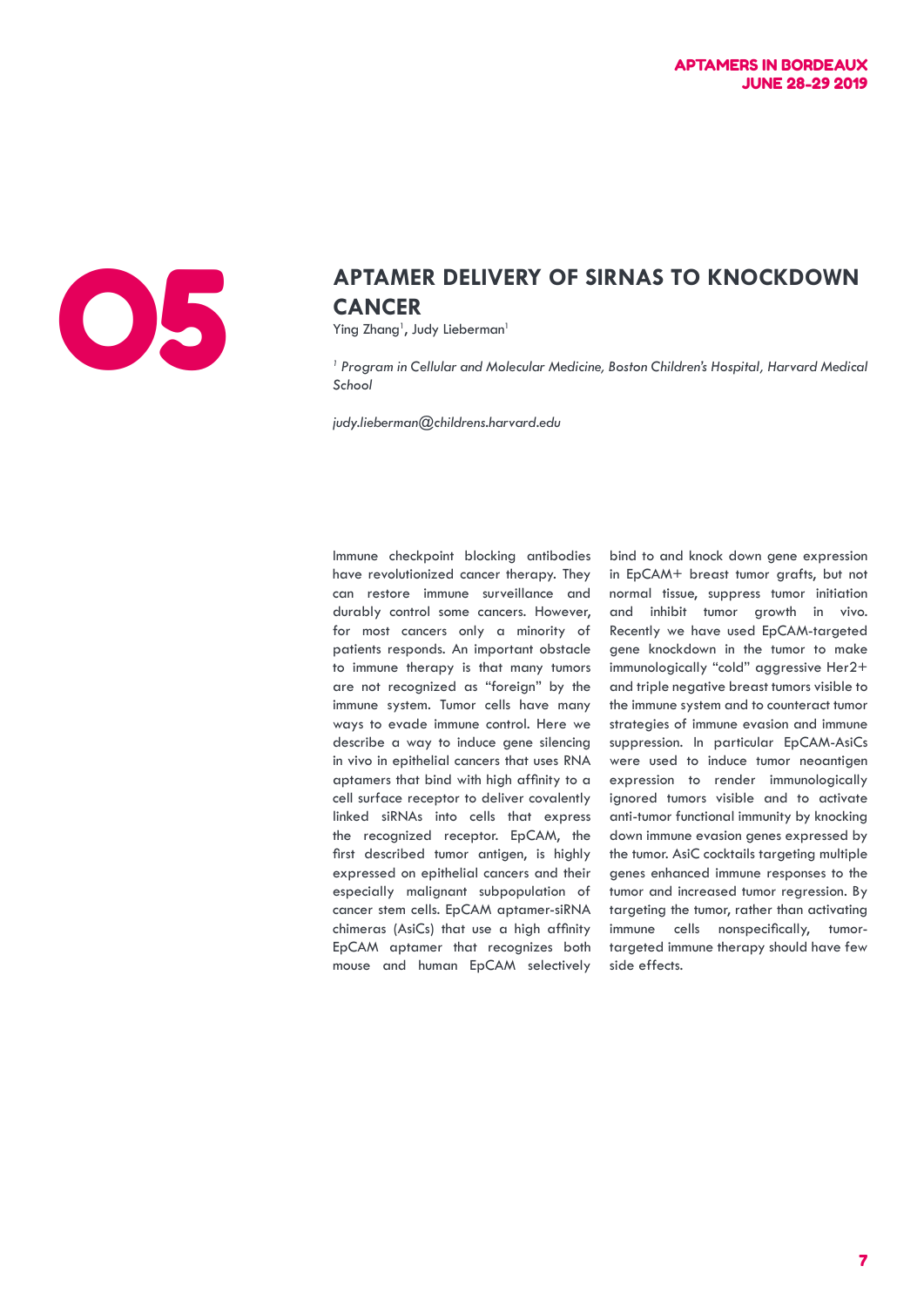

### **GENETICALLY ENCODED LIGHT-UP APTAMERS FOR LIVE-CELL SUPER-RESOLUTION RNA IMAGING**<br>Murat Sunbul<sup>1</sup>, Regina Wirth', Jens Lackner<sup>2</sup>, Peng Gao<sup>2</sup>, G. Ulrich Nienhaus<sup>2</sup>, Andres **LIVE-CELL SUPER-RESOLUTION RNA IMAGING**

Murat Sunbul<sup>1</sup>, Regina Wirth<sup>1</sup>, Jens Lackner<sup>2</sup>, Peng Gao<sup>2</sup>, G. Ulrich Nienhaus<sup>2</sup>, Andres Jäschke<sup>1</sup>

<sup>1</sup> Heidelberg University, Institute of Pharmacy and Molecular Biotechnology (IPMB), Hei*delberg, Germany;* 

*2 , Karlsruhe Institute of Technology, Institute of Applied Physics (APH), Karlsruhe, Germany*

*msunbul@uni-heidelberg.de , jaeschke@uni-heidelberg.de*

In light of numerous diverse roles of RNA in processes such as transcription, translation, catalysis and gene regulation at the cellular level, there is an urgent need to establish a versatile, easy-to-use technology for specific, genetically encoded fluorescence labeling of RNA, especially for live-cell imaging applications. To this end, we developed two orthogonal light-up aptamers which bind to small, cell-permeable, bright and photostable fluorophores with distinct spectral colors for super-resolution RNA imaging in live cells using STORM (stochastic optical reconstruction microscopy), SIM (structured illumination microscopy) and STED (stimulated emission depletion) microscopy.

The first aptamer, named SiRA, binds to silicon rhodamines (SiRs) which are photostable, NIR-emitting fluorogenic dyes. 50-nucleotide SiRA aptamer was generated via SELEX and binds to SiR with nanomolar affinity (K<sub>D</sub>  $\approx$  400 nM). SiRs change their open-closed equilibrium between the non-colored spirolactone and the fluorescent zwitterion in response to their environment. SiRA aptamer preferentially binds to the open-form resulting in a significant fluorescence increase upon interaction. Remarkably, SiRA is resistant to photobleaching and constitutes the brightest far-red light-up aptamer system known. SiRA allowed us to visualize the expression of RNAs in bacteria in no-wash live-cell imaging experiments. We also reported the first super-resolution STED microscopy images of aptamer-based, fluorescently labeled mRNA in live cells.<sup>1</sup>

The second aptamer, named SRB-2, binds to sulforhodamine B (SR) fluorophore with high specificity and affinity. To convert this aptamer/fluorophore pair into a fluorescence light-up system, SR fluorophore was conjugated to dinitroaniline (DN) which diminishes the fluorescence of SR via contact quenching. SR-DN is essentially non-fluorescent in solution; however, upon binding to SRB-2 (K<sub>D</sub>  $\approx$ 1.4 µM), the fluorescence intensity increases >100-fold. We used this method to image abundant RNAs in

live bacteria.<sup>2</sup> Then, we determined the binding constants of various structurally different rhodamine-based dyes to SRB-2. The obtained structure-activity relationships allowed us to rationally design of a novel, bright, orange fluorescent turn-on probe (TMR-DN) with low background fluorescence and high affinity to SRB-2  $(K_{\alpha})$ ≈ 35 nM). The utility of SRB-2/TMR-DN was demonstrated by imaging mRNAs in bacteria and mammalian cells.<sup>3</sup> To further improve the properties of the SRB-2/ TMR-DN complex, we created a library of SRB-2 mutants and selected aptamers that bind to TMR-decorated beads. Using SEL-EX, we discovered a mutant (SRB-3) that binds to TMR-DN with higher affinity  $(K_p)$ ≈ 20 nM) and is 50% brighter than SRB-2. After rationally improving the folding features of SRB-3, the resulting SRB-4 allowed imaging low copy number mRNAs in bacteria and high copy number mRNAs in mammalian cells using SIM and STORM with very high resolution.

<sup>1</sup> Wirth, R.; Gao, P.; Nienhaus, G. U.; Sunbul, M.; Jäschke, A., SiRA: A Silicon Rhodamine-Binding Aptamer for Live-Cell Super-Resolution RNA Imaging. J. Am. Chem. Soc. 2019, 141, 7562.

 $^2$  Sunbul, M. and Jäschke A.: Contact-mediated quenching allows RNA imaging in bacteria with a fluorophore-binding aptamer. Angew. Chem. Int. Ed. 2013, 52, 13401.

<sup>3</sup> Sunbul, M. and Jäschke, A.: SRB-2: a promiscuous rainbow aptamer for live-cell RNA imaging. Nucleic Acids Res. 2018, 46 (18), e110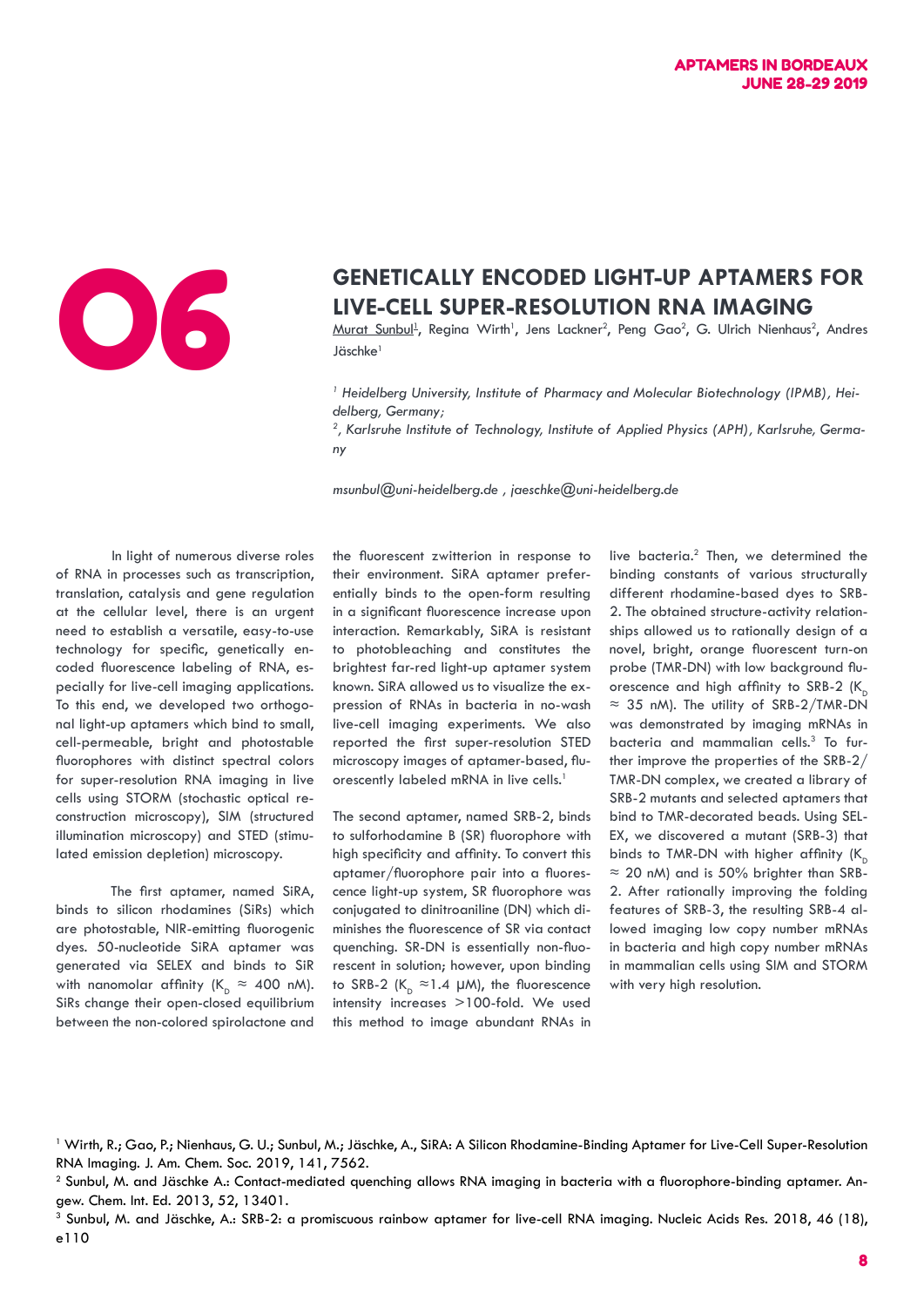

### LIGHT-UP APTASENSORS- A TOOL FOR THE DETECTION OF RNA HAIRPINS AND SMALL MOLECULES **DETECTION OF RNA HAIRPINS AND SMALL MOLECULES**

Arghya Sett<sup>1</sup>, Lorena Zara<sup>2, 3</sup>, Eric Dausse<sup>1,2</sup>, Jean-Jacques Toulmé<sup>1, 2</sup>

<sup>1</sup> ARNA Laboratory, INSERM U1212, CNRS UMR5320, University of Bordeaux, Bordeaux, *France* 

*2 Novaptech, Pessac, France*

*3 Département de Pharmacochimie Moléculaire, CNRS : UMR5063, Université Grenoble Alpes St Martin d'Hères, France.*

*arghya.sett@inserm.fr, jean-jacques.toulme@inserm.fr*

Cells have to adapt to their everchanging environment. To do so, they evolved sophisticated regulatory networks involving several types of regulators such as non-coding RNAs. However, it is known that gene expression can significantly vary from one cell to another even within isogenic populations [1]. Therefore, proper characterization of regulatory networks requires being able to monitor target RNAs over the time, on the same population and with a single-cell resolution. These two conditions can be fulfilled by using fluorescence microscopy imaging and genetically-encoded fluorogenic molecules.

Our group is specialized in the development of fluorogenic modules made of a light-up RNA aptamer able to specifically interact with a pro-fluorescent dye (fluorogen) and activate its fluorescence [2]. The small size of these RNA aptamers strongly contrasts

with approaches like MS2-GFP that require the use of tandem repeats of bulky protein-binding sites. The development efficiency of these RNAs is dramatically improved by using ultrahigh-throughput functional screening technologies like droplet-based microfluidics [3,4]. Indeed, this technology makes possible to screen, in a single experiment, millions of mutants individualized and in vitro expressed within picoliter water-in-oil droplets with an exquisite control over droplet dispersity and composition.

In this talk, I will present how we used this innovative evolutionary technology to develop a new generation of bright and photostable orange emitting fluorogenic module. This new tool will allow exploring RNA-mediated gene expression regulation in cells both in a dynamic way and with a single-cell resolution.

1. Locke, J.C.; Elowitz, M.B. Nature reviews. Microbiology 2009, 7, 383-392.

2. Bouhedda, F.; Autour, A.; Ryckelynck, M. International journal of molecular sciences 2017, 19.

4. Autour, A.; Jeng, S.C.; Cawte, A.; Abdolahzadeh, A.; Galli, A.; Panchapakesan, S.S.; Rueda, D.; Ryckelynck, M.; Unrau, P.J. Nature communications 2018, 9.

<sup>3.</sup> Autour, A.; Westhof, E.; Ryckelynck, M. Nucleic acids research 2016, 44, 2491-2500.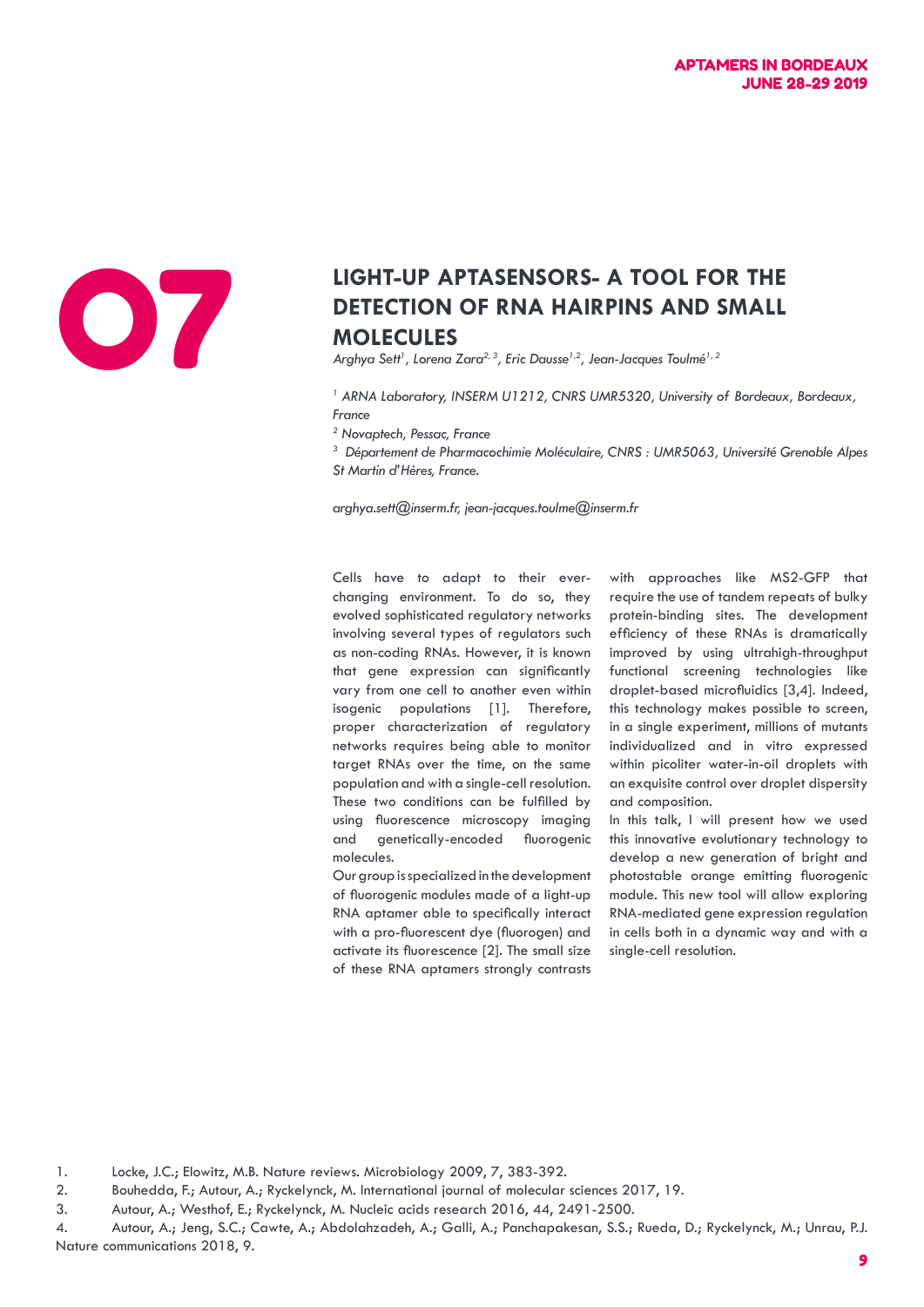

#### EVOLUTION OF EFFICIENT RNA-BASED<br>FLUORESCENT PROBES USING ULTRAH<br>THROUGHPUT FUNCTIONAL SCREENIN **FLUORESCENT PROBES USING ULTRAHIGH-THROUGHPUT FUNCTIONAL SCREENING**

<u>Farah Bouhedda</u>', Tkhe Kyong Fam<sup>2</sup>, Mayeul Collot<sup>2</sup>, Alexis Autour', Stefano Marzi', Andrey Klymchenko<sup>2</sup> & Michael Ryckelynck<sup>1\*</sup>

*<sup>1</sup>Université de Strasbourg, CNRS, Architecture et Réactivité de l'ARN, UPR 9002, F-67000 Strasbourg, France* 

*2 Nanochemistry and Bioimaging group, Laboratoire de Bioimagerie et Pathologies, CNRS UMR 7021, Université de Strasbourg, 67401 Illkirch, France* 

*\* m.ryckelynck@unistra.fr*

Cells have to adapt to their everchanging environment. To do so, they evolved sophisticated regulatory networks involving several types of regulators such as non-coding RNAs. However, it is known that gene expression can significantly vary from one cell to another even within isogenic populations [1]. Therefore, proper characterization of regulatory networks requires being able to monitor target RNAs over the time, on the same population and with a single-cell resolution. These two conditions can be fulfilled by using fluorescence microscopy imaging and genetically-encoded fluorogenic molecules.

Our group is specialized in the development of fluorogenic modules made of a light-up RNA aptamer able to specifically interact with a pro-fluorescent dye (fluorogen) and activate its fluorescence [2]. The small size of these RNA aptamers strongly contrasts

with approaches like MS2-GFP that require the use of tandem repeats of bulky protein-binding sites. The development efficiency of these RNAs is dramatically improved by using ultrahigh-throughput functional screening technologies like droplet-based microfluidics [3,4]. Indeed, this technology makes possible to screen, in a single experiment, millions of mutants individualized and in vitro expressed within picoliter water-in-oil droplets with an exquisite control over droplet dispersity and composition.

In this talk, I will present how we used this innovative evolutionary technology to develop a new generation of bright and photostable orange emitting fluorogenic module. This new tool will allow exploring RNA-mediated gene expression regulation in cells both in a dynamic way and with a single-cell resolution.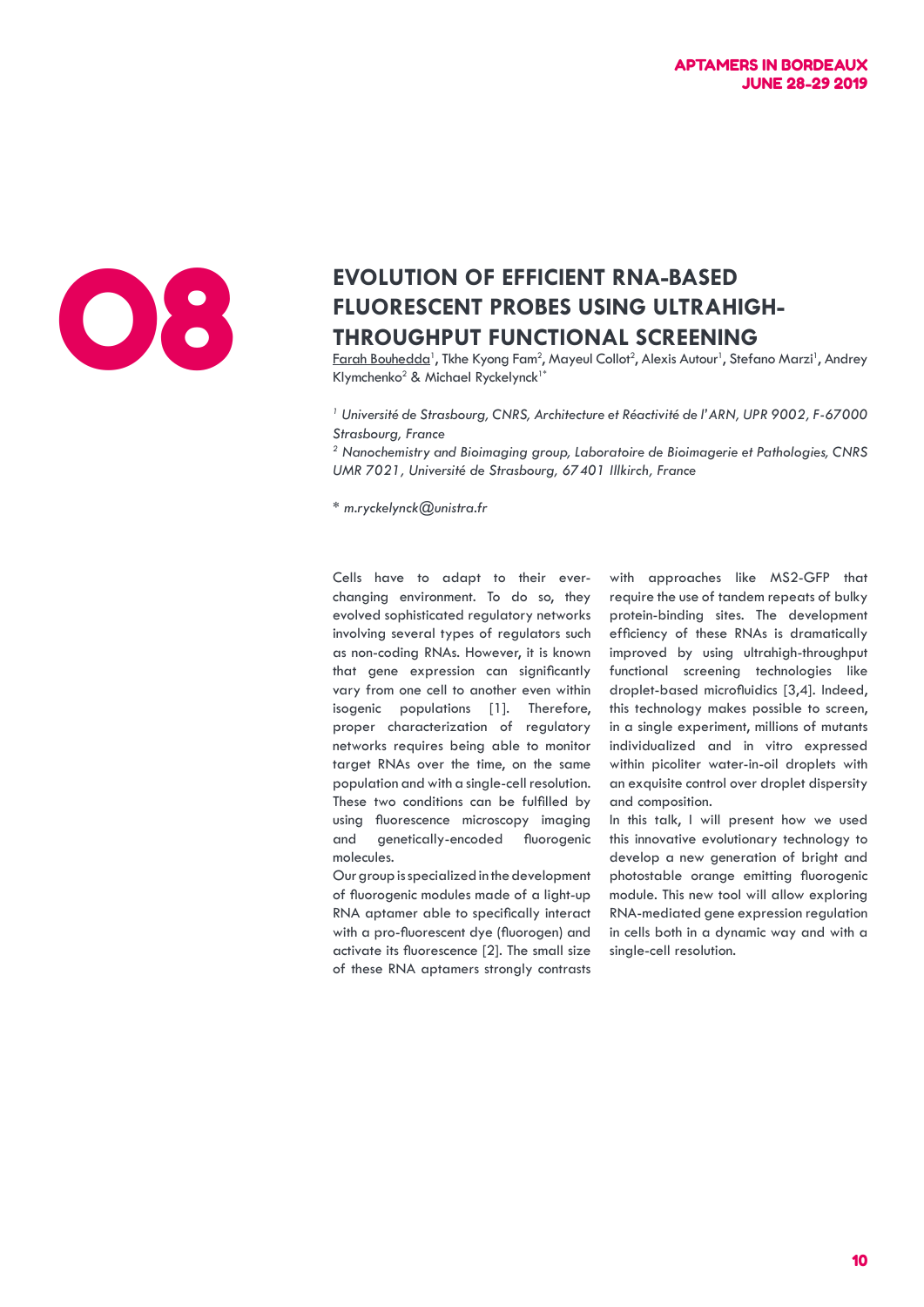

### **HIGH-THROUGHPUT SCREENING OF FLUORESCENT <br>RNA APTAMERS**<br>Olga Puchta<sup>1</sup>, Grzegorz Sobczyk<sup>1</sup>, Graeme Whyte<sup>2</sup>, Janusz Bujnicki<sup>3</sup> and Grzegorz Kudla<sup>1</sup> **RNA APTAMERS**

 $\overline{\text{Olga Puchta}^1}$ , Grzegorz Sobczyk<sup>1</sup>, Graeme Whyte $^2$ , Janusz Bujnicki $^3$  and Grzegorz Kudla $^1$ 

<sup>1</sup> Human Genetics Unit, MRC Institue of Genetics & Molecular Medicine , University of Edinburgh, *Edinburgh, Scotland ;* 

<sup>2</sup> Institute of Biological Chemistry, Biophysics and Bioengineering, School of Engineering and *Physical Sciences, Heriot-Watt University, Edinburgh, Scotland;* 

<sup>3</sup> Laboratory Of Bioinformatics And Protein Engineering, International Institute of Molecular *and Cell Biology, Warsaw, Poland*

*olga.puchta@igmm.ed.ac.uk*

The discovery of Green Fluorescent Protein few decades ago has revolutionized the way we do molecular biology research. Today we are witnessing a similar process in the RNA world with the development and utilization of various RNA mimics of the GFP such as Spinach and Broccoli, which bind different chemical fluorophores with high affinity and induce their fluorescence. They can be fused to RNAs expressed in the cell and used for investigation of their localisation and stability in vivo. Here we show how we repurposed commercially available gene expression microarray for highthroughput screening of fluorescent RNAs. We designed a library of all possible single and double mutants of the Broccoli RNA aptamer and a fraction of mutants of Spinach RNA, fused to a different sequence complementary to a specific probe on the microarray. We used microscope imagining to measure fluorescence of each mutant from library in various conditions: ranges of magnesium, potassium or fluorophore (DFHBI) concentrations, pH and temperature. Collected data allowed us to recapitulate 2D structure of Broccoli - different from prediction by free energy minimization, identify crucial positions involved in forming of G-quadruplexes containing structure (responsible for fluorophore binding) and mutants with shifted emission spectrum. We also noticed interesting lack of correlation between affinity to DFHBI and brightness of the mutants. Among other possibilities such approach will potentially provide a set of well characterized aptamers which can serve as fluorescent intracellular sensors of pH or ions concentration.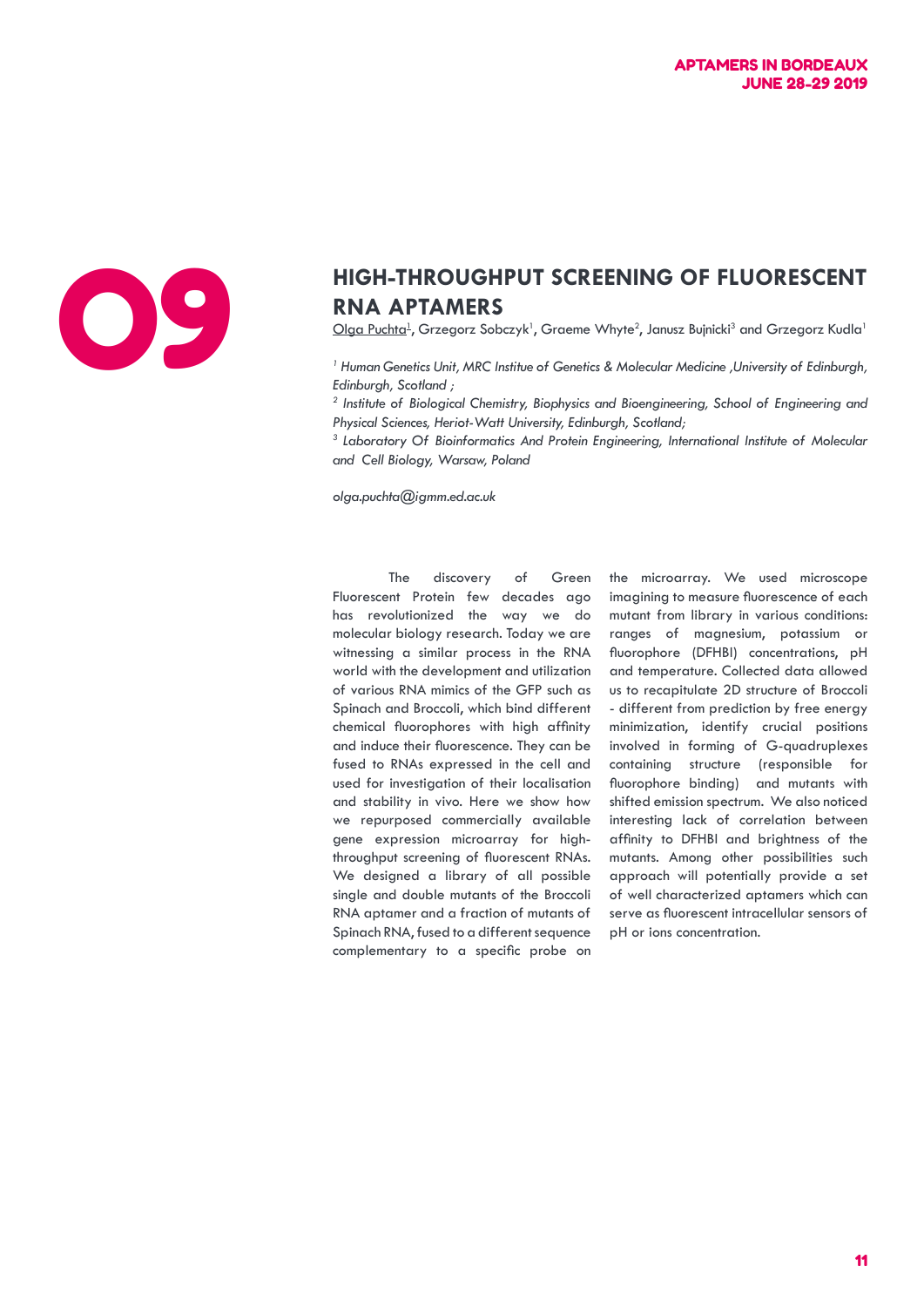

#### SINGLE-STRANDED DNA BINDING PROTEIN-<br>ASSISTED FLUORESCENCE POLARIZATION<br>APTAMER ASSAY: GENERALIZATION TO AN **ASSISTED FLUORESCENCE POLARIZATION APTAMER ASSAY: GENERALIZATION TO AN UNSTRUCTURED APTAMER**

Sandrine Perrier<sup>1,2</sup>, Mickaël Henry<sup>1,2</sup>, Jérémy Nenadovic<sup>1,2</sup>, Valérie Guieu<sup>1,2</sup>, Eric Peyrin<sup>1,2</sup>

<sup>1</sup> Univ Grenoble Alpes, DPM, UMR 5063, F-38041 Grenoble, France; *2 CNRS, DPM, UMR 5063, F-38041 Grenoble, France*

*Sandrine.perrier@univ-grenoble-alpes.fr*

We herein describe a new method generalizing the fluorescence polarization aptamer assay (FPAA) strategy based on the use of the single-stranded DNA binding (SSB) protein from Escherichia coli as a strong FP signal enhancer tool for the specific detection of small molecules.1

Our team developed the SSB assisted FP assay in 2012 using pre-structured aptamers (anti adenosine and anti argininamide aptamers): SSB was successfully used as a signal enhancer as it preferentially bound to the free aptamer than to the aptamer-target complex resulting in a much higher anisotropy variation than in the absence of SSB. In the absence of the target, the binding of the labeled aptamers to SSB governed a very high fluorescence anisotropy increase (in the 0.130-0.200 range) as the consequence of (i) the large global diffusion difference between the free and SSB-bound tracers and (ii) the restricted movement of the dye in the SSB-bound state. When the analyte was introduced into the reaction system, the formation of the folded tertiary structure of the targetaptamer complex triggered the release of the labeled nucleic acids from the protein, leading to a strong decrease in the fluorescence anisotropy.

The originality of the new method lies in showing that the SSB assisted FP assay can be extended to aptamers that are not pre-structured in their free state. To demonstrate the feasibility of our sensor, the anti- tyrosinamide aptamer was used as a model. The 49mer usually used sequence of this aptamer was truncated to a 23 mer oligonucleotide and dyes of different photochemical properties (fluorescein and texas red) were tested either on the 3' or on the 5' position of the aptamer. The strategy was to take advantage of the higher affinity of SSB for unstructured DNA sequences rather than for complexed DNA. Unlike our initial method, the L-tyrosinamide target was first mixed to its aptamer to generate a stable complex. SSB was secondly added to the solution and bound preferentially to the free aptamer. As a consequence, the more the target, the lower the anisotropy of the solution.

Experimental conditions were optimized by adjusting the amount of SSB, the reaction time, the buffer concentration as well as the nature and position of the fluorescent dye on the aptamer to reach a limit of detection of about 20 nM at RT. The temperature also had a significant influence as we could show that decreasing the solution temperature to 4°C improved the limit of detection (2nM). FP assay selectivity was demonstrated against the closely related compounds: L-tyrosine and L-phenylalanine. In addition, the method allowed the enantioselective sensing of tyrosinamide: it was found that 10 nM of target L enantiomer could be detected in the presence of 100 µM of non-target D enantiomer (at RT).

As a conclusion, our SSB assisted FP aptamer assay dedicated to small molecule detection could be generalized to aptamers that are not pre-structured in their free state by using a smart strategy that consisted in firstly generating the target-aptamer complex. The FA method appeared to be sensitive, selective and widely applicable.

<sup>1</sup> Zhu Z., Ravelet C., Perrier S., Guieu V., Fiore E., Peyrin E., Single-Stranded DNA Binding Protein-Assisted Fluorescence Polarization Aptamer Assay for Detection of Small Molecule, 2012, 84, 7203-7211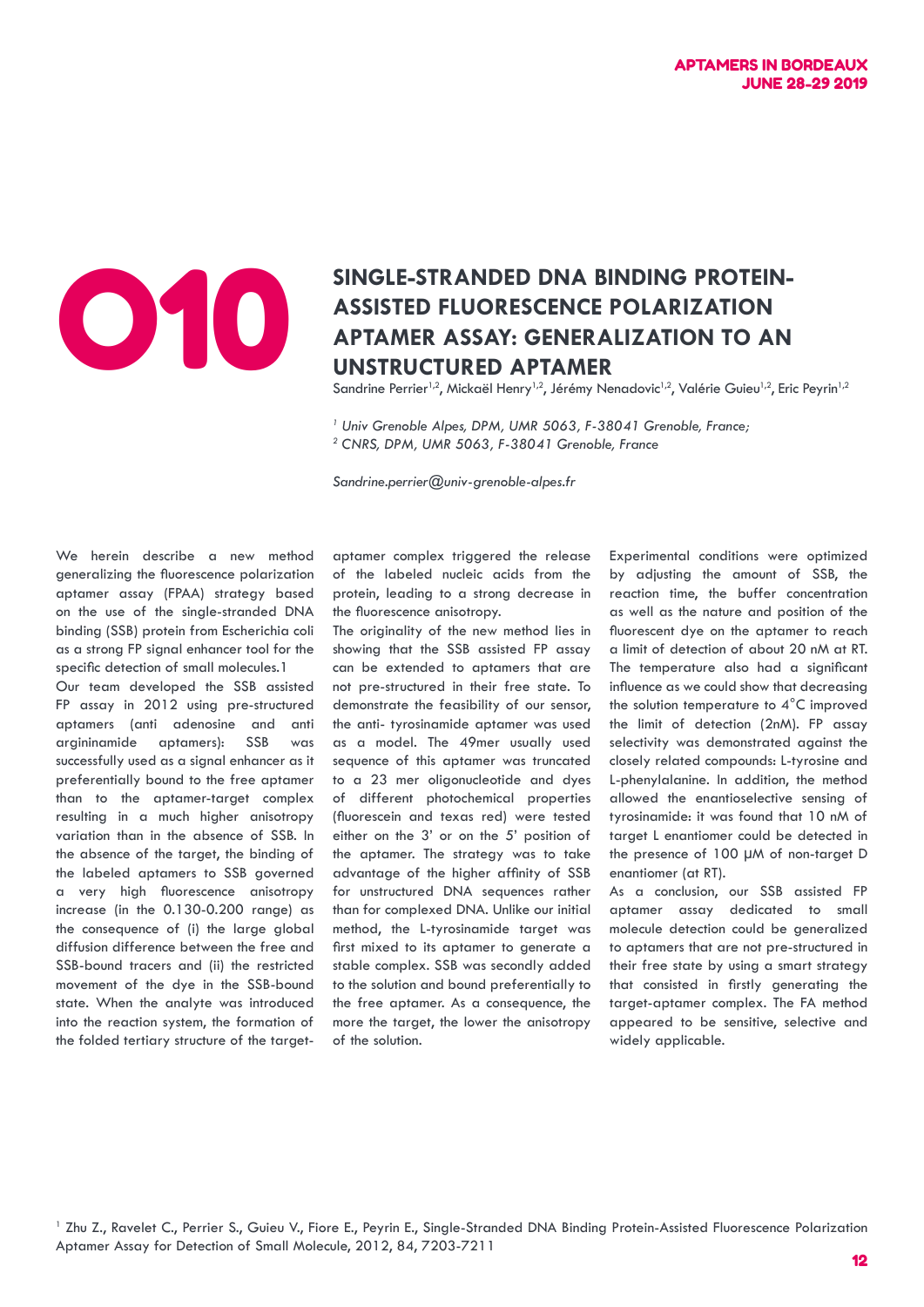

### A TETR-BINDING APTAMER AS VERSATILE REGU-<br>LATORY ELEMENT<br>Adam Mol<sup>1</sup>, Florian Groher<sup>1</sup>, Janina Atanasov<sup>1</sup>, <u>Beatrix Suess<sup>1</sup></u> **LATORY ELEMENT**

Adam Mol*<sup>1</sup>* , Florian Groher*<sup>1</sup>* , Janina Atanasov*<sup>1</sup>* , Beatrix Suess*<sup>1</sup>*

<sup>1</sup> Department of Biology, TU Darmstadt, Schnittspahnstr. 10, 64287 Darmstadt, Germany

*bsuess@bio.tu-darmstadt.de*

One of the most exciting areas of Synthetic Biology is the control of cellular behaviour using engineered genetic circuits. Genes with selected features combined in a building block manner and transferred to organisms of interest, achieve desired biological functions. However, the expression level of the corresponding genes have to be regulated and fine-tuned to avoid unbalanced gene expression and the accumulation of toxic intermediates.

Synthetic RNA-based systems have increasingly been used for the regulation of gene expression. Due to their structural properties, riboregulators provide a convenient basis for the development of ligand-dependent controllable systems. Here, we demonstrate reversible conditional control of eukaryotic gene expression with an TetR aptamer domain as a sensing unit. Our designed devices are capable of robust and reversible control of miRNA processing, mRNA splicing and mRNA localization. Thus we offer novel investigational tools to study the complex life of mRNA. In addition, we will present the structure of the TetR-aptamer complex that allows interesting insights into the regulatory systems.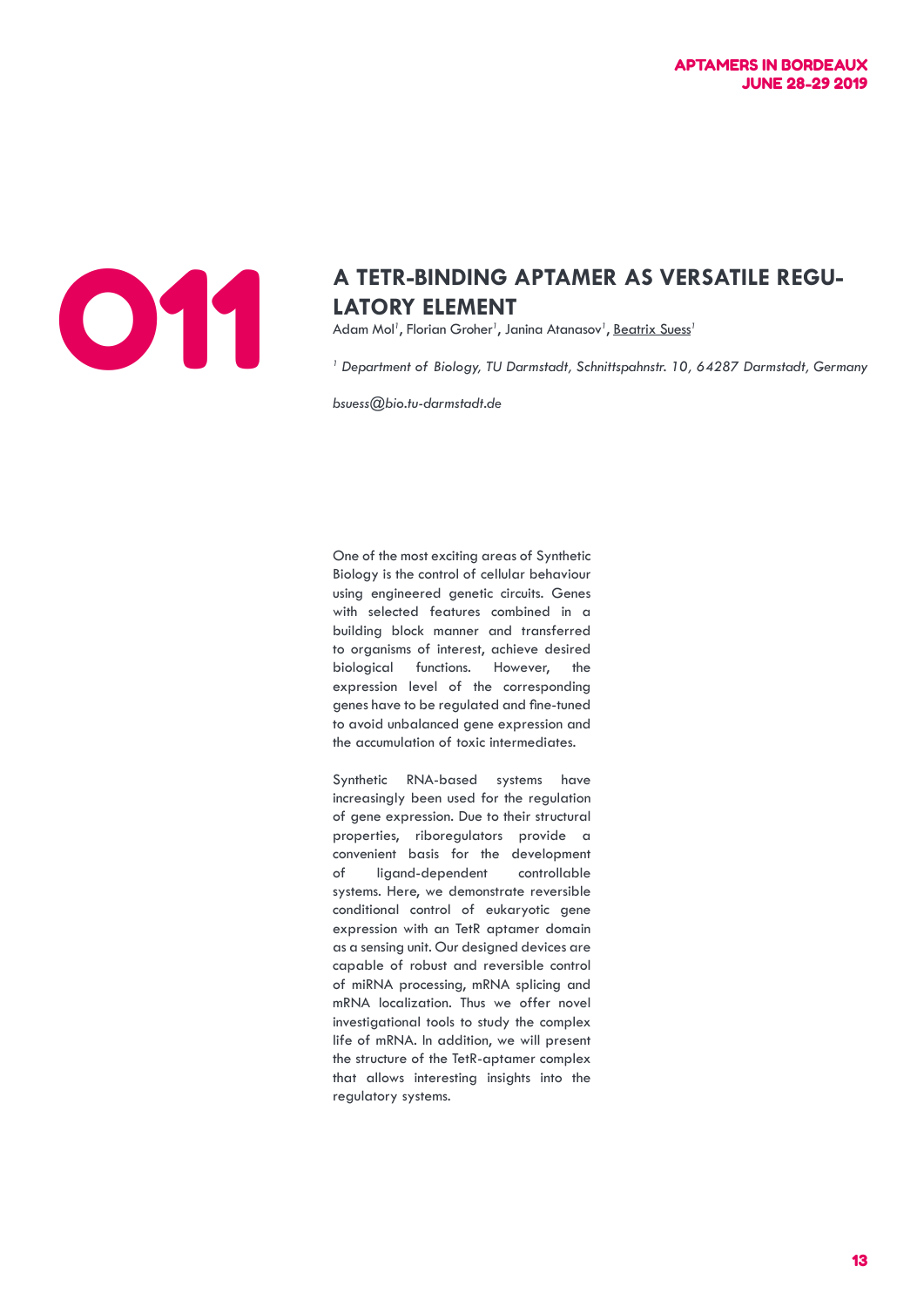

### **HOW TO REDIRECT MOLECULAR EVOLUTION<br>
WHEN IT GOES IN THE WRONG DIRECTION<br>
Carine Pestourie<sup>1</sup>, Agnès Cibiel<sup>1</sup>, Nam Nguyen Quang<sup>2</sup> and <u>Frédéric Ducongé<sup>1,2</sup></u> WHEN IT GOES IN THE WRONG DIRECTION**

Carine Pestourie<sup>1</sup>, Agnès Cibiel<sup>1</sup>, Nam Nguyen Quang<sup>2</sup> and Frédéric Ducongé<sup>1,2</sup>

<sup>1</sup> CEA, DRF, JOLIOT institut, SHFJ, INSERM U1023, Orsay, France; <sup>2</sup> CEA, DRF, JACOB institut, MIRCen, CNRS UMR 9199, Paris-Saclay université, Fontenay *aux roses, France.* 

*frederic.duconge@cea.fr*

 In vitro selection of aptamers is a molecular evolution process that selects and enriches a population of oligonucleotides into sequences with a high affinity for a target. However, it is well known that this method can sometimes evolve into sequences with an affinity for undesirable targets such as other compounds used for the selection. Counterselection steps are often used to avoid this problem, for example by retrieving sequences that do not bind to the selection material before the selection. But, this method may be imperfect and could lead some undesirable aptamers to survive. This is particularly true for Cell-SELEX when the goal is to direct the selection of aptamers to a specific membrane protein while cells express many other proteins on their surface.

We experienced such difficulties during the selection of aptamers against the vascular endothelial growth factor receptor 2 (VEGFR2). At every round of

selection, we incubated the library on HEK-293 cells that don't express VEGFR2 and unbound sequences were recovered for the selection on the same cells modified to over-express the target. No aptamers were identified to bind to VEGFR2 after 15 rounds of selection. In contrast, several aptamers were identified to bind to other targets demonstrating that counterselection steps were inefficient. In order to remove these unwanted aptamers from the library, we used antisense oligonucleotides during 3 more rounds selection. Almost all antisense led to a decrease in their aptamer targets and, consequently, to the enrichment of new sequences, one of which was identified as an aptamer against VEGFR2.

This redirection of molecular evolution was analyzed by Highthroughput sequencing of every round and compared to classical cloning and sequencing method.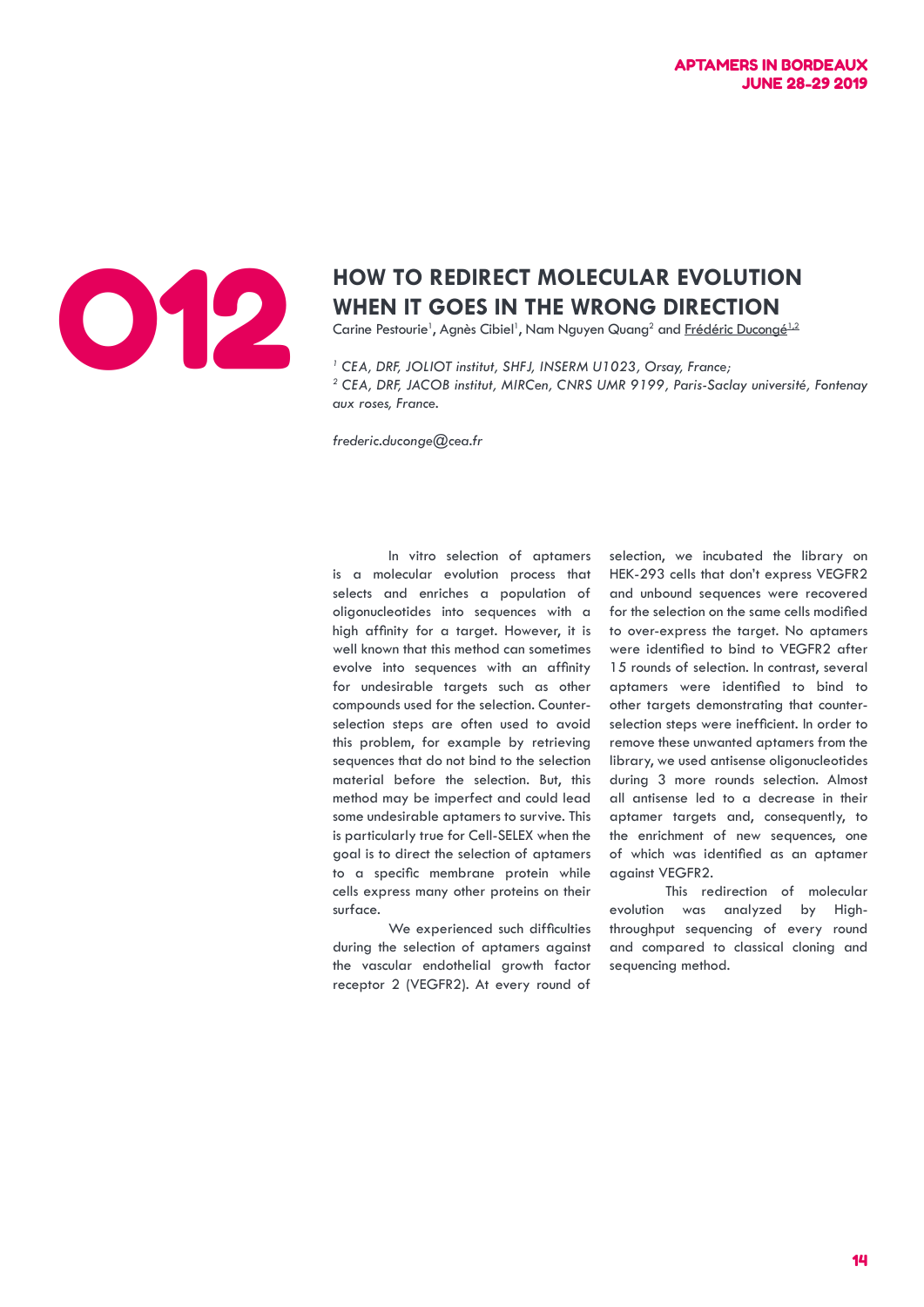

### FIRST DNA-APTAMERS SPECIFIC TO NON-<br>
PHYSIOLOGICAL MEDIA- A SELEX TOWAR<br>
IN IONIC LIQUID **PHYSIOLOGICAL MEDIA- A SELEX TOWARDS ATP IN IONIC LIQUID**

Beñat Olave<sup>1</sup>, Isabel Machado<sup>1</sup>, Stefan Breuers<sup>2,3</sup>, Günter Mayer<sup>2,3</sup> and Thomas Schäfer<sup>1,4</sup>

- <sup>1</sup> POLYMAT, University of the Basque Country, Donostia-San Sebastián, Spain;
- *2 University of Bonn, LIMES Institute, Bonn, Germany ;*
- *3 Center of Aptamer Research and Development, University of Bonn, Bonn, Germany;*
- *4 IKERBASQUE, Basque Foundation for science, Bilbao, Spain.*

*benat.olave@ehu.eus*

Functional nucleic acids are very versatile molecules. Thanks to their specific hybridization they enable creating nanoscale structures, they may specifically recognize a wide variety of molecules, or even serve as catalysts. These unique and intrinsic properties of nucleic acids have been made use of in manifold sensing, separation or catalytic applications. However, applications commonly are limited by the need for physiological conditions, i.e., aqueous environments, as the use of molecular organic solvents widely annihilates nucleic acid function. During the last decade, a possible alternative to molecular organic solvents has emerged, namely ionic liquids (ILs). These solvents are electrolytes but due to weak electrostatic interactions remain liquid over a very wide temperature range. Furthermore, due to the multiple combinations possible between anions and cations, they can be tuned which is why they have also been denoted "designersolvents".

Previously, we have systematically studied the function and stability of the wellknown ATP DNA-aptamer in ionic liquid (IL)/buffer media. We observed that while DNA would be stable in different ILs, the sensitivity towards the target (ATP) suffered a significant decrease. This was not at all surprising considering that the aptamer had been originally selected under physiological conditions. We therefore conducted a SELEX for an ATPaptamer including an ionic liquid (choline lactate) from the beginning. The aim of this selection was to explore whether it would be possible to identify new sequences that could recognize the target more efficiently in presence of ionic liquid than in buffer. If so, the concept that nucleic acids may exert their function also beyond the physiological context would be proven, paving in this way the path to a whole new range of applications.

To prove the concept, we conducted two SELEX for the ATP DNA-aptamer in parallel, one in presence of choline lactate as the ionic liquid and another with the original buffer conditions (Huizenga and Szostak 1995). In buffer, enrichment was achieved after eight rounds of selection and Huizenga and Szostak, validating our selection procedure, in line with those reported the sequences found. In presence of choline lactate, enrichment was observed after twelve rounds and while some sequences comprised the original binding motifs, four entirely different sequences were detected with different binding motifs in the random region. Radioactive assays confirmed that in presence of choline lactate, these new sequences were able to recognize ATP with higher efficiency than those selected under buffer conditions. Even more, one new sequence had a binding percentage of ATP in choline lactate similar to the one found by classic motifs in buffer. Most interestingly, two of the new sequences found did not recognize ATP in absence of choline lactate, so their function was clearly medium-specific.

The results obtained suggest that we can use a versatile functional molecule such as DNA beyond physiological conditions, and in tunable solvents, which will enable entirely new opportunities in bio nanotechnology.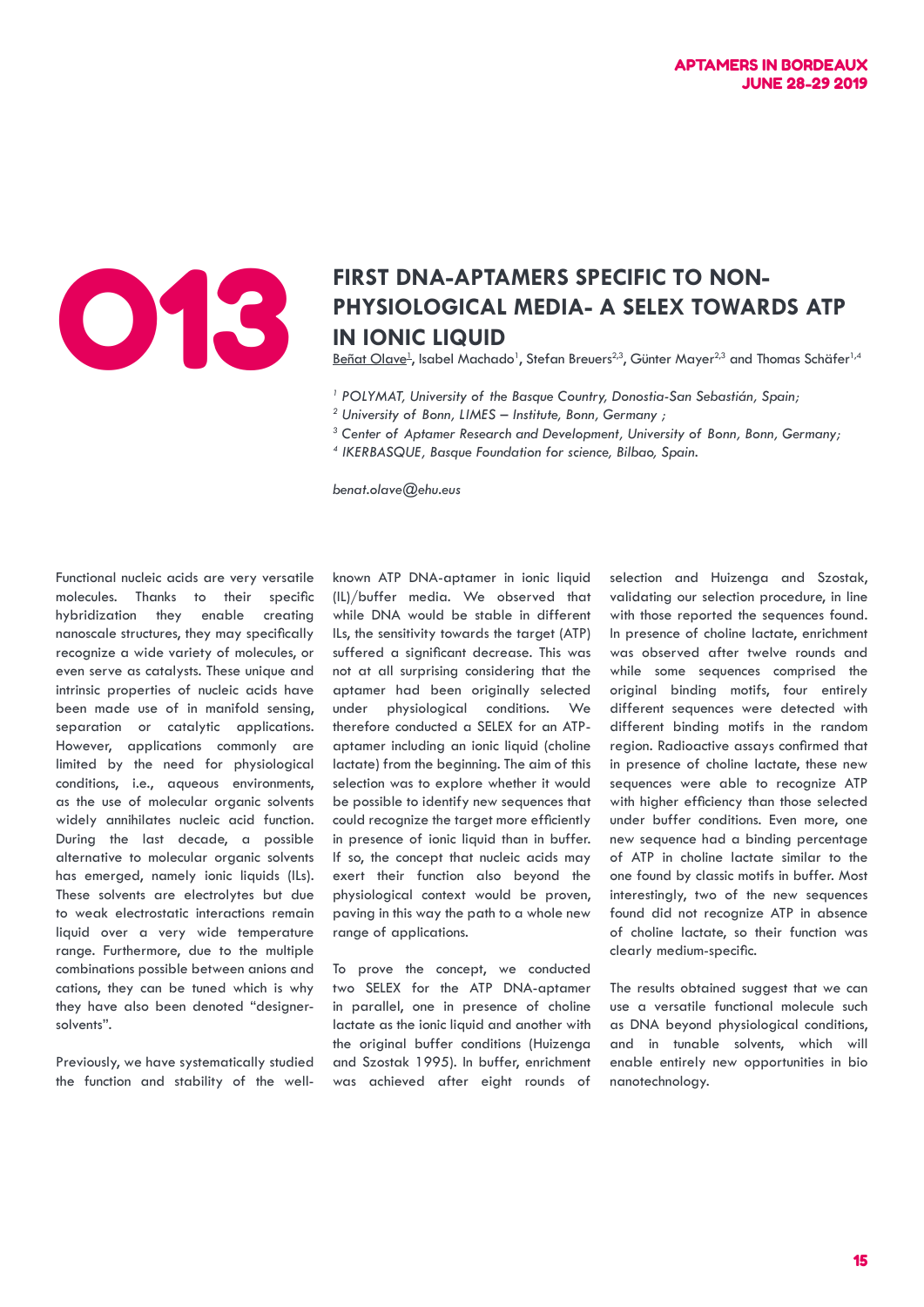### ONE-POT SELEX: SIMULTANEOUS SELECTION OF SPECIFIC APTAMERS AGAINST DIVERSE STEROID **SPECIFIC APTAMERS AGAINST DIVERSE STEROID TARGETS**

Ciara K. O'Sullivan<sup>1,2</sup>, Miriam Jauset-Rubio<sup>1</sup>, Mary Luz Botero<sup>1</sup>, Vasso Skouridou<sup>1\*</sup>, Gülsen Betül Aktas<sup>1</sup>, Marketa Svobodova<sup>1</sup>, Abdulaziz S. Bashammakh<sup>3</sup>, Mohammad S. El-Shahawi<sup>3</sup> and Abdulrahman O. Alyoubi<sup>3</sup>

*1 INTERFIBIO Research Group, Departament d'Enginyeria Química, Universitat Rovira i Virgili, Avinguda Països Catalans 26, 43007 Tarragona, Spain*

*2 Institució Catalana de Recerca i Estudis Avançats (ICREA), Passeig Lluís Companys 23, 08010 Barcelona, Spain*

*3 Department of Chemistry, Faculty of Science, King Abdulaziz University, P.O. Box 80203, 21589 Jeddah, Saudi Arabia*

*ciara.osullivan@urv.cat*

Aptamers are well-established biorecognition molecules used in a wide variety of applications for the detection of their respective targets. However, individual SELEX processes typically performed for the identification of aptamers for each target can be quite time-consuming, labour-intensive and costly. An alternative strategy is proposed herein for the simultaneous identification of different aptamers binding distinct but structurally similar targets in one single selection. This one-pot selection, using the steroids estradiol, progesterone and testosterone as model targets, was achieved by combining the benefits of counter-SELEX with next generation sequencing. Successive incubation steps of a single stranded DNA library with each of the target molecules were performed to achieve selective enrichment for each target. Using next generation sequencing, the composition of each pool was compared to identify sequences

preferentially abundant in only one of the pools corresponding to one steroid target. Binding studies demonstrated the high affinity of each selected aptamer for its respective target, and low nanomolar range dissociation constants calculated were similar to those previously reported for steroid-binding aptamers selected using traditional SELEX approaches. Finally, the selected aptamers were exploited in microtitre plate assays, achieving nanomolar limits of detection, whilst the specificity of these aptamers was also demonstrated. Overall, the onepot SELEX strategy led to the discovery of aptamers for three different steroid targets in one single selection without compromising their affinity or specificity, demonstrating the power of this approach of aptamer discovery for the simultaneous selection of aptamers against multiple targets.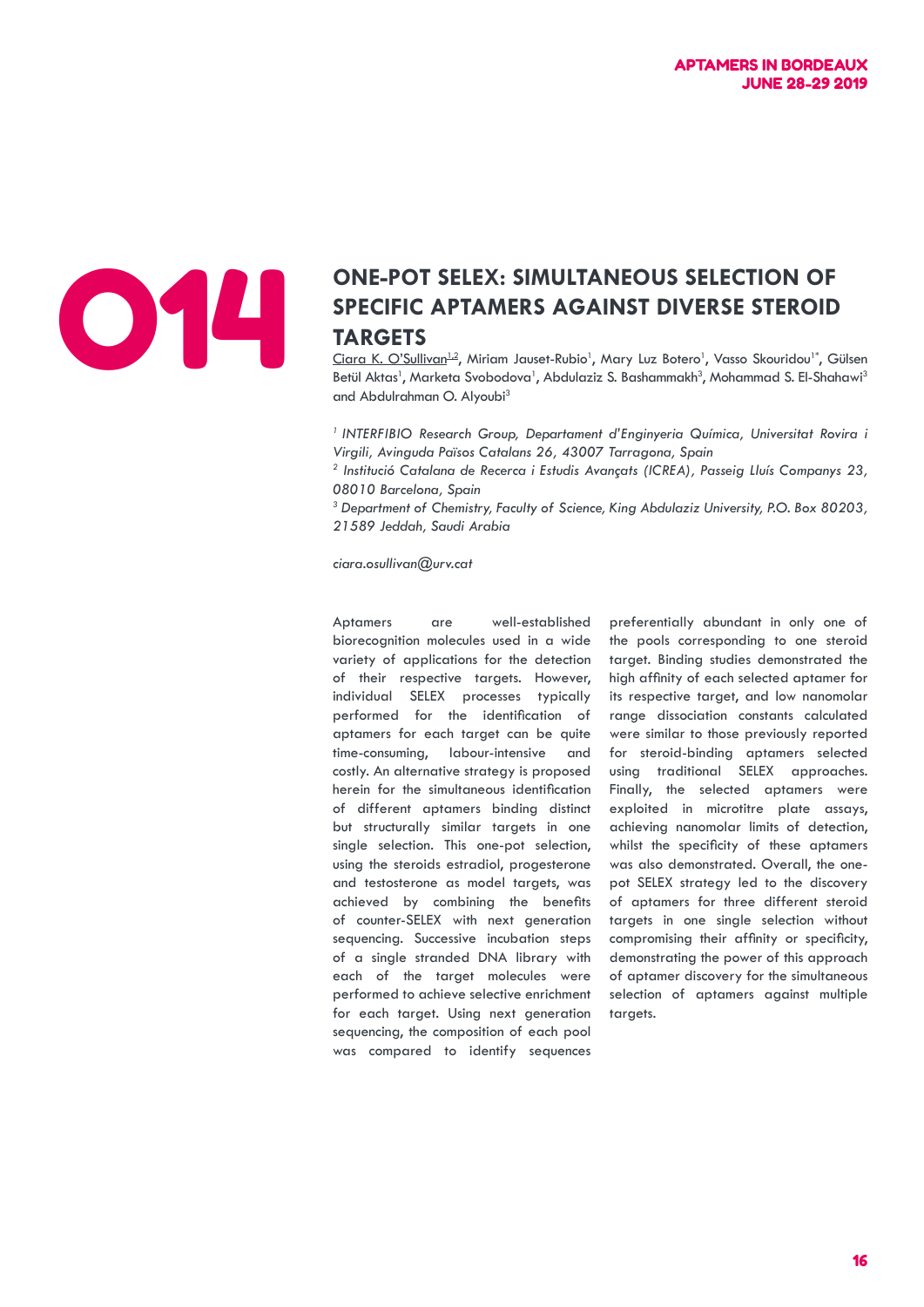

#### **DEVELOPMENT AND CHARACTERIZATION OF A CHEMICALLY MODIFIED DNA APTAMER AGAINST A T-CELL EXHAUSTION MARKER USING THE PUREAPTATM PLATFORM**

Aleksandra Adamowicz-Skrzypkowska<sup>1</sup>, Joanna Guzdek<sup>1</sup>, Marta Radzinska<sup>1</sup>, Agnieszka Sok Grochowska<sup>1</sup>, David Donkor<sup>1</sup>, Przemyslaw Jurek<sup>1</sup>, Maciej Mazurek<sup>1</sup>

<sup>1</sup> Pure Biologics Inc., Research & Development Department, Wrocław, Poland

*d.donkor@purebiologics.com*

Several lines of evidence indicate that certain T-cell-specific receptors play a crucial role in T-cell exhaustion, thus enabling cancer progression. The current cancer immunotherapy includes several monoclonal antibodies, which block certain receptors such as PD-1 to restore T-cell function. There is still a significant need for new therapeutic agents to explore other immunomodulatory pathways. One of the promising solutions is the use of nucleic acid-based aptamers – they are highly specific, easily manipulated to serve a specific purpose, lack batch to batch variations and have low immunogenicity and low cost of production. In this work, we describe the identification of a new chemically modified DNA aptamer specifically directed towards an

undisclosed T-cell receptor. The aptamer was selected with a slightly modified SELEX procedure using our modular platform termed PureApta™, which enables facile introduction of different chemical groups into the aptamer library, increasing or enhancing the possible target interactions. Here, we present a selected aptamer with high specificity and affinity (KD  $\sim$ 7 nM) to the target molecule. The features of this aptamer are very encouraging and represent an attractive potential alternative to the monoclonal antibodies currently being developed. Further research is planned to probe the ability of the aptamer to promote T-cell function and tumour growth inhibition and if its therapeutic effects are comparably to known antibody agents.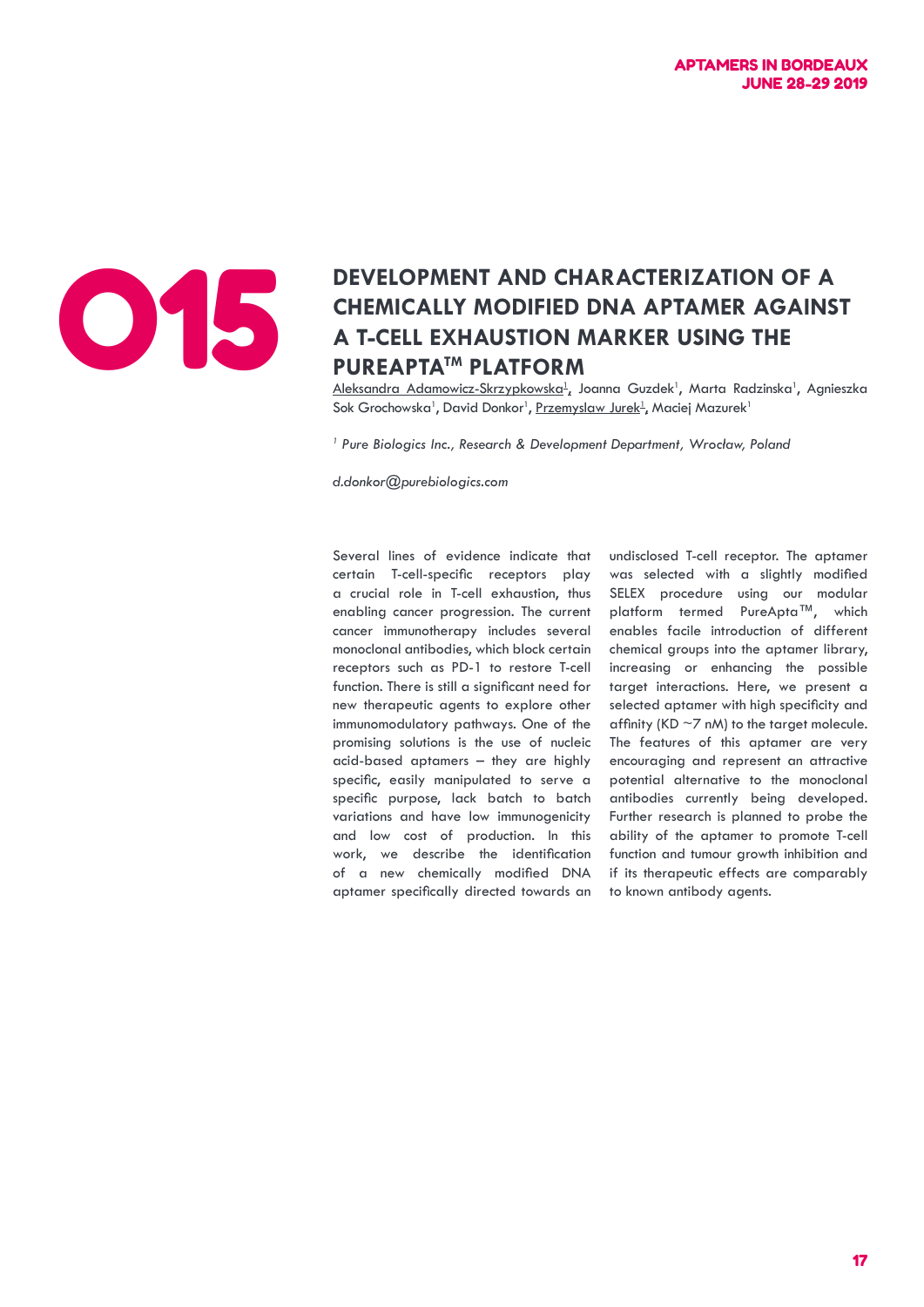#### INTEGRATING LIGAND RECEPTOR INTERACTIONS<br>AND IN VITRO EVOLUTION FOR STREAMLINED<br>DISCOVERY OF ARTIFICIAL NUCLEIC ACID LIG-**AND IN VITRO EVOLUTION FOR STREAMLINED DISCOVERY OF ARTIFICIAL NUCLEIC ACID LIG-ANDS AGAINST T-CELL RECEPTOR-CD3 COMPLEX IN HUMAN T-CELLS**

Hasan E. Zumrut<sup>1</sup>, Sana Batool<sup>1</sup>, Kimon V. Argyropoulos<sup>4</sup>, Nicole Williams<sup>3</sup>, Roksana Azad<sup>2</sup> and Prabodhika R. Mallikaratchy<sup>1,2,3</sup>

<sup>1</sup> Department of Chemistry, Lehman College, The City University of New York, 250 Bed*ford Park Blvd. West, Bronx, NY 10468, USA ;* 

*2, Ph.D. Program in Chemistry and Biochemistry, CUNY Graduate Center, 365 Fifth Avenue, New York, NY 10016, USA ;* 

*3, Ph.D. Program in Molecular, Cellular and Developmental Biology, CUNY Graduate Center, 365 Fifth Avenue, New York, NY 10016, USA ;* 

*4 Immunology Program, Memorial Sloan Kettering Cancer Center, 408 E 69th St, New York, NY, 10021*

*Prabodhika.mallikaratchy@lehman.cuny.edu* 

Empirical evidence generated over five decades has demonstrated that cells undergo structural changes at the molecular level in response to environmental cues. As membrane receptor proteins are most attuned to such cues, they remain the most attractive therapeutic targets. In order to discover specific DNA ligands against cell-surface receptors, our group recently introduced a unique variant of SELEX, termed Ligand-guided Selection (LIGS). LIGS exploits the inherent evolutionary step of competition between weak and strong binders in a SELEX library. The iterative process in conventional SELEX is designed to outcompete low-affinity binders through a competitive process whereby high affinity binders move on through the selection process. By introducing a naturally occurring stronger, highly specific binder, for example, an antibody (Ab) interacting with its cognate epitope, LIGS out-competes specific aptamers from a partially enriched SELEX pool against cells expressing the same epitope. Here, we show that LIGS can be expanded

to evolve functional nucleic acid (NA) ligands against the multi-component cellsurface receptor T-cell receptor-CD3 $\square$ complex expressed by cultured and primary cells using two monoclonal Abs, OKT3 and UCHT1, as competing ligands. Bioinformatics analysis of the sequences obtained from Illumina sequencing, a total of five aptamer candidates were identified. These aptamers show affinities from 3.06±0.485 nM to 325±62.7 nM towards TCR-CD3 $\square$ . The aptamer family was validated utilizing multiple strategies. including competitive binding analysis with respective antibodies used in LIGS, and a double-knockout Jurkat cell line generated by CRISPR technology. Collectively this report shows that, by exploiting the inherent competition between weak and strong binders in a combinatorial library with existing ligand receptor interactions, multiple NA ligands against a multi-component receptor protein can be identified without changing the cellsurface landscape.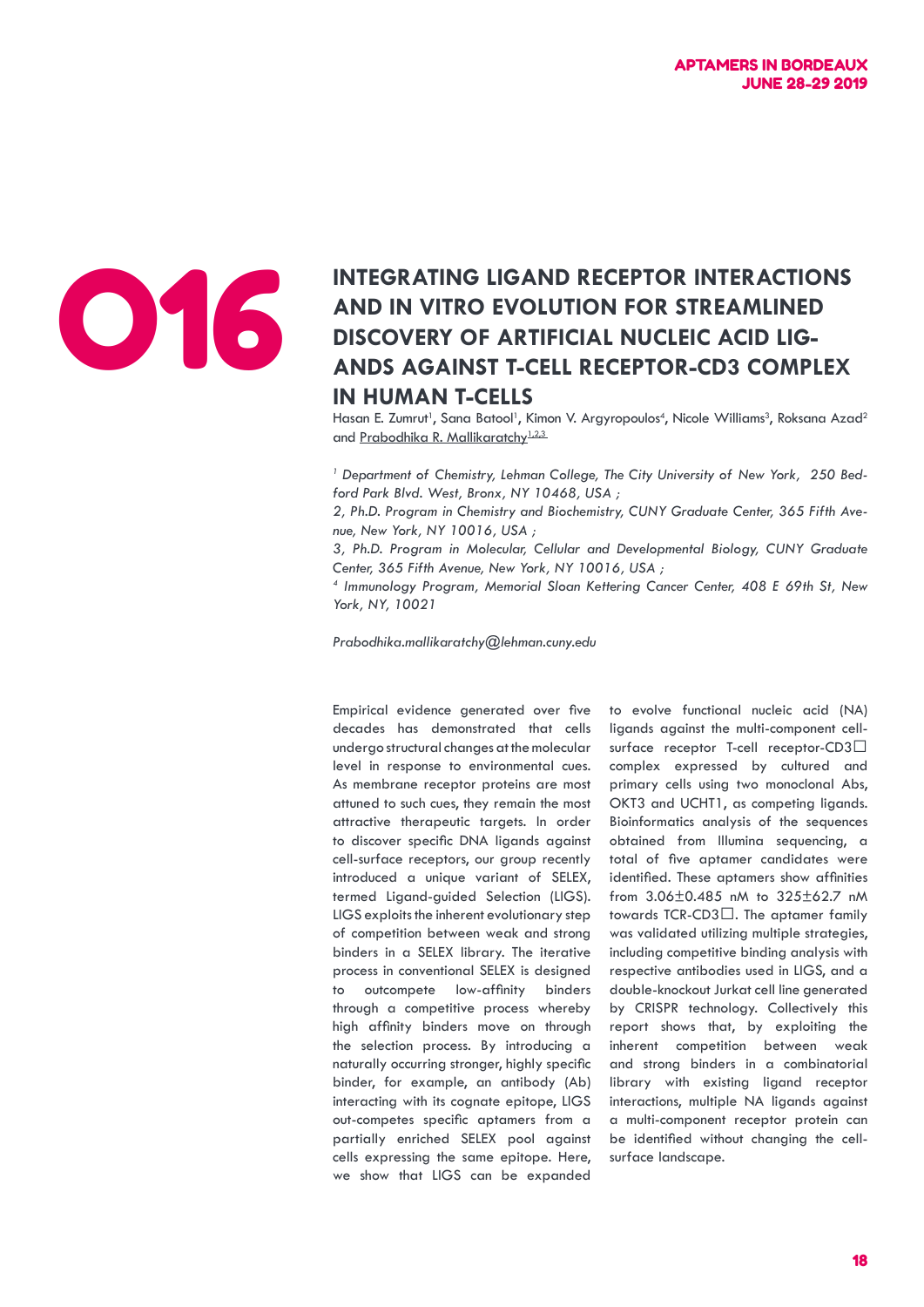

### **APTAMERS IN A DNA SEQUENCING CHIP**

Itai Rusinek<sup>1,3</sup>, Noam Mamet<sup>1,2,3</sup>, Gil Harari<sup>1,3</sup>, Zvi Shapira<sup>1</sup>, Adva Zamir<sup>1</sup>, Noam Borovsky<sup>1</sup>, Noah Joseph<sup>1</sup>, Maria Motin<sup>1</sup>, Dekel Saban<sup>1</sup>, Ido Bachelet<sup>1,4</sup>

- *1 Molecular Computing Cluster, Augmanity, Rehovot, Israel. Website: https://augm.com*
- 2  *Faculty of Life Sciences, Bar-Ilan University, Israel*
- *3 These authors contributed equally to this work*
- *4 Corresponding author*

*ido@augm.com*

We describe a technique for the rapid de-novo discovery of target-tailored tumoricidal DNA aptamers inside an Illumina sequencing chip. By sequencing oligonucleotide pools we generate a physical microfluidic map of hundreds of millions of potential aptamer clusters, in which every cluster is mapped to a specific set of spatial coordinates. Tumor cells, pre-loaded with a fluorogenic reporter of apoptosis, are then injected into the chip and monitored over time. Apoptotic tumor cells are identified and analyzed across the entire map, automatically revealing the coordinates of aptamers that induced this effect. We demonstrate this method by identifying, within just a few hours, new aptamers capable of directly and selectively inducing apoptosis in primary human tumor cells. Our platform could be perfected towards a miniaturized device that receives patient-derived, primary tumor cells, and rapidly identifies de-novo, selective, and effective aptamers tailored to this target. Such a capability could lead to a new paradigm of personalized cancer therapy.

While our main focus in this work is the rapid discovery of aptamers inducing apoptosis in tumor cells, the platform we developed can be used for rapid discovery of functional or binding aptamers for numerous targets. Any target that is either visible in brightfield microscopy – cells, bacteria and proteins or small molecules mounted on solid phase beads – or that is fluorescently labelled, can be assayed for binding to up to hundreds of millions of unique aptamers. The ability to carry out a fast, direct and cheap binding assay for a very large number of aptamers could be a breakthrough for aptamers discovery, where direct binding characterization is generally limited to only a few aptamers.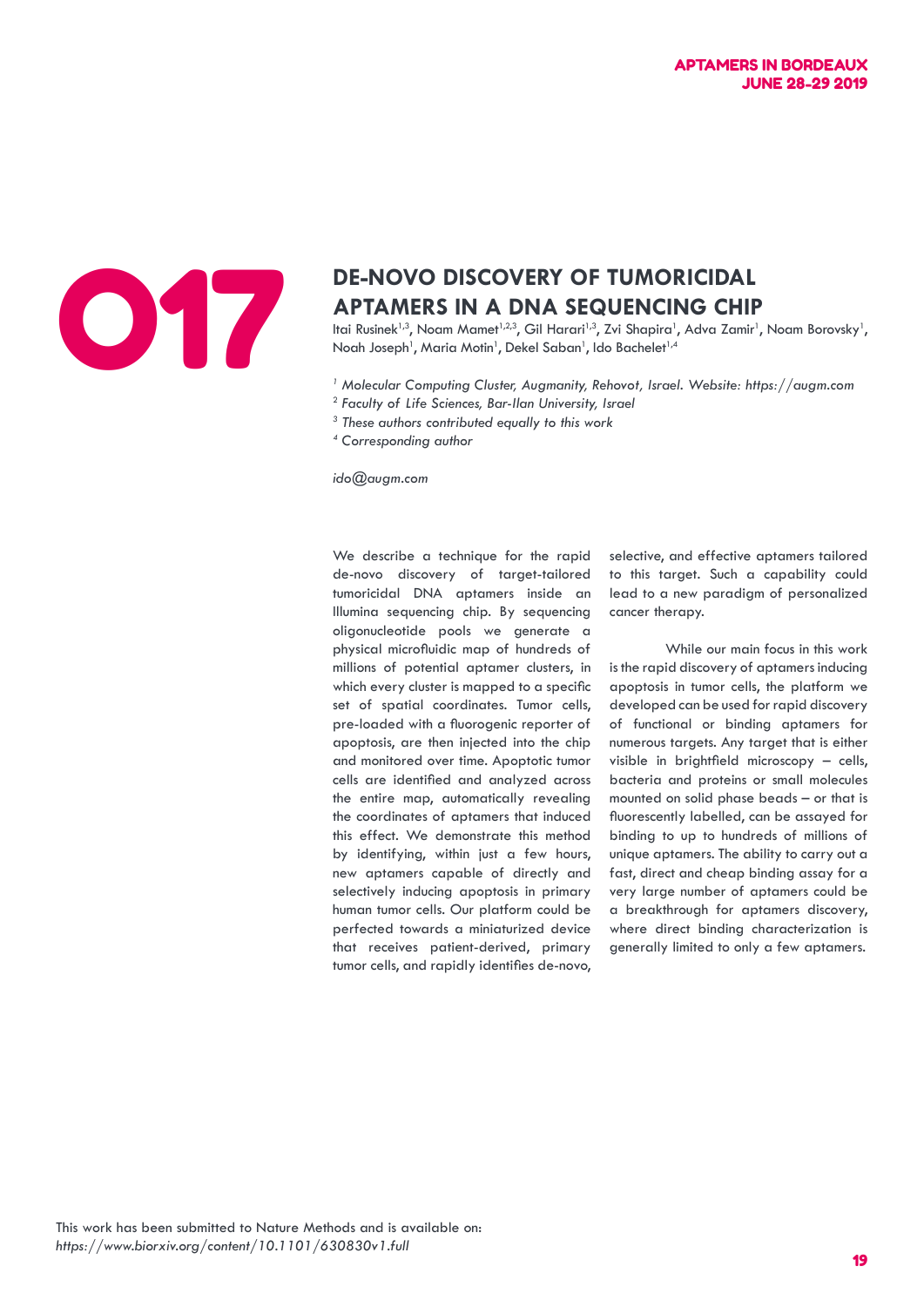

### **OPTORIBOGENETICS TO CONTROL CELLULAR<br>
PROCESSES**<br>
Anna M Weber<sup>1</sup>, Jennifer Nack<sup>2</sup>, Sebastian Pilsl, Christian Renzl, Georg Pietrusc<br>
Ziegler<sup>2</sup>, Andreas Möglich<sup>2</sup> & Günter Mayer<sup>1</sup> **PROCESSES**

Anna M Weber<sup>1</sup>, Jennifer Nack<sup>2</sup>, Sebastian Pilsl, Christian Renzl, Georg Pietruschka, Thea Ziegler<sup>2</sup>, Andreas Möglich<sup>2</sup> & Günter Mayer<sup>1</sup>

<sup>1</sup>Life and medical sciences institute (LIMES), University of Bonn, Gerhard-Domagk-Straße *1, 53121 Bonn, Germany*

*2 Department of Biochemistry, University of Bayreuth, Universitätsstraße 30, 95440 Bayreuth, Germany*

*gmayer@uni-bonn.de*

Optogenetic makes use of light to control cellular behaviour in a spatial and temporal manner. Several processes, such as channel conformation, enzymatic activity or DNA binding have been shown to be compatible with light regulation. Photoreceptor proteins, e.g. LOV (light, oxygen, voltage)-domain containing proteins play an important role in developing those processes since they are able to reversibly change their conformation upon light absorption and therefore convert the incoming signal into a specific output.

However, until now it is difficult to apply optogenetic control to RNA biochemistry, e.g. RNA localization or function. We applied a light dependent selection strategy to develop aptamers specific for binding a LOV photoreceptor protein. This strategy yielded two RNA aptamers selectively interacting with the LOV photoreceptor in its light conformation. By conjoining these RNA elements with naïve RNA molecules, light dependent control of RNA mediated biological processes was obtained.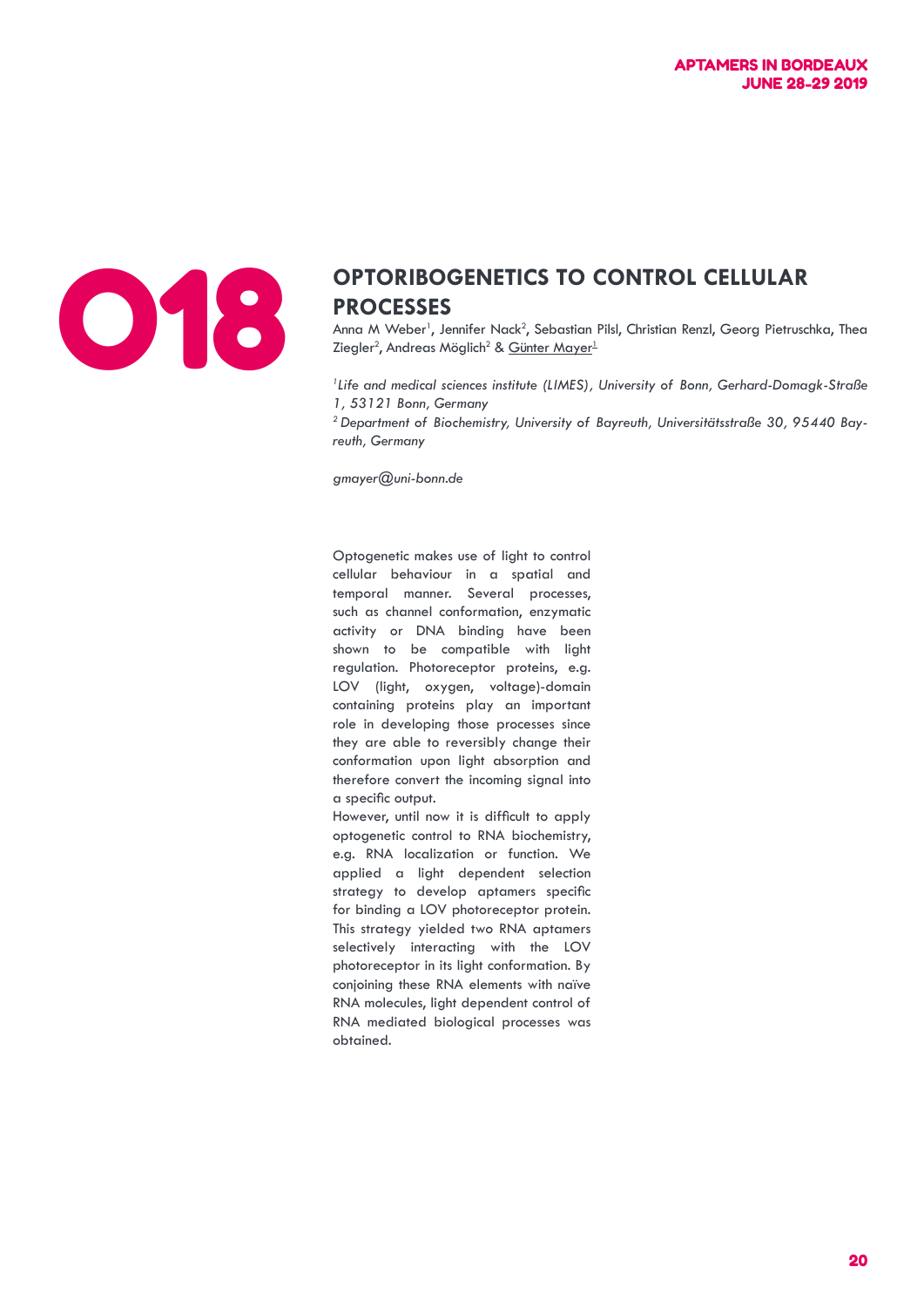

### **INTERLOCKED DNA NANOSTRUCTURES FOR MOLECULAR ENGINEERING**<br>
Julián Valero<sup>12</sup>, Mathias Centola<sup>12</sup>, Yinzhou Ma<sup>1</sup>, Marko Škugor<sup>1</sup>, Ze Yu<sup>1</sup>, Haydell<sup>1</sup>, <u>Michael Famulok<sup>1,2,\*</sup></u> **MOLECULAR ENGINEERING**

Julián Valero<sup>1,2</sup>, Mathias Centola<sup>1,2</sup>, Yinzhou Ma<sup>1</sup>, Marko Škugor<sup>1</sup>, Ze Yu<sup>1</sup>, Michael W. Haydell<sup>1</sup>, <u>Michael Famuloki,2,</u>

<sup>1</sup> Chemical Biology and Medicinal Chemistry Unit, Life and Medical Sciences (LIMES) *Institute, University of Bonn, Gerhard-Domagk-Str. 1, 53121 Bonn (Germany) <sup>2</sup>Max-Planck-Fellowship Group Chemical Biology, Center of Advanced European Studies and Research, Ludwig-Erhard-Allee 2, 53175 Bonn, Germany*

*\*m.famulok@uni-bonn.de*

 Mechanically interlocked DNA nanostructures are useful as flexible entities for operating DNA-based nanomachines. Interlocked structures made of double-stranded (ds) DNA components can be constructed by irreversibly threading them through one another so that they are mechanically linked. The interlocked components thus remain bound to one another while still permitting large-amplitude motion about the mechanical bond. The construction of interlocked dsDNA architectures is challenging because it usually involves the synthesis and modification of small dsDNA nanocircles of various sizes, depending on intrinsically curved B-DNA. This lecture describes the design, generation, and characterization of interlocked dsDNA structures such as catenanes, rotaxanes, and daisy chain rotaxanes.

Their construction requires precise control of threading and hybridization of the interlocking components at each step during the assembly process. Characterization of these nanostructures usually involves gel electrophoresis and atomic force microscopy (AFM), including high-resolution AFM images. Additional functionality can be implemented into the DNA architectures by incorporating proteins, aptamers, molecular switches such as photo-switchable azobenzene derivatives, or fluorophores for studying the mechanical behavior by fluorescence quenching or FRET experiments. These modified interlocked DNA architectures provide access to more complex mechanical devices and nanomachines that can perform a variety of desired functions and operations.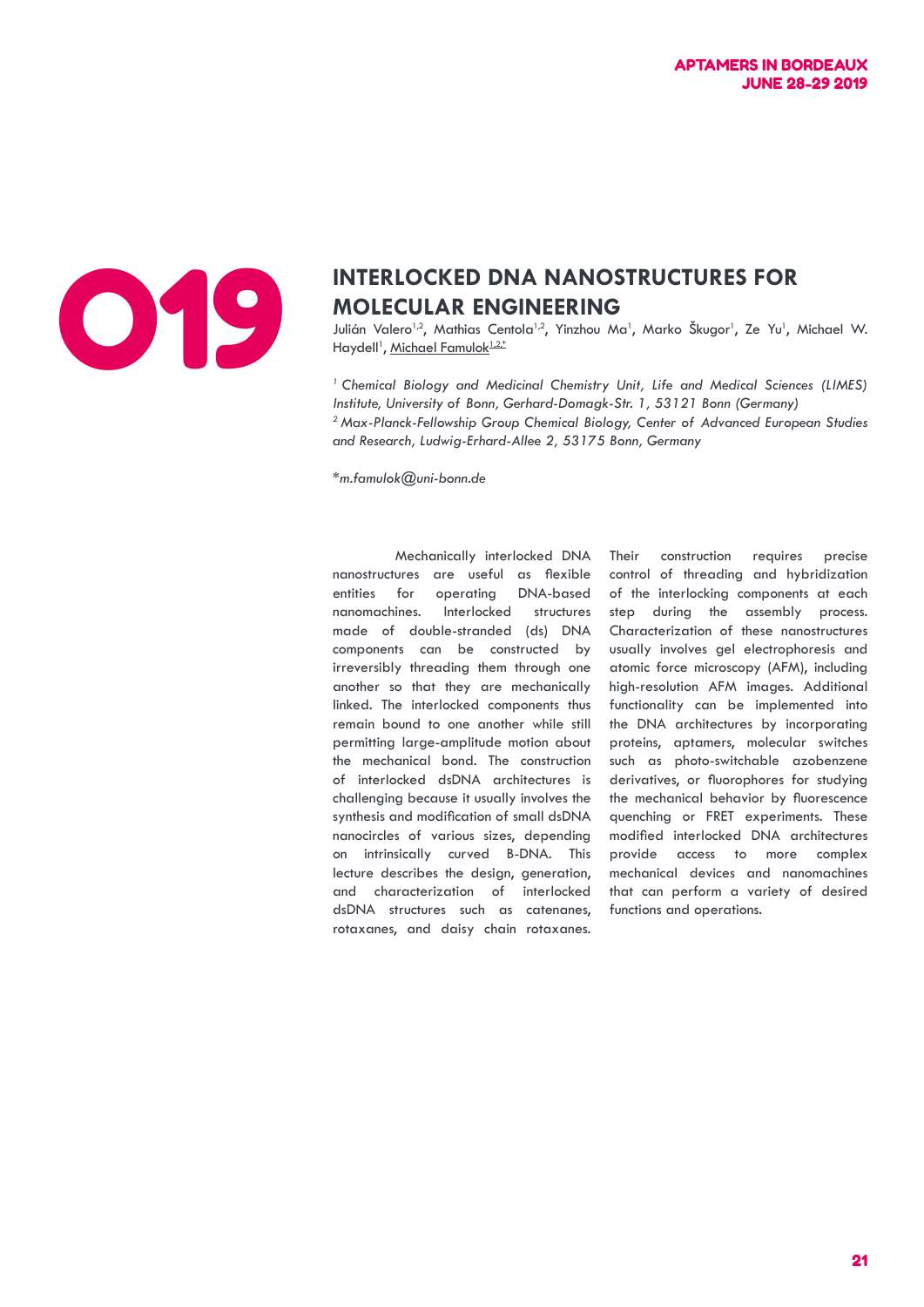

## **SENSOR FOR HELICOBACTER PYLORI**

M. Monsur Ali<sup>1</sup>, Michael Wolfe<sup>1</sup>, Kha Tram<sup>2,3</sup>, Jimmy Gu<sup>2,3</sup>, Carlos Filipe<sup>4</sup>, Yingfu Li<sup>2,3\*</sup> and John D. Brennan<sup>1\*</sup>

<sup>1</sup> Biointerfaces Institute, McMaster University, 1280 Main Street West, Hamilton, ON, L8S *4O3, Canada;* 

*<sup>2</sup>InnovoGene Biosciences Inc. 919 Fraser Drive, Burlington, ON L7L 4X8, Canada;* 

*3 Department of Biochemistry and Biomedical Sciences, McMaster University, 1280 Main Street West, Hamilton, ON, L8S 4K1, Canada;* 

*4 Department of Chemical Engineering, McMaster University, 1280 Main Street West, Hamilton, ON, L8S 4M1, Canada*

*brennanj@mcmaster.ca*

Infections by pathogenic bacteria are a major threat to public health as they cause many costly outbreaks around the world each year. Among bacterial pathogens, Helicobacter pylori (HP) is particularly important, as more than 50% of the world population is infected by this pathogen. HP is strongly related to gastric carcinoma and is responsible for  $~80\%$ of gastric ulcers and ~95% of duodenal ulcers. Moreover, this pathogen has been considered as an emerging superbug due to increased reports of drug resistant strains of HP. Therefore, accurate diagnosis of HP is critical to managing gastrointestinal health.

In this presentation, we describe the in vitro selection of an RNA cleaving DNAzyme that is activated by a protein present in HP, and the subsequent development of a simple, paper-based colorimetric device capable of providing specific and sensitive detection of HP in stool samples. The selection of the DNAzyme is based on the use of the crude extracellular mixture (termed CEM for simplicity) of the HP bacterium as the target in the positive selection step and the CEM from a mixture of unintended bacteria as the target in the counter selection step. As such, it does not require a pre-validated biomarker of a bacterium of interest to initiate the DNAzyme selection.

Following selection and optimization, the RNA-cleaving DNAzyme was designed to release a DNA strand upon RNA cleavage that carries a urease enzyme. The release urease undergoes lateral flow to a readout area containing colorimetric reagents for the urease reaction, producing a color change. The colorimetric paper sensor, designed on the basis of the RNA-cleaving property of the DNAzyme, is capable of delivering sensitive detection of H. pylori in human stool samples with minimal sample processing, and provides results in minutes. It remains fully functional under storage at ambient temperature for at least 130 days. This work lays a foundation for developing DNAzyme-enabled paper devices as point-of-care diagnostics for monitoring pathogens in complex samples.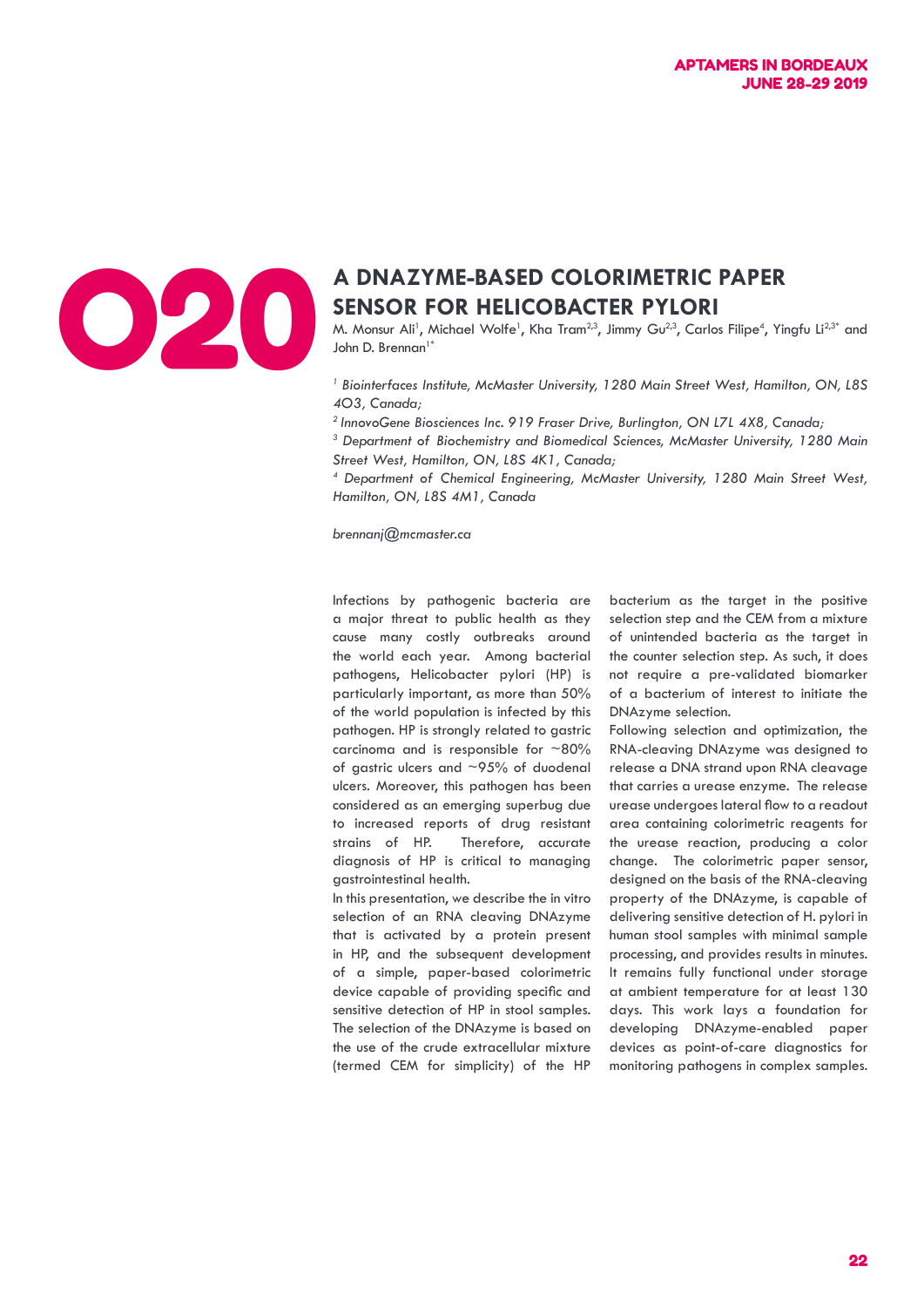

### **DEVELOPMENT OF A NOVEL APTAMER-BASED<br>BIOSENSOR TO DETECT INVASIVE MAMMAL PI<br>Valentina Lucarelli<sup>21,2</sup>, Damon Colbert<sup>2</sup>, Peter Li<sup>2</sup>, Jadranka Travas-Sejdic<sup>1,3</sup>, Andrew I BIOSENSOR TO DETECT INVASIVE MAMMAL PESTS**

 $\overline{\mathsf{Y}}$ alentina Lucarelli $^{\mathbb{N}\mathbb{Z}}$ , Damon Colbert $^2$ , Peter Li $^2$ , Jadranka Travas-Sejdic $^{1,3}$ , Andrew Kralicek $^2$ 

<sup>1</sup> Polymer Electronic Research Centre, School of Chemical Sciences, University of Auckland, *Auckland 1023, New Zealand*

*<sup>2</sup>The New Zealand Institute for Plant and Food Research Limited, Private Bag 92169, Auckland 1142, New Zealand*

*<sup>3</sup>MacDiarmid Institute for Advanced Materials and Nanotechnology, Wellington 6140, New Zealand*

*\* vluc596@aucklanduni.ac.nz*

Invasive mammal pests (e.g. rat, mouse and possum) are a danger to New Zealand's flora and fauna, threatening its biodiversity and endemic species. Current pest management approaches predominantly rely on traps and baits that need to be physically checked frequently by humans in order to monitor the pest population in an area of bush, a costly process in both money and time. There is a need for the development of new technologies that can enable the remote detection of pests, for example camera based technologies to identify pests.1 We are investigating an alternative approach based on the detection of species-specific biomarker molecules using an aptamer-based biosensor (aptasensor) device. We have identified a rat-specific biomarker molecule and used this as the target molecule for the selection of DNA aptamers following the Flu-Mag SELEX method2. This yielded thirty-five aptamer sequences, which could be grouped into three families. Four aptamer candidates were chosen to take forward for further characterization using a dot blot assay approach. Once binding ability has been confirmed for each aptamer, Electrochemical Impedance Spectroscopy will be performed to determine their affinity constants and limit of detections. The best candidate will be then be coupled to a remote sensing device.

1. Croft, S. L., Campbell; Warburton, Bruce. Proceedings of the Vertebrate Pest Conference 2016.

2. Stoltenburg, R.; Reinemann, C.; Strehlitz, B. Analytical and Bioanalytical Chemistry 2005, 383, 83-91.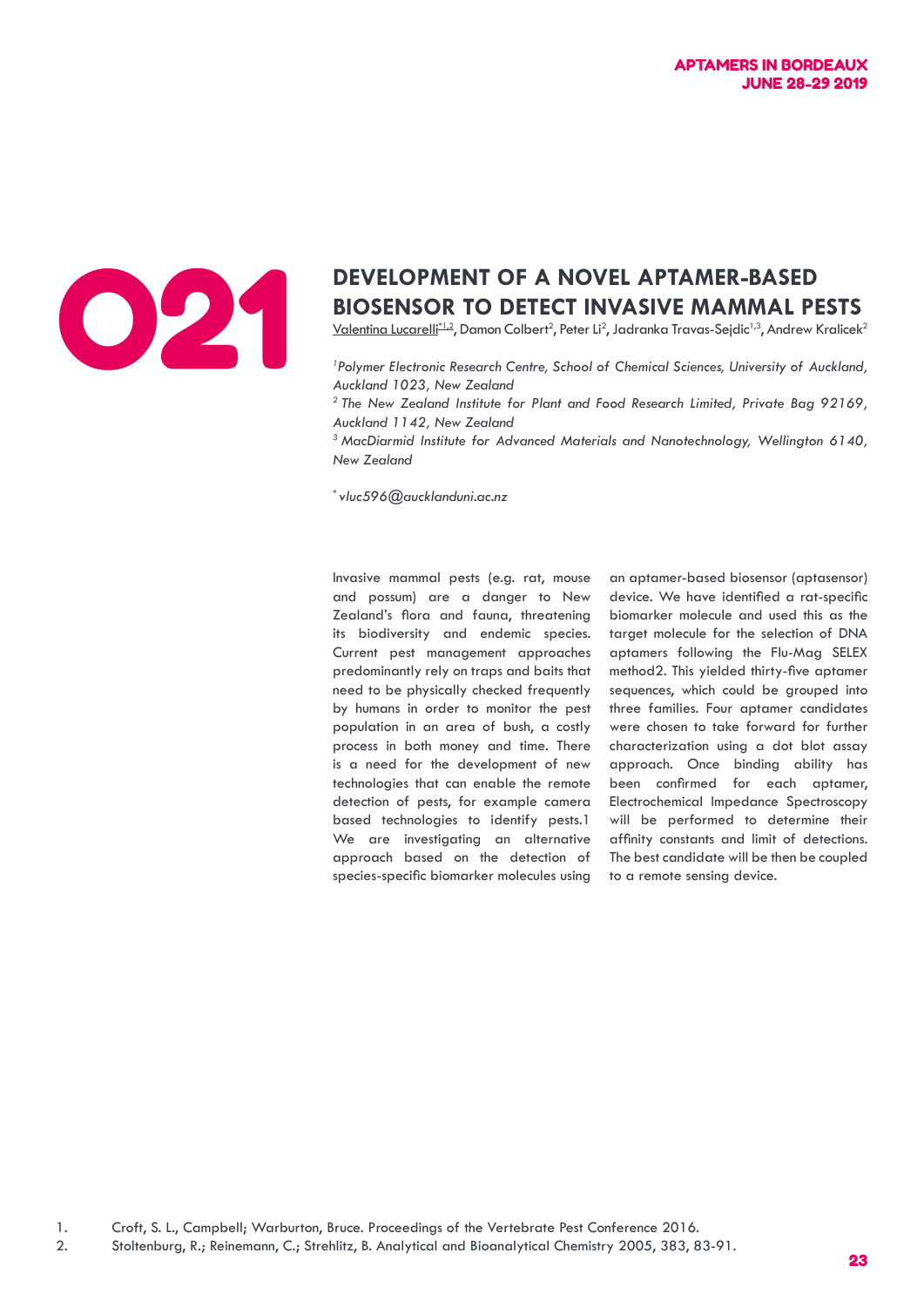

### EVOLUTION, CRYSTAL STRUCTURE, AND<br>
APPLICATION OF CUBANE-MODIFIED AF<br>
"CUBAMERS" - FOR MALARIA DIAGNOS<br>
Cheung, Y.W.<sup>1,\*</sup>, Rothlisberger. P.<sup>2,\*</sup>, Mechalv. A.F.<sup>2</sup> Kinghorn A R.1. Web **APPLICATION OF CUBANE-MODIFIED APTAMERS – "CUBAMERS" - FOR MALARIA DIAGNOSIS**

Cheung, Y.W.<sup>1,\*</sup>, Rothlisberger, P.<sup>2,\*</sup>, Mechaly, A.E.<sup>2</sup>, Kinghorn, A.B.1, Weber, P.<sup>2</sup>, Levi-Acobas, F.<sup>2</sup>, Shiu, S.C.C.<sup>1</sup>, Wong, S.C.<sup>1</sup>, Haouz, A.<sup>2</sup>, Savage, P.<sup>3</sup>, Hollenstein, M.<sup>2,#</sup> & <u>Tanner, J.A<sup>1,\*</sup></u>

*\* Co-first author*

- *# Co-corresponding author*
- *1 School of Biomedical Sciences, The University of Hong Kong, Hong Kong, China*
- *2 Department of Chemistry and Structural Biology, Institut Pasteur, Paris, France*
- *3 CSIRO Manufacturing, Clayton South, Victoria, Australia*

*jatanner@hku.hk*

Non-natural chemistries within evolutionary selection systems have the potential to radically expand the possible applications of nucleic acid aptamers. We have been developing aptamers to discriminate between biomarker targets important for the diagnosis of malaria. In previous work we had solved the crystal structure of a simple DNA aptamer in complex with malaria biomarker Plasmodium falciparum lactate dehydrogenase (PfLDH) but had encountered challenges for the development of Plasmodium vivax specific aptamers when using unmodified natural DNA. Here, we demonstrate how using cubane base-modified uridines in the aptamer evolutionary process enabled evolution of discriminatory PvLDH cubanemodified aptamers – 'cubamers'. Cubanes are unusual Platonic box-shaped benzene bioisosteres with intriguing bioactivities. We solved the crystal structure of the cubamer in complex with PvLDH, and observed unusual hydrophobic clustering effects at the cubamer-protein binding interface as a unique mechanism of nucleic acid-protein interaction. The cubamer was specific for binding to PvLDH as demonstrated by surface plasmon resonance, electrophoretic mobility shift assay and by microscale thermophoresis. Evolutionary experiments that integrate non-natural chemistries allow potentially limitless possibilities for aptamer functionality and translational application.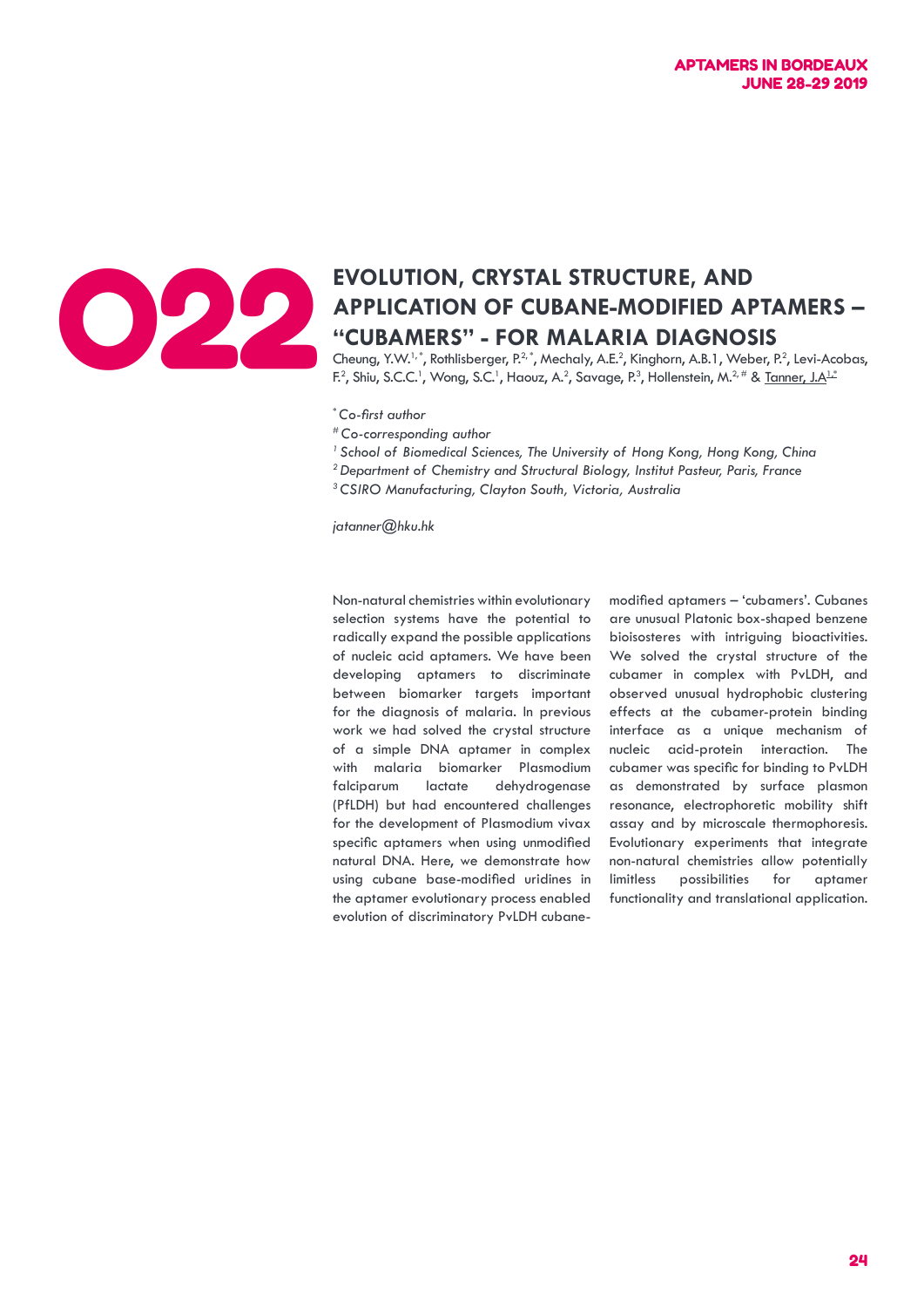

#### RNA APTAMERS TARGETING INTEGRIN α5β1<br>AS PROBES FOR CYTO- AND HISTO-<br>FLUORESCENCE IN GLIOBLASTOMA **AS PROBES FOR CYTO- AND HISTO-FLUORESCENCE IN GLIOBLASTOMA**

Cruz Da Silva E.<sup>1</sup>, Fechter P.<sup>2</sup>, Etienne-Seloum N.<sup>1,3</sup>, Lehmann M.<sup>1</sup>, Vauchelles R.<sup>1</sup>, Martin S.<sup>1</sup>, Dontenwill M.<sup>1</sup> & Choulier L.<sup>1</sup>

<sup>1</sup> CNRS, UMR 7021, Laboratoire de Bioimagerie et Pathologies, Tumoral Signaling and *Therapeutic Targets, Université de Strasbourg, Faculté de Pharmacie, 67401 Illkirch, France 2 CNRS, UMR 7242, Biotechnologie et Signalisation Cellulaire, 67400 Illkirch-Graffenstaden, France and Université de Strasbourg, Institut de Recherche de l'Ecole de Biotechnologie de Strasbourg, 67400 Illkirch-Graffenstaden, France*

*3 Département de Pharmacie, Centre de Lutte Contre le Cancer Paul Strauss, 67000 Strasbourg, France*

*\* These authors contributed equally to this work*

*laurence.choulier@unistra.fr*

Nucleic acid aptamers are often referred as chemical antibodies. As they possess several advantages like their smaller size, temperature stability, ease of chemical modifications, lack of immunogenicity/ toxicity and lower cost of production, aptamers are promising tools for clinical applications. Aptamers against cellsurface protein biomarkers are of particular interest for cancer diagnosis and targeted therapy.

In this study, we identified and characterized RNA aptamers targeting cells expressing integrin α5β1. This αβ heterodimeric cell-surface receptor is implicated in tumor angiogenesis and solid tumor agaressiveness. In alioblastoma, integrin α5β1 expression is associated with an aggressive phenotype and a decrease in patient survival. We used a complex and original hybrid SELEX (selective evolution of ligands by exponential

enrichment) strategy combining protein-SELEX cycles on the recombinant α5β1 protein, surrounded by cell-SELEX cycles using two different cell lines.

We identified an aptamer named H02. Directly coupled to the cyanine 5 fluorophore, aptamer H02 was able to discriminate between ten GBM cell lines expressing high and low levels of integrin α5. Aptamer H02 is internalized at 37°C. As a proof-of-concept, we also demonstrated that aptamer H02 is very efficient in apta-fluorescence assays to characterize GBM tumor tissues from patient-derived tumor xenografts expressing high levels of α5 from GBM tumor tissues expressing low levels of α5. Internalized, an aptamer targeting integrin α5β1 might open roads for α5β1-specific therapeutic payloads delivery.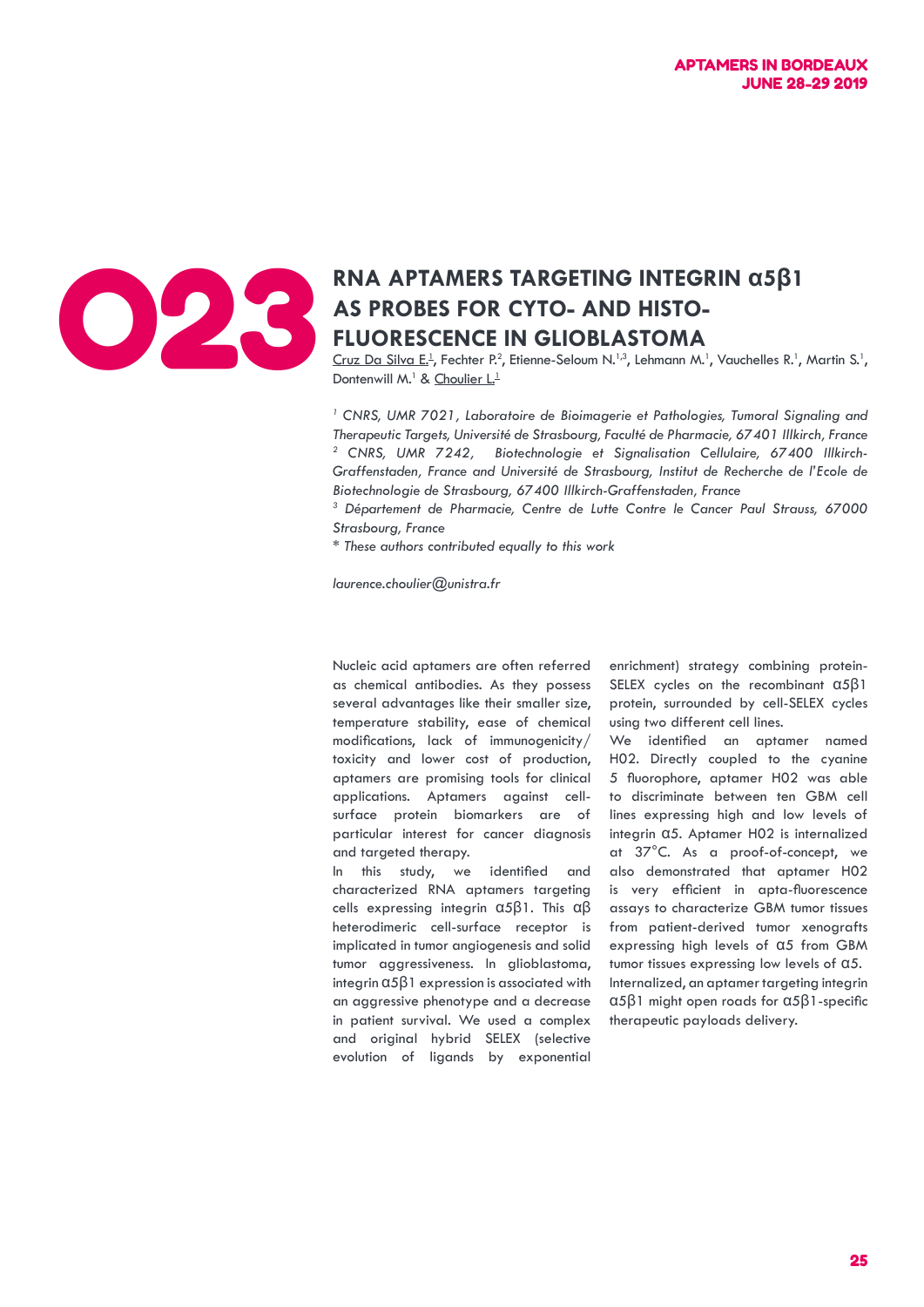

### **TRACELESS APTAMER-MEDIATED ISOLATION OF CD8+ T CELLS FOR CAR T CELL THERAPY**<br>
Stephen J. Salipante<sup>2</sup>, Michael C. Jensen<sup>1,3</sup>, Suzie H. Pun<sup>1</sup><br>
Stephen J. Salipante<sup>2</sup>, Michael C. Jensen<sup>1,3</sup>, Suzie H. Pun<sup>1</sup> **CD8+ T CELLS FOR CAR T CELL THERAPY**

Nataly Kacherovsky<sup>1</sup>, Ian I. Cardle<sup>1</sup>, Emmeline L. Cheng<sup>1</sup>, Jonathan L. Yu<sup>1</sup>, Michael L. Baldwin<sup>3</sup>, Stephen J. Salipante<sup>2</sup>, Michael C. Jensen<sup>1,3</sup>, Suzie H. Pun<sup>1</sup>

*1 Department of Bioengineering, University of Washington,* 

<sup>2</sup> Department of Laboratory Medicine, University of Washington, Ben Towne Center for *Childhood Cancer Research, Seattle Children's Research Institute*

*artom@uw.edu*

The increasing number of CAR T cell therapy clinical trials utilizing defined product compositions underscores the need for continued development of robust and cost-efficient methods for selection of specific T cell subsets. Using a modified method of cell-SELEX we identified new DNA aptamers, that preferentially bind human cytotoxic T cell marker CD8. We applied one of those aptamers to a traceless cell isolation strategy with a complementary oligonucleotide reversal agent that undergoes toehold-mediated strand displacement with the aptamer and thereby disrupts its secondary structure for label-free elution of captured cells. We show that this approach gives high yields of CD8+ T cells and that CAR T cells manufactured from these cells are comparable to antibody-isolated CAR T cells in proliferation, phenotype, effector function, and anti-tumor activity in vivo. These findings represent an important technology advance towards a fully synthetic system that will enable multiple cell selections from a single apparatus by employing multiple aptamers and reversal agents.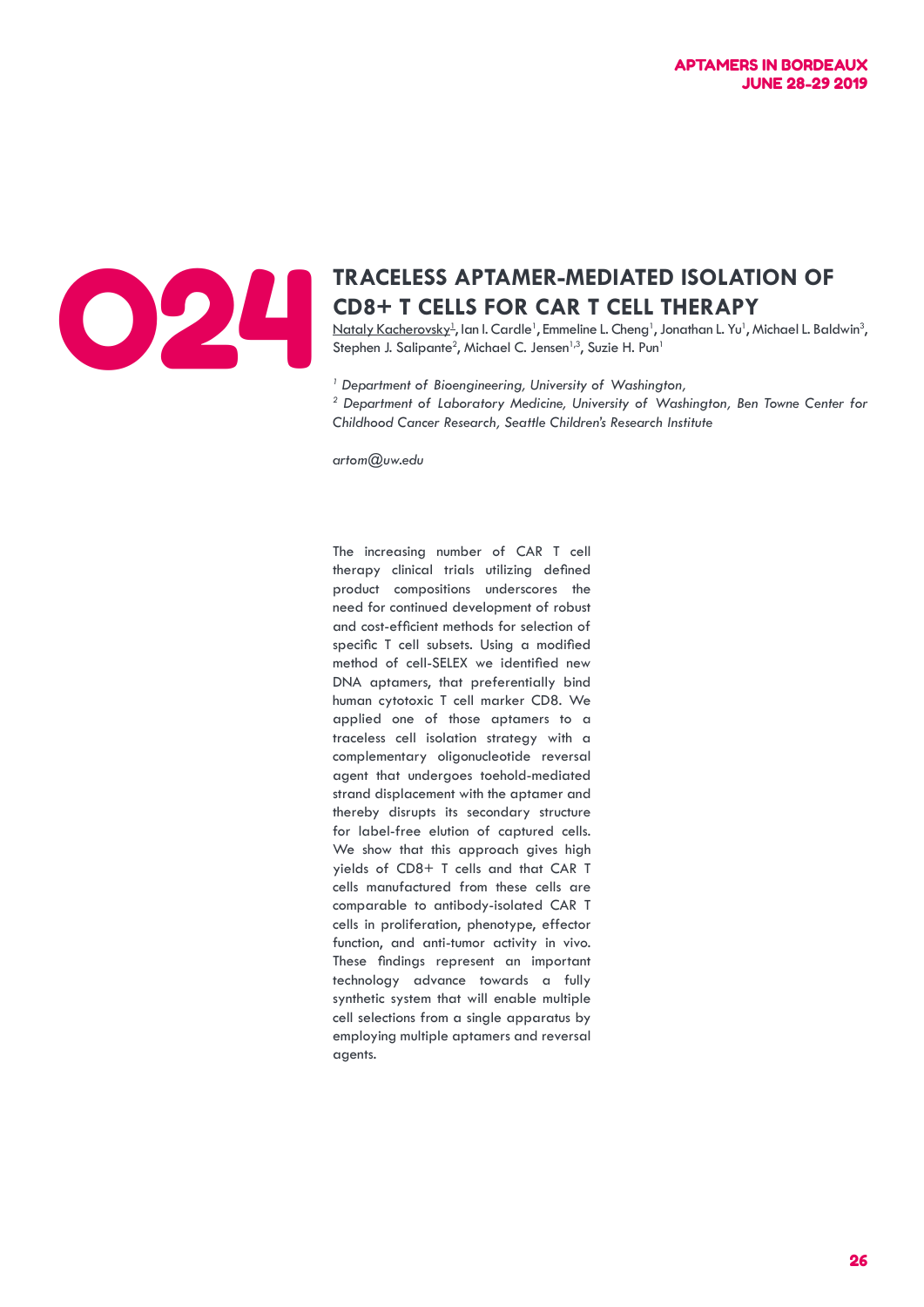

#### **TOWARDS CONTROLLING VASCULARIZATION WITHIN ENGINEERED TISSUES VIA**<br>PROGRAMMABLE HYDROGELS **WITHIN ENGINEERED TISSUES VIA PROGRAMMABLE HYDROGELS**

Deepti Rana<sup>1</sup>, Nasim Salehi-Nik<sup>1</sup> and Jeroen Rouwkema<sup>1</sup>

<sup>1</sup> Department of Biomechanical Engineering, Technical Medical Centre, University of Twente, *7522NB Enschede, The Netherlands* 

*Corresponding author: Deepti Rana, d.rana@utwente tan@chem.ufl.edu*

Growth factors are of vital importance for controlling and coordinating blood vessels formation, organization and maturation. Among other important factors, spatiotemporally regulated bioavailability of growth factors is of critical need for controlling vascularization within an engineered tissue. However, conventional approaches for growth factor localization mainly focus on their physical entrapment or chemical coupling within the engineered matrices (hydrogel) via metalloproteinase-sensitive linker. Even though these approaches allow passive release rate and growth factor delivery on demand, they fail to provide spatial or temporal control on growth factor's release rates which is essential for mimicking native tissue/organ developmental environment. To address this issue, nucleic acid aptamers have emerged as a class of affinity ligands that could be selected from DNA/RNA libraries for binding to growth factors with high affinity and specificity.1,2 This approach provides an alternative system that could allow sequential loading of different growth factors and provide temporal control on their release rate.

To this end, in the present study, aptamer conjugated gelatin methacrylate (GelMA) hydrogels have been developed for programmable release of vascular endothelial growth factor (VEGF). Furthermore, the effect of programmable VEGF release on angiogenic properties of human umbilical vein derived endothelial cells (HUVECs) co-cultured with mesenchymal stem cells (MSCs) have been studied. The results obtained from VEGF ELISA experiments revealed that acrydite functionalized aptamers could sustain a controlled VEGF release up to 10 days, if no complementary sequence (CSs) for these VEGF specific aptamers were provided. However, immediately after adding the CSs, triggered VEGF release was observed. In co-culture experiments, the developed programmable hydrogels supported HUVECs and MSCs in terms of cell viability and vascular network formation over a span of 7 days within the hydrogels (triggered VEGF release was observed on Day 5). Therefore, the results of this study demonstrated a successful programmable VEGF release within a hydrogel and its positive effect on vascular formation in HUVECs/MSCs co-culture.

**References**

#### **Acknowledgements**

This work is supported by an ERC Consolidator Grant under grant agreement no 724469.

<sup>1.</sup> B. Soontornworajit, et. al., Affinity hydrogels for controlled protein release using nucleic acid aptamers and complementary oligonucleotides. Biomaterials 32 (2011) 6839-6849.

<sup>2.</sup> M.R. Battig, et. al., Programmable release of multiple protein drugs from aptamer-functionalized hydrogels via nucleic acid hybridization. J. Am. Chem. Soc. 134 (2012) 12410-12413.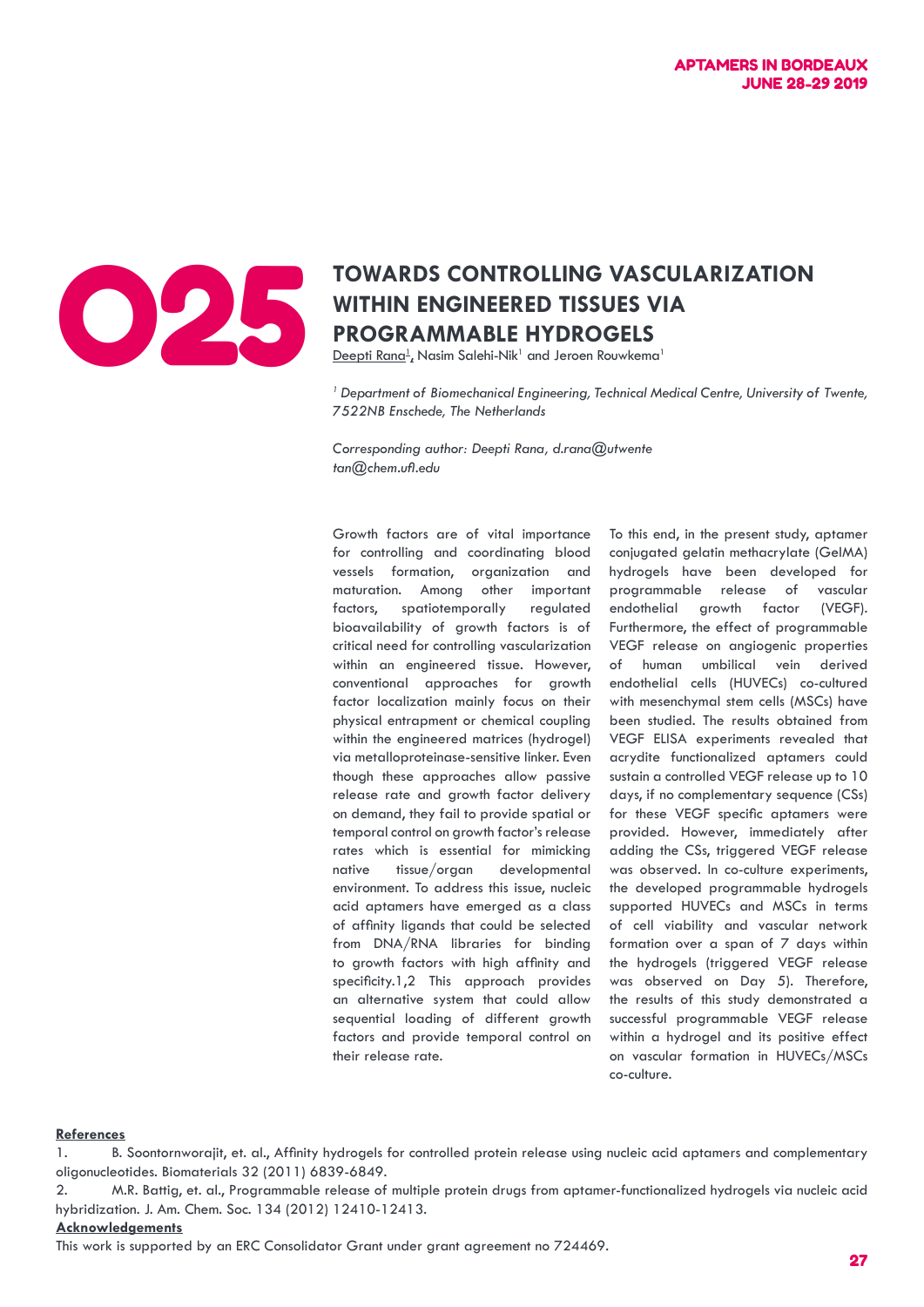

### **ERADICATE GLIOBLASTOMA**

Vittorio de Franciscis<sup>1</sup>, Silvia Catuogno<sup>1</sup>, Silvia Nuzzo<sup>2</sup>, Carla Lucia Esposito<sup>1</sup>

*1 Istituto di Endocrinologia ed Oncologia Sperimentale, CNR, Naples, Italy 2 IRCCS SDN, Naples, Italy*

*defranci@unina.it*

An important drawback in glioblastoma (GBM) treatment is that conventional therapies poorly affect a small population of stem-like cancer cells (glioblastoma stem cells, GSCs) that remain capable of repopulating the tumour. Thus, the development of strategies able to target GSCs represents an important challenge in oncology in order to effectively render the tumours unable to maintain themselves or grow. The signal transducer and activator of transcription-3 (STAT3) has been reported as key regulator of the highly aggressive mesenchymal GBM subtype and of survival and propagation of GSCs. Using an aptamer that binds to and antagonizes the oncogenic receptor tyrosine kinase PDGFRβ (Gint4.T), we recently designed a novel aptamersiRNA chimera (AsiC, Gint4.T-STAT3) able of efficient delivery and silencing of STAT3 in PDGFRβ expressing GBM cells. Because of the pivotal role of STAT3 in maintaining the tumor initiating capacity of GSC population and tumor relapse, here we explored the potential of Gint4.T-STAT3 to inhibit the STAT3-dependent gene expression impairing the stem-like GSCs phenotype. We showed that the aptamer conjugate is able to effectively and specifically prevent patient-derived GSC function and expansion. Results highlighted the potential of Gint4.T-STAT3 as a high promising inhibitor of adaptative resistance to conventional therapeutics and GBM tumor dissemination.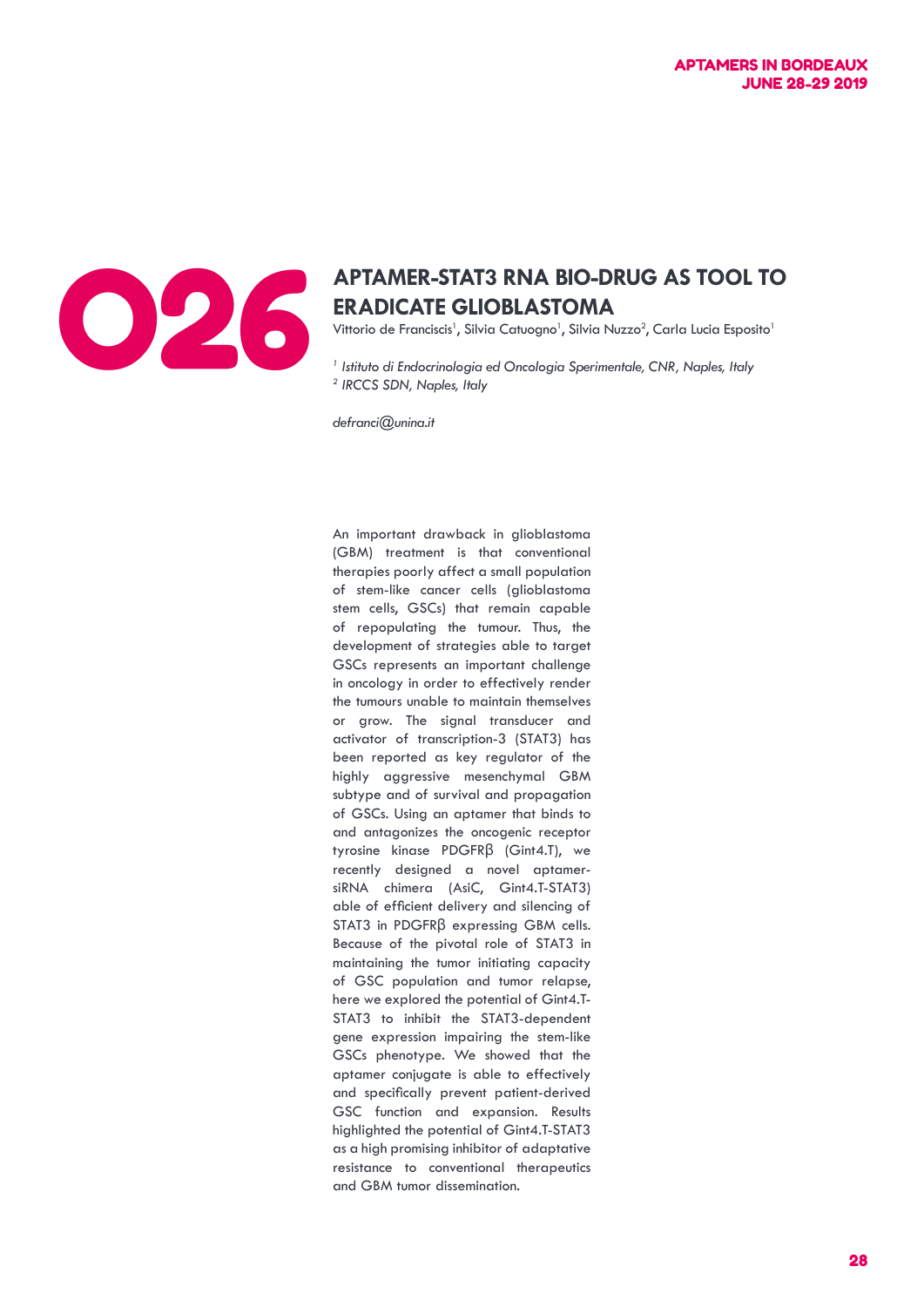

### **MOLECULES IN ISCHEMIC STROKE TREATMENT**

Gerónimo Fernández<sup>1</sup>, David Fernández-López<sup>2</sup>, Víctor M. Gonzalez<sup>1,3</sup>, Thomas Rupp<sup>4</sup>, Maria A. Moro<sup>5</sup>, Ignacio Lizasoain<sup>5</sup>, David Piñeiro<sup>2</sup>, <u>Macarena Hernández-Jiménez<sup>2</sup></u>

*<sup>1</sup>Aptus Biotech S.L., Avda. Cardenal Herrera Oria 298, Madrid, Spain;* 

*2 AptaTargets S.L., Avda. Cardenal Herrera Oria 298, Madrid, Spain;* 

*3 IRYCIS-Hospital Ramón y Cajal, Investigation, Madrid, Spain;* 

*4 Thomas Rupp Consulting, Berlin, Germany;* 

*5 Department of Pharmacology and Toxicology, Medical School, University Complutense of Madrid, Spain.*

*Corresponding author: m.hernandez@aptatargets.com*

Ischemic stroke is a devastating and debilitating medical condition, being the second cause of death, the second cause of dementia (after Alzheimer disease) and the leading cause of adult disability worldwide. One of the main processes involved in the pathophysiology of stroke is the inflammatory response. In this context, the toll-like receptor type 4 (TLR4) plays a crucial role inducing the overexpression of several proinflammatory mediators which activate the innate immune response and attract proinflammatory cells to the ischemic tissue, exacerbating the brain damage (Caso et al., Circulation 2007). Unfortunately, at this moment, no effective therapies to reduce this inflammatory response and minimize brain damage after stroke have been developed.

Currently, aptamers are emerging as a powerful therapeutic tool in several diseases. They have certain advantages over other molecules like antibodies and small molecules. Their production is easily scalable and cheap, and due to their small size, they present an optimal body diffusion reaching the target organ better than others. We aim to use this innovative technology to fill the gap in therapies for ischemic stroke. To this end, from a library of unmodified oligonucleotides, we have selected two aptamers with high affinity to the TLR4 receptor by cell-SELEX methodology. The size of these selected sequences was optimized removing the primer sequences flanked the molecule. Among four sequences, ApTOLL was the strongest candidate showing the best antagonistic effect and high affinity and specificity in both, in vitro and in vivo assays. In the in vivo studies, ApTOLL has been tested in experimental ischemic models in rats and mice under permanent (28.98  $\pm$  5.08% mid protection) and

transient (45.23  $\pm$  17.2% mid protection) middle cerebral artery occlusion and displayed protective effect even administered 6h after the experimental stroke (Fernández et al, Mol Ther 2018). Due to its nature, based on unmodified nucleotides, ApTOLL exhibits short halflife (2.8h rats and 1.4h monkeys) fitting perfectly for the acute treatment of the disease. Additionally, ApTOLL showed neither drug-to-drug interactions nor offtarget effects in vitro and, in regulatory studies conducted in rats and monkeys, did not show any toxicological alteration in biochemistry and pathophysiology.

All these data together demonstrate the strong protective effect of ApTOLL in experimental ischemic models in rodents with a very promising pharmacokinetic and safety profiles which have prompted us to initiate, this year, the clinical phase I trial (first-in-human) in healthy volunteers.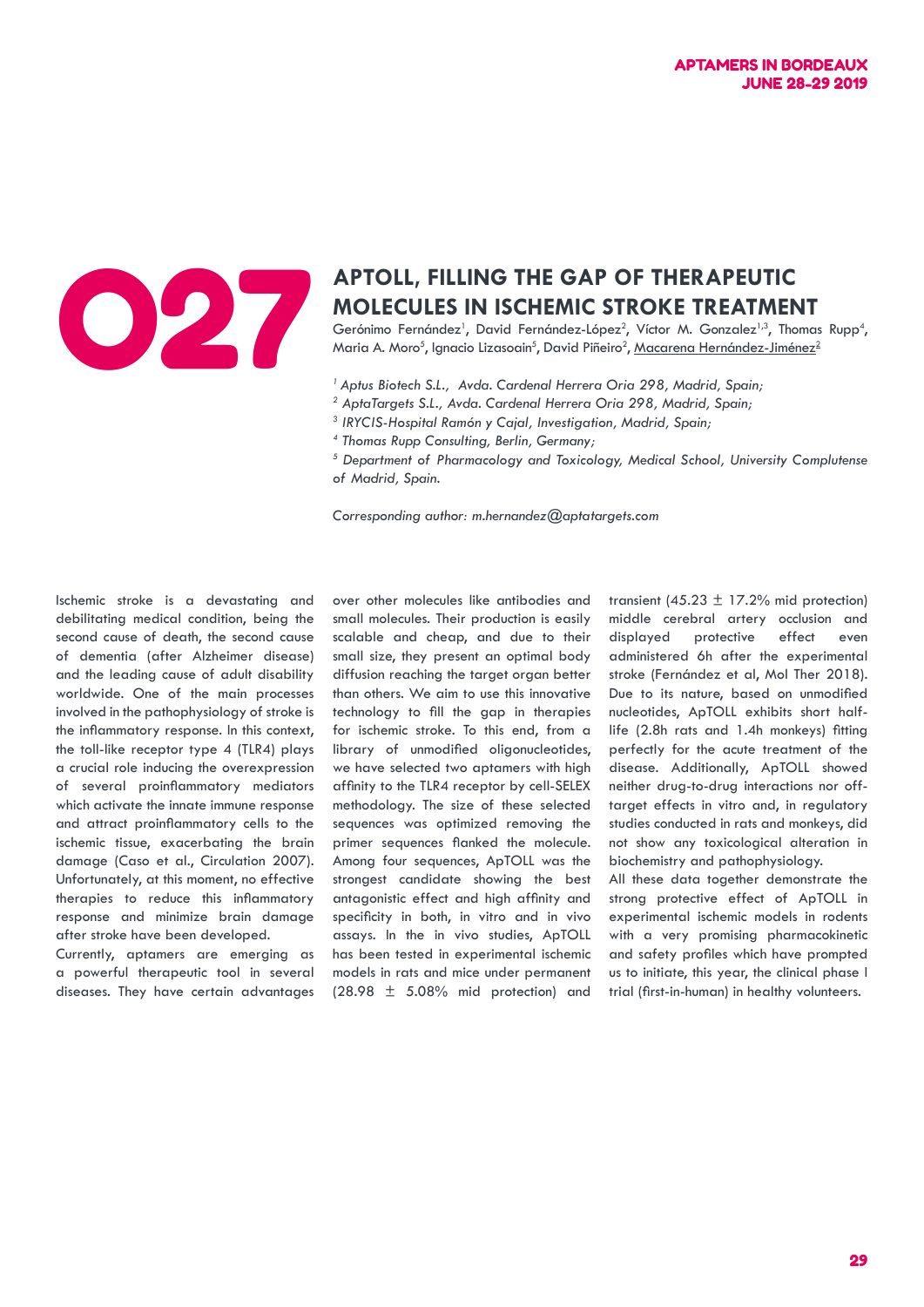

### **APTAMERS AS REVERSIBLE LIGANDS FOR THERAPEUTIC, IMAGING AND CLEAN CELL PURIFICATION APPLICATIONS THERAPEUTIC, IMAGING AND CLEAN CELL PURIFICATION APPLICATIONS**

Bethany Gray<sup>1</sup>, George Pitoc<sup>1</sup>, Martin Requena<sup>1</sup>, Mike Nichols<sup>1</sup>, Kady-Ann Steen-Burrell<sup>1</sup>, Linsley Kelly<sup>1</sup>, Juliana Layzer<sup>1</sup>, Rachel Rempel<sup>1</sup>, Debra Wheeler<sup>2</sup>, Shahid Nimjee<sup>2</sup> and <u>Bruce</u> Sullenger<sup>1</sup>

*1 Duke University, Durham, NC USA; 2 The Ohio State University, Columbus, OH USA*

*bruce.sullenger@duke.edu*

We have been exploring the concept of utilizing aptamer-antidote pairs as reversible ligands now for over a decade. Our studies demonstrate that aptamerbinding can be rapidly reversed in vitro, in vivo and in patients using short antidote oligonucleotides. We will describe three different applications of this powerful approach to generated switchable ligands. First our recent results evaluating this approach to control a therapeutic antiplatelet aptamer in the setting of ischemic stroke will be described. As stroke treatment is limited by serious bleeding, we believe that the development of a rapidly reversible antiplatelet agent for this clinical setting will significantly improve the treatment options of the millions of patients that experience stroke around the world each year. Next we will describe how a rapidly reversible aptamer can be utilized to image an active thrombus in vivo in real time. As current methods of

detecting thrombi are indirect, we believe that the development of this approach will greatly facilitate rapid and definitive clinical diagnoses and more accurately direct clinical care of patients experiencing acute thrombotic events. Finally we discuss our studies demonstrating that aptamerantidote pairs can be utilized to purify cells in their native states, which will greatly improve their function following isolation. As antibodies are difficult to remove from cells and aptamers are not through the use of our antidote-reversal approach, we believe that aptamer-antidote based cell purification methods represent a novel and more useful strategy to isolate cells in their "native state" for both research and clinical applications. In summary our discovery that aptamer-antidote pairs represent rapidly reversible ligands has many potential applications particularly in settings where reversible binding is important and valuable.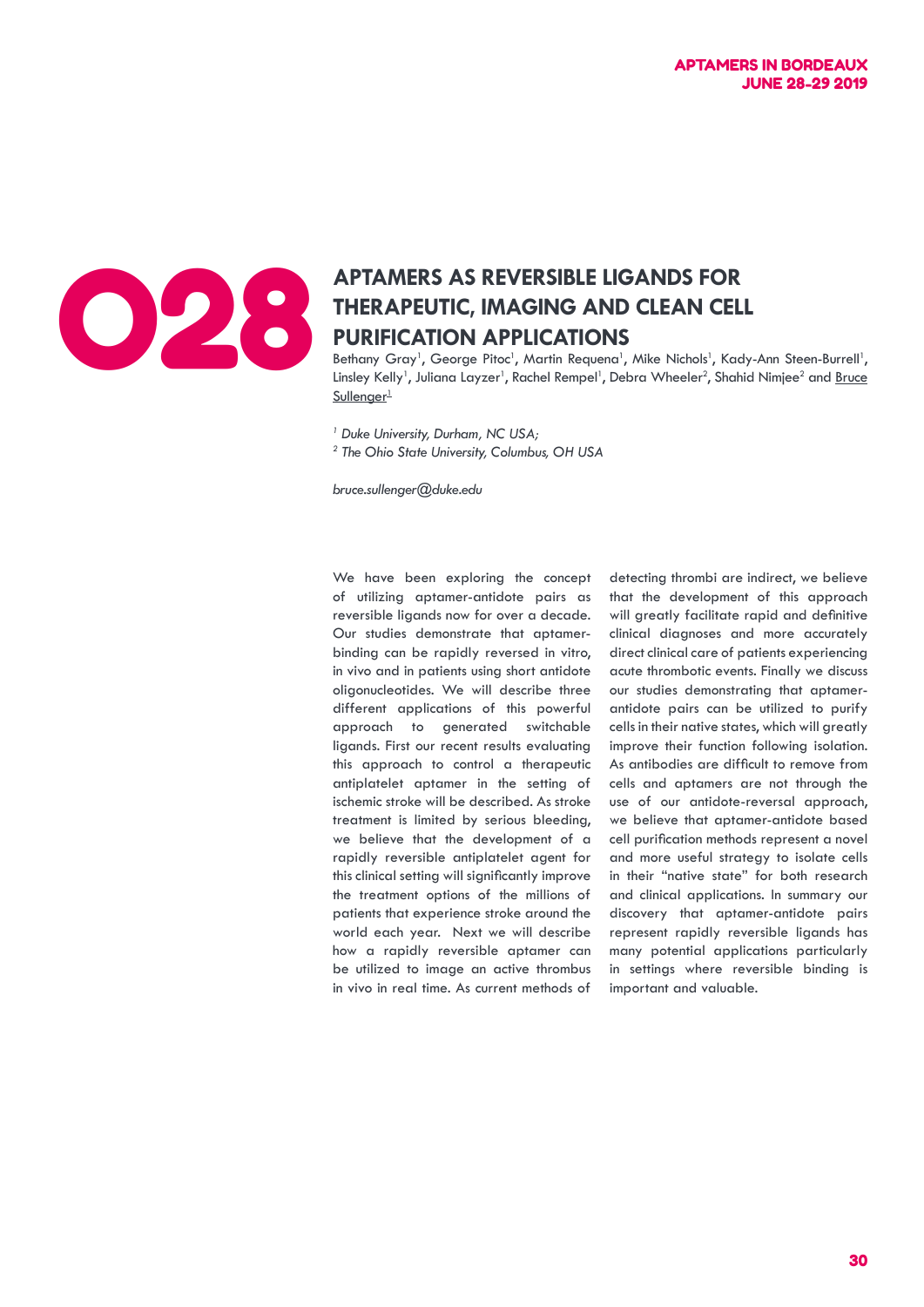

# **TREATMENT OF PARKINSON'S DISEASE**

Erin M. McConnell<sup>1</sup>, Katelyn Ventura<sup>2</sup>, Joshua Callahan<sup>1</sup>, Spencer Boisjoli<sup>1</sup>, Vernon Hunt<sup>1</sup>, Matthew R. Holahan<sup>2</sup>, <u>Maria C. DeRosa<sup>1</sup></u>

<sup>1</sup> Laboratory for Aptamer Discovery and Development of Emerging Research (LADDER), *Department of Chemistry, Carleton University, Ottawa, Canada* 

*2 Department of Neuroscience, Carleton University, 1125 Colonel By Drive, Ottawa, ON, Canada.*

*maria.derosa@carleton.ca*

The central nervous system is a particularly challenging domain for aptamer applications due to a number of physical constraints, in particular the blood brain barrier. Nevertheless, given the limited treatment strategies for CNS disorders and the growing burden of neurological and neurodegenerative diseases, developing aptamer systems for diagnostics and treatments continues to be of interest. In this presentation, the selection of DNA aptamers for alpha synuclein, a protein implicated in Parkinson's Disease, will be described. A modification to the traditional SELEX method facilitated the selection of aptamer candidates that interfered with alpha-synuclein aggregation. Aptamers were identified that had a marked effect on the aggregation of alpha-synuclein monomer in vitro. Building on our recent work delivering the dopamine aptamer into the brain using a modified liposome system1, successful delivery of the aptamer to the brain in a mouse model system was confirmed and a reduction in alpha synuclein was noted. Applications for the mechanistic study of Parkinson's disease will be discussed, as well as its possible use as a therapeutic.

1) Erin M. McConnell, Katelyn Ventura, Zach Dwyer, Vernon Hunt, Anna Koudrina, Matthew R. Holahan, and Maria C. DeRosa. In Vivo Use of a Multi-DNA Aptamer-Based Payload/Targeting System To Study Dopamine Dysregulation in the Central Nervous System. ACS Chem. Neuro. 2018, 10, 371-383.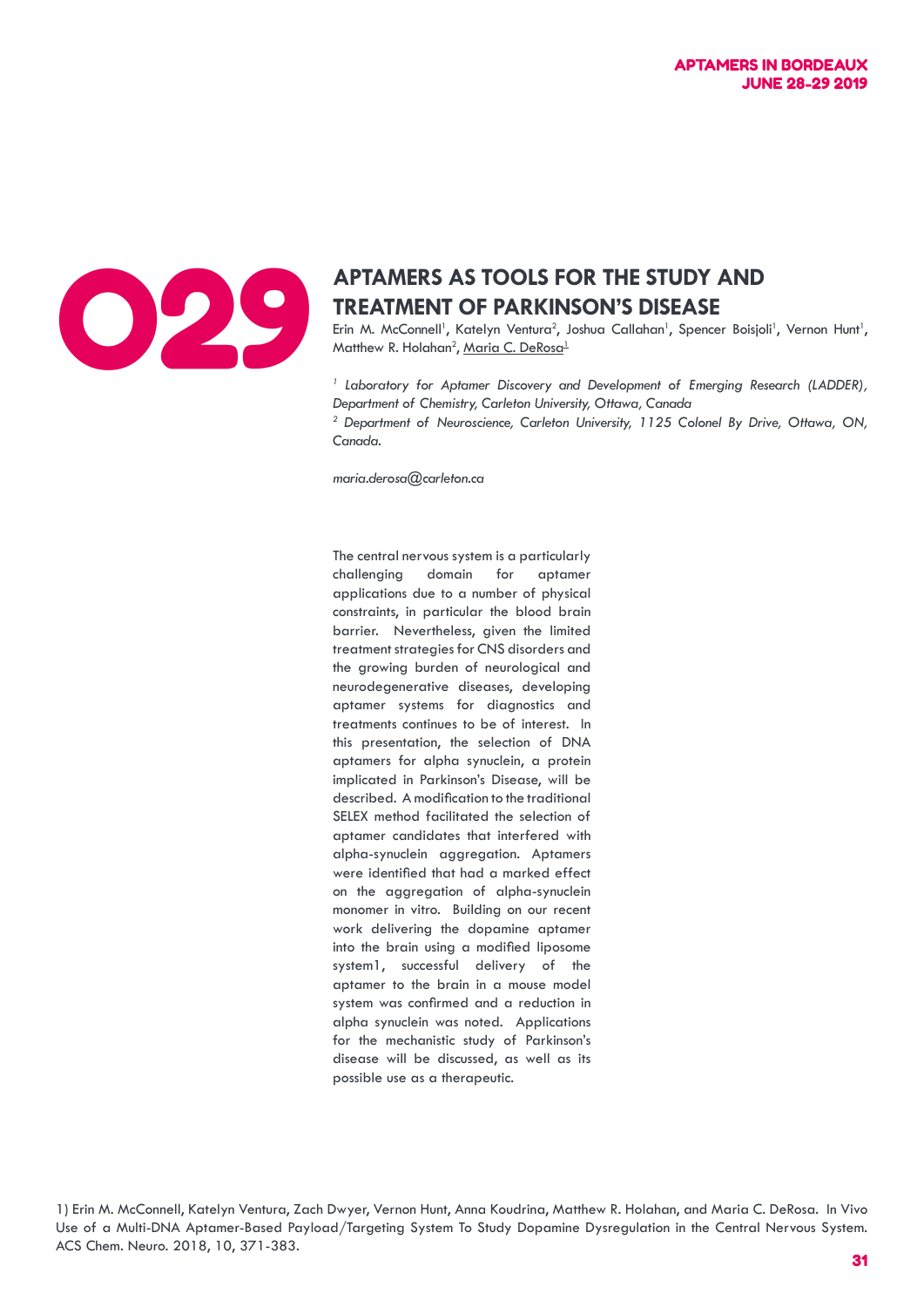

#### **OS CO-STIMULATION AT THE TUMOR SITE IN COMBINATION WITH CTLA-4 BLOCKADE THERENT COMBINATION WITH CTLA-4 BLOCKADE THERE COMBINATION WITH CTLA-4 BLOCKADE THERAPY ELICITS ANTITUMOR IMMUNE RESPONSES**

Mario Martínez Soldevilla<sup>1,2</sup>, Helena Villanueva<sup>1,2</sup>, Daniel Meraviglia-Crivelli<sup>1,2</sup>, Ashwathi Puravancara Menon<sup>1,2</sup>, Marta Ruiz<sup>2,3</sup>, Javier Cebollero<sup>1,2</sup>, Beatriz Moreno<sup>1,2</sup>, Teresa Lozano<sup>2,3</sup>, Diana Llopiz<sup>2,3</sup>, Pablo Sarobe<sup>2,3</sup>, Fernando Pastor<sup>1,2</sup>

<sup>1</sup> Molecular Therapeutics Program, Center for Applied Medical Research, CIMA, University of *Navarra, Pamplona, Spain*

*2 Instituto de Investigación Sanitaria de Navarra (IDISNA), Recinto de Complejo Hospitalario de Navarra, Pamplona, Spain.*

*3 Immunology and Immunotherapy Program, Center for Applied Medical Research, (CIMA), University of Navarra, Pamplona, Spain.*

*fpasrodri@unav.es* 

CTLA-4 blockade therapy is able to induce long-lasting antitumor responses in a fraction of cancer patients. Nonetheless, there is still room for improvement in the quest for new therapeutic combinations. ICOS costimulation has been underscored as a possible target to include with CTLA-4 blocking treatment. Herein we describe an ICOS agonistic aptamer that potentiates T-cell activation, and induces stronger antitumor responses when locally injected at the tumor site in combination with anti-CTLA-4 antibody in two different models of melanoma and hepatocarcinoma. Furthermore, ICOS agonistic aptamer was engineered as a bi-specific tumor targeting aptamer in order to reach any disseminated tumor lesions after systemic injection. Treatment with the bi-specific aptamer showed enhancement of CTLA-4-mediated antitumor immunity under conditions where CTLA-4 treatment alone did not display any significant therapeutic benefit. Thus, this work provides strong support for the development of combinatorial therapies involving anti-CTLA-4 blockade and ICOS agonist tumor-targeting agents.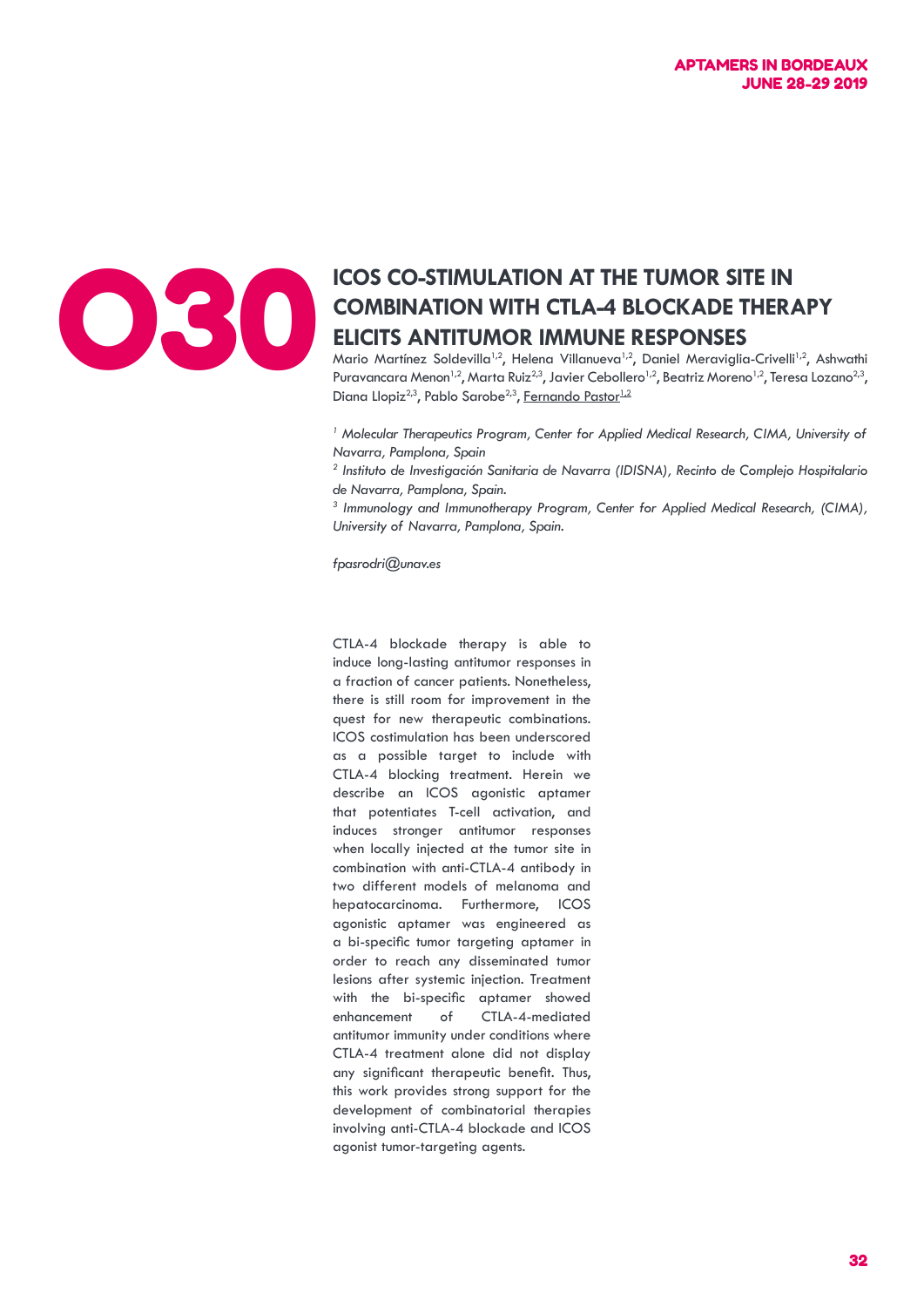

### INHALATION OF AN RNA BIO-DRUG TARGETING<br>EXTRACELLULAR HISTONES PROTECTS FROM ACU<br>LUNG INJURY **EXTRACELLULAR HISTONES PROTECTS FROM ACUTE LUNG INJURY**

Francis J. Miller, MD<sup>1,2</sup>, Beilei Lei, MD, PhD<sup>2</sup>, Kamie Snow<sup>2</sup>, Robert M. Tighe<sup>2</sup>, MD, Paloma H. Giangrande, PhD.<sup>3,4</sup>

*1 Veterans Affairs Medical Center, Durham, NC*

*2 Duke University, Durham, NC* 

*3 University of Iowa, Iowa City, IA; Moderna Therapeutics, Cambridge, MA*

*Paloma-giangrande@uiowa.edu; pgiangrande@modernatx.com*

Acute lung injury (ALI) can result from sepsis, bacterial pneumonia, aspiration of gastric contents, inhalation of toxic substances, and epidemic viruses. When severe, ALI leads to significant morbidity and mortality. Despite extensive research into its pathogenesis and clinical trials of new therapeutics, there remains no effective pharmacotherapy to interrupt the progression of ALI. Patients with severe ALI often develop acute respiratory distress syndrome (ARDS) which is accompanied by a high incidence of morbidity and mortality. The early exudative phase of ALI is characterized by increased alveolar-capillary permeability with clinical manifestation of this barrier disruption manifested by pulmonary edema, impairment of lung compliance and hypoxemia. Damage to lung tissue causes release of damage-associated molecular patterns (DAMPs), which act as endogenous danger signals to promote and exacerbate the inflammatory response. One of these DAMPs are the histone proteins. Extracellular histones are implicated in the propagation of ALI and serum levels of histones in critically ill patients predicts mortality. Histones normally reside in the nucleus where they partner with DNA, but when released from damaged cells, histones cause additional tissue injury via activation of Toll-like receptors, calcium influx, platelet aggregation, and cell death. The goal of this study was to develop a therapeutic to inactivate circulating histones for administration in field situations to prevent the morbidity and mortality associated with ALI/ARDS. Because histones (cationic proteins) normally associate with DNA in the nucleosome, we hypothesized that oligonucleotides such as RNA aptamers (anionic molecules) will have extraordinarily high affinity and specificity for histones, making them the preferred reagent for binding and neutralizing circulating histones. Using in vitro-SELEX, we previously identified chemically stabilized RNA aptamers that bind with high affinity and specificity to the histone subunits mostly commonly implicated in tissue damage (H3 and H4) but do not bind to other serum proteins. Direct exposure of cultured human endothelial cells to calf thymus-derived histones (CTH, 50 µg/ml) for 24 hours caused cell apoptosis (25%) as compared to the vehicle group  $(510\%)$ . Administration of a histone-targeted RNA aptamer (KU7) to cells 30 minutes after

CTH exposure reduced cell apoptosis (17%, p<0.05 vs CTH). Similarly, CTH exposure caused concentrationdependent death of cultured human epithelial cells, but KU7 given to cells 1 hour after CTH protected from this histone toxicity. In vivo CTH administration by oropharyngeal aspiration induced ALI in C57BL/6 mice as evident by an increase in broncheoalveolar lavage fluid (BALF) neutrophils, albumin and cytokines and histologic evidence of alveolar edema, inflammatory infiltrate, and alveolar disruption. We next determined the retention and distribution of the RNA aptamer in lung following oropharyngeal aspiration of fluorescent-labeled KU7 (1.7 nmol in 50uL PBS). The aptamer was distributed throughout all segments of the lung and remained present in BALF at 24 hours without causing an increase in inflammatory cells or injury. Next, mice received CTH (300 µg in 50 µL PBS) to initiate ALI. Treatment with KU7 (4:1 Molar ratio CTH:KU7) 30 minutes prior to, or 30 minutes after CTH, attenuated BALF albumin. In summary, intratracheal delivery of RNA aptamers protected from histone-mediated lung toxicity and may have therapeutic potential in ALI.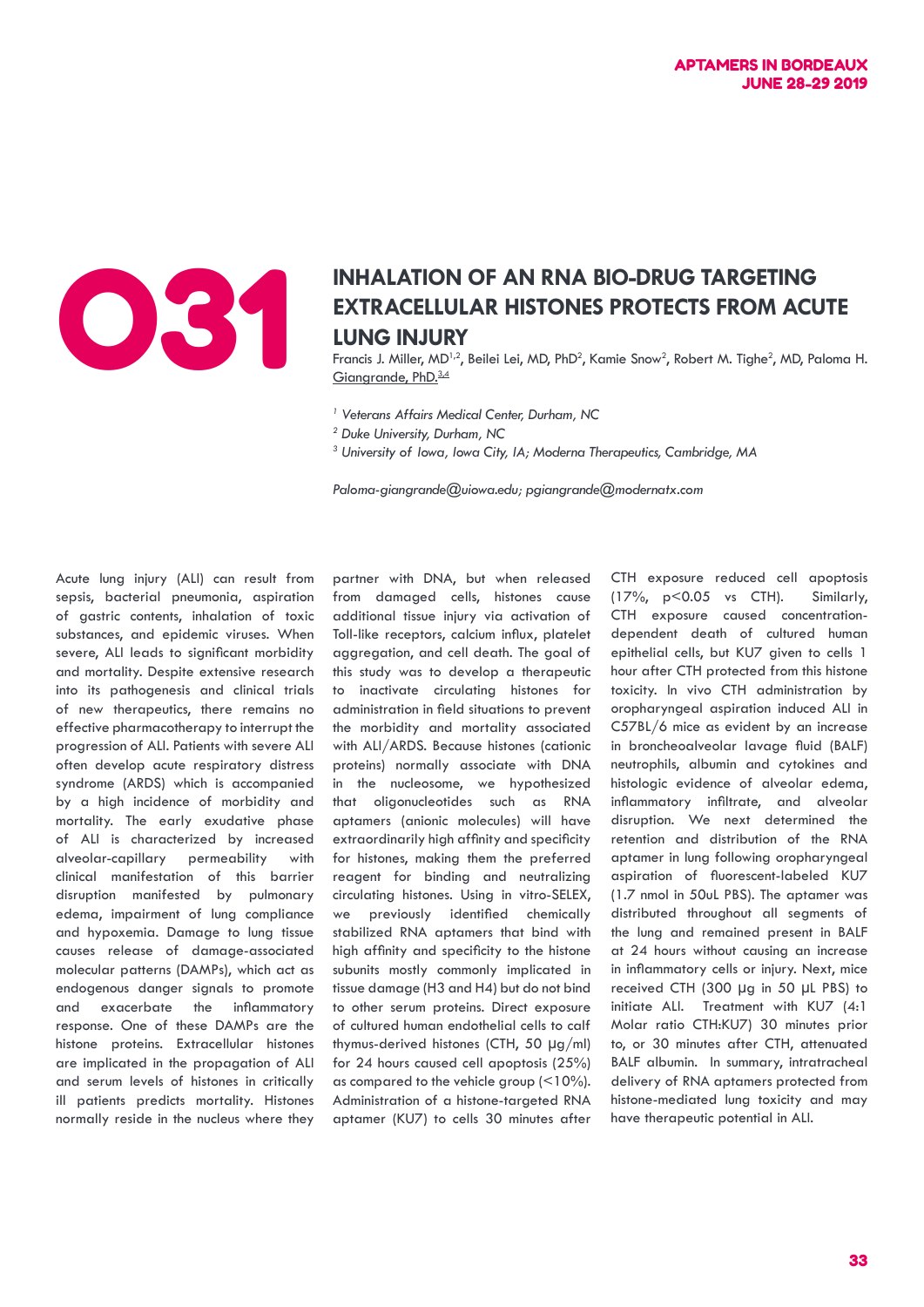

#### **SOMAMERS AND SOMASCAN: MOLECULAR SNUGGLING, BINDING SPECIFICITY, AND PROTEOMICS SNUGGLING, BINDING SPECIFICITY, AND PROTEOMICS**

<u>Nebojsa Janjic<sup>1</sup>, Larry Gold<sup>1</sup></u>

*1 SomaLogic, Inc. Boulder, Colorado, U. S. A.*

*njanjic@somalogic.com; lgold@somalogic.com*

SomaLogic scientists have now performed around 10,000 successful SELEX experiments over 20 years. Over time we migrated from RNA and DNA aptamers to DNA-based SOMAmers (Slow Off-Rate Modified Aptamers) which are derived from starting libraries augmented with molecular features natural nucleic acids lack. The structures from a handful of protein target: SOMAmer co-crystals have revealed the profound role these nonnatural chemical entities play in facilitating both SOMAmer folding and protein recognition. We are struck by the snuggling capabilities of nucleotides (reflected in their ability to create exquisitely precise complementary surfaces), even when compared to amino acids, the traditional binding units of antibodies.

SOMAmers are the binding molecules used in the SOMAscan assay, the means by which we have realized our longstanding goal of simultaneously measuring many proteins in biological samples. In this assay, we were able to achieve specificity comparable to high quality ELISAs using only a single binding reagent by taking advantage of several intrinsic features of nucleic acid ligands in combination, such as low Kd's, polyanionic competitors to minimize non-specific binding, and kinetics, to achieve that specificity. The proteomic data from SOMAscan contain more biomarkers for medical and lifestyle conditions than one might have thought available. Some, but not all biomarkers, make sense to molecular biologists and other scientists who understand biology as we currently know it. Interestingly, correlation analyses from SOMAscan data lead us toward a non-standard view of biology from which sense may yet emerge.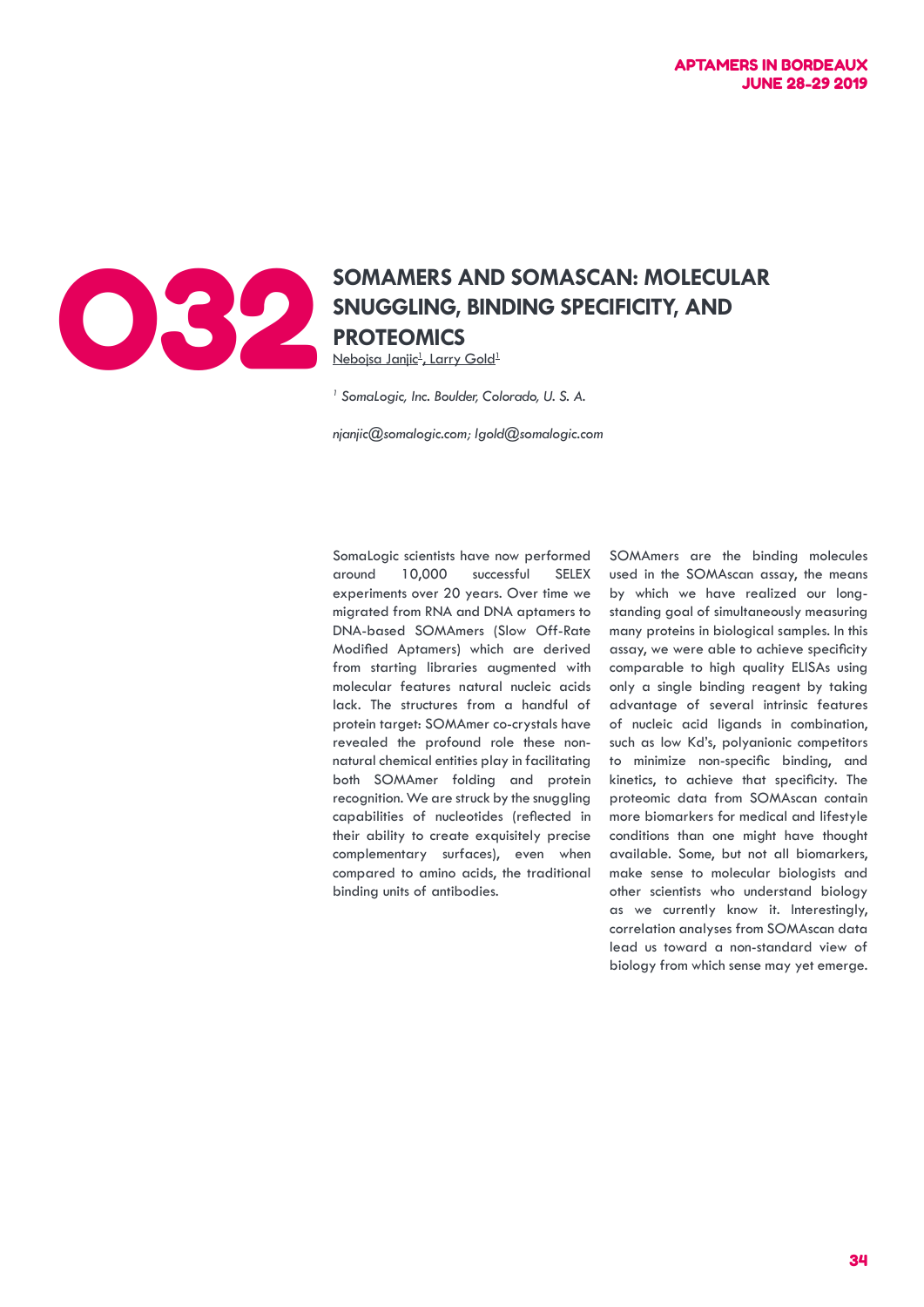# **CHEMILUMINESCENT LABEL-FREE ASSAYS BASED**<br> **ON USE OF HEMIN APTAMER**<br>
Oleg Bodulev<sup>1</sup>, Konstantin Burkin<sup>1</sup>, Anastasia Gribas<sup>1</sup>, and <u>Ivan Sakharov<sup>1</sup><br>
<sup>1</sup> Department of Chemistry, Lomonosov Moscow State University, Mosc</u> **ON USE OF HEMIN APTAMER**

Oleg Bodulev<sup>1</sup>, Konstantin Burkin<sup>1</sup>, Anastasia Gribas<sup>1</sup>, and <u>Ivan Sakharov<sup>1</sup></u>

<sup>1</sup> Department of Chemistry, Lomonosov Moscow State University, Moscow, Russia.

*sakharovivan@gmail.com*

Peroxidase-mimicking DNAzyme (PMDNAzyme) is a noncovalent complex of hemin and its aptamer in G-quadruplex conformation. In the present work, aptamer EAD2 (CTGGGAGGGAGGGAGGGA) was used. This peroxidase mimetic, PMDNAzyme is able to catalyze luminol oxidation with a formation of light. An extension of the aptamer by attaching additional DNA sequence prevents a formation of G-quadruplex of EAD2 or strongly deformed it, if the additional sequence is able to specifically react with the aptamer sequence. In turn, these structural changes diminish the catalytic activity of PMDNAzyme. In the same time, in the presence of targets PMDNAzyme reduces its activity. Based on this fact, we modeled and synthesized some probes with additional sequences which were complementary both to targets (fragment of HBV DNA and miRNA-141) and to EAD2. Such probes were used in the development of chemiluminescent assays

for detection of HIV DNA and miRNA-141. The detection limit for both targets was 100 pM. The linear range values for HIV DNA and miRNA-141were 0.1-50 nM and 0.1–10 nM, respectively. The values of coefficient of variation measured within the working range varied within 2-4%, which indicates a high precision of the proposed assays.

The effect of allosteric activation of PMDNAzyme was also applied in the development of a method to measure exonuclease III activity. For this, we synthesized similar probes (hairpins) with blunt 3'-ends. The catalytic activity of such probes was low. In the presence of exonuclease III (exo III) one of stands of a stem was digested with a production of aptamer EAD2, which after reaction with hemin shows the high activity. This effect allowed developing simple and versatile assay for estimation of exo III activity with a detection limit of 0.01 U/µL.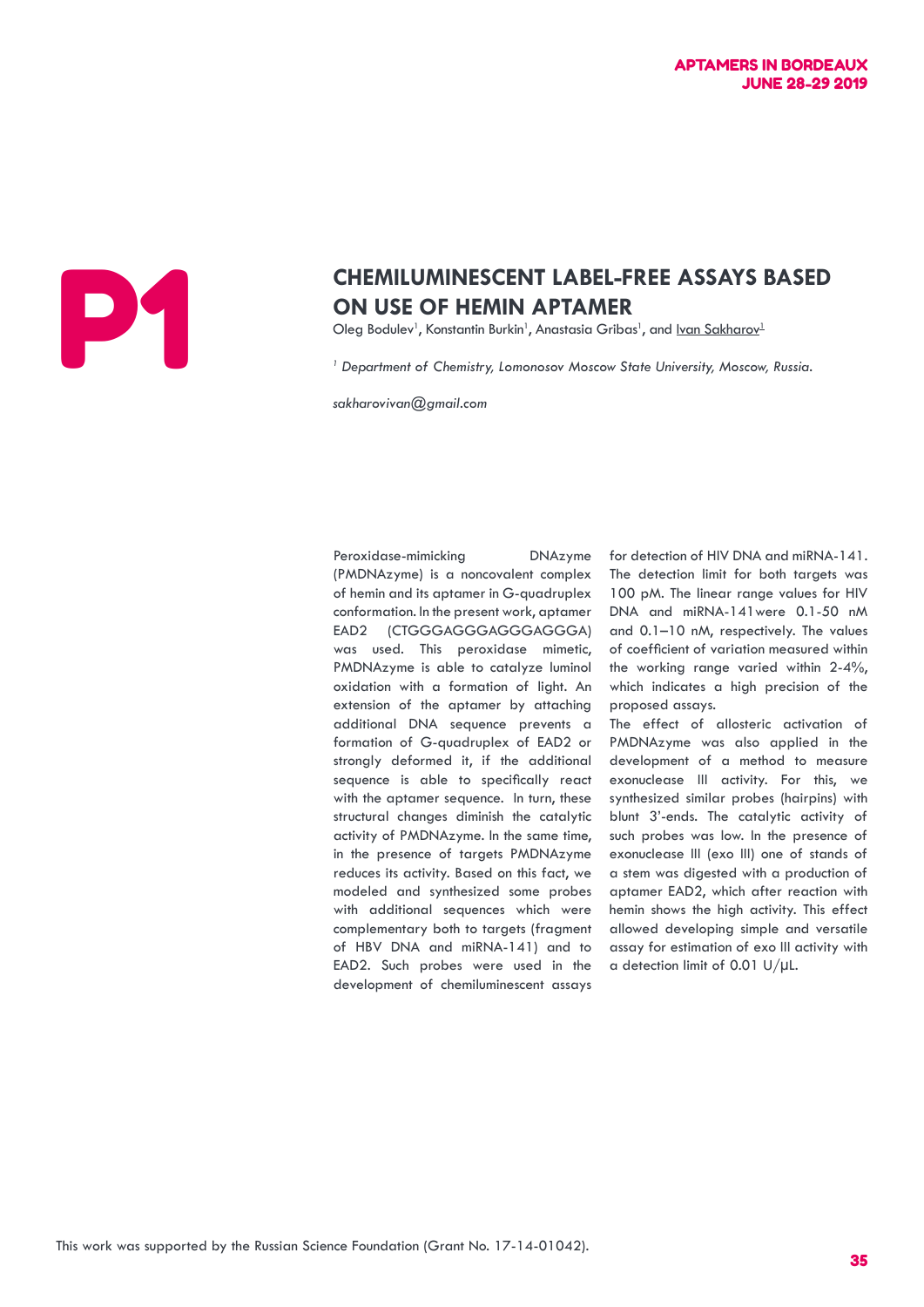### **NEW APTAMER-BASED BIOSENSORS FOR THE DETECTION OF CHAGAS DISEASE DETECTION OF CHAGAS DISEASE**

<u>Katherin Peñaranda<sup>12</sup>,</u> Manuela Verástegui<sup>3</sup>, Pohl Milón<sup>12</sup>

<sup>1</sup> Laboratory of Applied Biophysic and Biochemistry, Centre for Research and Innovation, *Health Sciences Faculty, Universidad Peruana de Ciencias Aplicadas (UPC), Lima, Peru ; 2 BDM Biotech, Research and Innovation Division, Lima 15047, Peru ;* 

*3 Laboratorio de Investigación en Enfermedades Infecciosas, Universidad Peruana Cayetano Heredia, Lima, Peru.*

*pmilon@upc.pe*

Chagas is an infectious disease caused by Trypanosoma cruzi that generates severe morbidity and affects approximately eight million humans worldwide. Although the clinical symptoms of Chagas disease are well characterized, direct detection of the parasite that causes it remains a challenge. Here, bioinformatic and in vitro evolution techniques were employed to identify potential novel biomarkers and to develop aptamers as novel biosensors, respectively. Using ribosome profiling databases, ten highly expressed proteins of Trypanosoma cruzi were identified as potential biomarkers and the protein encoded by the TcCLB.510323.60 gene was selected as a suitable candidate for aptamer development. This protein was the second most abundant in the metacyclic trypomastigote and was highly conserved among T. cruzi strains. Systematic evolution of ligands by exponential enrichment (SELEX) and Next-Generation Sequencing (NGS) allowed to identify suitable aptamer candidates and the Multiple Em for Motif Elicitation (MEME) software identified a common guanine-rich motif in all the sequences. An ELISA-like assay was used to probe the candidates binding capacity in simple and complex matrixes. These showed specific binding for a short segment of the protein biomarker (peptide TC1), three evaluated aptamers (TA1, TA2 and TA11) were able to bind the peptide differentially (p <0.05). Additionally, the aptamers recognized the complete protein in crude T. cruzi lysates, showing reactivities 2 to 3 times greater than the cut-off established in lysates (0.071196 for total soluble protein and 0.082576 for membrane protein). Comparisons between total protein and total membrane protein lysates suggest that the biomarker encoded by the TcCLB.510323.60 gene is membrane associated. A Stopped-flow assay showed that aptamers incubated with fluorescent probes in the 5'and 3' ends had a differential fluorescent and FRET signal while binding the peptide, suggesting that they could work as a molecular beacon. For these reasons, the identified aptamers isolated in this work could be used to develop a direct detection assay for T. cruzi in biological samples. Further research should focus on structural and binding site evaluation through bioinformatic modelling and experimental truncations.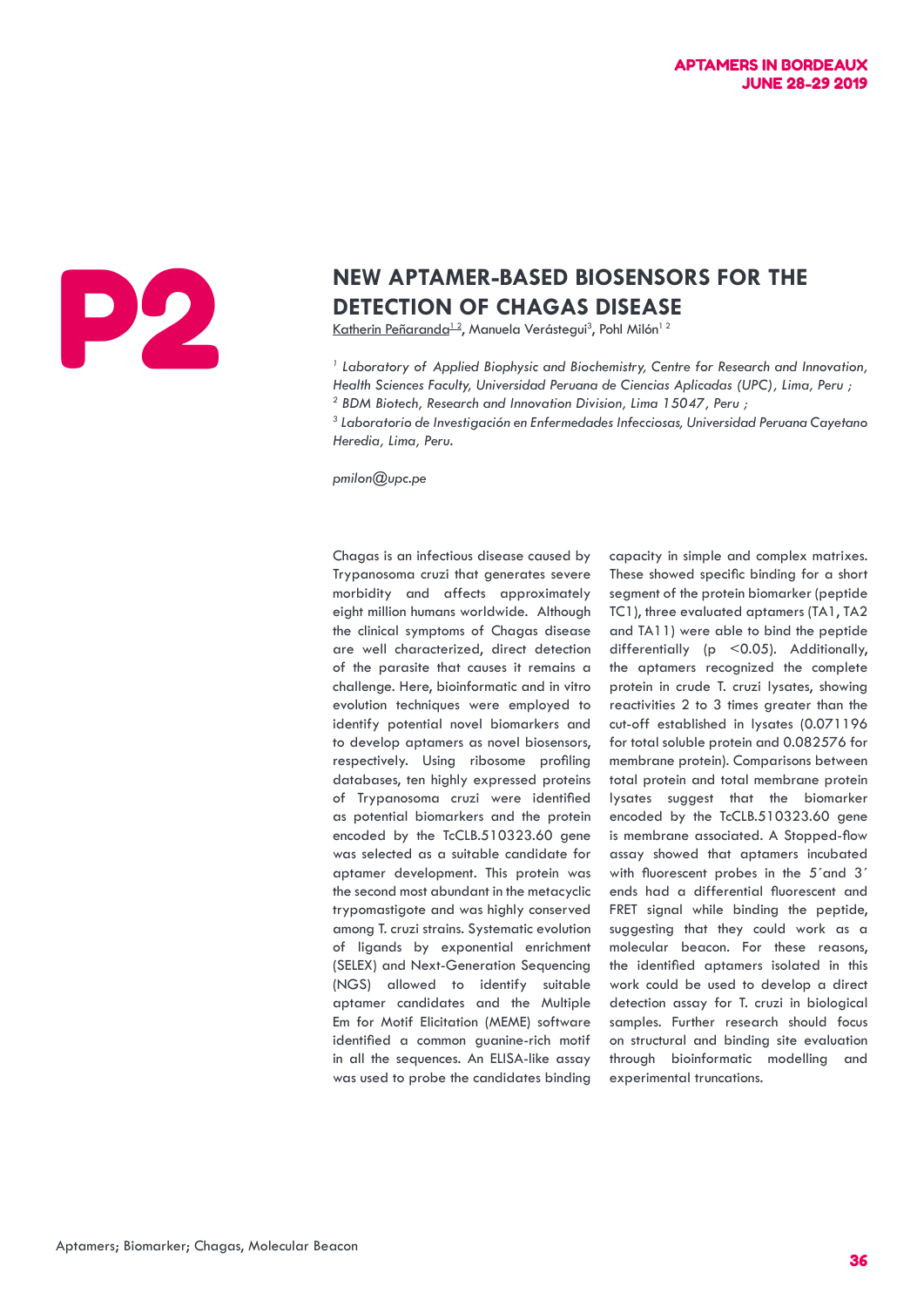

# **DEVELOPMENT OF A RAPID DETECTION STRATEGY<br>
FOR CARDIAC TROPONIN T BASED ON AN<br>
ENZYME-LINKED OLIGONUCLEOTIDE ASSAY<br>
(ELONA)**<br>
Francesca Torrini<sup>1</sup>, Pasquale Palladino<sup>1</sup>, Alvaro Brittoli<sup>1</sup>, Veronica Baldoneschi<sup>1v</sup>, Mari **FOR CARDIAC TROPONIN T BASED ON AN ENZYME-LINKED OLIGONUCLEOTIDE ASSAY (ELONA)**

Francesca Torrini<sup>1</sup>, Pasquale Palladino<sup>1</sup>, Alvaro Brittoli<sup>1</sup>, Veronica Baldoneschi<sup>1</sup><sup>,</sup> Maria Minunni<sup>1</sup>, Simona Scarano<sup>1,\*</sup>

<sup>1</sup>*Department of Chemistry "Ugo Schiff", University of Florence, Via della Lastruccia, 3-13, 50019 Sesto Fiorentino, Florence, Italy.* 

*\* simona.scarano@unifi.it*

Nowadays, many efforts are devoted to the design and synthesis of innovative and effective biomimetic receptors, e.g. aptamers, affibodies, molecularly imprinted polymers (MIPs), as promising alternative to antibodies used in clinical immunoassays [1-2]. Herein, we purpose a rapid approach involving simple analytical platforms coupled with a new pair of aptamers for the detection of cardiac Troponin T (cTnT). Cardiac troponins T and I are the gold standard biomarkers for the diagnosis of acute myocardial infarction (AMI), due to their enhanced sensitivity and specificity, almost replacing the previous biochemical markers, e.g. aspartate aminotransferase, total lactate dehydrogenase, myoglobin and creatine kinase [3-5]. The aptamers were first characterized by using Surface Plasmon Resonance (SPR), and then we have applied a direct Enzyme-Linked-OligoNucleotide Assay (ELONA) for cTnT detection, offering many advantages over

other methods: expensive equipment is not required; different reporter systems can be used to obtain a quantifiable output and different samples can be analyzed simultaneously in the same platform (polystyrene microplate). We have successfully reproduced, on polystyrene microplate, a single-aptamer ELISA-like experiment to quantify cTnT and, as proof of concept, spiked human serum solutions has been investigated to evaluate matrix effects and possible interferents in cTnT-Aptamer recognition reaction, giving encouraging results. Moreover, we are studying a dual-aptamers strategy to improve the sensitivity of the assay.

Our approach represents a first example of aptamer-based bioassay for the quantification of cTnT, which could be further implemented to be integrated with the emerging smartphone-based point-of-care (POC) technology for the development of rapid colorimetric assay.

### **References**

- [2] P. Palladino, M. Minunni, S. Scarano, Biosens. Bioelectron., 106 (2018) 93-98.
- [3] T. Reichlin, W. Hochholzer, S. Bassetti, et al., N Engl J Med., 361 (2009) 858-867.
- [4] J.K. French, H.D. White, Heart, 90 (2004) 99–106.
- [5] G. Lippi, Nature Reviews Cardiology, 13 (2016) 9-10.

<sup>[1]</sup> C.I.L. Justino, A.C. Duarte, T.A.P. Rocha-Santos., Trends Anal. Chem., 65 (2015) 73–82.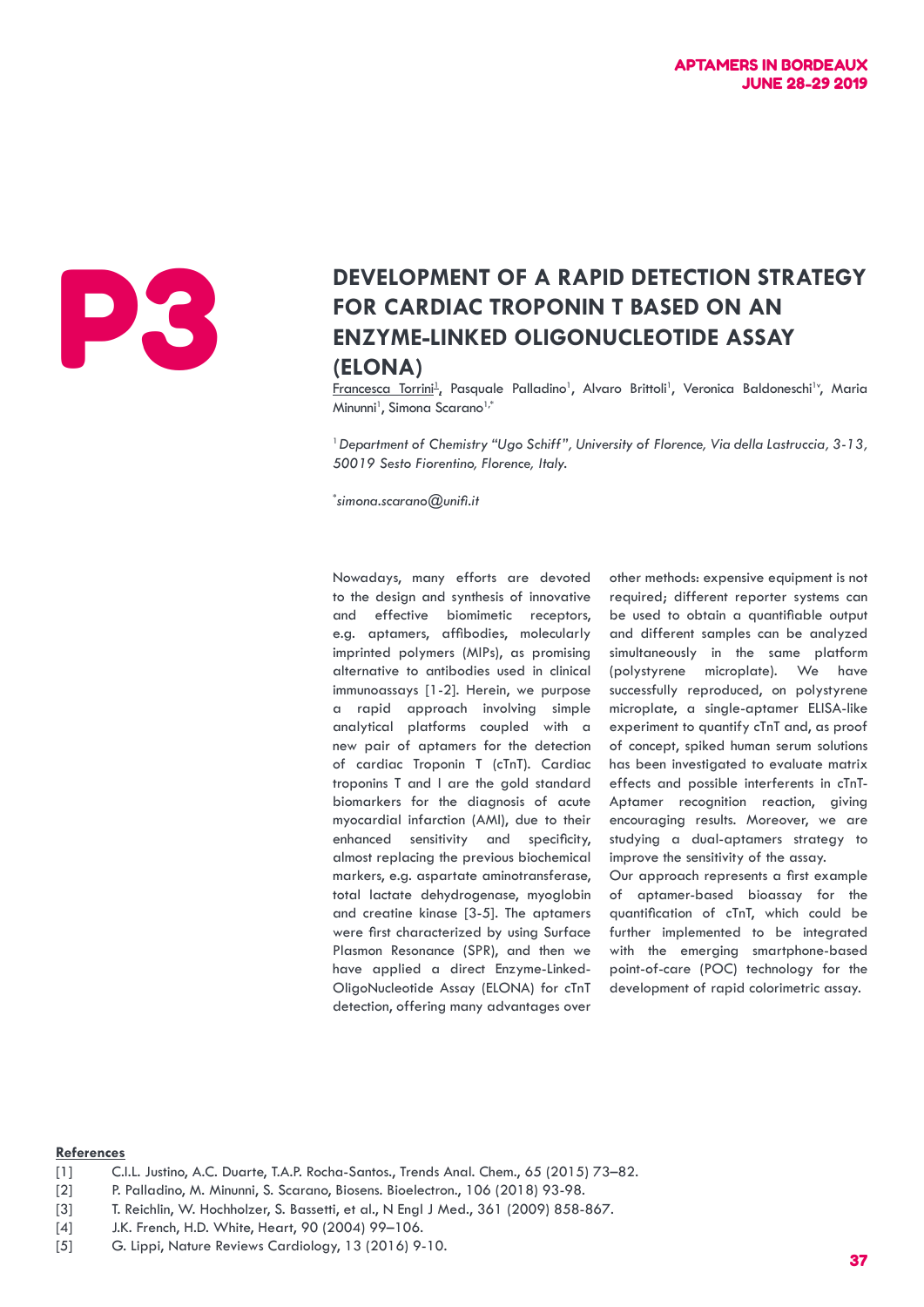# POLYMERASE SYNTHESES OF SEQUENCE-SPECIFIC<br>
MONODISPERSED DNA POLYMERS DECORATED BY<br>
FOUR DIFFERENT BASE-MODIFIED DNTPS<br>
Marek Ondruš<sup>1,2</sup>, Michal Hocek<sup>1,2</sup> **MONODISPERSED DNA POLYMERS DECORATED BY FOUR DIFFERENT BASE-MODIFIED DNTPS**

Marek Ondruš<sup>1,2</sup>, Michal Hocek<sup>1,2</sup>

<sup>1</sup> Institute of Organic Chemistry and Biochemistry, Czech Academy of Sciences, Flemingovo *nam. 2, 16610 Prague 6, Czech Republic*

<sup>2</sup> Department of Organic Chemistry, Faculty of Science, Charles University in Prague, *Hlavova 8, 12843 Prague 2, Czech Republic*

*marek.ondrus@uochb.cas.cz; hocek@uochb.cas.cz*

The novel base-modified dNTPs were synthesized and tested as building blocks for various DNA polymerases in primer extension (PEX) to decorate DNA scaffold by set of 4 different functional groups.

In order to point them out to the major groove of DNA, all the modifications are attached at position 5 of pyrimidines and at position 7 of 7-deazapurines. Having specific hydrophobic aromatic or aliphatic groups, they mimic amino acid side-chains. The modifications are either linked through rigid an alkyne or flexible alkyl linkers and have been prepared by the aqueous Sonogashira cross-coupling reactions. We could reach the alkyl linker by catalytic hydrogenation of the alkyne linker serie performed either on nucleoside or nucleotide. There is no paper reporting simultaneous use of four dNRTPs with hydrophobic modifications in polymerase synthesis of such hypermodified DNA.

In order to synthesize single-stranded partially or fully modified oligonucleotides (ssONs), we employed either PEX with biotinylated template followed by magnetoseparation on streptavidine beads or PEX with 5´-phosphorylated template followed by digestion of template by  $\Box$  exonuclease, as well as nicking enzyme amplification reaction (NEAR) producing short ssONs offering also great diversity. Combination of all four dNRTPs were tested in PCR amplification incorporating them into both strands with high fidelity. This methodology will enable us to synthesize variety of sequence-specific monodispersed DNA polymers and to study effect of novel modifications on hybridization, duplex stability or folding by such base-modified analogues of DNA.

Combination of mentioned approaches will be later applied for construction of libraries with modified sequences, SELEX or other methods for in vitro selection of aptamers to target undruggable proteins of relevant choice to cancer or viral diseases etc.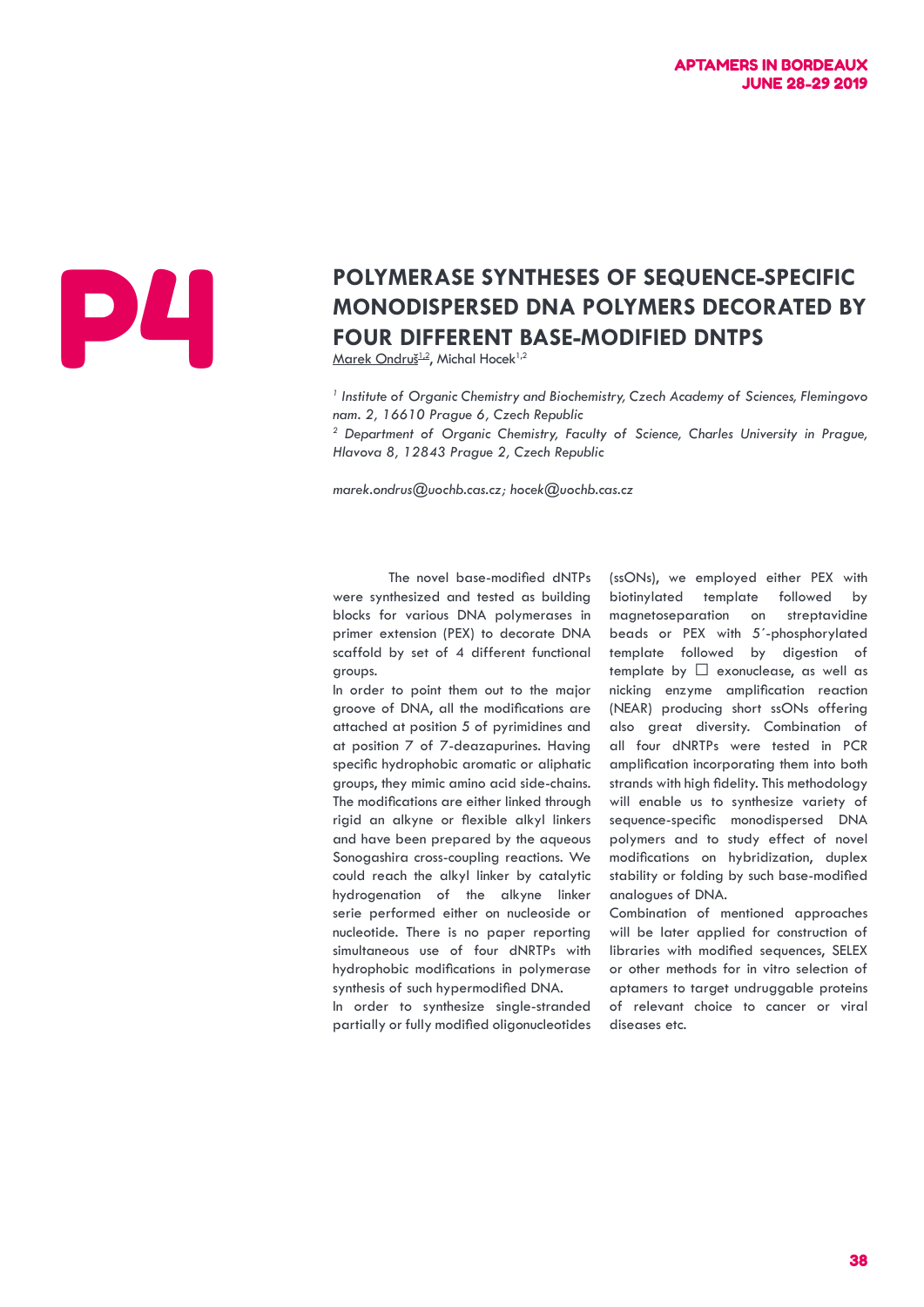# **PROSPECTS OF EGFR APTAMEROTHERANOSTICS**<br> **FOR GLIOBLASTOMA**<br>
<u>Alexey Kopylov<sup>1</sup>, Olga Antipova</u><sup>1</sup>, Anastasia Novoseltseva<sup>1</sup>, Ekaterina Savchenko<sup>2</sup>, Alex<br>
der Revishchin<sup>3</sup>, Elena Zavyalova<sup>1</sup>, Andrey Golovin<sup>1</sup>, Galina **FOR GLIOBLASTOMA**

<u>Alexey Kopylov<sup>1</sup>,</u> Olga Antipova<sup>1</sup>, Anastasia Novoseltseva<sup>1</sup>, Ekaterina Savchenko<sup>2</sup>, Alexander Revishchin<sup>3</sup>, Elena Zavyalova<sup>1</sup>, Andrey Golovin<sup>1</sup>, Galina Pavlova<sup>3,4</sup>

<sup>1</sup> M.V. Lomonosov Moscow State University, Moscow, Russian Federation,

*2 Apto-Pharm Ltd, Moscow, Russian Federation,*

*3 Institute of Gene Biology, RAS, Moscow, Russian Federation,*

*4 Institute of Gene Biology, RAS; N.N. Burdenko Neurosurgery Research Institute, Moscow, Russian Federation*

*kopylov.alex@gmail.com*

Theranostics is a contemporary trend in treating diseases. A large part of that is immunotheranostics, which applies monoclonal antibodies as molecular recognizing elements (MoRE) to specifically block functioning of therapeutically important target. MoRE made of nucleic acids, instead of polypeptides, are aptamers. Aptamers are more robust to produce, handle and apply, not mentioning a lack to provoke immune response. For glioblastoma (GBM), some aptamers were made, which are able to interact specifically with glioma cells gaining to block proliferation; they are described in about 65 publications (comparing with 6,440 for antibody to glioma). Among them are the following examples: for EphB2/3 receptors, for PDGFRβ, for U87-EGFRvIII cells, GBI-10 to tenascin-C, AS1411 to nucleolin, DNA aptamers from whole-cell SELEX. Some applications of aptamers have been developed: surfaceimmobilized aptamers for cancer cell isolation and cytology, quantum dot (QD) labeled aptamer nanoprobes, aptamer guided gadolinium-loaded liposomes, aptamer-guided liposomes with siRNA

and QDs, aptamer functionalization of nanosystems to get through the bloodbrain barrier, microRNA-based targeting to eradicate GBM stem-like cells.

In this research, EGFR has been chosen as specific target to explore interactions with aptamers in more detail gaining to halt proliferation of EGFR positive clones of GBM. The topic is already covered in a dozen publications, not mentioning initial classical research of A. Ellington et al. The results are rather diverse and could not be easily compared.

We made inventory of published EGFR-binding aptamers, both RNA and DNA, and analyzed them for possible secondary structures, gaining to find putative scaffold and recognizing parts of aptamers. All promising candidates were tested for affinity to the immobilized extracellular domain of human recombinant EGFR by surface plasmon resonance and compared with commercial monoclonal antibodies (H11 and 225). Derivatives of active aptamers were made to reveal putative scaffold and recognizing domain, which were also tested for affinity. Studying of interactions

of several aptamers with EGFR positive cell lines, including standard A431, as well as with tissue cultures, and primary cultures from surgical samples of GBM, were made by flow cytometry. EGFR expression in cells was tested by qRT-PCR for mRNA and by western blot for the protein. Signal transduction from EGFR was studied by western blot for phosphokinase. Competitive experiments for aptamers with either EGF or antibody were made. Some particular aptamers have very promising structural and functional properties. They show distinctive putative structures, which easy to modify, and they exhibit rather high affinity.

Conclusions. Despite a hundred papers for the EGFR binding aptamers had been described till now (comparing with about 18,000 for antibody to EGFR), most of the aptamers do not exhibit properties for further translational study. Therefore, there is a need for more success stories of selection, and methodology for developing and translating aptamers into theranostic drugs. The study was funded by RFBR Projects № 17-00-00160, 17- 00-00157 and 17-00-00162 (K).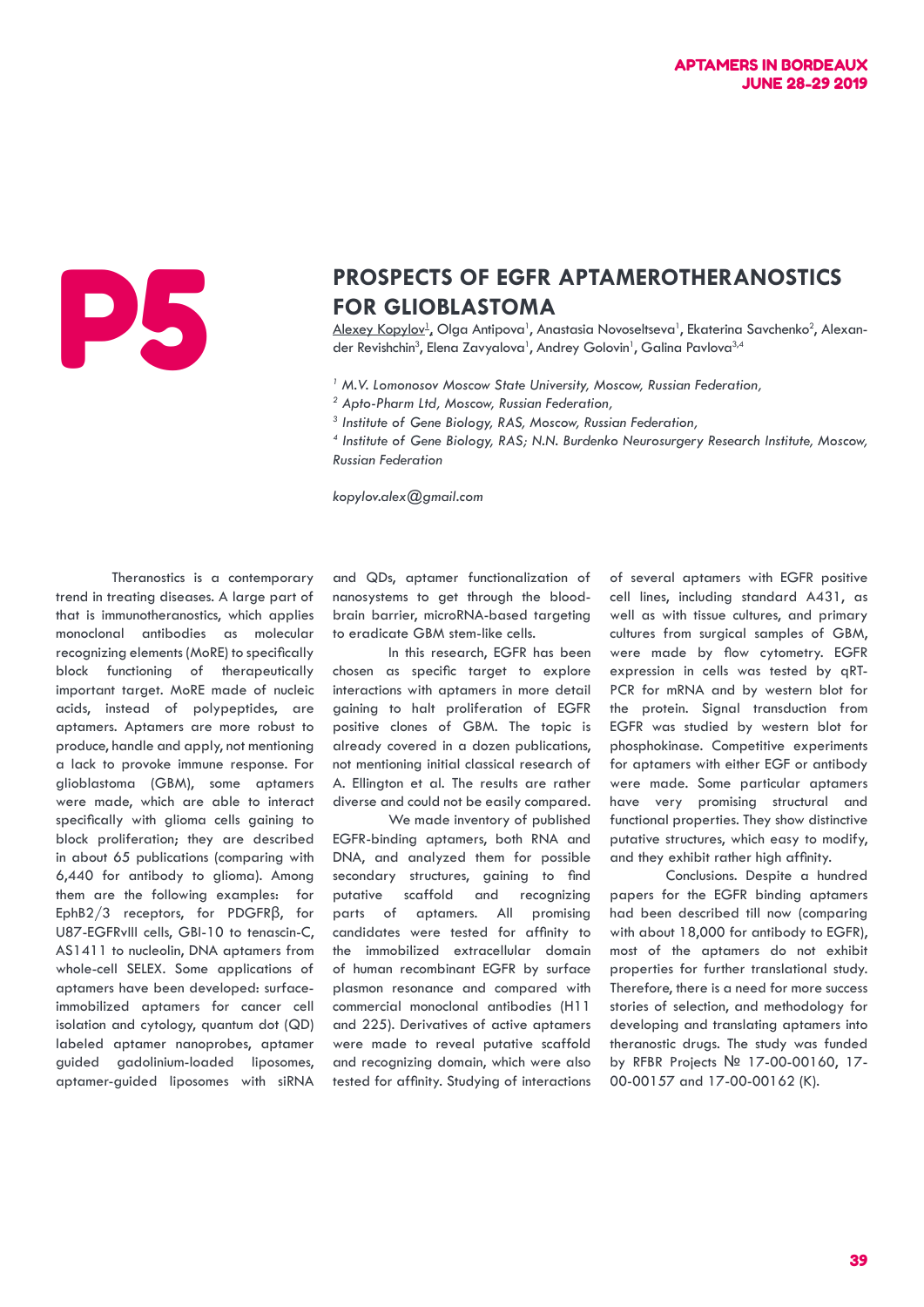# **BI-HD1 (BI-TBA) REDUCES PROLIFERATION OF<br>
LINEAR LUNG CANCER CELLS AND HUMAN<br>
GLIOBLASTOMA**<br>
Gling Pavlova<sup>1,2,3</sup>, Nadezda Samoilenkova<sup>5</sup>, Olga Antipova<sup>4</sup>, Elena Zav<br>
Alexander Gulin<sup>6</sup>, Alexander Revisionin<sup>1</sup>, Varvara **LINEAR LUNG CANCER CELLS AND HUMAN GLIOBLASTOMA**

 $\overline{\textsf{Galina Pavlova}^{\text{l},2,3}}$ , Nadezda Samoilenkova $^5$ , Olga Antipova $^4$ , Elena Zavyalova<sup>4</sup>, Alexander Gulin<sup>6</sup>, Alexander Revishchin<sup>1</sup>, Varvara Kolesnikova<sup>7</sup>, Andrey Golovin<sup>3,4</sup>, Victor Nadtochenko<sup>6</sup>, Alexey Kopylov<sup>4</sup>

<sup>1</sup> 1 Institute of Gene Biology, Russian Academy of Sciences, Moscow, Russia.

*<sup>2</sup>Federal State Autonomous Institution «N.N. Burdenko National Scientific and Practical Center for Neurosurgery» of the Ministry of Healthcare of the Russian Federation, Moscow, Russia.*

*3 Sechenov First Moscow State Medical University, Institute of Molecular Medicine, Moscow, Russia*

*<sup>4</sup>M.V. Lomonosov Moscow State University, 119991, GSP-1, Leninskie Gory, Moscow, Russia.*

*<sup>5</sup>Apto-Pharm Ltd, Moscow, Russia.*

*<sup>6</sup>Semenov Institute of Chemical Physics, Russian Academy of Sciences, Moscow, Russia.*

*<sup>7</sup>Pirogov Russian National Research Medical University (RNRMU), Moscow, Russia.*

*lkorochkin@mail.ru*

G-quadruplex DNAs possess antiproliferative activity. Interestingly, the antithrombin aptamer, TBA, which also has the structure of a G-quadruplex, also showed an anti-proliferative effect. The covalent dimer HD1, bi-HD1, has an anticoagulant effect and its structure presumably consists of two G-quadruplexes. Therefore, it would be interesting if it retains antiproliferative properties. And if so, on which type of cancer it acts most effectively.For the study, a panel of cell lines of malignant tumors of various etiologies was used, consisting of breast cancer, glioblastoma, neuroblastoma, prostate cancer, rectal carcinoma. The effect of bi-HD1 on cell lines was assessed by the MTT method as an indicator of a decrease in proliferative potential. bi-HD1 reduces proliferative activity in a number of cell lines of different tissue specificity: human embryonic fibroblasts cells (hEF), glioblastoma cell line (U87), epithelioid cervix carcinoma cells (HeLa), colon cells (HCT116), prostate cancer cells (PC3), breast adenocarcinoma cells (MCF7), lung cancer cells (RL-67) and melanoma cells (mS). The antiproliferative effect was cytostatic. The best antiproliferative effect of bi-HD1 was shown on lung cancer line RL-67 and human glioblastoma U87 line. The efficiency of aptamer penetration into the cell was analyzed by flow cytofluorimetry and secondary ion mass spectrometry (ToF-SIMS). For this bi-HD1, labeled TAMRA or J2 was used. Addition of ExGen DNA carrier to the cell culture medium was found to enhance antiproliferative action. Conclusions.The bi-HD1 exhibits dosedependent antiproliferative activity toward several cancer cell lines, with the highest activity toward lung cancer cell line RL-67, and 'glioblastoma' cell line U87. The bi-HD1 turned out to be a unique two-modular structure with high antiproliferative activity that illustrates possibility to build multi-functional nanoconstructs based on the GQ.

The work was supported by Grant RFBR KOMFI 17-00-00162 (K), 17-00-00157, 17-00-00160.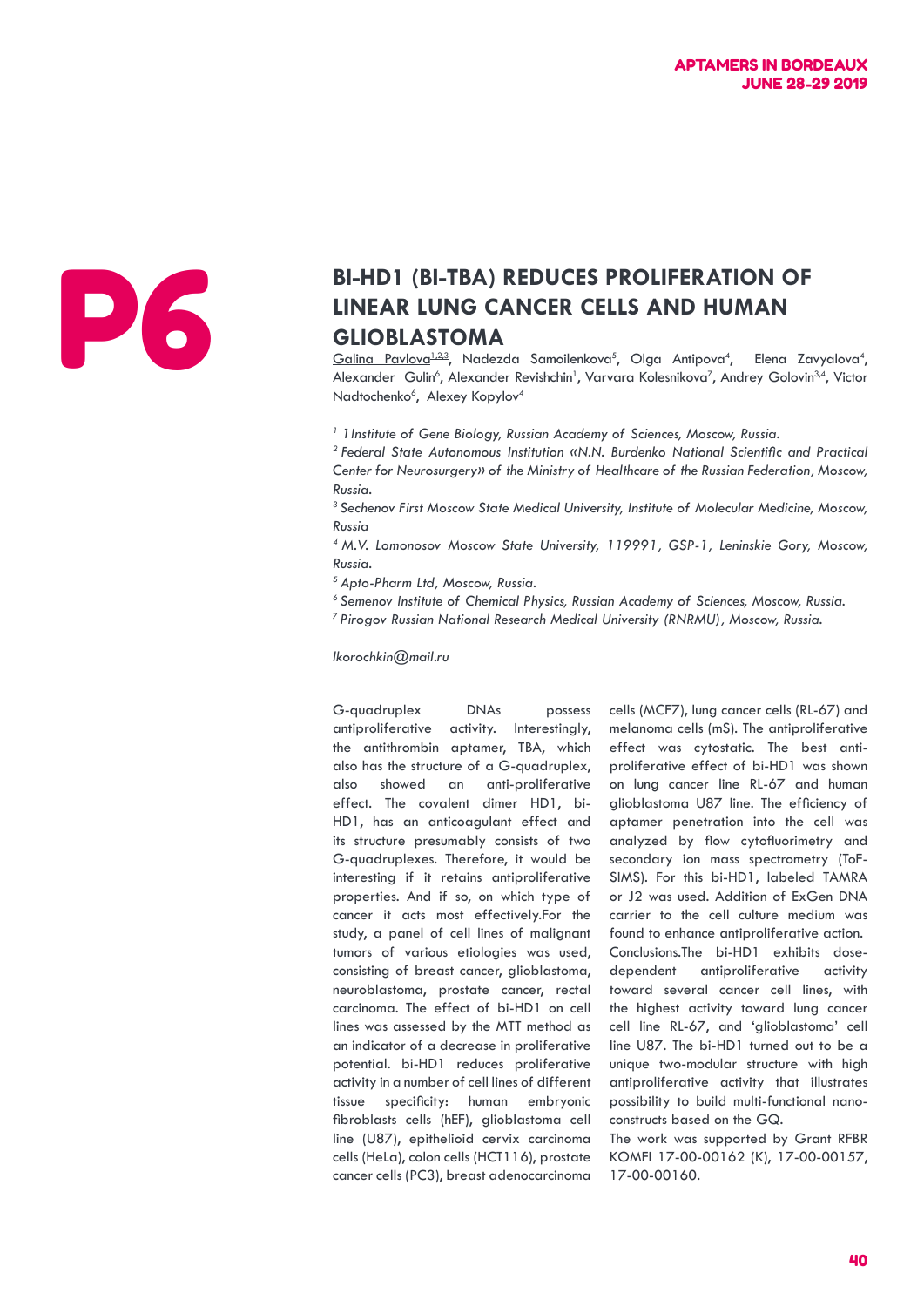### NEXT GENERATION PROTEOMICS PROFILING OF CANCER PATIENTS BY PRE-ENRICHED APTAMER<br>LIBRARIES AND HIGH-RESOLUTION MASS-**CANCER PATIENTS BY PRE-ENRICHED APTAMER LIBRARIES AND HIGH-RESOLUTION MASS-SPECTROMETRY**

Valeriy Domenyuk<sup>1</sup>, Xianghua Liu<sup>1</sup>, Adam Stark<sup>1</sup>, Patrick Kennedy<sup>1</sup>, Matthew Rosenow<sup>1</sup>, Michael Famulok<sup>1,2,3</sup>, Günter Mayer<sup>1,2,3</sup>, Mark Miglarese<sup>1</sup>, David Spetzler<sup>1</sup>

*<sup>1</sup>Research &Development, Caris Life Sciences, Phoenix, AZ, 85040, USA*

*3 Center of Aptamer Research and Development, University of Bonn, Bonn, Germany*

Despite significant improvements in sensitivity of mass-spectrometry, the proteomics profiling of clinical samples remains challenging due to the significant fraction of low abundant proteins and their wide dynamic range, limitations to analyze protein complexes and low throughput.

Our Poly-Ligand Profiling (PLP) platform generates and employs aptamer libraries trained in the unbiased recognition of molecular complexes from patients with clinically relevant differences in health or drug response status. We have demonstrated PLP applications in both a plasma exosome-based breast cancer diagnostic (AUC 0.73) as well as a tissue-based classifier for breast cancer patient outcomes to trastuzumab (300 days survival increase). To uncover the molecular background of the PLP profiles, we utilized the trained libraries to affinity purify proteins from patient-derived blood plasma or FFPE tissue and subjected them to high-resolution mass-spectrometry (MS). MS identified proteins known to be involved in cancer related biological processes and

drug response as well as novel targets not previously associated with cancer biology. Currently, we are developing a Next-Generation Profiling (NGP) platform which capitalizes on dramatically improved proteomics resolution enabled by PLP on a per patient basis and machine-learning algorithms to assemble complex molecular signatures that underlie the nature, natural course and predicted response to therapy of individual cancers. To ensure NGP does not exceed the typical turnaround time for a clinical assay, we developed a high-throughput one round protocol for the training of PLP-libraries on FFPE tissue. Starting with library, containing >1 copy/oligo and utilizing stringent postbinding washes/dilutions, the training can be completed in one day and scaled to process 100's of patient samples. Resulting libraries have significantly reduced complexity and ability to bind FFPE tissue as shown by NGS and chromogenic staining, respectively. Enrichment of proteins for MS from FFPE tissue lysates via affinity purification was performed on pancreatic, breast and colon cancer,

utilizing the following criteria: 99% protein threshold; minimum 2 peptides per protein with 95% threshold; at least 2-fold change for precursor ion intensity between trained and untrained starting library, "No library" and total lysate controls; coefficient of variation between binding replicates less than 25%. Up to 70% of the identified cancer related targets were previously described based on cell line analyses, while PLP enriched them from patient samples. Up to 40% of the identified proteins had no previously reported association with cancer; many of these were verified by IHC with corresponding antibodies and represent biomarker-candidates.

In summary, our data indicate that NGP using trained aptamer libraries has the potential to overcome some of the current challenges in proteomics, like wide dynamic range, low sensitivity and low throughput. NGP can provide insight into the mechanisms of cancer and drug response, and may deliver new biomarkers for personalized medicine.

*<sup>2</sup> Life and Medical Sciences Institute, University of Bonn, Bonn, Germany*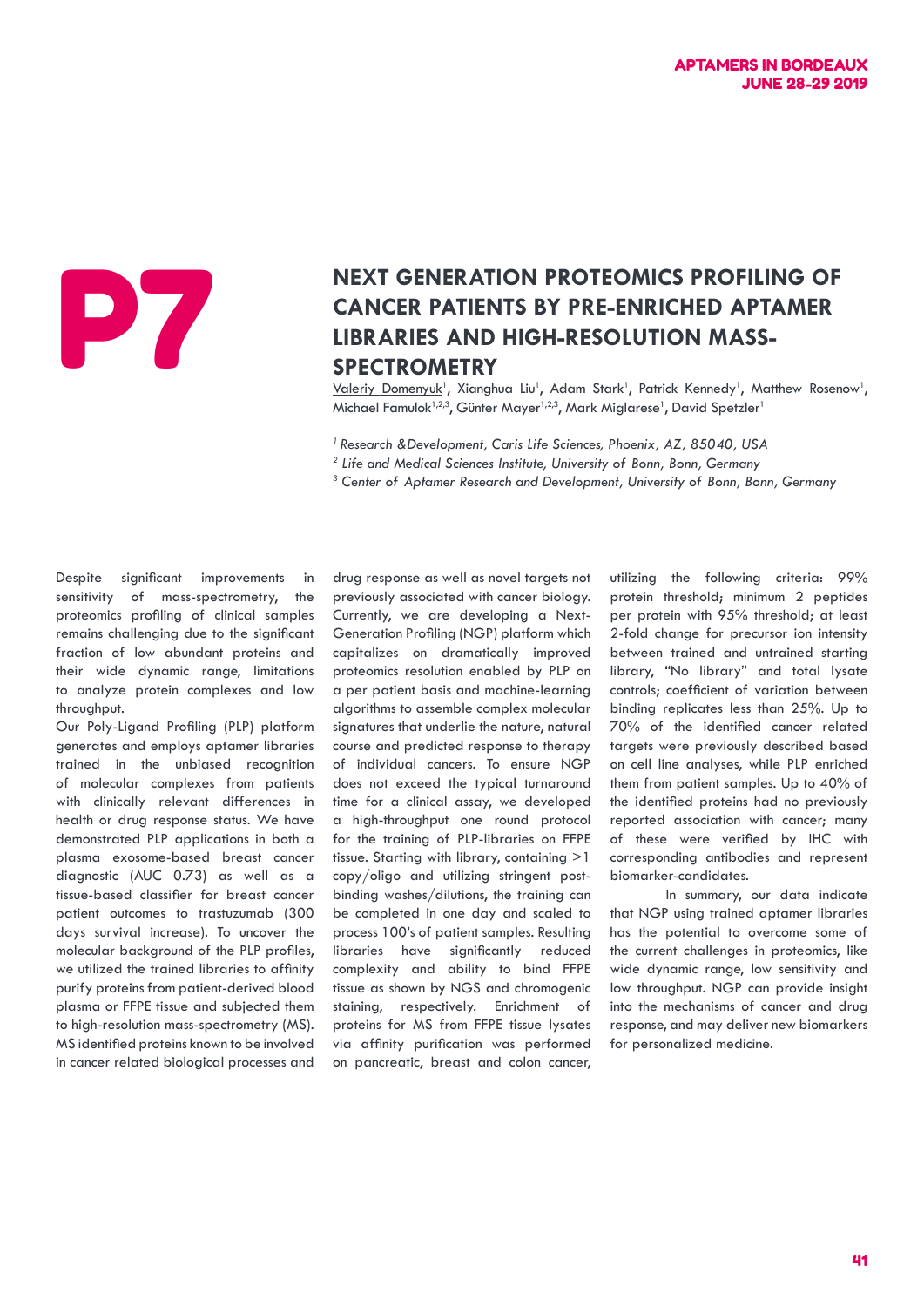### LIGHT-UP APTAMERS- A TOOL FOR THE DETECTION OF SMALL MOLECULES AND BIOLOGICAL LIGANDS **DETECTION OF SMALL MOLECULES AND BIOLOGICAL LIGANDS**

Arghya Sett<sup>1</sup>, Lorena Zara<sup>2,3</sup>, Eric Dausse<sup>1,2</sup>, Jean-Jacques Toulmé<sup>1,2</sup>

*<sup>1</sup>ARNA Laboratory, INSERM U1212, CNRS UMR5320, University of Bordeaux, Bordeaux, France* 

*2 Novaptech, Pessac, France*

*3 Département de Pharmacochimie Moléculaire, CNRS : UMR5063, Université Grenoble Alpes St Martin d'Hères, France.*

*arghya.sett@inserm.fr, jean-jacques.toulme@inserm.fr*

The pair comprising a conditionally nonfluorescent dye and its cognate nucleic acid aptamer that activates the dye's fluorescence upon binding emerged as a promising tool for fluorescence based biosensing and molecular imaging. A number of RNA light-up aptamers have been developed already against some fluorogenic dyes (MG= Malachite green, DFHBI=Z-4-(3,5-difluoro-4 hydroxybenzylidene)-2-methyl-1-(2,2,2 trifluoroethyl)-1H-imidazol-5(4H)-one, TO= Thiazole orange). In this study we have converted a MG specific light-up aptamer into a structure-switching aptasensor malaswitch. We destabilized the stemloop structure of the native aptamer and we introduced an apical loop which can form kissing interaction with an RNA hairpin, exclusively in presence of small molecule. The ternary MG-malaswitch-RNA hairpin complex is much more stable than the binary MG-malaswitch one. The malaswitch-MG combination was used for the detection of microRNA precursors. On the basis of this malaswitch, we developed light-up aptamers responding to the presence of small molecules like adenosine and theophylline. We also selected a DNA light-up aptamer against DFHBI from a pool of candidates with a randomized 40 nucleotide window. This multi modality approach of 'light up aptasensor' holds an immense potential for small molecule detection and sensing other biomolecules causing various diseases and disorders.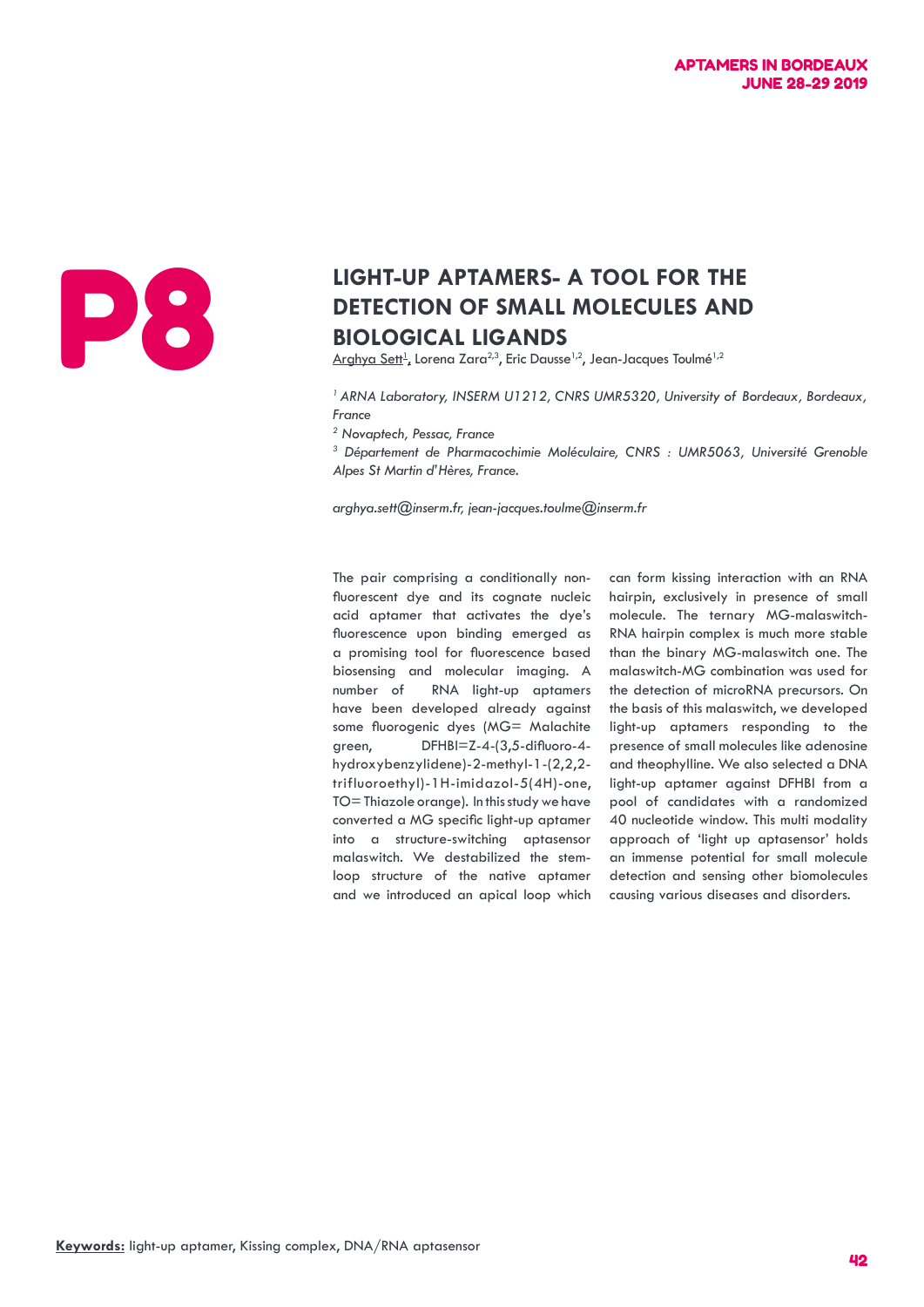# **APTAMERS AS A TOOL FOR SELECTIVE TARGETING**<br> **OF MUSCLE STEM CELLS IN DUCHENNE MUSCULAR**<br> **DYSTROPHY**<br>
Arghya Sett<sup>1</sup>, Daniela Palacios<sup>2</sup>, Alvaro Somoza<sup>3</sup>, Ciro Rodriguez Diaz<sup>3</sup>, Paula Milán Rois<sup>3</sup><br>
Francesco Millozzi **OF MUSCLE STEM CELLS IN DUCHENNE MUSCULAR DYSTROPHY**

<u>Arghya Sett<sup>1</sup>,</u> Daniela Palacios<sup>2</sup>, Alvaro Somoza<sup>3</sup>, Ciro Rodriguez Diaz <sup>3</sup>, Paula Milán Rois<sup>3</sup> Francesco Millozzi<sup>2</sup>, Valentina Saccone<sup>2</sup>, Jean-Jacques Toulmé<sup>1,4</sup>

*<sup>1</sup>ARNA Laboratory, INSERM U1212, CNRS UMR5320, University of Bordeaux, Bordeaux, France*

*2 IRCCS Fondazione Santa Lucia, Rome, Italy.*

*3 IMDEA Nanosciences, Madrid, Spain.*

*4 Novaptech, Pessac, France*

*arghya.sett@inserm.fr, jean-jacques.toulme@inserm.fr*

Duchenne Muscular dystrophy (DMD) is a X-linked muscle disorder caused by mutations in the dystrophin gene, which has immense adverse effects on males. It occurs with muscle weakness associated with loss of muscle mass and weakening the muscle structure. Work in the past few years showed that specific targeting of muscle stem cells can increase the regeneration potential of dystrophic muscles. Integrin α7 is a highly specific surface marker of muscle progenitor cells. Thus, the development of strategies able to target integrin in a precise and sensitive manner represents an important challenge to combat against DMD. Herein, we developed an aptamer based novel delivery strategy to specifically target muscle stem cells and increase muscle regeneration in this dreadful disease. We carried out a cross-over SELEX against recombinant integin α7β1 protein and integrin over-expressing C2C12 cellline simultaneously. After 14 iterative rounds of SELEX, we identified a group of potential DNA aptamer candidates among which NM15.1 showed the highest binding capacity (Kd -130 nM) with the recombinant protein. We have functionalized the NM15.1 aptamer and conjugated it with gold nanoparticle for delivery in the DMD mice model. This aptamer functionalized nanoparticle modality holds a great potential to develop an efficient and affordable therapeutic tool against DMD.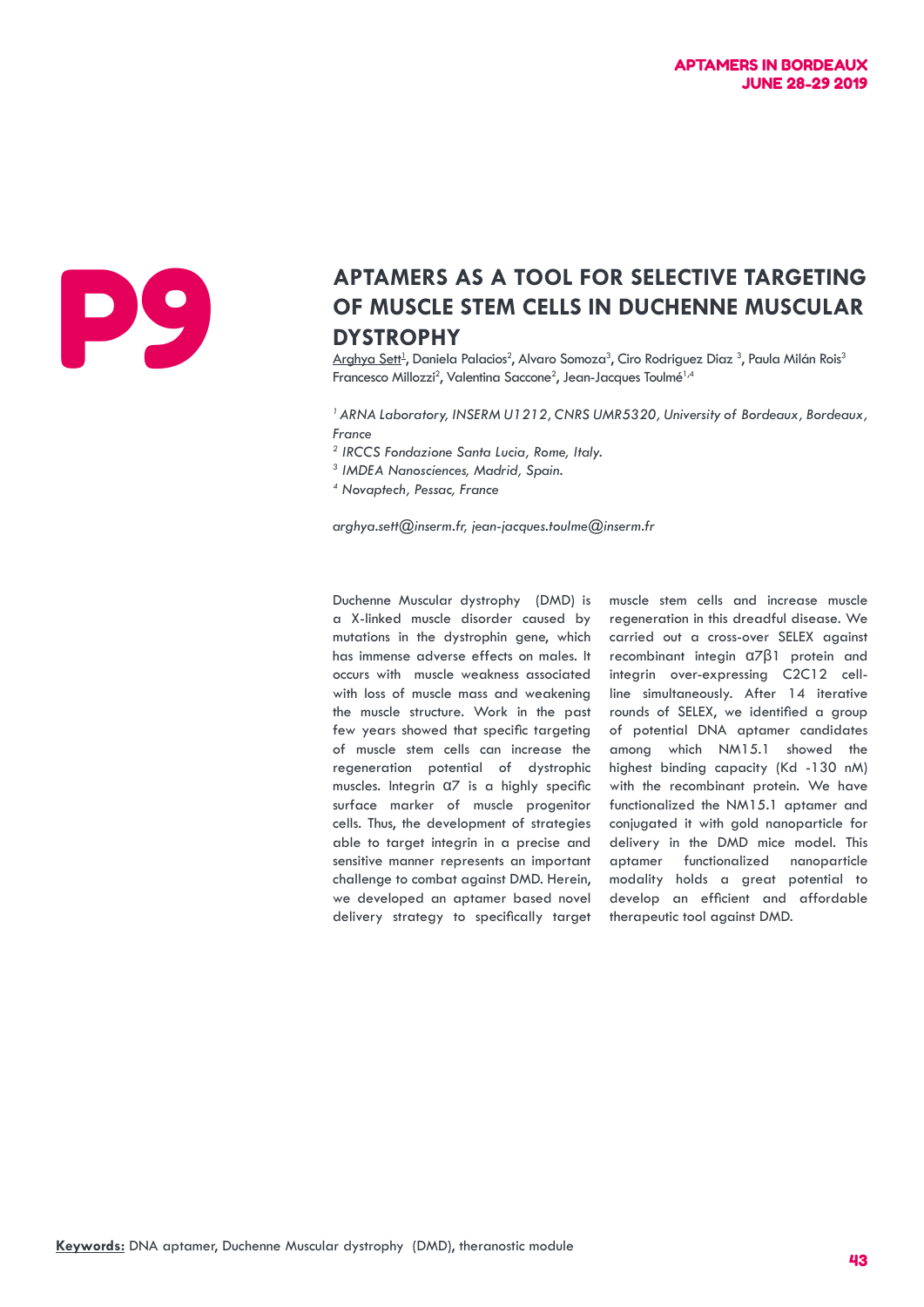# **BIOPHYSICS OF DNA APTAMERS FOR HUNTINGTIN<br>
TARGETING<br>
Federica D'Aria<sup>1</sup>, Marco Caterino<sup>1</sup>, Tiziana Squillaro<sup>2</sup>, Jussara Amato<sup>1</sup>, Daniela Montesarchio<sup>3</sup>,<br>
Mariarosaria Anna Beatrice<sup>2,4,5</sup>, Concetta Giancola<sup>1</sup> TARGETING**

<u>Federica D'Aria</u><sup>1</sup>, Marco Caterino<sup>1</sup>, Tiziana Squillaro<sup>2</sup>, Jussara Amato<sup>1</sup>, Daniela Montesarchio<sup>3</sup>, Mariarosaria Anna Beatrice<sup>2,4,5</sup>, Concetta Giancola<sup>1</sup>

<sup>1</sup> Department of Pharmacy, University of Napoli Federico II, Naples, Italy;

<sup>2</sup> Department of Medical, Surgical, Neurological, Metabolic Sciences, and Aging, 2nd *Division of Neurology, Center for Rare Diseases, University of Campania "Luigi Vanvitelli", Naples, Italy;* 

*3 Department of Chemical Sciences, University of Napoli Federico II, Naples, Italy;* 

*4 InterUniversity Center for Research in Neurosciences, Naples, Italy;* 

*5 Sbarro Institute for Cancer Research and Molecular Medicine, Department of Biology, Center for Biotechnology, College of Science and Technology, Temple University, Philadelphia, PA, United States*

*giancola@unina.it*

Huntington's Disease (HD) is a rare, progressive, autosomal dominant neurodegenerative disorder. HD results in severe movement and thinking disorders, which can eventually lead to death as no effective therapy exists. As for genetics, HD hinges on the CAG triplet expansion within the first exon of the HTT gene, which then encodes for a mutant, polyglutamineexpanded (polyQ) protein (mHTT).

Several recent reviews have described the mHTT biology, the related pathogenesis mechanisms, and the roles of polyQ and N17 in HD onset. We discussed the HTT biophysics and the perspective, innovative aptamer-based approach for its targeting in a recent review<sup>1</sup>. To date, most molecular approaches (e.g. antibodies, intrabodies) failed because of inadequate selectivity, toxicity, poor delivery, and system complexity. Aptamers promise to override these limits thanks

to their unmatched specificity (virtually at patient-specific level), easy selection, very low immunogenicity, and broad stability. Four G-rich DNA aptamers able to selectively bind the mHTT and to ameliorate at least one of its aberrant effects were identified in a recent study2. Interestingly, these aptamers were proved to fold into G-quadruplex structures but no conclusive data on their conformation and/or structure-activity relationship was provided<sup>2</sup>.

We here present a thorough biophysical characterization of these aptamers. Circular dichroism (CD) was used to assess secondary structures and thermal stabilities. Differential Scanning Calorimetry (DSC) provided fine thermodynamic parameters on the folding/unfolding equilibrium of aptamers and stability in terms of Gibbs energy. CD and DSC analyses also allow determining their kinetics of folding/ unfolding under physiological conditions. The physico-chemical data will lay the basis for the rational design of chemically modified aptamers with improved pharmacokinetic properties, which will be realized by in-house synthesis. The synthetized sequences will be then characterized to evaluate their thermal stability, unfolding/folding reversibility etc., by standard techniques like UV-Vis, CD, fluorescence, DSC, and their interaction with either wtHTT or mHTT with different-length Q-stretches will be studied by biophysical methodologies (ITC, SPR, thermophoresis).

Furthermore, to evaluate the in vivo activity of these aptamers, we will use a well stablished Drosophila melanogaster model for HD (Q128HD - FL) in which the human HTT complementary DNA (cDNA), with 128 glutamine repeats, is expressed in all neuronal tissues.

<sup>&</sup>lt;sup>1</sup> Caterino, M., Squillaro, T., Montesarchio, D., Giordano, A., Giancola C<sup>\*</sup>., Melone, M.A.B<sup>\*</sup>. "Huntingtin protein: A new option for fixing the Huntington's disease countdown clock" Neuropharmacology (2018), 135, 126-138

<sup>2</sup> Shin, B., R. Jung, H. Oh, G.E. Owens, H. Lee, S. Kwak, R. Lee, S.L. Cotman, J.M. Lee, M.E. MacDonald, J.J. Song, R. Vijayvargia, and I.S. Seong, Novel DNA Aptamers that Bind to Mutant Huntingtin and Modify Its Activity. Molecular Therapy-Nucleic Acids (2018), 11, 416-428.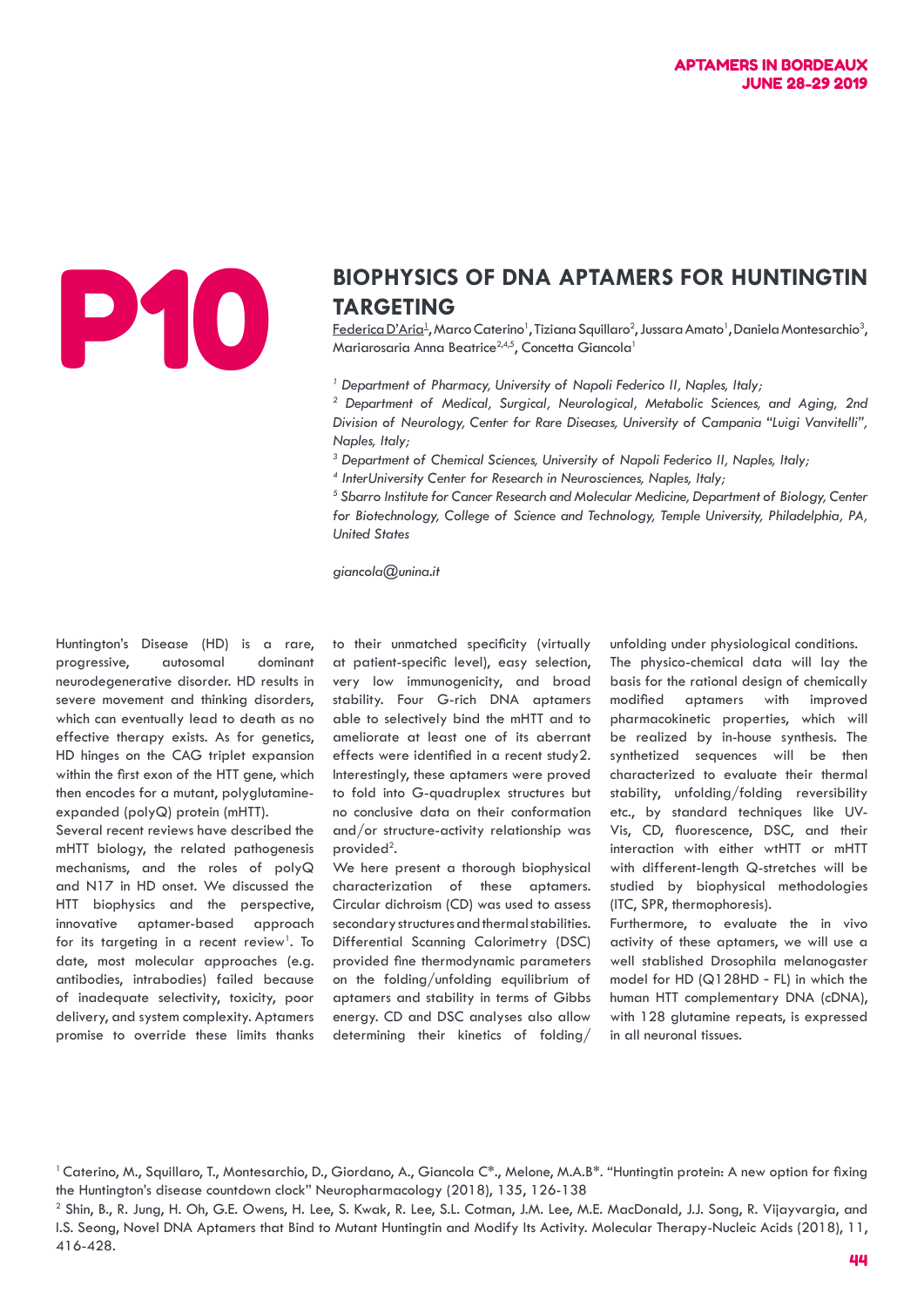# **APTAMERS IN EDUCATION**<br>Vincent Huynh<sup>1</sup>, <u>Gwendolyn M. Stovall<sup>11</sup><br><sup>1</sup> Andrew Ellington and Gwendolyn Stovall Labord<br>of Texas. Austin. USA:</u>

Vincent Huynh<sup>1</sup>, Gwendolyn M. Stovall<sup>1</sup>

<sup>1</sup> Andrew Ellington and Gwendolyn Stovall Laboratory, Freshman Research Initiative, University *of Texas, Austin, USA;* 

*gwenstovall@utexas.edu*

Aptamers have a well-earned place in therapeutic, diagnostic, and sensor applications, and we now show that they provide an excellent foundation for education, as well. Within the context of the Freshman Research Initiative at the University of Texas at Austin, students have used aptamer selection and development technologies in a teaching laboratory to develop technical and soft skills appropriate for research scientists from virtually their first days on campus. In the FRI, course-based undergraduate research experience, approximately 35 freshmansophomore students a year participate in a yearlong aptamer research experience, learning the theory and techniques to perform in vitro aptamer selections, as well as general aptamer characterization studies and project-specific application development. One of the extraordinary aspects of this program is that students often develop their own projects, and take ownership of their own science in what would otherwise be a conventional teaching lab setting. One of the many successes of this work includes the isolation and characterization a novel calf intestinal alkaline phosphatase (anti-CIAP) aptamer by an undergraduate researcher. This work will highlight the positive student outcomes of the research experience in our Aptamer Stream, identify the use of aptamers in other educational settings, and more particularly present the research findings relative to the anti-CIAP aptamer.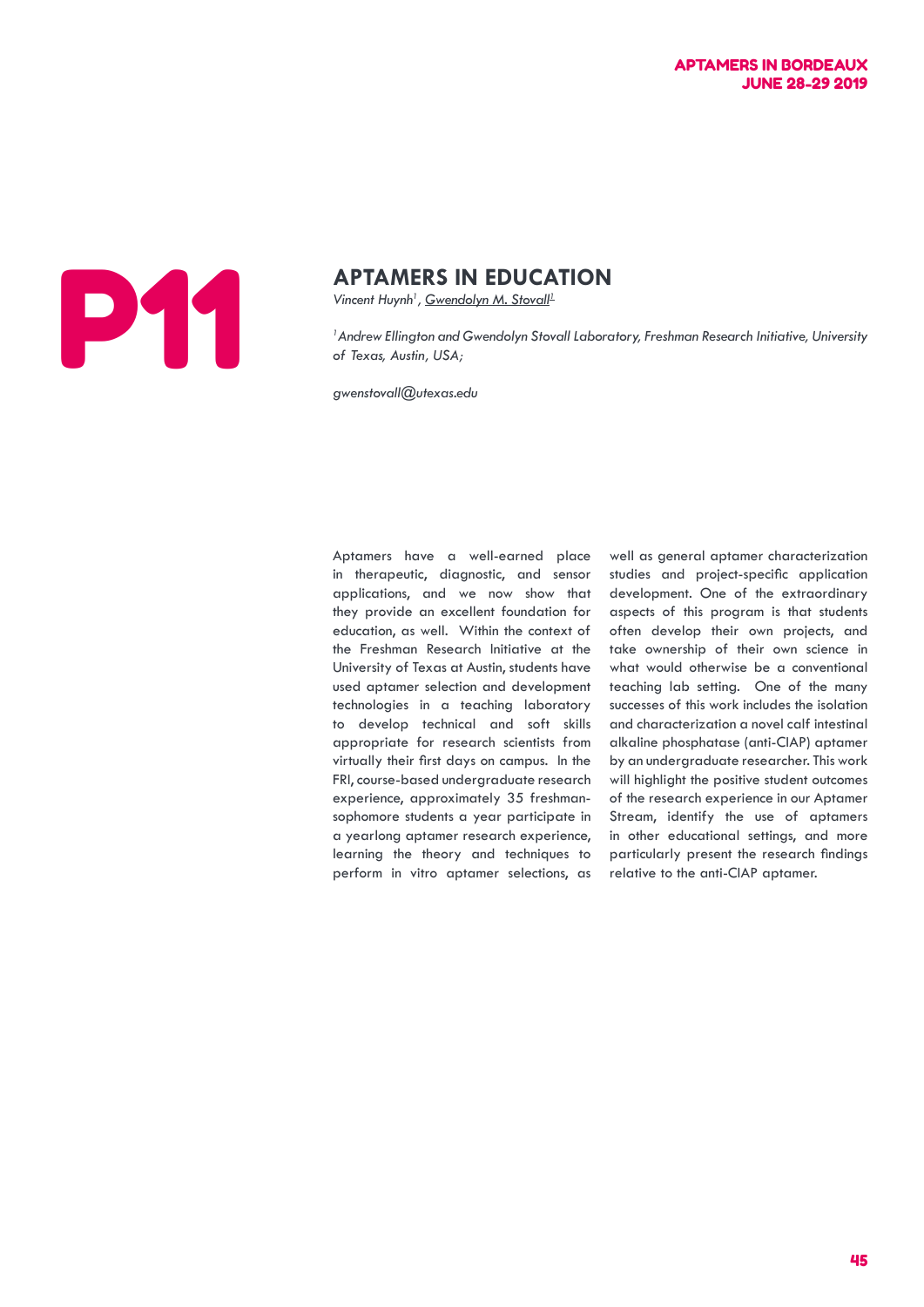

### TLR4 INHIBITION USING A SPECIFIC APTAMER AGAINST RECEPTOR TO SUPPRESS TUMOR<br>DEVELOPMENT IN BREAST CANCER CELLS **AGAINST RECEPTOR TO SUPPRESS TUMOR DEVELOPMENT IN BREAST CANCER CELLS**

<u>Ana Salgado-Figueroa<sup>1</sup>,</u> Gerónimo Fernández<sup>1</sup>, Silvia Sacristán<sup>2</sup>, M. Elena Martín<sup>2</sup>, Víctor M. González<sup>1,2</sup>

*1 Aptus Biotech SL, Madrid, Spain.* 

<sup>2</sup> Group of aptamers, Department of Biochemistry Research, IRYCIS-Hospital Ramón y Cajal, *Madrid, Spain*

*Ana.salgado@aptusbiotech.com*

There exists a connection between inflammation and tumor development. Numerous studies have shown that tumor inflammation contributes to the initiation and tumor progression. In this context Toll like receptor-4 (TLR4) plays an important role. TLR4 belong to a family of pattern recognition receptors involved in the host defense against microbial infection. However, it expressed in tumor cells, in which TLR4 up-regulation has been detected, correlating positively with cancer progression and metastasis.

 In tumor cells this inflammation and tumor development is generated by DAMPs (Damage-associated molecular patterns), molecules present at the tumor that initiate an inflammatory response, promoting downstream changes in signal cascade, in which Akt phosphorylation via PI3K, promote GSK3β phosphorylation, triggering the inhibition of β-catenin phosphorylation for possible degradation by the proteasome promoting its translocation to the nucleus where β-catenin functions as a transcription factor promoting the overexpression of metalloproteins MMP7, MMP9 and growth factors such as VEGFA, that will promote tumor progression and metastasis in breast cancer. The stimulation through the ligand also induces the activation of ERK, promoting cell survival, independently of the phosphorylation mediated by GSK3β. On the other hand, there exist another natural ligand for TLR4, the lipopolysaccharide LPS, which in immune cells is presented together with CD14 to the MD2-TLR4 complex, recognized by proteins with TIR-like domains, activating NFKB, triggering its translocation in the nucleus promoting chronic inflammation. We study TLR4 up-regulation effect generated by DAMPs stimulation, to investigate the role in breast cancer cells, trying to knock down TLR4 using a specific aptamer, ApTLR#4FT, previously development in our laboratory, which shows antagonistic activity against TLR4. In this study, we analyze the effect that TLR4 have in signal cascade, detecting changes by addition of ApTLR#4FT, resulting in a decrease in phosphorylation de GSK3β via PI3K/Akt and ERK.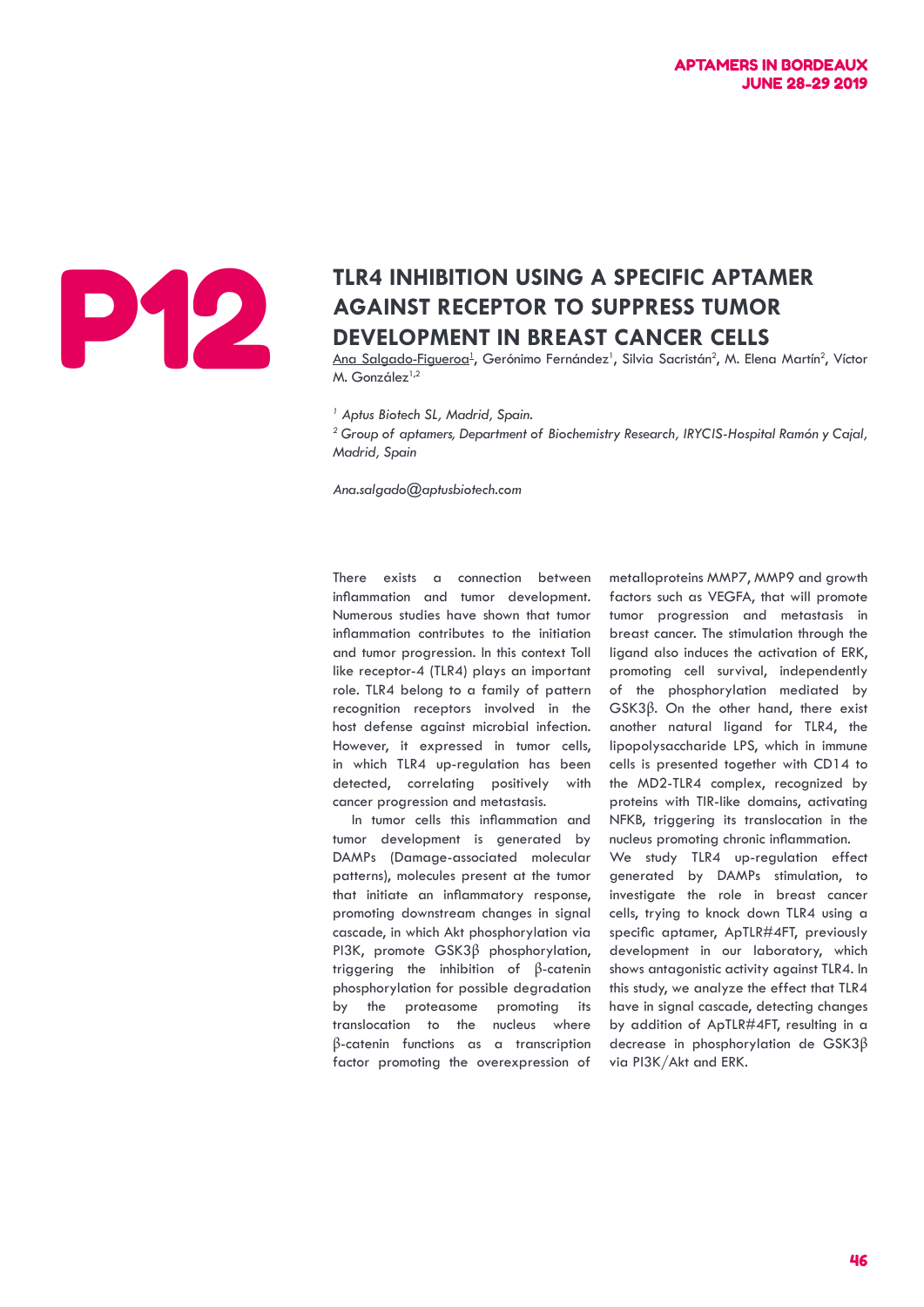

# **MODULAR PLATFORM FOR CHEMICALLY<br>MODIFIED APTAMERS**<br>Przemysław M. Jurek<sup>1</sup>, Aleksandra Adamowicz<sup>1</sup>, Agnieszka J. Sok<sup>1</sup>, Macie **MODIFIED APTAMERS**

<u>Przemysław M. Jurek<sup>1</sup>,</u> Aleksandra Adamowicz<sup>1</sup>, Agnieszka J. Sok<sup>1</sup>, Maciej P. Mazurek<sup>1</sup>

<sup>1</sup> Pure Biologics Ltd., Research & Development Department, Wrocław, Poland

*przemek@purebiologics.com*

Aptamers are becoming more widely used in laboratory research, diagnostic tools development and even as therapeutic/ theranostic agents. The activity of an aptamer is strictly related to its 2D and 3D structure and therefore strongly depends on its building components, i.e. nucleobases, sugars and linkers (e.g. phosphate groups). We believe that the true power of aptamers lies in the possibility of introduction of a whole range of various chemical modifications into their nucleic acid structure by substitution of standard atoms or chemical groups with artificial ones. This in turn can affect the ability of aptamers to specifically interact with their molecular targets and significantly broaden the set of potential binding partners. However, the usability of numerous modifications in currently available aptamer in vitro

selection approaches is restricted due to at least a few technological and non-technological reasons, e.g. their polymerase compatibility.

To this end we have developed a modular platform termed PureApta for an easy introduction of new chemical groups into oligonucleotides structure. By modifying deoxythymidine triphosphate analogue with various chemicals using "clickchemistry"-based approach we provide an easy method for generation of fully substituted oligonucleotides. Moreover, in our case, all tested modifications were highly compatible with DNA polymeraseguided incorporation into a singlestranded DNA in a primer extension reaction. In this work, we present selected modified structures and their proven SELEX compatibility.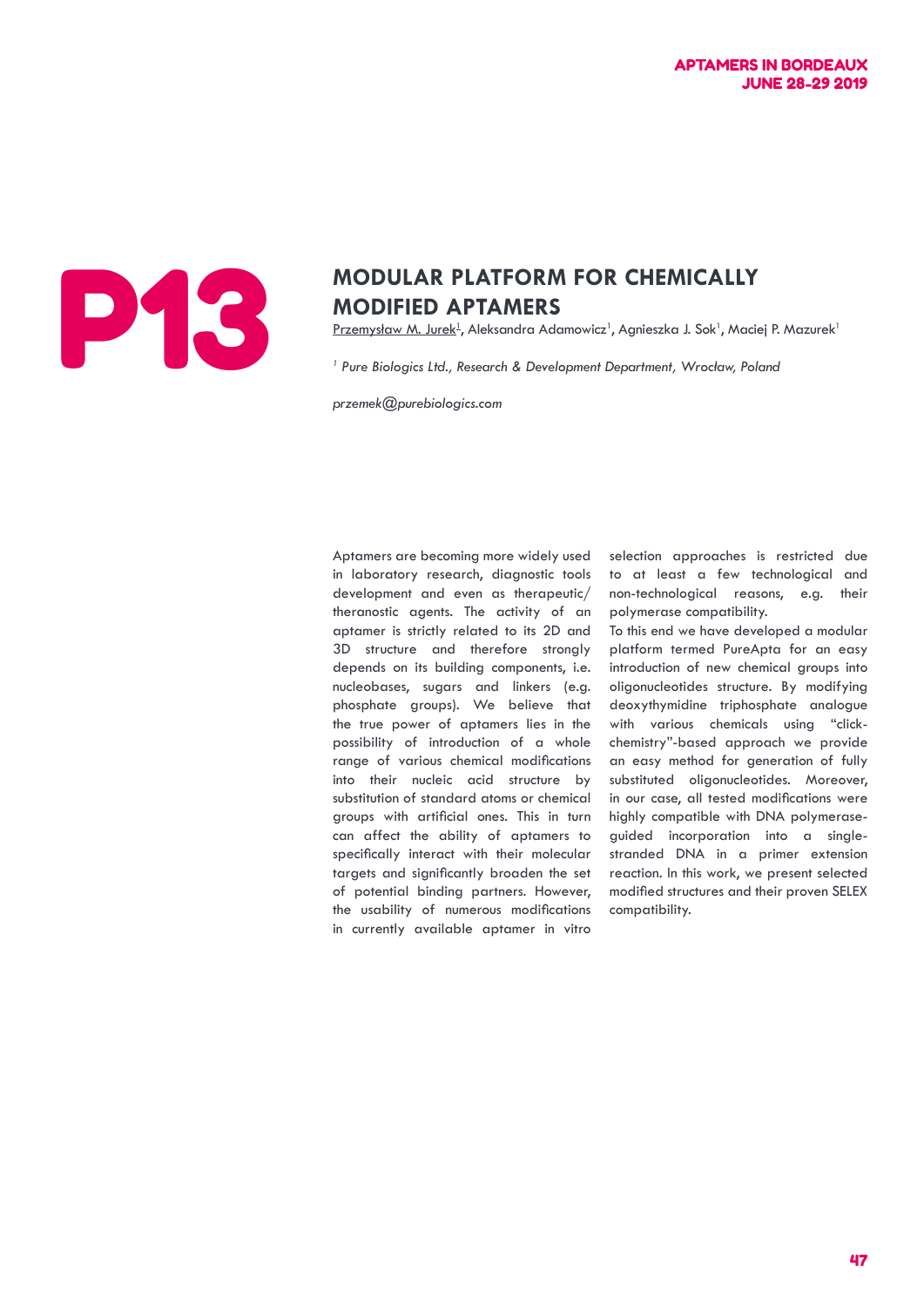# **DEVELOPING FLUORESCENT APTAMER SENSORS**<br>USING RNA CAPTURE-SELEX<br>Andersen<sup>1</sup>, Adrien Boussebayle<sup>1</sup>, Ilenia Manuguerra<sup>1</sup>, Vera Schramke<sup>2</sup>, El **USING RNA CAPTURE-SELEX**

Bente Kring Hansen<sup>1</sup>, Adrien Boussebayle<sup>1</sup>, Ilenia Manuguerra<sup>1</sup>, Vera Schramke<sup>2</sup>, Ebbe Sloth Andersen<sup>1</sup>

<sup>1</sup> Andersen Lab for biomolecular design, Interdiscplinary Nanoscience Center (iNANO), *Aarhus University, Aarhus, Denmark ;* 

*2 Novo Nordisk A/S, Måløv, Denmark.*

*bentekh@inano.au.dk*

One of the main goals of synthetic biology is to re-engineer organisms to produce valuable biomolecules and chemical compounds in a cheaper and more efficient way. It has recently been shown that fluorescent RNA aptamers can be used to screen for efficient production strains in a microfluidic platform<sup>1</sup>. These aptamers are developed using SELEX that generates sequences binding to a wide range of target molecules with high affinity and specificity. Aptamers small size, cheap cost of production, low batch to batch variability and binding properties make them good candidates for the design of functional biosensors to detect and quantify target molecules.

However, development of small molecule aptamers has been challenging throughout the years. Recently, Capture-SELEX was developed as an alternative to circumvent classical SELEX drawbacks for the development of  $DNA<sup>2</sup>$  and  $RNA<sup>3</sup>$ aptamers. Capture-SELEX does not require any modification of the target

molecule and can select structure-switching aptamers during the selection process. This structure-switching property is one of the main characteristic to develop a biosensor as refolding plays a critical role in controlling the fluorescence of the sensing domain.

The aim of this project is to establish the use of fluorescent aptamer biosensors to measure extracellular protein and/or metabolite titers in nanodroplets. This would provide a highly flexible high-throughput screening platform to significantly shorten the timelines needed to select efficient production cell lines at Novo Nordisk. The project will first consist in selecting specific fluorescent aptamer sensors using RNA Capture-SELEX for one or more defined model proteins/ metabolites in the Andersen Lab at Aarhus University, then testing their applicability in nanodroplets and finally validating the selected cell lines in the high-throughput microfluidics platform at Novo Nordisk.

<sup>1</sup> Abatemarco et al., RNA-aptamers-in-droplets (RAPID) high-throughput screening for secretory phenotypes. Nat. Commun, 2017.

<sup>&</sup>lt;sup>2</sup> Stoltenburg et al., Capture-SELEX: Selection of DNA Aptamers for Aminoglycoside Antibiotics, Journal of Analytical Methods in Chemistry, 2012.

 $^3$  Boussebayle et al., Next-level riboswitch development—implementation of Capture-SELEX facilitates identification of a new synthetic riboswitch, Nucleic Acids Research, 2019.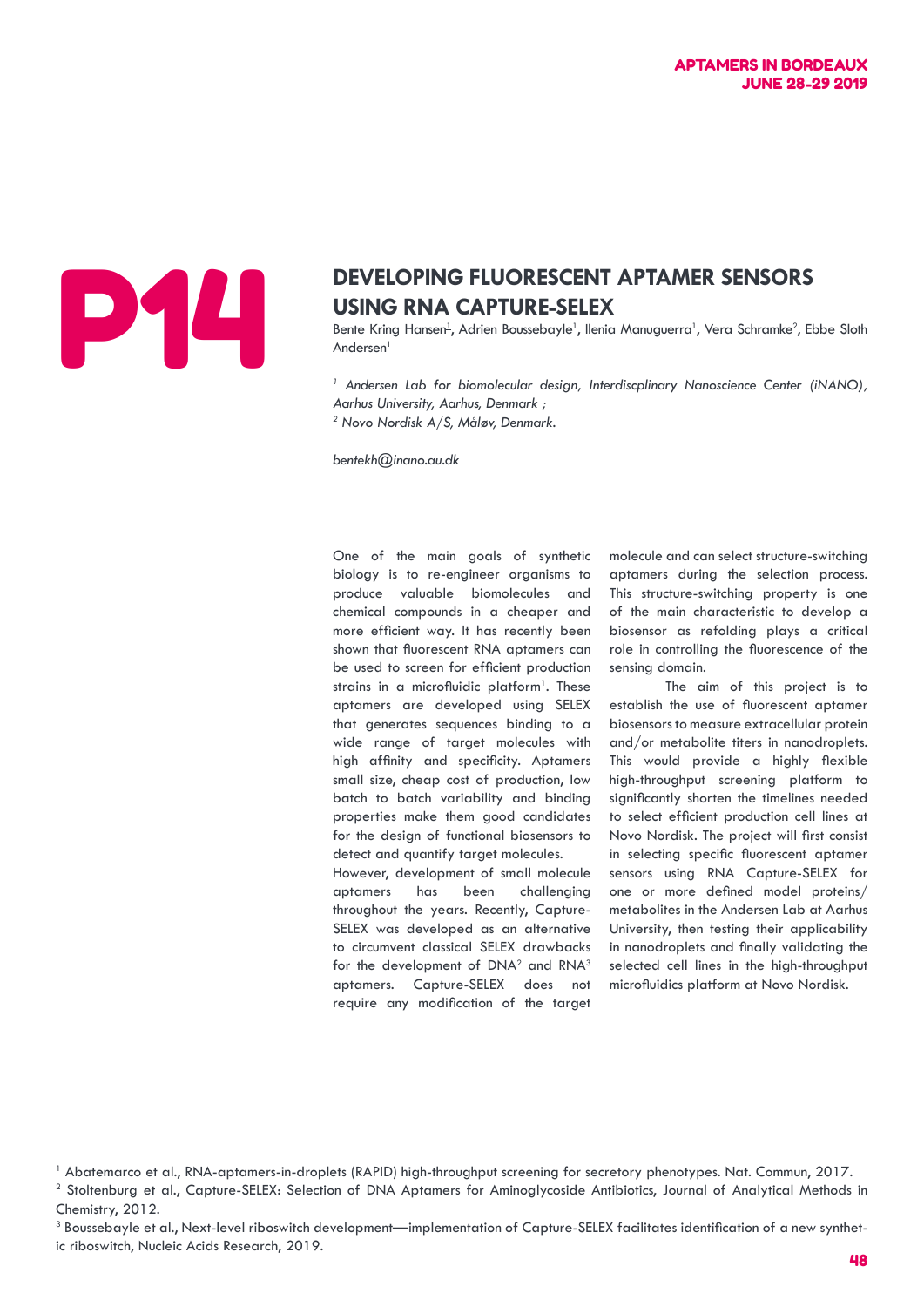## **TOWARDS THE ENZYMATIC FORMATION OF ARTIFICIAL METAL BASE PAIRS WITH MODIFINE STATE OF A RESERVED AND RESERVED AND RESERVED AND RESERVED AND RESERVED AND RESERVED AND RESERVED AND RESERVED AND RESERVED AND RESERVED AND RES ARTIFICIAL METAL BASE PAIRS WITH MODIFIED NUCLEOTIDES**

 $\underline{\mathsf{Marie}~\mathsf{Flamme}^{1,2}}$ , Fabienne Levi-Acobas<sup>1</sup>, Pascal Röthlisberger<sup>1</sup> and Marcel Hollenstein<sup>1</sup>\*

<sup>1</sup> Laboratory for Bioorganic Chemistry of Nucleic Acids, Institut Pasteur, 28 rue du Dr. Roux, *75724 Paris Cedex 15, France.*

*2 Sorbonne Université, Collège doctoral, F-75005 Paris, France.*

*\* marcel.hollenstein@pasteur.fr*

The expansion of the genetic code is a long-standing aim in synthetic biology that strives to create proteins with new or enhanced properties and structures as well as providing new strategies for the isolation of aptamers with enhanced properties. Here, we have developed new synthetic routes to generate two chemically modified nucleoside triphosphates: 4-carboxyimidazole triphosphate (dImcTP) and an adenine nucleotide analog bearing a pyridine moiety on the nucleobase (dPyATP). Their potency at serving for the enzymatic construction of artificial metal base pairs has been evaluated. Particularly, the dependence of various metals is tested in order to improve the enzymatic construction of the Nu-Mn+-Nu base pair and identify suitable metals cofactors and polymerases. We demonstrate that

dImcTP is incorporated with high efficiency and selectivity opposite a templating dPyA nucleotide by the Vent exo<sup>□</sup>. The presence of Ag+ is strictly required for the formation of the artificial base pair. The latter can also be by-passed by the polymerase.

The compatibility of those artificial nucleotides with enzymatic synthesis is an essential prerequisite for their further use in selection experiments. The final aim of this project is to use this expanded genetic alphabet for the elaboration of modified aptamers. Thus, combinatorial selection process in presence of cancer cells will be carried out on a library of oligonucleotides containing the modified triphosphates. This process would allow the generation of new selective therapeutic aptamers with enhanced properties.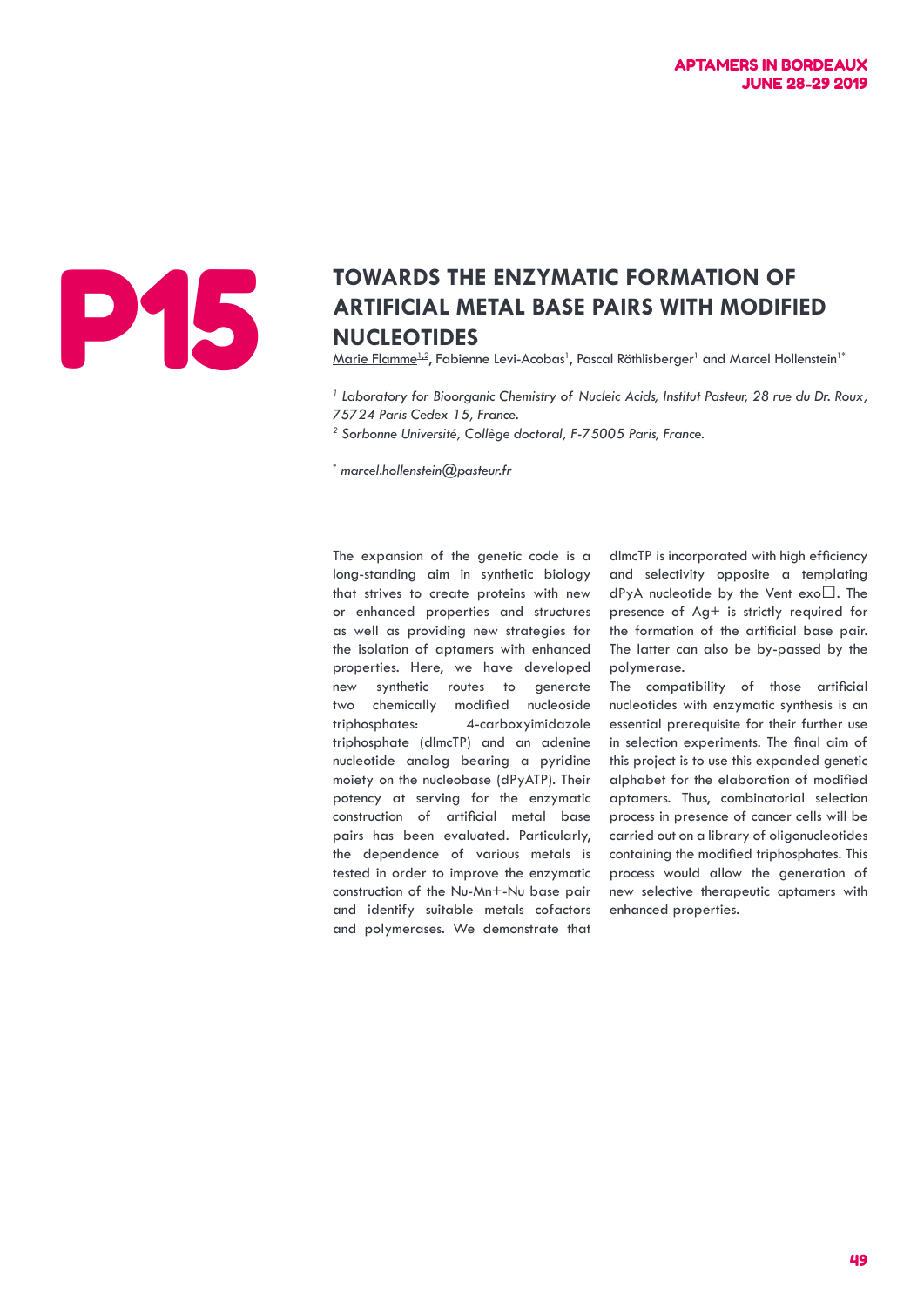### APTAMERS IN BORDEAUX JUNE 28-29 2019



# **CENTER OF APTAMER RESEARCH AND DEVELOPMENT (CARD)**<br>Stefan Breuers<sup>1</sup>, Tjaša Legen<sup>1</sup>, Günter Mayer<sup>1</sup> **DEVELOPMENT (CARD)**

 $Stefan Brevers<sup>1</sup>$ , Tjaša Legen $^1$ , Günter Mayer $^1$ 

<sup>1</sup> The Center of Aptamer Research and Development (CARD), Life and Medical Sciences *Institute (LIMES), Bonn, Germany*

*gmayer@uni-bonn.de*

Aptamers are excellent tools for the detection of proteins and small molecules due to their small size, chemical stability and cost-effectiveness over conventional bioreceptors such as antibodies. The technology for the development of an aptamer mostly takes several weeks of hands-on work in the laboratory. Here we show, that we can enrich RNA aptamers binding to proteins and small molecules in a few days by using a fully automated system. Aptamers were selected for different proteins and small molecules. CARD is a non-profit center, which offers scientists to access to aptamer enrichment in a rapid and economic manner. Besides the automated Capture-SELEX process, we offer the selection of RNA and 2'-deoxy-2'-fluoro pyrimidine modified RNA aptamers for various targets. In the future, the range of our fully automated selection methods will be expanded for DNA and modified DNA. The Center of Aptamer Research and Development (CARD) is aiming to cover the need of academic and industrial researchers from biomedical, pharmaceutical, and environmental fields for affordable and customized aptamers.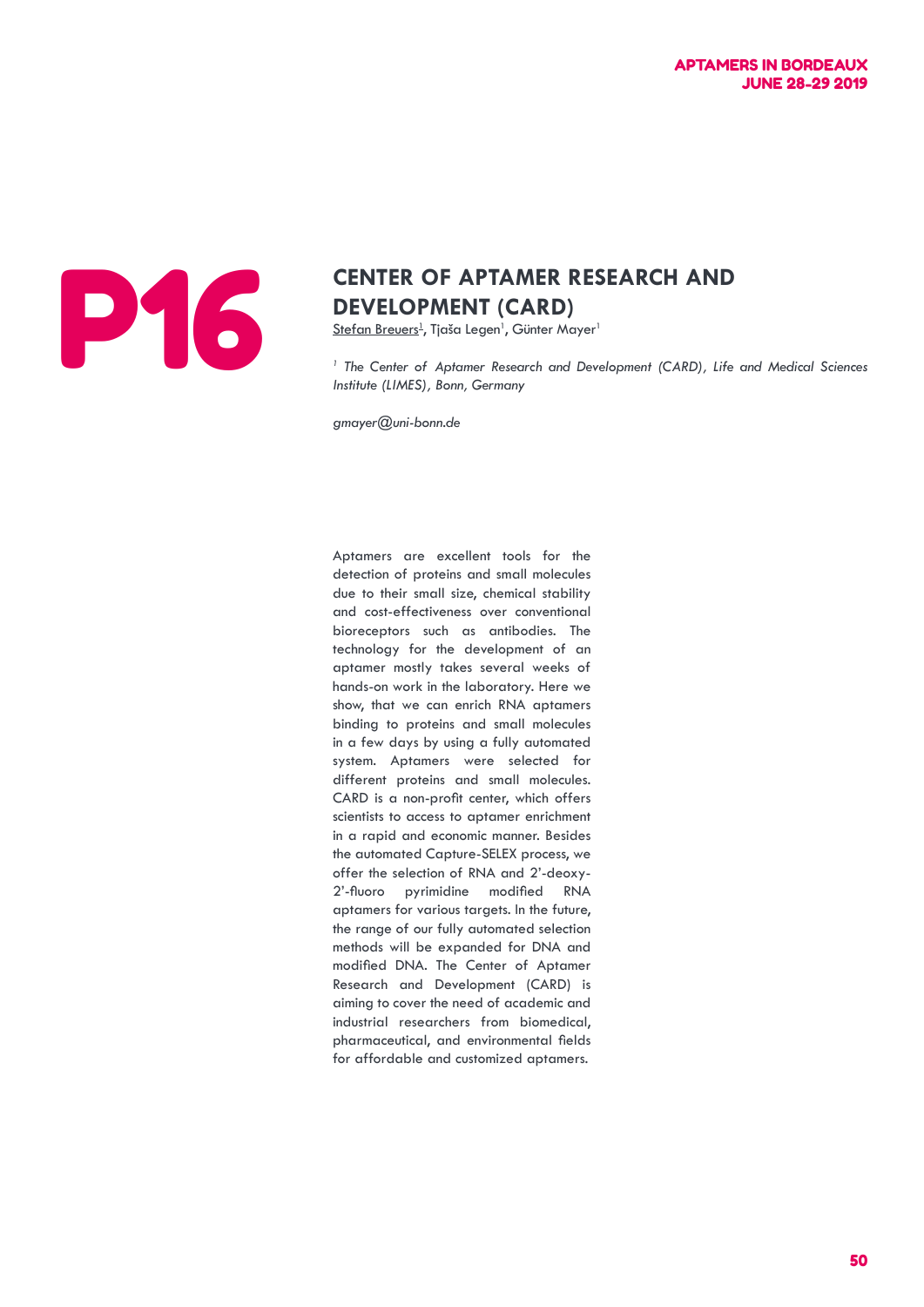

# **AN RNA LIGHT-UP SENSOR FOR PROBING<br>CELLULAR GLYCOLYTIC-FLUX<br>Ignazio Geraci<sup>1</sup>, Alexis Autour<sup>2</sup>, Michael Ryckelynck<sup>2</sup> and Günter Mayer<sup>1</sup> CELLULAR GLYCOLYTIC-FLUX**

<u>lgnazio Geraci<sup>1</sup>,</u> Alexis Autour<sup>2</sup>, Michael Ryckelynck<sup>2</sup> and Günter Mayer<sup>1</sup>

*1 Life and Medical Sciences (LIMES), University of Bonn, Gerhard-Domagk-Str.1, Germany <sup>2</sup>Université de Strasbourg, CNRS, Architecture et Réactivité de l'ARN, UPR 9002, 67000, Strasbourg, France.*

*igeraci@uni-bonn.de*

Tools to sense the flux of intracellular molecules are needed to study cellular signaling and physiology. A possible solution could be provided by RNA building blocks, which sense the variation of a specific metabolite and consequently bind and activate the fluorescence of small molecule dyes. These RNA-based sensing systems exhibit compelling attributes for in-vivo applications, such as gene-encodability and real-time signal modulation with logarithmic response. Furthermore, their nucleobase nature presents massive potential with regards to the design and screening of these sensors. We showcase this potential by selecting the first RNA-based sensor for Fructose 1,6-bisphosphate, a key metabolite of glycolytic flux regulation, through ultra-HT droplet screening technology. The identified sensor FBPs shows a 9-fold fluorescence light-up in the presence of FBP and capability of discrimination between highly similar metabolites. We proceed with a full-characterization of the ions and critical region required for the activity of the sensor and outline the molecular mechanism of FBPs on the nucleotide level.

While we anticipate an application of the sensor to probe FBP-flux in cell, we foresee this approach to be a starting point for the design of more sophisticated strategies for the identification of robust light-up sensors for key metabolites of cell signaling pathways.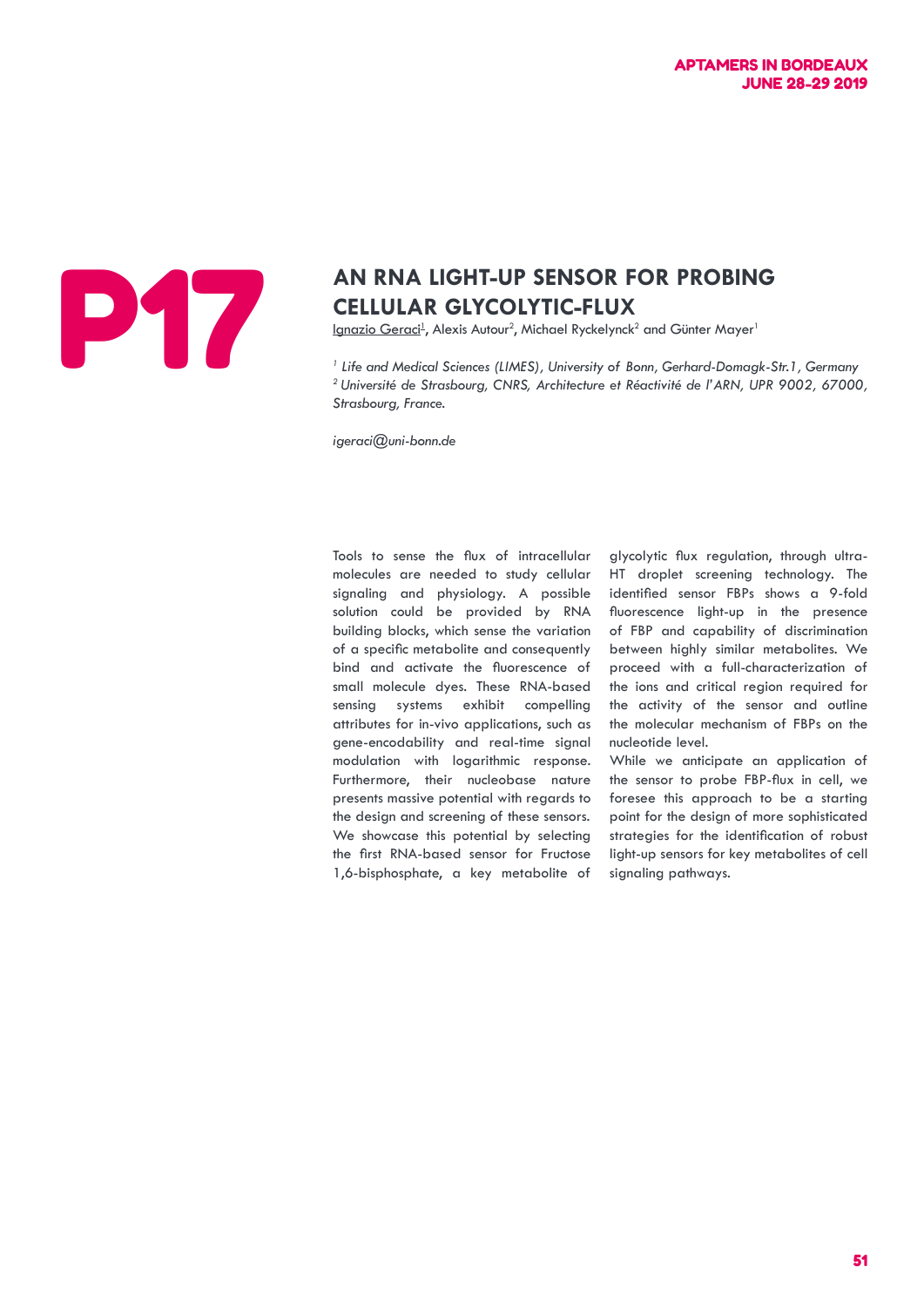### **DETECTION OF TROPONIN I BY SURFACE PLASMON RESONANCE IMAGING BASED<br>SANDWICH ASSAY USING ANTIBODIES A PLASMON RESONANCE IMAGING BASED ON A SANDWICH ASSAY USING ANTIBODIES AND APTAMERS**

Maud Savonnet<sup>1,2</sup>, Myriam Cubizolles<sup>2</sup>, Yoann Roupioz<sup>1</sup> and Arnaud Buhot<sup>1</sup>

<sup>1</sup> Univ. Grenoble Alpes, CEA, CNRS, INAC-SyMMES, 38000 Grenoble, France ;

*2 Univ. Grenoble Alpes, CEA, LETI, Technologies for Healthcare and biology division, Microfluidic Systems and Bioengineering Lab, F-38000 Grenoble, France* 

*maud.savonnet@cea.fr* 

Myocardial infarctions are the leading cause of death in the world. Designing a diagnostic

tool, which is able to predict as fast as possible these cardiac failures is actually an important issue.

In emergency departments, cardiac troponin is the only cardiac biomarker currently measured to diagnose myocardial infarctions and used for therapeutic follow-ups of patients. This protein is the most reliable and relevant biomarker because of its high specificity and its rapid release by cardiac cells into the bloodstream after myocardial infarctions. Even when myocardial infarction is not detectable by electrocardiogram, a positive troponin assay may prove the presence of myocardial infarction. Portable and self-running devices allowing in vitro diagnostics like Point-Of-Care (POC) devices tend to be an interesting method to accelerate and optimize patient's healthcare management. Actual POC devices are not enough sensitive and reliable to rule-out patient in one hour [1]. As a result, reducing the limit of detection of cardiac troponin by developing high sensitivity assays in POC systems currently

remains key points to be addressed.

Instead of solid-phase enzyme sandwich immuno-assays, we aim at developing an innovative detection mode consisting of an assay based on a molecular sandwich between cardiac troponin I (cTnI), aptamers and antibodies. We take advantage of the stability of aptamers, their ease of integration into portable microfluidic devices [2], and their capability to be amplified by Polymerase Chain Reaction (PCR) to increase the sensitivity of the detection.

Both cTnI specific reagents have been chosen. Tro4 aptamer selected by a Korean group [3] was used to capture cTnI. The recognition between the target cTnI and both probes (antibodies and aptamers) were validated by Surface Plasmon Resonance Imaging (SPRi) technique, which allowed following in real time kinetics of molecular interactions without any labeling. This technique enables the evaluation of the sensitivity of the detection to check if it is compatible with pathophysiological concentrations of cTnI. The signal amplification by PCR has been validated.

### **References**

1. D. Suh et al., "Rule-out of non-ST elevation myocardial infarction by five point of care cardiac troponin assays according to the 0 h/3 h algorithm of the European Society of Cardiology ", Clinical Chemistry and Laboratory Medicine, 2017, 56(4):649-657 2. Kaur H et al., "Aptamers in the Therapeutics and Diagnostics Pipelines", Theranostics, 2018, 8, 4016

3. H. Jo et al., "Electrochemical Aptasensor of Cardiac Troponin I for the Early Diagnosis of Acute Myocardial Infarction", Analytical Chemistry, 2015, vol. 87, no 19, p. 9869-9875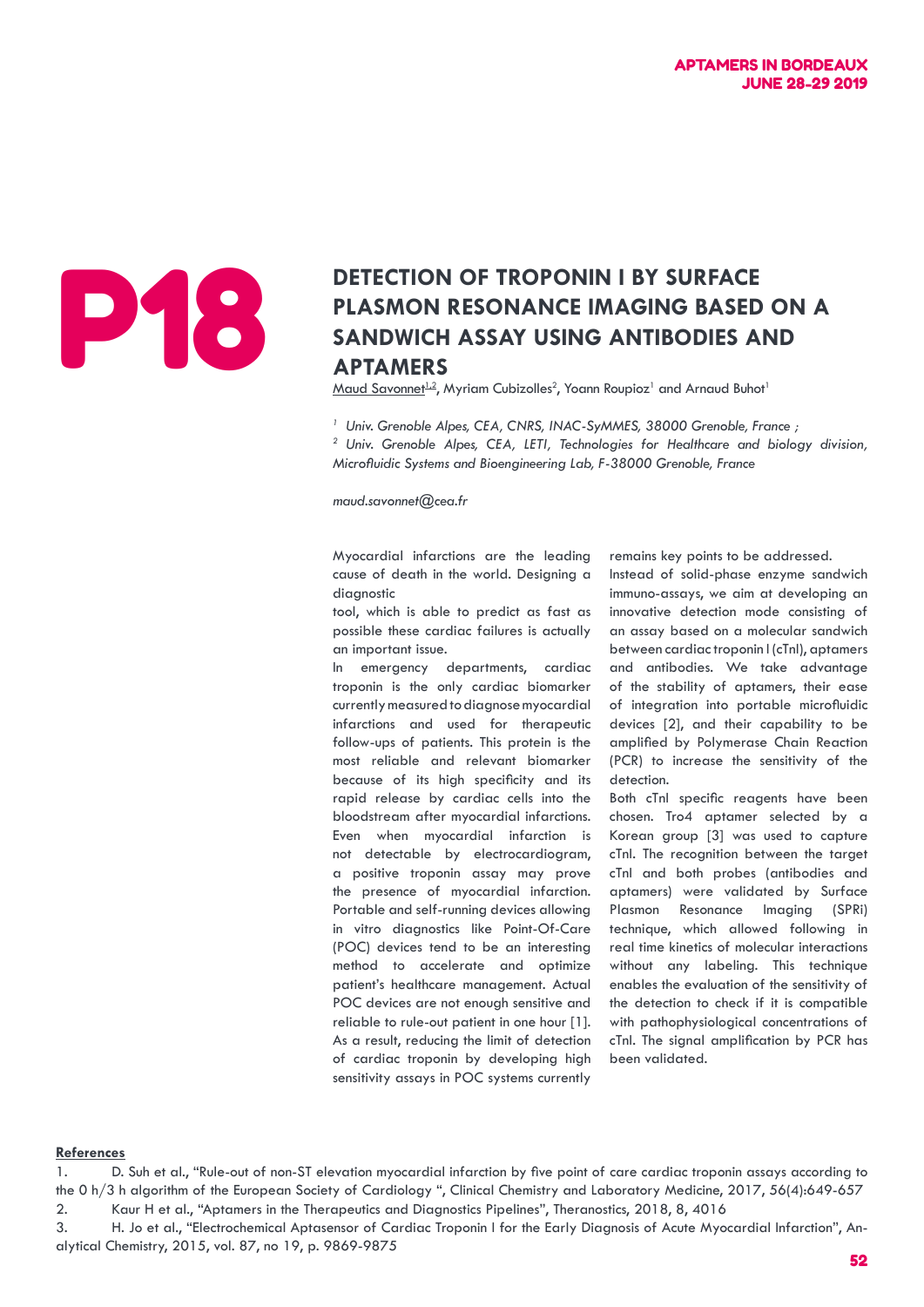# **EVALUATION OF THIOLATED AND PKA-<br>
PERTURBED NUCLEOTIDES AS POTENTIA<br>
CANDIDATES FOR AN EXPANSION OF T<br>
GENETIC ALPHABET<br>
Fabienne Levi-Acobas<sup>1</sup>, Luke McKenzie<sup>1</sup> and Marcel Hollenstein<sup>1\*</sup> PERTURBED NUCLEOTIDES AS POTENTIAL CANDIDATES FOR AN EXPANSION OF THE GENETIC ALPHABET**

Fabienne Levi-Acobas<sup>1</sup>, Luke McKenzie<sup>1</sup> and Marcel Hollenstein<sup>1</sup>\*

<sup>1</sup> Laboratory for Bioorganic Chemistry of Nucleic Acids, Institut Pasteur, 28 rue du Dr. Roux, *75724 Paris Cedex 15, France.*

*\* marcel.hollenstein@pasteur.fr*

The incorporation of artificial metal base pairs in aptamer selection is an alluring prospect promising expansion of the nucleotide repertoire available in the selection pool. Unfortunately, access to DNA functionalized with metal base pairs is currently granted mainly by solid-phase synthesis. The SELEX process requires that enzymatic incorporation of artificial base pairs is possible via the polymerization of modified nucleoside triphosphates. Here we explore the possibility of using sizeexpanded and pKa-perturbed nucleotide triphosphates for the enzymatic construction of artificial metal base pairs. The thiolated nucleotides S2C, S6G, and S4T as well as the fluorinated analog 5FU are readily incorporated opposite a templatingS4T nucleotide through the guidance of a metal cation. 3'-end incorporation of modified bases by the polymerase Terminal deoxynucleotidyl Transferase (TdT) is also demonstrated. Thus, sulfur-substitution and pKa perturbation represent alternative strategies for the design of modified nucleotides compatible with the enzymatic construction of metal base pairs and a step towards incorporation of these artificial bases in the SELEX process.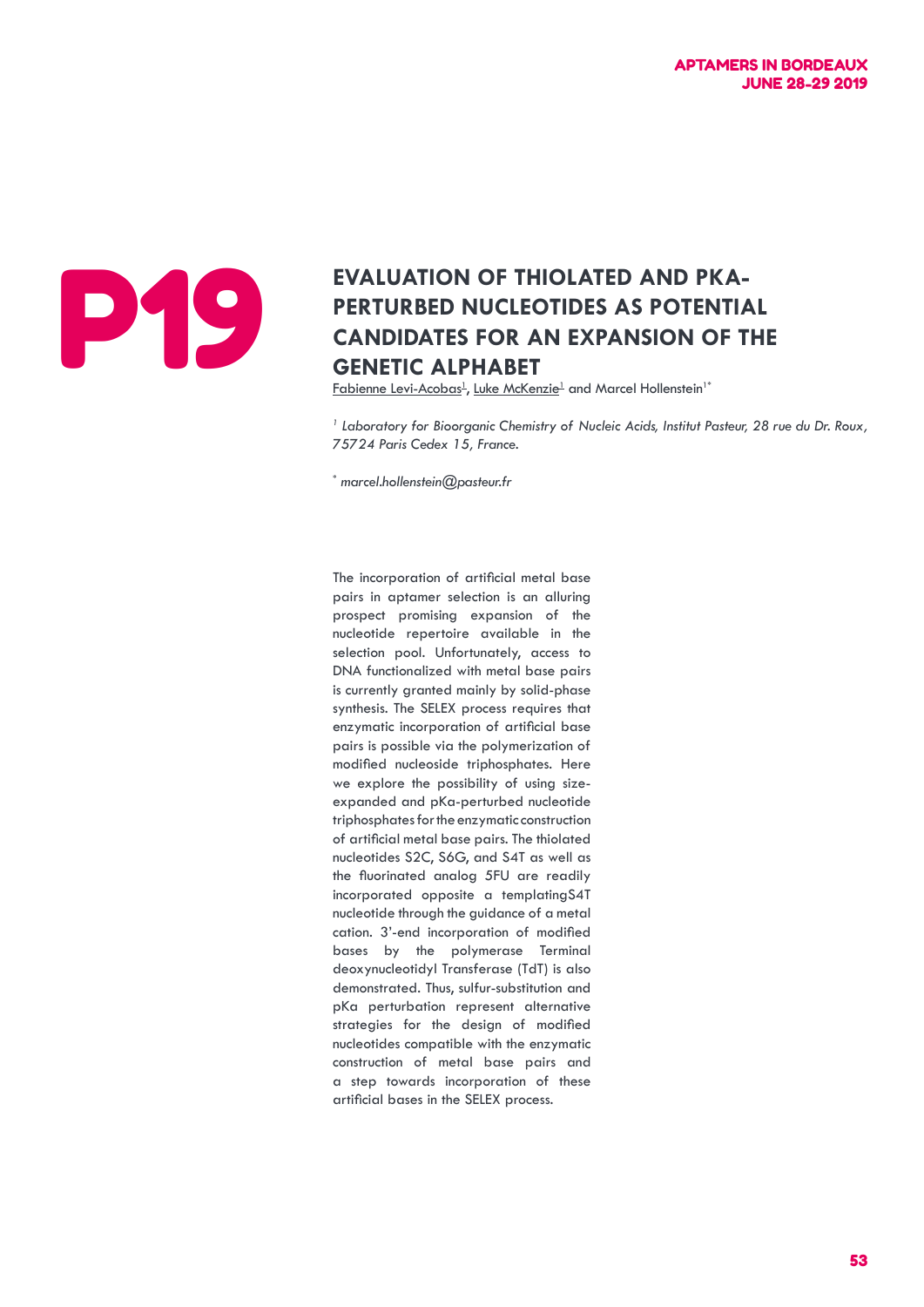

### **EFFICIENT EXCLUSION OF LOW-AFFINITY BINDERS**<br>BY MICROBEADS-ASSISTED CAPILLARY **IN APTAMER SELECTION BY MICROBEADS-ASSISTED CAPILLARY ELECTROPHORESIS (MACE) SEPARATION**

Keitaro Yoshimoto<sup>1,2</sup>

<sup>1</sup> Department of Life Sciences, Graduate School of Arts and Sciences, The University of Tokyo; *2 JST, PRESTO, The University of Tokyo*

*ckeitaro@mail.ecc.u-tokyo.ac.jp*

Herein, we successfully identified new classes of thrombin-binding DNA aptamers (TBAs) and tumor necrosis factor-α (TNFα)-binding DNA aptamers with high affinity and pharmacological activity by the systematic evolution of ligands by exponential enrichment (SELEX) with microbeads-assisted capillary electrophoresis (MACE) separation1-3. MACE is a novel CE-partitioning method for SELEX and able to separate microbeadcoupled tar-get/aptamer complexes from a library of unbound nucleic acids by CE, where the aptamer/target complexes can be detect-ed reliably and partitioned with high purity even in the first selection cycle. MACE-SELEX showed a more than 250-fold enrichment of the aptamers relative to that of conventional CE-SELEX. Three selection rounds of MACE-SELEX afforded several TBAs with a nanomolar

affinity (Kd =  $4.5 - 8.2$  nM) that surpasses the previously reported TBAs such as HD1, HD22, and NU172 (Kd = 118, 13, and 12 nM respectively). One of the obtained aptamer, M08 (70-mer) or the truncated M08 (43-mer), showed a 10 to 20-fold more prolonged clotting time than other anticoagulant TBAs such as HD1, NU172, RE31 and RA36. In addition, toeholdmediated antidotes which enable rapid strand displacement was designed and developed. Anal-yses of the aptamerthrombin complexes using both of bare and coated capillaries suggested that a large number of effi-cient aptamers can be collected only by MACE-SELEX, due to the increased interaction between the target/aptamer com-plex and the surface of capillary. TBAs discovered in the present study could serve as new

### **References and Patent:**

(1) Wakui, K., Yoshitomi, T., Yamaguchi, A., Tsuchida, M., Saito, S., Shibukawa, M., Furusho, H., Yoshimoto, K., "Rapidly Neutralizable and High Anticoagulant Thrombin-Binding DNA Aptamer Discovered by Microbeads-Assisted Capillary Electrophoresis (MACE) SELEX" Molecular Therapy Nucleic Acids, 16, 348-359 (2019).

(2) Wakui, K., Abe, A., Yoshitomi, T., Furusho, H., Yoshimoto, K., "High Enrichment of Nucleobase-Modified Aptamers in Early Selection Rounds by Microbeads-Assisted Capillary Electrophoresis SELEX" Analytical Sciences, 35(5), 585 (2019).

(3) "Method for screening nucleic acid aptamer" App/Pub Number: WO2017126646A1.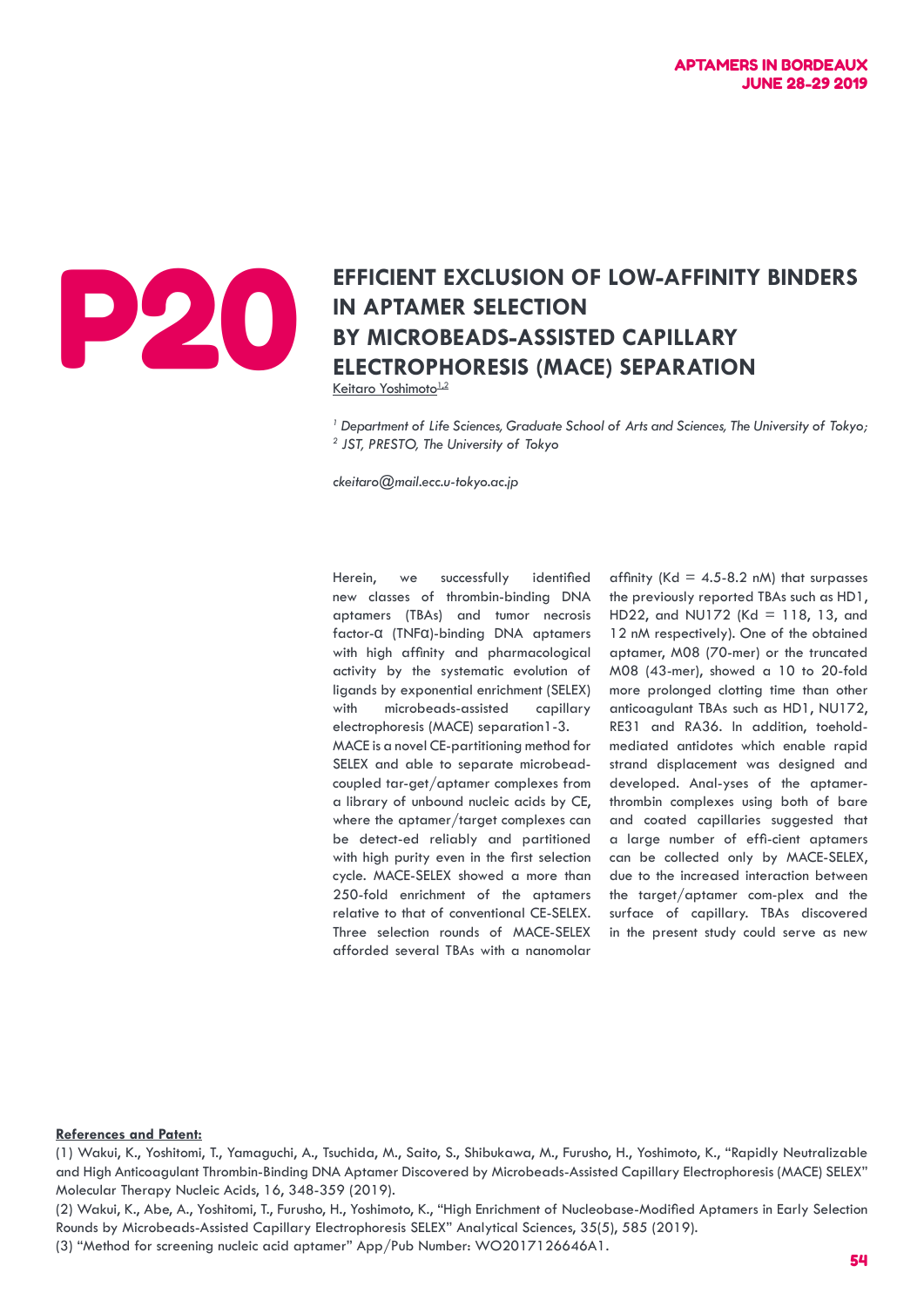## **CIRCULAR BIVALENT THROMBIN APTAMERS HAVING NUCLEASE RESISTANCE AND HIGH COAGULANT ACTIVITY HAVING NUCLEASE RESISTANCE AND HIGH ANTI-COAGULANT ACTIVITY**

Rei Nakamura<sup>1</sup>, Toru Yoshitomi<sup>1</sup>, Koji Wakui<sup>1</sup>, Keitaro Yoshimoto<sup>1,2</sup>

<sup>1</sup> Department of Life Sciences, Graduate School of Arts and Sciences, The University of Tokyo; *2 JST, PRESTO, The University of Tokyo*

*ckeitaro@mail.ecc.u-tokyo.ac.jp*

Aptamers are generated by systematic evolution of ligands by exponential enrichment (SELEX) or by in vitro selection. Usually, SELEX involves repeated rounds of the following steps: (i) incubating a large random sequence library with the target, (ii) partitioning of target-binding sequences, (iii) amplification of the sequences by polymerase chain reaction (PCR), and (iv) sequencing in order to identify sequences of aptamers. Typically, SELEX requires up to twenty selection rounds to furnish aptamers, and is thus very laborious. To shorten the time required to obtain aptamers, and to increase the efficiency of the selection, a number of modifications have been developed that improve the basic procedural steps of SELEX. Among the aforementioned points, the partitioning of the target-aptamer complexes is a particularly critical step for the rapid enrichment of the aptamers in SELEX. Although capillary electrophoresis (CE)-SELEX represents so far the most efficient separation method, its success remains restricted by several limitations.

During the CE separation, the identification of the aptamer/target complexes by UV or fluorescence detection is generally difficult due to the low concentrations of aptamer/target complexes. Thus, undetected aptamer/target complexes may be blindly collected within a relatively broad collection window that may also contain low-affinity aptamers or even free oligonucleotides. In addition, target molecules applicable to CE-SELEX are limited, as a large zeta potential shift upon binding is required to separate aptamer/target complexes from free oligonucleotides.

Herein, to acquire thrombin-binding aptamer candidates with higher affinity for anticoagulant therapy rapidly, we have developed a robust SELEX system with microbeads-assisted capillary electrophoresis (MACE).1, 2 During the MACE separation, an incubated mixture of target-coupled microbeads and an oligonucleotide library are directly introduced into a capillary. Since the elution time of the target-coupled microbeads is significantly different from that of the oligonucleotide library, the aptamer/ target complexes can be identified by UV detection using the absorbance change that originates from the light scattering of the microbeads. Thus, the target-bound aptamers can be effectively separated and collected even in the first selection round. After three rounds of MACE-SELEX, the aptamer with 10 to 20 hold higher anticoagulant activity than previously reported TBAs was successfully discovered. In addition, we succeeded in the development of bivalent aptamer with the obtained aptamers.

However, aptamers are susceptible to plasma exonucleases, resulting in their lower stability in vivo. Utilizing circularization of aptamers, which were obtained by MACE-SELEX, using T4 DNA ligase, we successfully developed circular bivalent thrombin aptamers having nuclease resistance and high anticoagulant activity.

### **Reference:**

<sup>1.</sup> Wakui, K., Yoshitomi, T., Yamaguchi, A., Tsuchida, M., Saito, S., Shibukawa, M., Furusho, H., Yoshimoto, K., "Rapidly Neutralizable and High Anticoagulant Thrombin-Binding DNA Aptamer Discovered by Microbeads-Assisted Capillary Electrophoresis (MACE) SELEX" Molecular Therapy Nucleic Acids, 16, 348-359 (2019). [DOI: 10.1016/j.omtn.2019.03.002]

<sup>2.</sup> Wakui, K., Abe, A., Yoshitomi, T., Furusho, H., Yoshimoto, K., "High Enrichment of Nucleobase-Modified Aptamers in Early Selection Rounds by Microbeads-Assisted Capillary Electrophoresis SELEX"Analytical Sciences, 35(5), 585 (2019).[DOI: 10.2116/ analsci.18SDN04]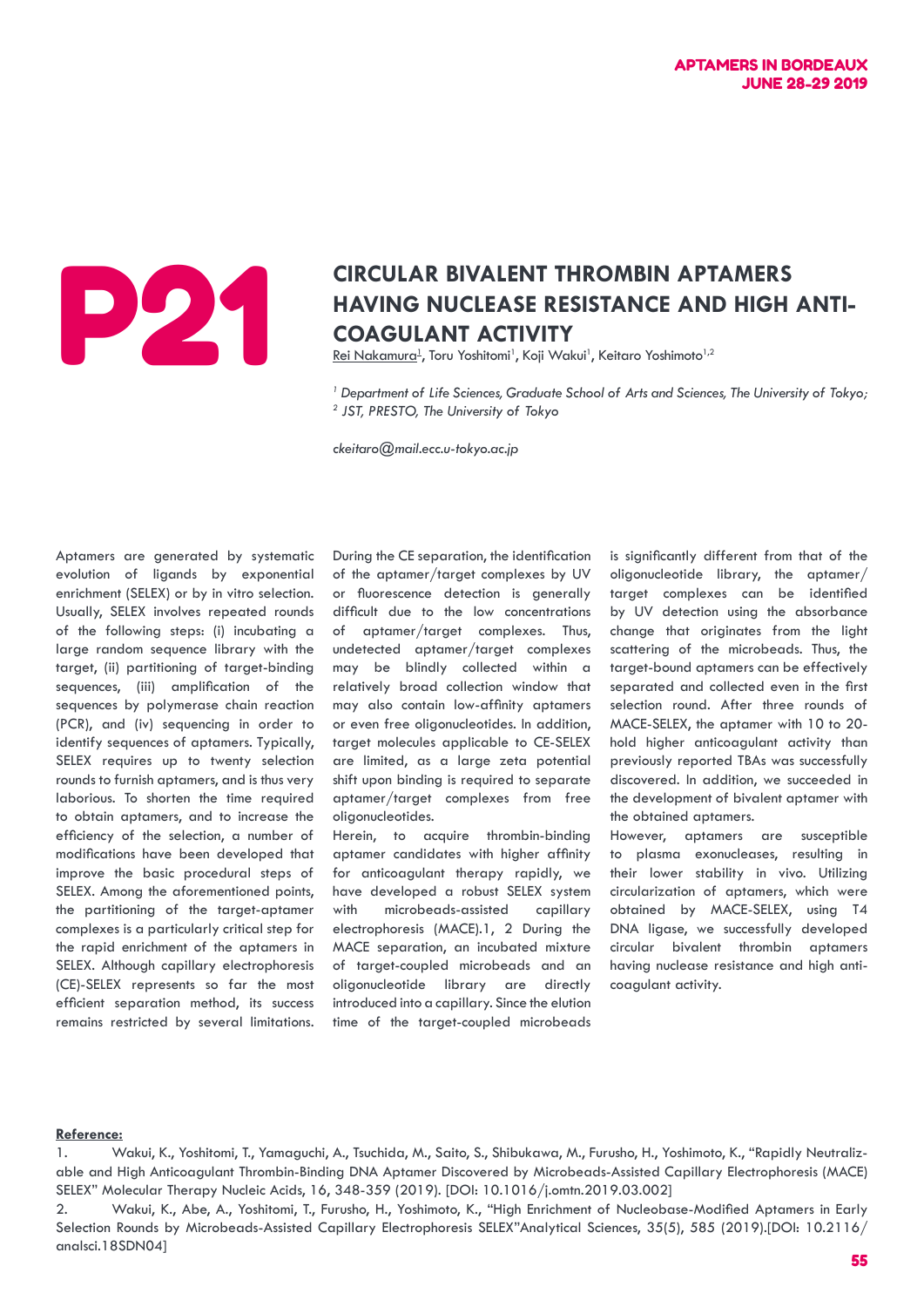

# NEW METHOD FOR UNBIASED QUANTIFICATION<br>OF RIBOSWITCH TRANSCRIPTIONAL ACTIVITY<br>Piotr Machtel<sup>L</sup>, Anna Wasilewska<sup>1</sup>, Julian Zacharjasz<sup>1</sup>, Kamilla Bakowska-Zywicka<sup>1</sup> **OF RIBOSWITCH TRANSCRIPTIONAL ACTIVITY**

<u>Piotr Machtel<sup>1</sup>,</u> Anna Wasilewska<sup>1</sup>, Julian Zacharjasz<sup>1</sup>, Kamilla Bakowska-Zywicka<sup>1</sup>

<sup>1</sup> Functional Transcriptomics Team, Institute of Bioorganic Chemistry, Polish Academy of *Sciences, Poznan, Poland*

*pmachtel@ibch.poznan.pl*

In bacteria, the expression of significant fraction of genes is controlled by premature transcription termination. An interesting example of such mechanism are riboswitches; regulatory sequences, usually located within the 5' untranslated region (5'UTR) of certain genes, able to bind small cellular compounds, therefore evoking regulatory effect. In vast majority of riboswitches, interaction of ligand-binding domain with a given ligand (metabolite) causes structural rearrangements, resulting in the formation of termination hairpin and consequently, premature transcription termination. Terminated as well as readthrough transcripts are detectable by standard experimental procedures (like northern blot or real-time PCR). However, an absolute quantification cannot be easily achieved by currently available methods. This fact was an inspiration for creation of a new method for direct identification and absolute quantification of transcription termination events, as a result of riboswitch activity.

The first step in the developed protocol requires a site-directed RNaseH-

induced cleavage (covering transcription termination site), resulting in separation of two transcript's populations: 5' part – corresponding to the sum of terminated and read-through transcripts and 3' part, corresponding to full-length transcripts alone. The cleavage efficiency is then determined by primers flanking the cleavage site. An absolute concentration of terminated and read-through transcripts is quantified using the droplet digital PCR (ddPCR) technology. As it is shown, utilization of our protocol allows for precise and unbiased quantitative analysis.

This work was supported by National Science Centre, Poland, in the framework of research grant Preludium 12 - 2016/23/N/NZ1/02446, by the Institute of Bioorganic Chemistry, PAS, within the framework of funding research and/ or developmental work to foster the development of young investigators - 19/ GM/2017, and by Ministry of Science and Higher Education [KNOW].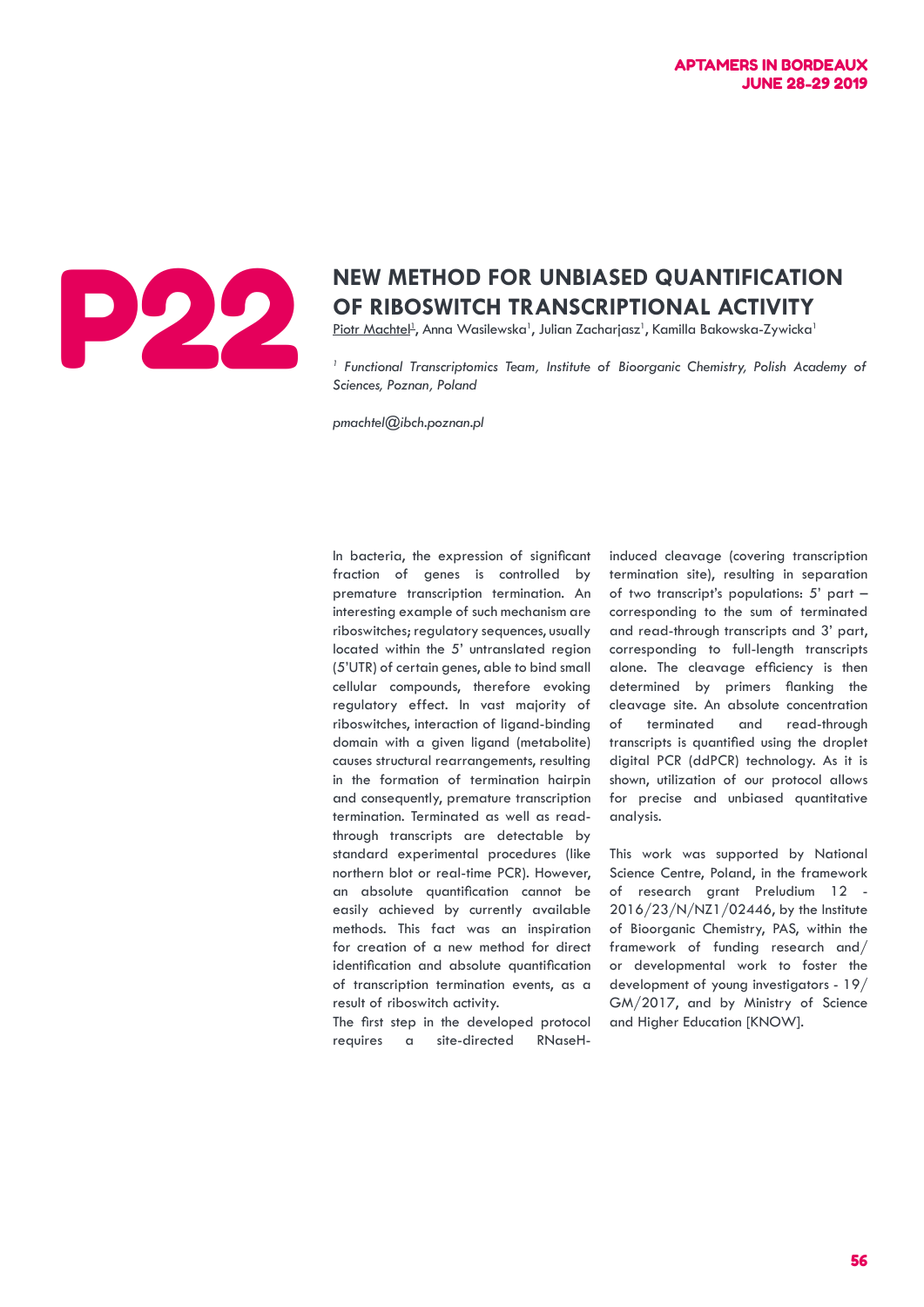

### **PATTERNITY-SEQ V4.0: ANALYZING MOLECULAR<br>ACCURACY<br>ACCURACY EVOLUTION PROCESSES WITH UNPRECEDENTED ACCURACY**

<u>Alix Bouvier-Müller<sup>1</sup>, Cynthia Forier<sup>1</sup>,</u> Adrien Henriques', Benoit Lelandais', Clément Bouvier' and Frédéric Ducongé<sup>1</sup>

<sup>1</sup> CEA, Fundamental Research Division (DRF), François Jacob Institute of biology, Molecular *Imaging Research Center (MIRCen), CNRS UMR 9199, Paris-Saclay université, Fontenayaux-Roses, France*

*frederic.duconge@cea.fr*

High throughput sequencing (HTS) allows millions of sequences from several in vitro selection cycles to be analyzed. This can make it possible to identify aptamers or ribozymes in fewer cycles than ever before but also to find better ones. However, manipulating such high amount of data needs advanced bioinformatics tools. For this reason, we developed PATTERNITY-seq a bioinformatic pipeline that could extract and graphically present several patterns of molecular evolution. It can analyze classical or doped SELEX, but also branched SELEX.

Here, we will present the last optimization of PATTERNITY-seq©. From raw sequencing data, it extracts the sequences and counts their frequency at each round. Then, the sequences are grouped into families whose frequencies are also counted at each round. The analysis of the evolution of families over several rounds enables them to be ranked by a potential better evolution factor, which is not simply abundance in the last round. For every family, the evolution of several aptamer variants can be used to build an empirical

genealogical evolutionary (EGE) tree that can reconstructed the evolution of variations that could appear successively to improve an aptamer. This information is also used to construct a Logo that highlights base positions that are preserved during evolution, suggesting they are crucial for the aptamer. Another Logo presents mutations that can be beneficial for the aptamer. The association of Logos and EGE trees can provide an indication of the best variants of an aptamer that are not the most abundant in the family most of the time. Finally, PATTERNITY-seq is able to predict a possible G-quadruplex structure for each family. It can also search for other possible sub-structural patterns that can be shared by several families (stem-loop, internal loop, bulge). The potential frequency of these sub-structural motifs in each round can subsequently be calculated.

By combining all these processed data, it offers an unprecedented way to better understand the effect of selection pressure and optimize the choice of aptamer or ribozyme candidates.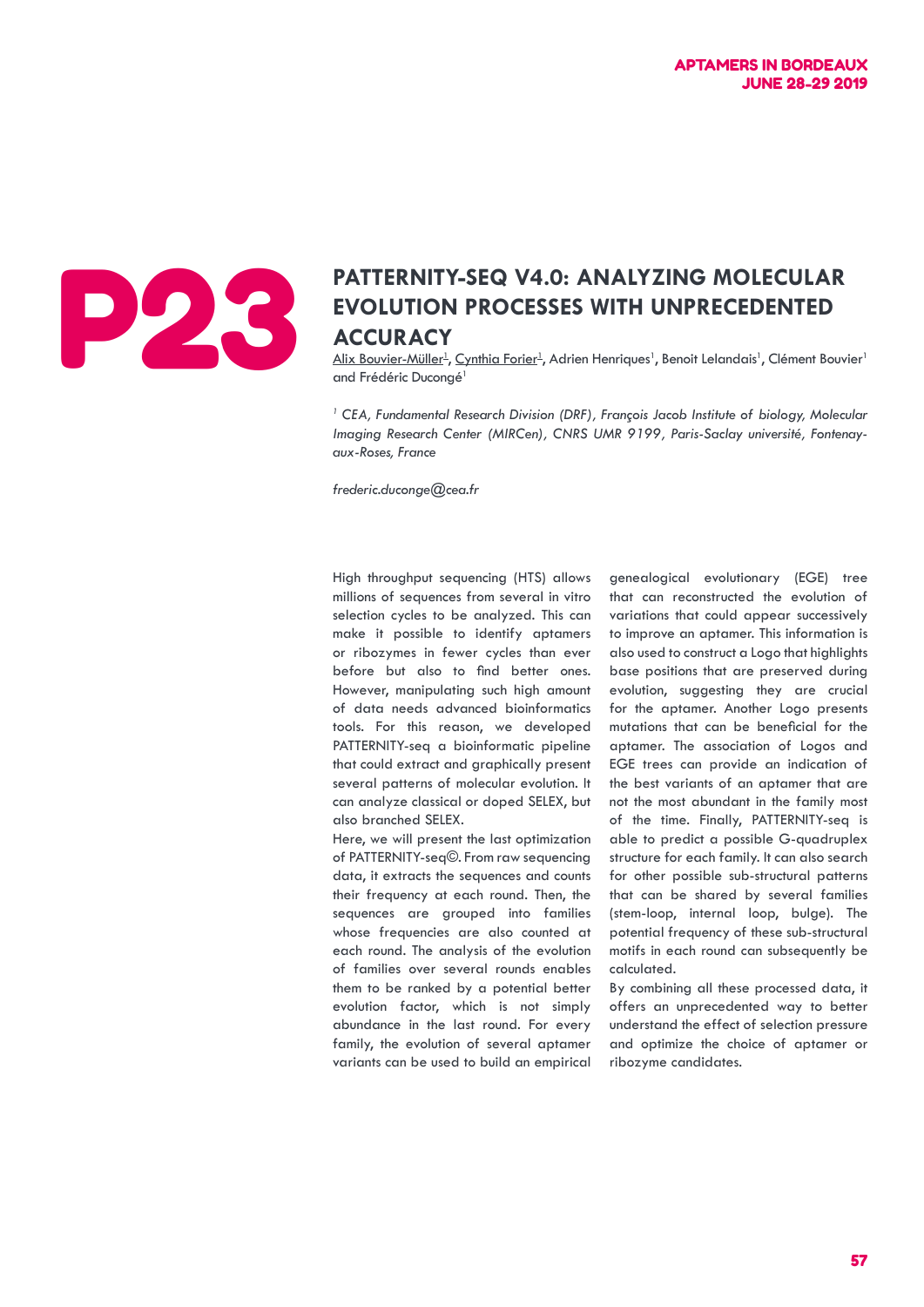

### **CHARACTERIZATION OF THE OCHRATOXIN A-BINDING APTAMER AND BINDING TO ITS LIGAND A-BINDING APTAMER AND BINDING TO ITS LIGAND**

Zachary R. Churcher<sup>1</sup>, Sladjana Slavkovic<sup>1</sup>, Aron A. Shoara<sup>1</sup>, Richard A. Manderville<sup>2</sup>, and Philip E. Johnson<sup>1</sup>

*1 Johnson Lab, Department of Chemistry, York University, Toronto, Ontario, Canada, M3J 1P3.* 

*2 Manderville Lab, Departments of Chemistry and Toxicology, University of Guelph, Guelph, Ontario, Canada, N1G 2W1.*

*pjohnson@yorku.ca*

NMR spectroscopy, isothermal titration calorimetry (ITC), and UV-Vis spectroscopy are being used to investigate the interaction between the ochratoxin-A-binding aptamer (OTA) and its ligand ochratoxin-A. Ochratoxin A is a mycotoxin produced by certain types of Penicillium and Apsergillus fungi. Found in grain, pork and a number of other sources, ochratoxin-A is one of the most abundant food contaminating mycotoxins. Ochratoxin-A is a strong neurotoxin thought to deplete dopamine levels in brain and cause oxidative damage to DNA. The OTA aptamer is predicted to be a monomolecular antiparallel G-quadruplex with a two G-tetrad core, and two tails extending from the same face of the quadruplex. Initial NMR data shows the quadruplex requires the ligand to form the correct conformation but remains in the same conformation even if the ligand falls away from the aptamer. NOESY data suggests that the two tails of the aptamer may be forming a double helix structure extending off one of the faces of the quadruplex. This hybrid-quadruplex motif has been seen recently in the literature in other aptamers. Initial ITC data shows the binding of the ligand and the aptamer to have a binding affinity (Kd) of 6 µM, binding at a 1:1 stochiometric ratio which is also supported by titration NMR data. Thermal analysis using UV-Vis spectroscopy shows a melting temperature of 55°C for the unbound aptamer, and 50°C for the ligand-bound complex. These data are being used to determine the structure of the aptamerligand complex, and to understand the interaction between these two molecules.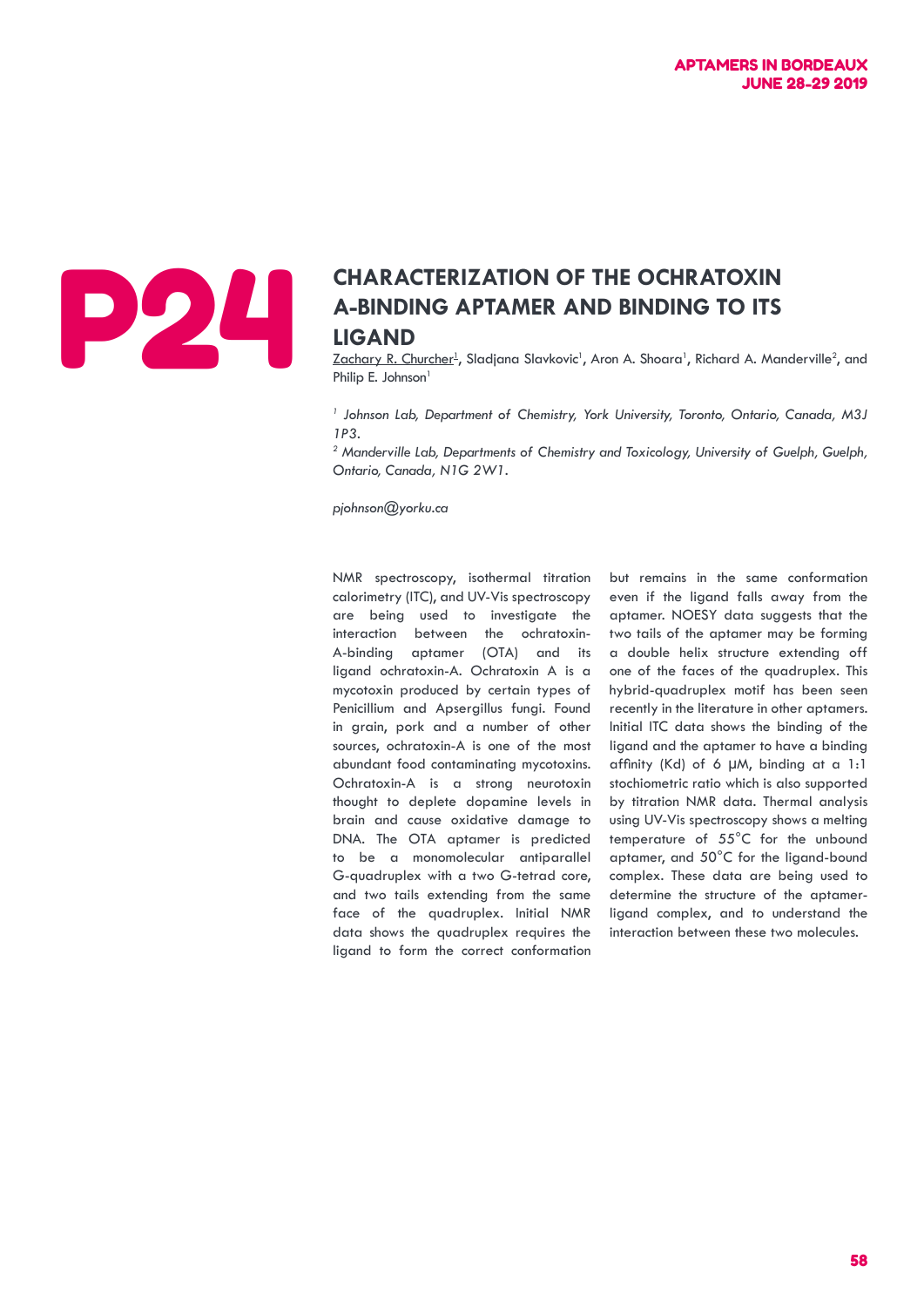

# **HIGH AFFINITY APTAMER FOR THE DETECTION OF BIOGENIC AMINE HISTAMINE**<br>
Ciara K. O'Sullivan<sup>1,2</sup>, Miriam Jauset-Rubio', Teresa Mairal Lerga', Vasso Skouridou', Güls<br>
Betül Aktas'. Marketa Svobodova'. Abdulaziz S. Bashammakh **BIOGENIC AMINE HISTAMINE**

 $\overline{\text{Ciara K. O'Sullivan}^{1,2}}$ , Miriam Jauset-Rubio<sup>1</sup>, Teresa Mairal Lerga<sup>1</sup>, Vasso Skouridou<sup>1</sup>, Gülsen Betül Aktas<sup>1</sup>, Marketa Svobodova<sup>1</sup>, Abdulaziz S. Bashammakh<sup>3</sup>, Mohammad S. El-Shahawi<sup>3</sup> and Abdulrahman O. Alyoubi<sup>3</sup>

<sup>1</sup> INTERFIBIO Research Group, Departament d'Enginyeria Química, Universitat Rovira i *Virgili, Avinguda Paısos Catalans 26, 43007 Tarragona, Spain* ̈

*2 Institució Catalana de Recerca i Estudis Avançats (ICREA), Passeig Lluís Companys 23, 08010 Barcelona, Spain*

*3 Department of Chemistry, Faculty of Science, King Abdulaziz University, P.O. Box 80203, 21589 Jeddah, Saudi Arabia*

*ciara.osullivan@urv.cat*

The importance of histamine in various physiological functions and its involvement in allergenic responses, make this small molecule one of the most studied biogenic amines. Even though a variety of chromatography-based methods have been described for its analytical determination, the disadvantages they present in terms of cost, analysis time and low portability limit their suitability for in situ routine testing. In this work, we sought to identify histamine-binding aptamers that could then be exploited for the development of rapid, facile and sensitive assays for histamine detection suitable for use at the point-of-need. A classic SELEX process was designed employing magnetic beads for target immobilization and the selection was completed after ten rounds. Following Next Generation Sequencing of the last selection rounds from both positive and counter selection magnetic beads, several sequences were identified and initially screened using an apta-PCR affinity assay (APAA). Structural

and functional characterization of the candidates resulted in the identification of the H2 aptamer. The high binding affinity of the H2 aptamer to histamine was validated using four independent assays (KD of 3 –34 nM). Finally, the H2 aptamer was used for the development of a magnetic beads-based competitive assay for the detection of histamine in both buffer and synthetic urine, achieving very low limits of detection of 18 pM and 76pM, respectively, whilst no matrix effects were observed. These results highlight the suitability of the strategy followed for identifying small moleculebinding aptamers and the compatibility of the selected H2 aptamer with the analysis of biological samples, thus facilitating the development of point-of-care devices for routine testing. Ongoing work is focused on extending the application of the H2 aptamer to the detection of spoilage in meat, fish and beverages as well as its detection in saliva and blood.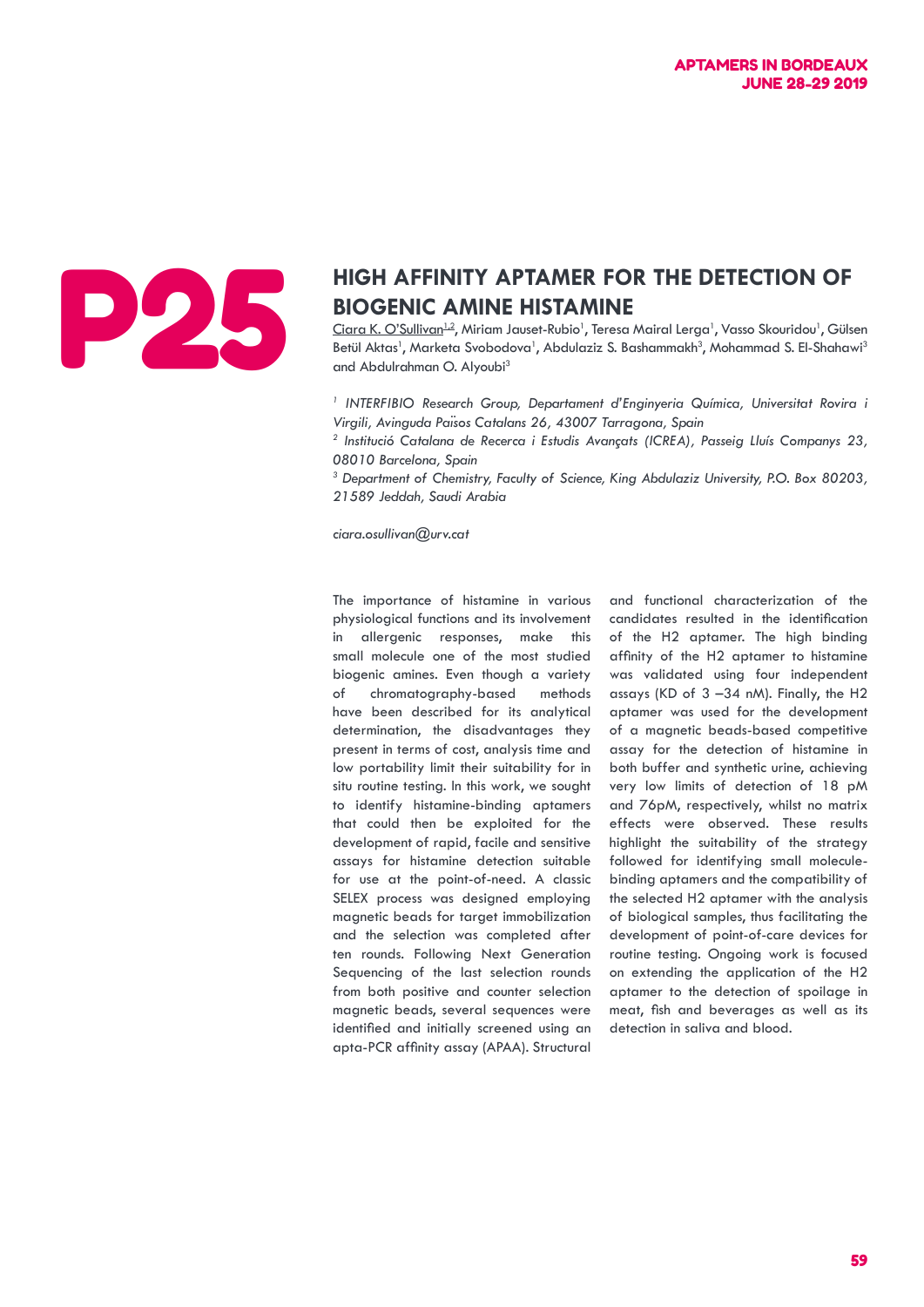

# **HRP-MIMICKING BASED DNA APTAZYMES IN DIAG-<br>
NOSTICS: TOP OR FLOP?<br>
Yasaman Ahmadi<sup>1</sup>, Krista Rathammer', Regina Soldo', Ivan Barisic<sup>1</sup> NOSTICS: TOP OR FLOP?**

<u>Yasaman Ahmadi<sup>1</sup>,</u> Krista Rathammer<sup>1</sup>, Regina Soldo<sup>1</sup>, Ivan Barisic<sup>1</sup>

<sup>1</sup> Molecular Diagnostics, Center for Health and Bioresources, AIT Austrian Institute of Technol*ogy GmbH, Giefinggasse 4,1210 Vienna, Austria* 

*Yasaman.ahmadi.fl@ait.ac.at*

A DNA aptazyme consists of an aptamer domain and a DNAzyme module, in which the DNAzyme activity can be regulated by aptamer-target interaction. A few aptazymes based on HRP (horseradish peroxidase)-mimicking DNAzyme were reported for the detection of proteins such as lysozyme 1,2 or small molecules including ATP 1,2. The advantage of this approach is the autonomous detection of targets with no need for further reprocessing or sophisticated instruments. However, our attempts to repeat those experiments led to inconsistent results and no target concentration dependency was realized; leading us to suspect the reliability of DNA aptazyme as an autonomous biomarker for protein and small molecule detection. In a separate attempt, we designed ca. 200 variously designed aptazymes consisting of an aptamer targeting staphylococcus enterotoxin B (SEB) 3, protein A 4 or ATP 5 and a G-quadruplex as HRP-mimicking DNAzyme. Similarly, our newly-designed aptazymes showed inconsistent results with only a small signal improvement

compared to the control. False positive signal, due to the inherent activity of the DNAzyme is generally considered to be the main problem for obtaining functional aptazymes. However, little attention has been put on this question if the affinity of the aptamer after integration into the aptazyme is still reserved. In the design process of aptazymes, part of the aptamer -as well as the DNAzymesequence is often blocked by a linker or trapped into a loop to allow for a conformational change upon target recognition. The secondary structure of an aptazyme is often very different from the integrated aptamer, thus the affinity of aptamer might be reduced or even blocked after insertion into the aptazyme. For this aim, we analyzed the affinity of aptazymes using ELONA (Enzymelinked oligonucleotide assay). Our results demonstrate the reduced affinity of aptazyme to the target compared to the integrated aptamer. Incubation of the aptazyme with the target for a longer time did not recover the affinity.

HRP-mimicking based DNA aptazymes are reliable biosensors for oligonucleotide targets, and under various set of experiments, we observed reliable and design-dependent nucleotide recognition. However, our findings indicate the importance of a sophisticated design of these DNA aptazymes if they should be used as autonomous test system for proteins and small molecules. The decreased affinity of integrated aptamers besides the high background signal due to the inherent activity of the DNAzyme hinder the aptazyme specificity. Finding the golden structure of the aptazyme, in which the aptamer affinity is largely reserved but still allows for substantial conformational change upon target binding is the key. For this aim, it is essential to perform SELEX for screening the aptazyme rather than the integrated aptamer6. This approach allows screening up to 1015 aptazymes compared to few hundreds of structures, which are made through conventional adding of the aptamer to the DNAzyme through linkers.

### **Reference**:

- 1. Carsten Teller et al. Anal Chem, 2009, 81, 9114–9119.
- 2. Di Li et al. J Am Chem Soc, 2007, 129 (18), 5804-5805.
- 3. Jeffrey A. DeGrasse et al. PLoS One, 2012, 7(3): e33410.
- 4. Regina Stoltenburg et al. Plos one, 2015, 10(7).
- 5. David E. Huizenga et al. Biochemistry, 1995, 34 (2), 656–665.
- 6. Seung Soo Oh et al. PANS, 2010, 107(32), 14053-14058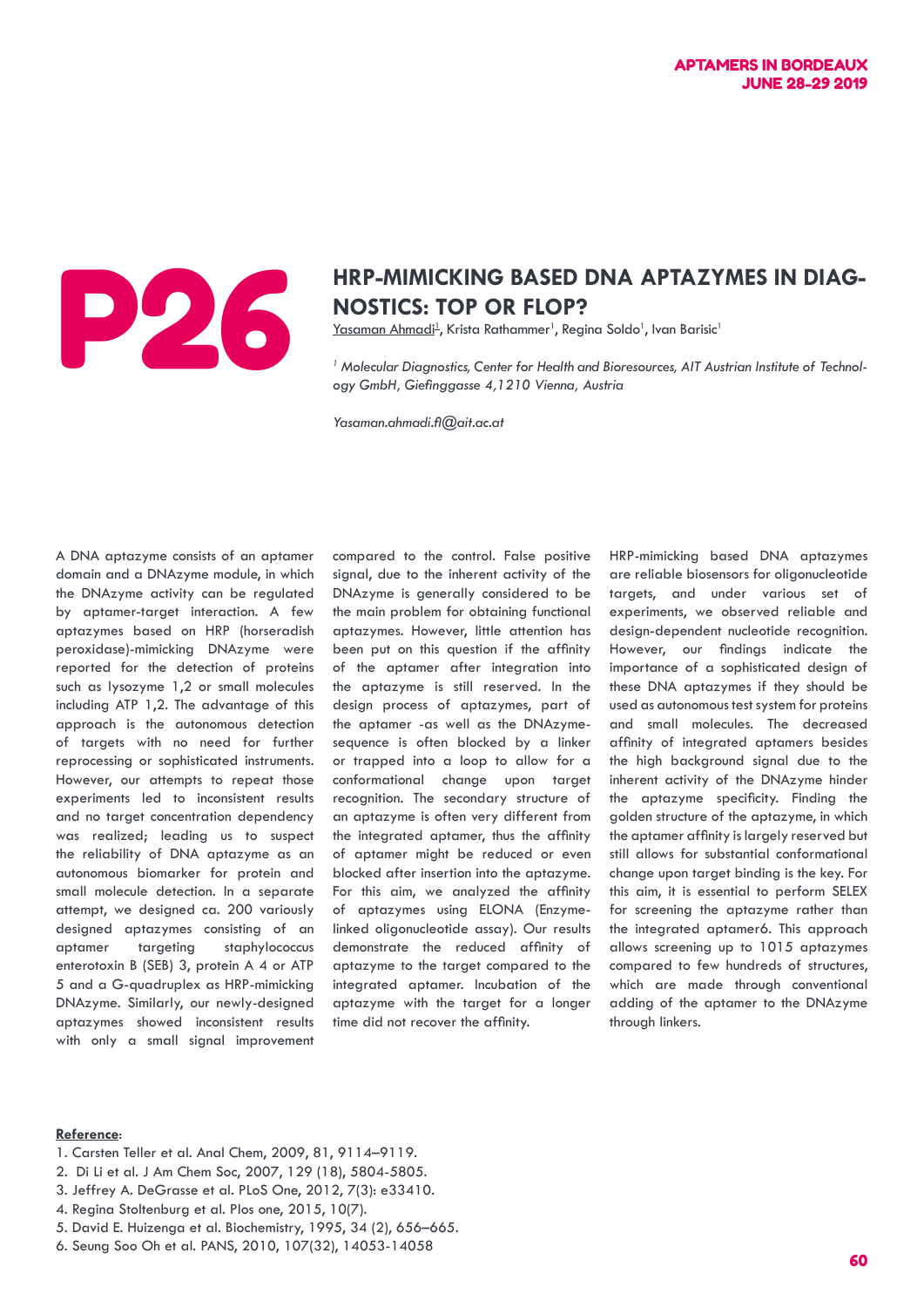

# **G-QUADRUPLEXES WITH MUTATED TETRADS**

Kateřina Švehlová<sup>1,2</sup>, Michael S. Lawrence<sup>3</sup>, Lucie Bednárová<sup>1</sup>, Edward A. Curtis<sup>1</sup>

<sup>1</sup> Institute of Organic Chemistry and Biochemistry ASCR, Prague, Czech Republic;

*2 Charles University in Prague, Faculty of Science, Prague, Czech Republic;*

<sup>3</sup> Cancer Center and Department of Pathology, Massachusetts General Hospital, Harvard *Medical School, Boston, USA* 

*edward.curtis@uochb.cas.cz*

A fundamental motif in canonical nucleic acid structure is the base pair. Mutations that disrupt base pairs are typically destabilizing, but stability can often be restored by a second mutation that replaces the original base pair with an isosteric variant. Such concerted changes are a way to identify helical regions in secondary structures and to identify new functional motifs in sequenced genomes. In principle, such analysis can be extended to noncanonical nucleic acid structures, but this approach has not been utilized because the sequence requirements of such structures are not well understood. Here we investigate the sequence requirements of a G-quadruplex that can

both bind GTP and promote peroxidase reactions in the presence oh hemin and hydrogen peroxide. Characterization of all 256 variants of the central tetrad in this structure indicates that certain mutations can compensate for canonical G-G-G-G tetrads in the context of both GTP-binding and peroxidase activity. Furthermore, the sequence requirements of these motifs are significantly different, indicating that tetrad sequence plays a role in determining the biochemical specificity of G-quadruplex activity. Our results provide insight into the sequence requirements of G-quadruplexes, and should also facilitate the analysis of such motifs in sequenced genomes.

### **Acknowledgment:**

This work was supported by Institute of Organic Chemistry and Biochemistry ASCR start-up grant ( awarded to E.A.C.). **Reference:**

Švehlová, K., Lawrence, M. S., Bednárová, L., & Curtis, E. A. (2016). Altered biochemical specificity of G-quadruplexes with mutated tetrads. Nucleic acids research, gkw987.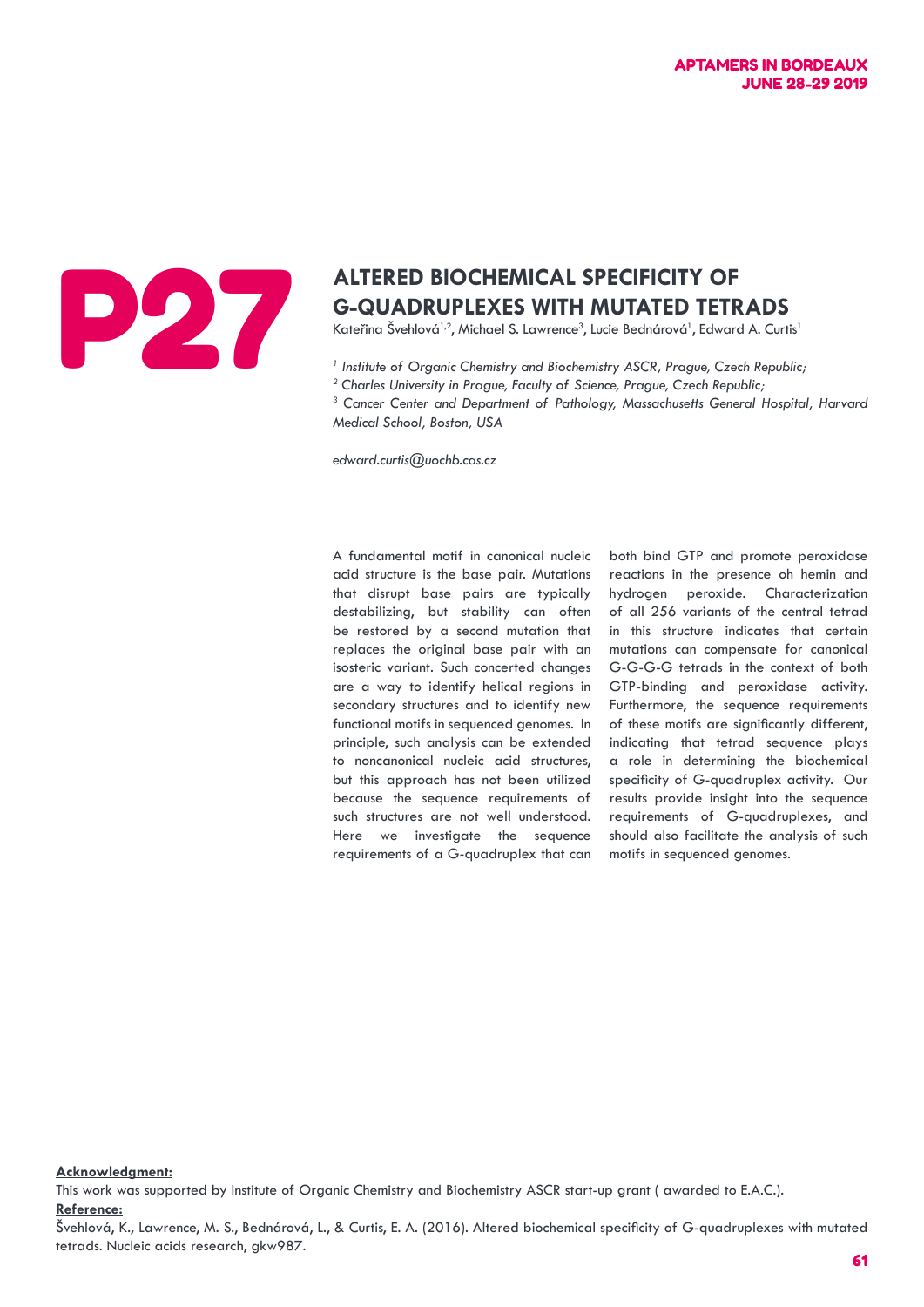

### SELECTION OF APTAMERS AGAINST FRAGMENTS OF CIGUATOXIN FOR THE DEVELOPMENT OF APTAMER BASED SANDWICH ASSAY **OF CIGUATOXIN FOR THE DEVELOPMENT OF APTAMER BASED SANDWICH ASSAY**

Ciara K. O'Sullivan<sup>1,2</sup>, Markéta Svobodová<sup>1</sup>, Miriam Jauset-Rubio<sup>1</sup>, Mònica Campàs<sup>3</sup> and Takeshi Tsumuraya4

*1 Interfibio, Departament d' Enginyeria Química, Universitat Rovira i Virgili, Tarragona, Spain* 

<sup>2</sup> Institució Catalana de Recerca i Estudis Avancats, Passeig Lluis Companys 23, Barcelona *08010, Spain* 

*3 Department of Biological Science, Graduate School of Science, Osaka Prefecture University, Osaka, Japan* 

*4 IRTA, Carretera Poble Nou km 5.5, 43540 Sant Carles de la Ràpita, Tarragona, Spain*

*ciara.osullivan@urv.cat*

Ciguatera is a human intoxication caused by the ingestion of a variety of reef fish. The disease is characterized by severe neurological, gastrointestinal, and cardiovascular disorders. Globally, more than 50,000 people are estimated to suffer annually from this type of poisoning, making it one of the largest scale food poisonings of nonbacterial origin. Whilst the gold standard for the detection of ciguatoxins is a mouse bioassay of lipid extracts of potentially contaminated fish, an immunoassay kit was recently launched for the detection of ciguatoxin. Aptamers have emerged as versatile molecular recognition agents offering a very attractive alternative to antibodies. The extremely low levels of ciguatoxin found in contaminated fish, coupled with an extremely laborious and inefficient extraction methods, as well as a lack of any commercial source of ciguatoxin, has hampered the development of aptamers against this important target. For this reason synthethic non-toxic haptens were used for the selection of aptamers that recognize the specific wing of ciguatoxins. Four synthetic ciguatoxin haptens conjugated to keyhole limpet hemocyanin were used for aptamer selection. For each hapten, an individual specific library was used in order to minimize possible crosscontamination during the selection process. Two different SELEX strategies using microtiter plates and magnetic beads were explored. Results obtained through the entire selection process indicate selection of aptamers that bind to each wing of a ciguatoxin, which will be implemented in analytical tools that can be deployed for use at the point of need.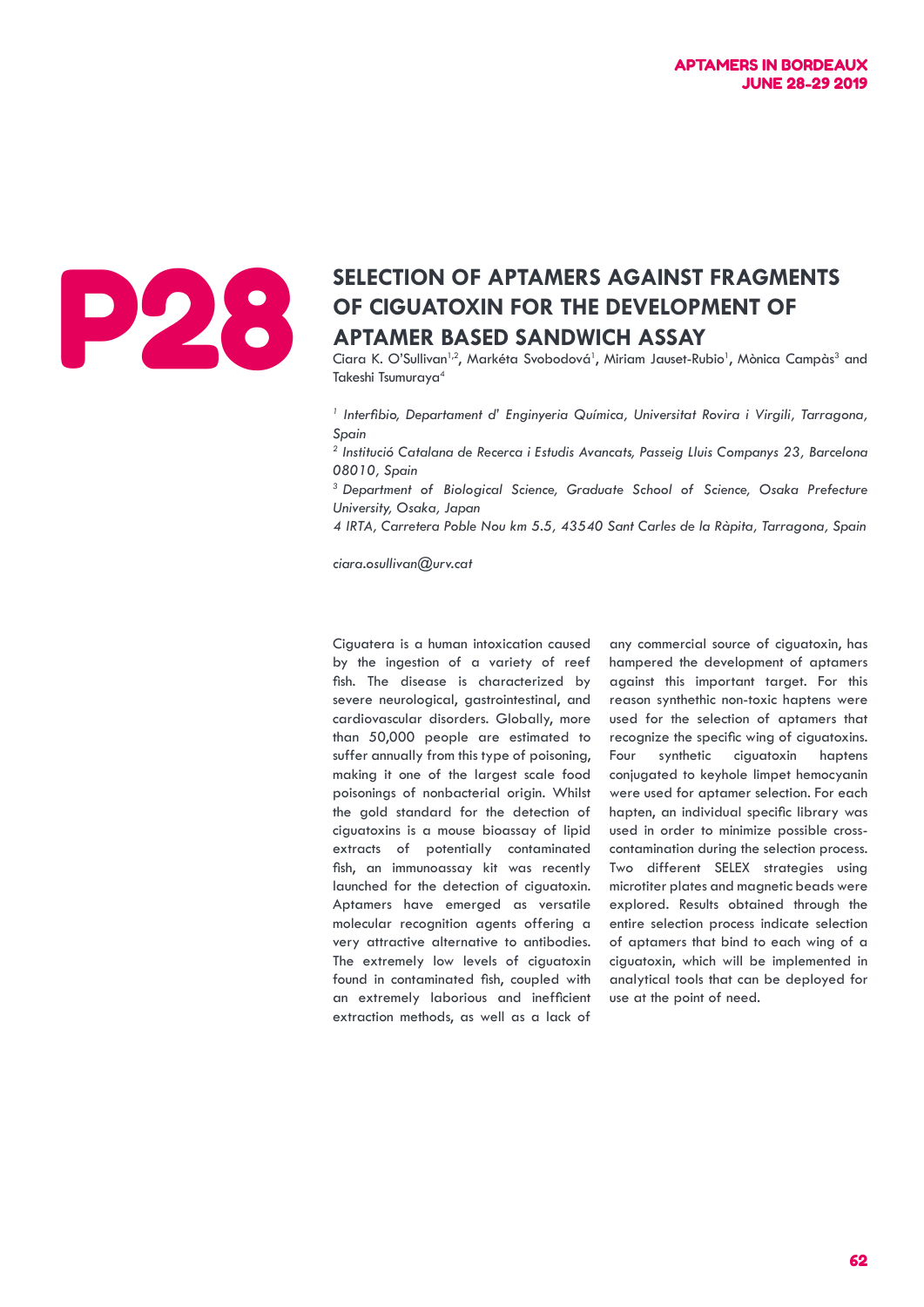

# **STRUCTURE-SWITCHING APTAMERS BINDING THE**<br>STEROID HORMONE TESTOSTERONE<br>Elither Stranger (Mathematical Property, Mohammad S. El-Shahawi<sup>3</sup>, Abdulazi<br>Bashammakh<sup>3</sup> and Abdulrahman O. Alvoubi<sup>3</sup> **STEROID HORMONE TESTOSTERONE**

Ciara K. O'Sullivan<sup>1,2</sup>, Vasso Skouridou<sup>1</sup>, Mohammad S. El-Shahawi<sup>3</sup>, Abdulaziz S. Bashammakh<sup>3</sup> and Abdulrahman O. Alyoubi<sup>3</sup>

<sup>1</sup> Interfibio Consolidated Research Group, Department of Chemical Engineering, Universitat *Rovira i Virgili, Av. Paısos Catalans 26, 43007 Tarragona, Spain* ̈

*2 Institució Catalana de Recerca i Estudis Avançats (ICREA), Passeig Lluís Companys 23, 08010 Barcelona, Spain* 

*3 Department of Chemistry, Faculty of Science, King Abdulaziz University, P.O. Box 80203, 21589 Jeddah, Saudi Arabia*

*ciara.osullivan@urv.cat*

Since their discovery almost thirty years ago, aptamers have been widely exploited for the detection of a variety of targets ranging from small molecules to whole cells. The classic SELEX strategy typically used is suitable for many targets but there are many challenges associated with the discovery and validation of aptamers binding small molecules. The immobilization of these small molecules to facilitate the selection process can lead to significant structural changes of the targets, thus hindering the detection of the native, unmodified molecules. On the other hand, even when the selection is successful, there are limited assays which are suitable for the characterization of potential aptamer candidates, whereas the development of assays compatible with these targets is also quite challenging. One of the approaches used to overcome these limitations is the Capture-SELEX strategy. Using the library immobilized

via DNA hybridization and the unmodified target in solution, it is possible to promote significant structural changes of the ssDNA sequences forcing them to displace to enable target binding. This property is quite advantageous since displacementbased assays can be designed for target detection. Here we present the selection of aptamers binding the steroid hormone testosterone based on Capture-SELEX in combination with high-throughput sequencing. Testosterone is the main male sex hormone and an anabolic androgenic steroid. It is involved in the regulation of various physiological processes, and its accurate detection is extremely important for general health monitoring or for doping detection. Enriched sequences after counter selection with a mixture of different steroids were identified as potential candidates and were selected for further characterization using different approaches.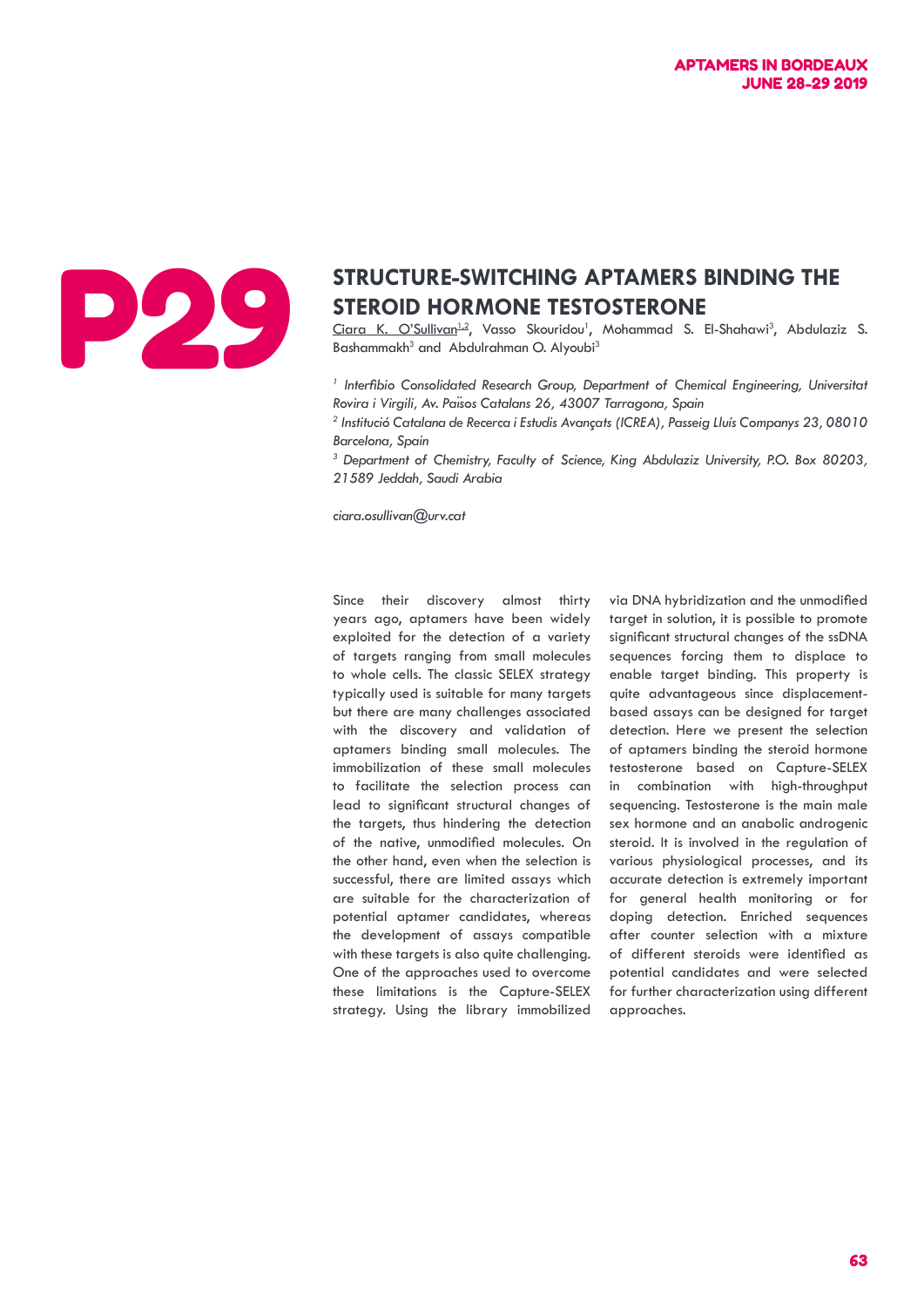

### **ANALYSIS OF LIGAND-INDUCED FOLDING AND APTACHAIN SELF-ASSEMBLY IN THE COCAINE-**<br>BINDING APTAMER **APTACHAIN SELF-ASSEMBLY IN THE COCAINE-BINDING APTAMER**

Aron A. Shoara<sup>1</sup>, Logan W. Donaldson<sup>2</sup>, Philip E. Johnson<sup>1</sup>

<sup>1</sup> Department of Chemistry and Centre for Research on Biomolecular Interactions, York University, *Toronto, ON, M3J 1P3 Canada 2 Department of Biology, York University, Toronto, ON, M3J 1P3 Canada*

*shoaraa@yorku.ca ; logand@yorku.ca ; pjohnson@yorku.ca*

The cocaine-binding aptamer has become a widely employed model system for the development of aptamer-based biosensors for two main reasons: (i) it has a structure-switching mechanism that depends on the length of one stem, and (ii) it binds ligands, such as quinine, tighter than its originally selected cocaine ligand. This work presents progress on two aspects of the cocaine-binding aptamer. First, we present the dynamics of the free and ligand-bound of two constructs of the cocaine-binding aptamer linked to stilbene employing fluorescence decay kinetics and fluorescence anisotropy of stilbene conjugates. Conventional fluorescence sensing of aptamers depends on emission measurements by comparing signals in the presence and absence of analytes. However, conventional techniques do not provide information on whether an aptamer is undergoing a structure-switching binding mechanism. Photoisomerization reaction mechanisms are powerful means in the development of aptamer sensors, where the absorption or emission of light is converted to detectable electrical signals. We utilized the cis-trans photoisomerization and fluorescence anisotropy of 4-acetamido-4′ isothiocyanato-2,2′-stilbenedisulfonic acid (SITS) conjugated with two constructs of the cocaine-binding aptamer. We compared the dynamics of the free and ligand-bound MN19-SITS and MN4-SITS aptamers employing cocaine and quinine as ligands. By comparing the kinetics of MN19-SITS and MN4-SITS, we demonstrate that cocaine and quinine induce a structural switching folding mechanism for MN19- SITS but not MN4-SITS. Additionally, we show the optimization of aptachain. This

is where the cocaine-binding aptamer is split into two overlapping strands and assembles into an extended oligomer complex upon ligand binding. We use sizeexclusion chromatography and UV thermal melts to show that the quinine-bound oligos form a larger assembly of aptachain units than in the absence of ligand. We propose that splitting aptamers into overlapping strands that form oligomers in the presence of a ligand will be generally applicable to aptamers and prove useful in a variety of biotechnology applications. Finally, we think that the change in the fluorescence decay kinetics of MN19-SITS is a powerful and sensitive tool to study the ligand-induced folding mechanism of this aptamer as well as other aptamers that also have a ligand-induced structureswitching mechanism.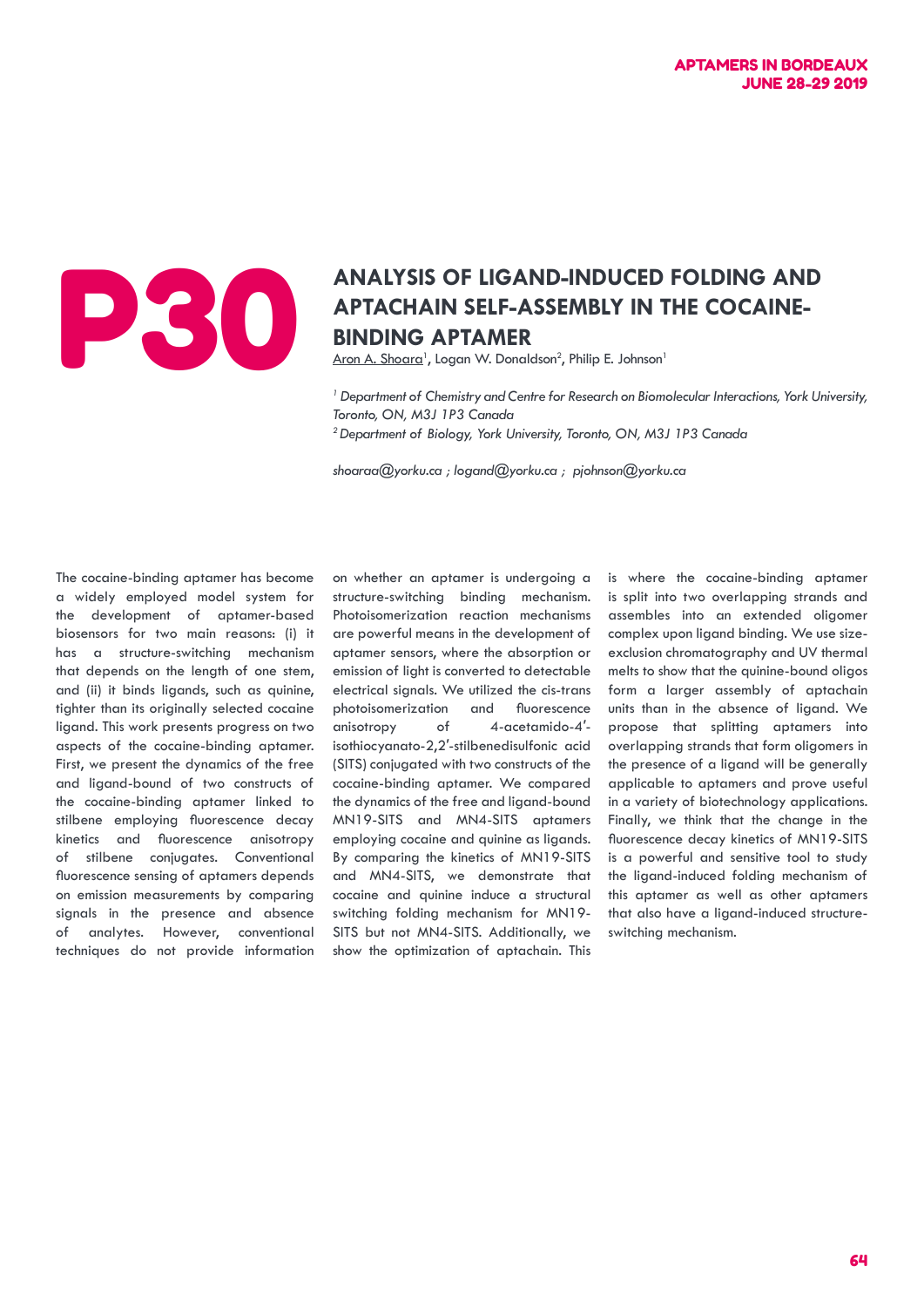# **TWO-STATE BINDING MODEL OF DNA APTAMERS**<br>**FOR THERAPEUTIC ANTHRACYCLINES**<br>Stephan Sass<sup>2</sup>, Walter FM Stöcklein<sup>1</sup>, Anja Klevesath<sup>1</sup>, Jeanne Hurpin<sup>2</sup>, Carsten Hille<sup>2</sup>, Manger<sup>1</sup> **FOR THERAPEUTIC ANTHRACYCLINES**

Stephan Sass<sup>2</sup>, Walter FM Stöcklein<sup>1</sup>, Anja Klevesath<sup>1</sup>, Jeanne Hurpin<sup>2</sup>, Carsten Hille<sup>2</sup>, <u>Marcus</u>  $M$ enger $^1$ 

<sup>1</sup> Fraunhofer Institute for Cell Therapy and Immunology, Branch Bioanalysis and Bioprocesses *(IZI-BB), 14476 Potsdam, Germany;* 

<sup>2</sup> Physical Chemistry / ALS ComBi, Institute of Chemistry, University of Potsdam, 14476 *Potsdam, Germany.*

*marcus.menger@izi-bb.fraunhofer.de*

Anthracyclines like daunorubicin (DRN) and doxorubicin (DOX) play an undisputed key role in cancer treatment, but their chronic administration can cause severe side effects. For precise anthracycline analytical systems, aptamers are preferable recognition elements. Here, we describe the detailed characterisation of a single-stranded DNA aptamer DRN-10 and its truncated versions for DOX and DRN detection. The binding affinities were determined from surface plasmon resonance (SPR) and microscale thermophoresis (MST) and combined with conformational data from circular dichroism (CD). Both aptamers displayed similar nanomolar binding affinities to both anthracyclines DRN and DOX, even though their rate constants differed as shown by SPR recordings. In addition, the formation of the aptamer-anthracycline complex seems to be made by a two-state binding model. CD recordings have supported this specific binding model and the data has suggested a specific G-quadruplex as structural basis for anthracycline binding. We concluded that the aptamer DRN-10 is a promising recognition element for anthracycline detection systems and further selected aptamers can be adequately characterised with the combined methodological approach presented here.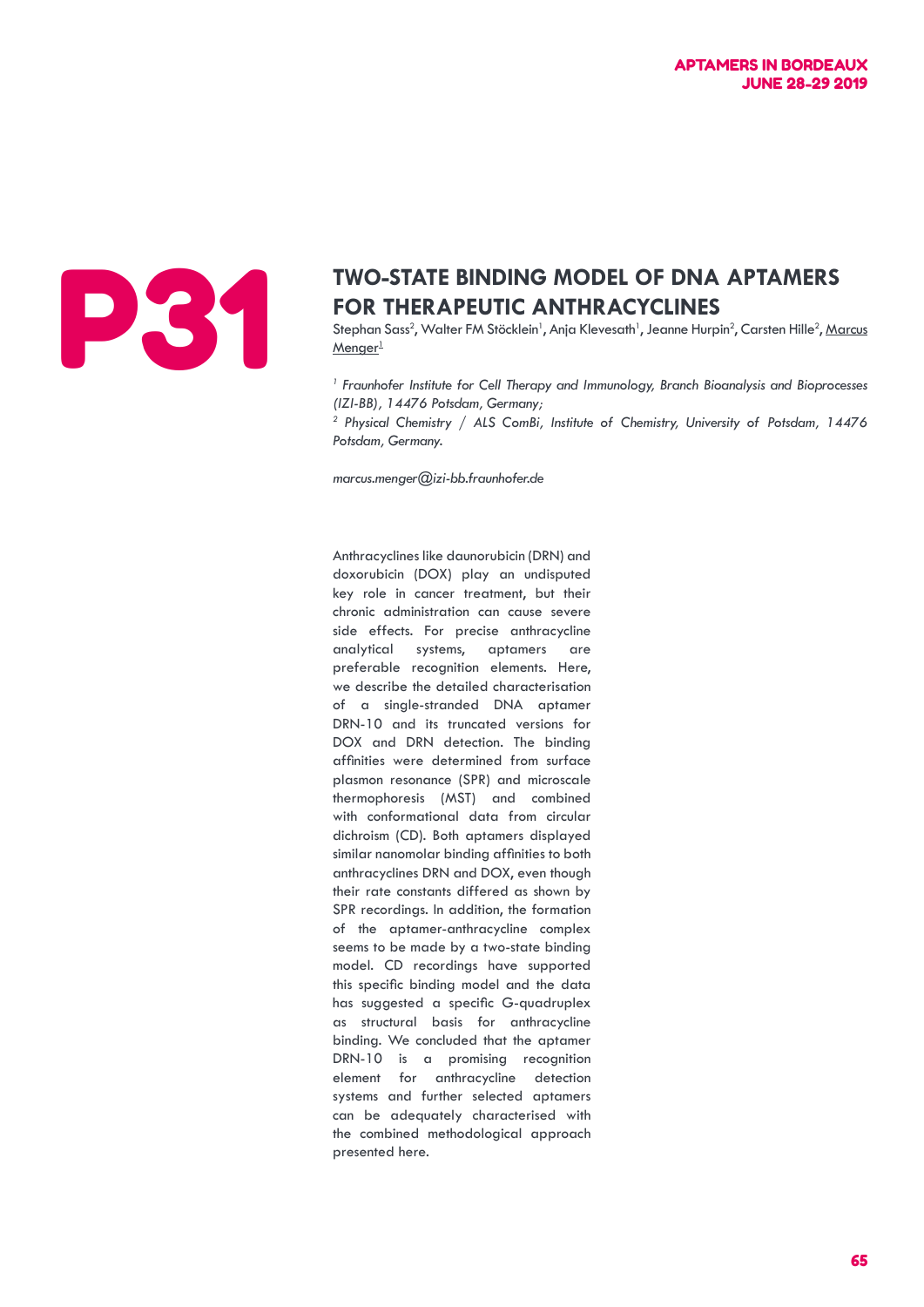

# **APTAMER-MEDIATED INHIBITION OF BACTERIAL INITIATION FACTOR IF3**<br>And Elena Sanchez-Castro<sup>1</sup>, Katherin Peñaranda<sup>1</sup>, Daria S Vinogradova<sup>2</sup>, And **INITIATION FACTOR IF3**

<u>Ana Elena Sanchez-Castro<sup>1</sup>,</u> Katherin Peñaranda<sup>1</sup>, Daria S Vinogradova<sup>2</sup>, Andrey L Konevega<sup>2</sup>, Pohl Milón<sup>1</sup>

<sup>1</sup> Centre for Research and Innovation, Faculty of Health Sciences, Universidad Peruana de *Ciencias Aplicadas (UPC), Lima 15023, Peru;* 

*2 Petersburg Nuclear Physics Institute named by B.P. Konstantinov of NRC "Kurchatov Institute", Gatchina 188300, Russia.*

 *aesanchezcastro@gmail.com*

Bacterial translation initiation factor IF3 is an essential protein that promotes 30S initiation complex (IC) formation. IF3 binds the 30S ribosomal subunit and modulates the fidelity and speed of the codon-anticodon interaction between the mRNA and initiator tRNA. Although IF3 functions are well understood, the role of the N terminal domain (IF3N) of the factor remains debated. We use a SELEX technique that includes modified nucleotides to develop aptamers for IF3N. Biophysical methods were applied to study aptamer-mediated inhibition of 30S IC assembly. Purified IF3N from Escherichia coli was used as target for aptamers selection. Five potential aptamers were identified and chemically synthesized. Pull-down assays using target-immobilized magnetic particles suggested four molecules as potential binders. Three aptamers showed dissociation constants

in the range of 100-400 nM, as assayed by Microscale Thermophoresis (MST). Intramolecular Förster Resonance Energy Transfer (FRET) showed that all three aptamers are able to bind a double labeled IF3; however, only one molecule was able to drastically reduce the speed of IF3 binding to the 30S subunit. The aptamer affected IF1- and IF2-depended conformational accommodations of IF3 on the 30S subunit. Furthermore, the canonical codon¬-anticodon association appeared to be affected by the aptamer as assayed by rapid kinetics and MST. Altogether, our results suggest that IF3N positioning contributes with the accommodation of initiator tRNA and therefore, with canonical 30S IC formation. Additionally, the experimental scheme presented here provides a workflow to develop aptamers for studying bacterial protein synthesis targeting specific factor domains.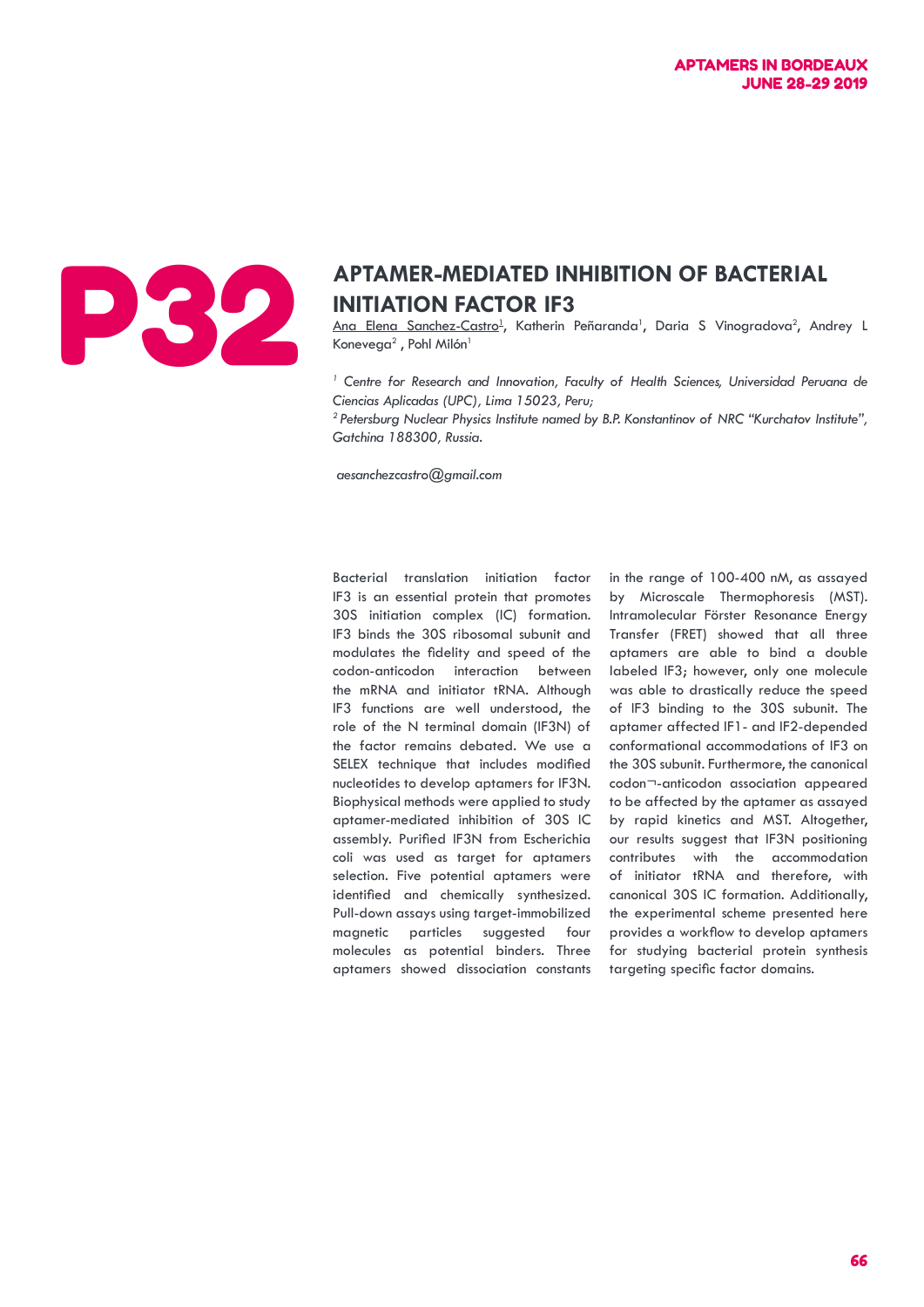

# **FLEXIBLE MONITORING OF SMALL MOLECULES**<br>WITH APTAMER AFFINITY REAGENTS<br>Christine Reinemann<sup>1</sup>, <u>David Bunka<sup>1</sup>, Kasia Bialas<sup>1</sup>, Arron Tolley</u> **WITH APTAMER AFFINITY REAGENTS**

Christine Reinemann<sup>1</sup>, David Bunka<sup>1</sup>, Kasia Bialas<sup>1</sup>, Arron Tolley<sup>1</sup>

<sup>1</sup> Aptamer Group Limited, Suite 2.78 – 2.91, Bio Centre, Innovation Way, Heslington, York, *YO105NY*

*David.bunka@aptamergroup.co.uk*

There is an increasing need to reliably detect and monitor levels of small molecules in all areas of the life sciences. This need ranges from monitoring individual patient drug levels, to food or environmental contaminant, detection. In every case, more favourable outcomes are achieved when tests are performed 'on-site' or at 'point-of-care' as immediate action can be taken. Monitoring small molecules often relies on expensive laboratory based methods such as chromatography and mass spectrometry. Simple field based diagnostic devices, such as lateral flow devices or ELISA-like assays, are widely employed as a first-pass assay to determine if more thorough analysis is required.

At Aptamer Group, we have developed an automated selection approach using non-immobilized small molecules, to generate structure-switching 'Displacement aptamers'. This method has been successfully employed to

generate numerous aptamers which are highly specific to their small molecule targets. By taking advantage of the conformational change in these aptamers, various diagnostic assays and biosensor applications have been developed for high-through screening, sample detection and characterization of aptamer-target interaction.

Recently, Aptamer Group have also introduced an additional screening approach to allow rapid identification of the minimal functional binding fragment for aptamers. This approach allows us to supply our customers with the best performing 'OptimerTM'; with improved kinetic parameters and that can further reduce the cost of downstream production. We will present data to show the versatility of various assay platforms with example data from a number of different aptamer based applications; with a focus on small molecule detection and quantification.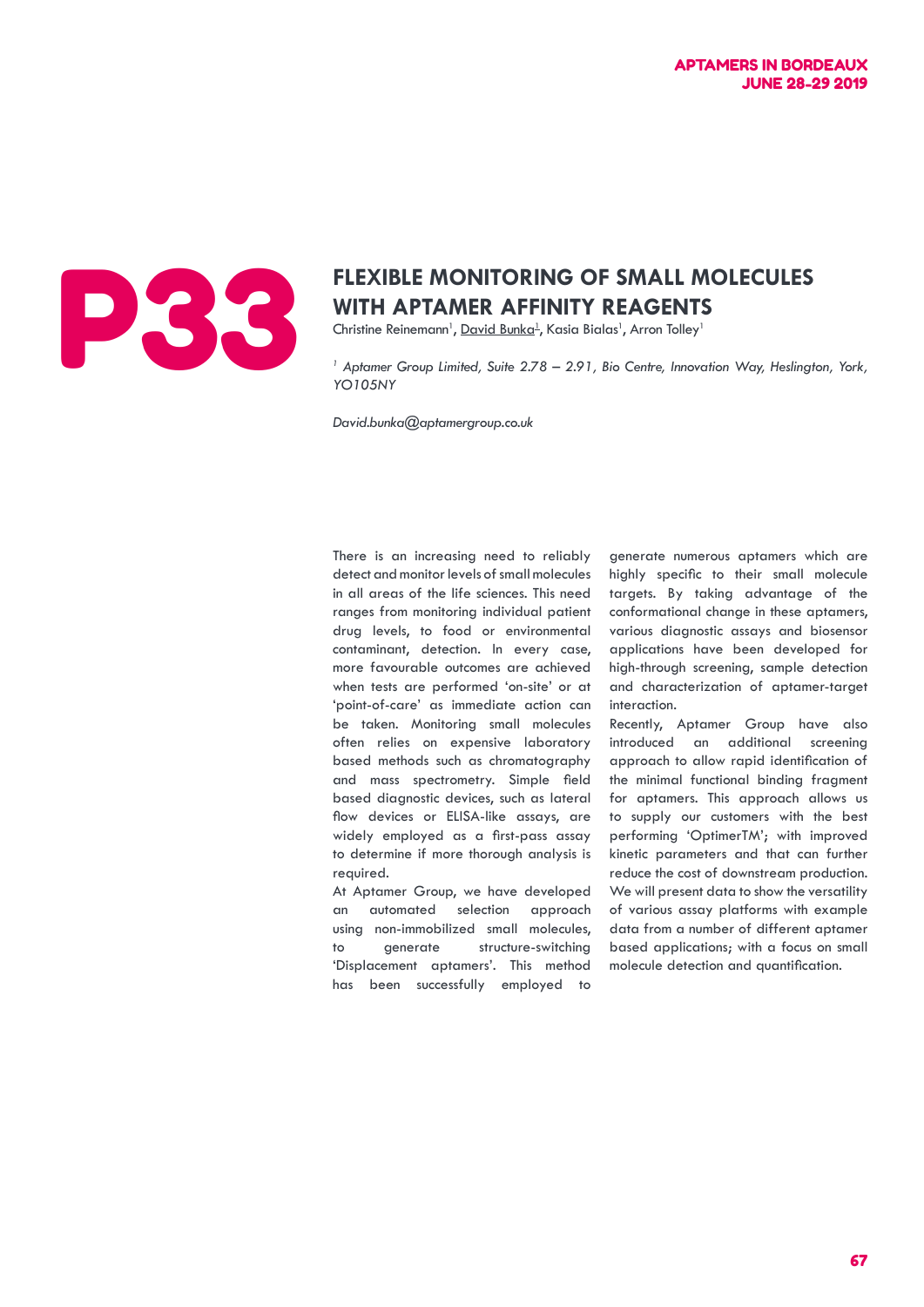

### **SELECTION AND CHARACTERIZATION OF CHEMICALLY MODIFIED APTAMERS TARGETRIZATION OF CHEMICALLY MODIFIED APTAMERS TARGETRIZATION OF A PROBLEM COLLEGER AND COLLEGER AND COLLEGER AND COLLEGER AND COLLEGER AND COLLEGER AND COLLE CHEMICALLY MODIFIED APTAMERS TARGETING CXCL9 AS A DIAGNOSTIC TOOL FOR RENAL ALLOGRAFT REJECTION**

<u>Julia Siegl\*</u>#, Laura Lledo Bryant\*#, Jörg Kutscher\* and Günter Mayer\*#

*\* Life and Medical Science-Institute, University of Bonn, Gerhard-Domagk-Str. 1, 53121 Bonn, Germany*

*# Center of Aptamer Research and Development (CARD), University of Bonn, Gerhard-Domagk-Str. 1, 53121 Bonn, Germany*

*gmayer@uni-bonn.de*

Rejections of renal allografts is a common poster-surgery risk factor. If diagnosed early, the successful treatment is promising. The chemokine CXCL9 (CXC-Ligand 9) is one early onset marker for the rejection of the donor organ1. Therefore, we want to develop a highly sensitive diagnostic tool for renal rejection which can be used as an early POC (point of care) test. In contrast to most antibodies, aptamers have a high thermostability and no batch-to-batch variations, thus they are an interesting tool for diagnostic tests.

One drawback of the selection of conventional aptamers is their limited chemical diversity, hence, targeting difficult molecules can be challenging 2. To overcome this drawback, we developed a novel selection technique by introducing chemical residues as modular building blocks into the DNA. The so-called clickSELEX makes use of alkyne-modified nucleotides, which can be functionalised via copper catalysed alkyne-azide cycloaddition (CuAAC) with different azide bearing building block3,4. With this method hydrophobic side chains can be introduced, and thus DNA-protein interactions are more favoured. As for most targets the best type of DNA modification is unknown, we developed a multimodal click selection which enables us the selection for one target with up to five different modifications.

Here, we demonstrate the successful selection for the human chemokine CXCL9 with a chemically modified DNA library. Two high affine binding sequences could be identified, one which binds solely if modified with aromatic residues (I29). The other sequence (G123) is binding as DNA but also with different modifications.

Furthermore, enhanced binding abilities can be detected for G123 if modified with indole residues. Both sequences show also a similar affinity for CXCL11 as for CXCL9, but no binding to CXCL10, although all three chemokines bind to the same receptor (CXCR3).

Next steps include binding performance in human serum and urine as well as further characterisation of the non-conventional binding behaviour of G123. Last, we want to confirm that both aptamers may bind to different epitopes, which would be important for the development of a sandwich ELONA (enzyme linked oligonucleotide assay). This opens the perspective for a point-of-care diagnostic test, to detect low amounts of the chemokine in urine and serum of kidney allograft patients.

1 Hricik, D. E. et al. Multicenter validation of urinary CXCL9 as a risk-stratifying biomarker for kidney transplant injury. Am J Transplant 13, 2634-2644, doi:10.1111/ajt.12426 (2013).

2 Gold, L. et al. Aptamer-Based Multiplexed Proteomic Technology for Biomarker Discovery. PLoS ONE 5, e15004, doi:10.1371/ journal.pone.0015004 (2010).

3 Tolle, F., Brändle, G. M., Matzner, D. & Mayer, G. A Versatile Approach Towards Nucleobase-Modified Aptamers. Angewandte Chemie International Edition 54, 10971-10974, doi:10.1002/anie.201503652 (2015).

4 Pfeiffer, F. et al. Identification and characterization of nucleobase-modified aptamers by click-SELEX. Nat Protoc 13, 1153-1180, doi:10.1038/nprot.2018.023 (2018).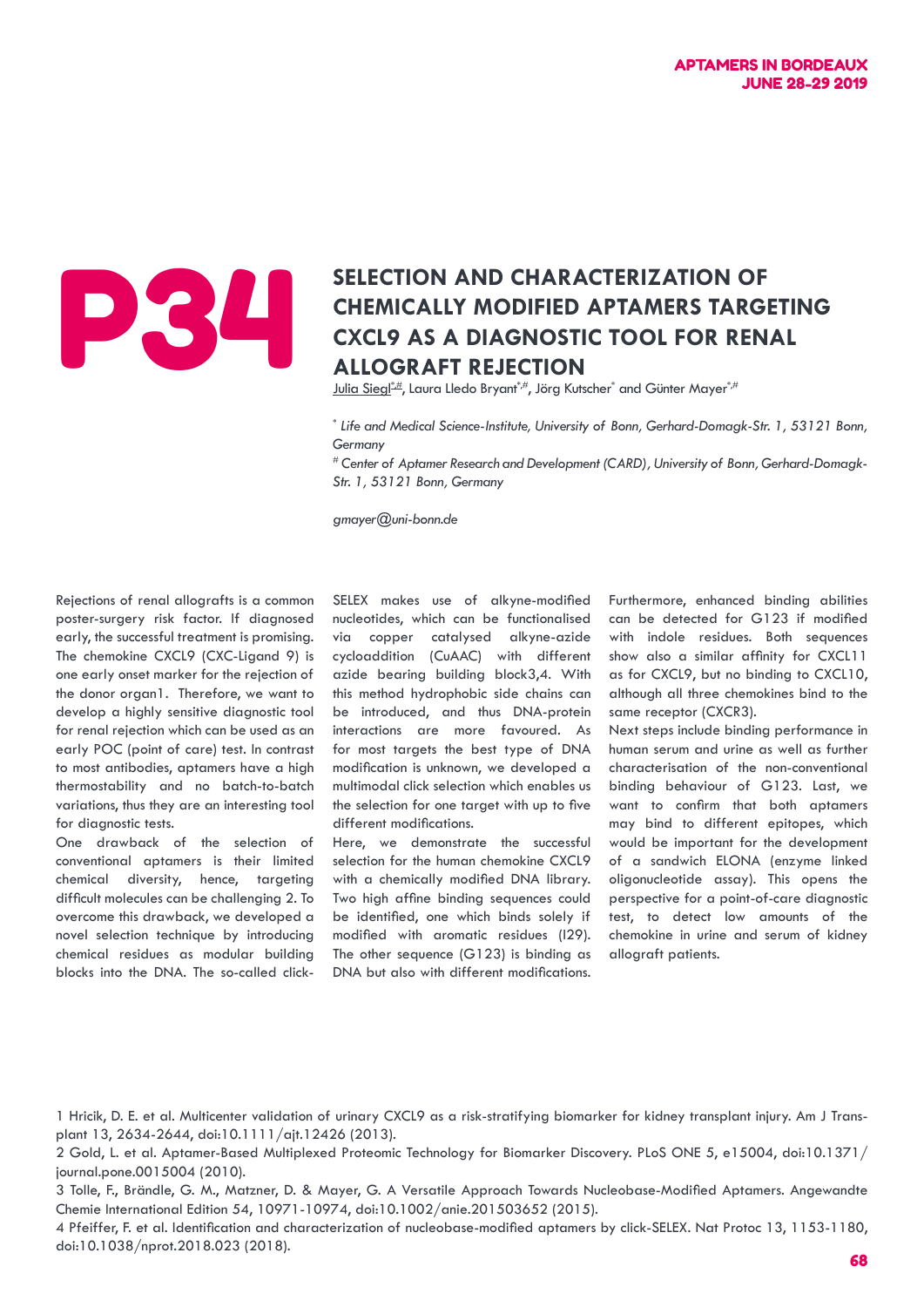

# **SPECIFIC SPIEGELMERS**

<u>Zoltán Tolnai<sup>1</sup>,</u> Zsuzsanna Szeitner<sup>1</sup>, Tamás Mészáros<sup>1</sup>

<sup>1</sup> Department of Medical Chemistry, Molecular Biology and Pathobiochemistry, Semmelweis Uni*versity, Budapest, Hungary*

*zjtolnai@gmail.com*

Troponins are regulator proteins of striated muscle; thus, their appearance in the circulation indicates muscle cell damage. The troponin complex is composed of three protein subunits and two of those have cardiac muscle specific isoforms hence could be applied as highlyselective markers of myocardial infarction. Accordingly, various systems have been developed for fast and sensitive detection of cardiac Troponin I (cTnI) and T (cTnT) proteins.

The common feature of the various troponin level measuring methods is their antibody demand.

We aimed to pave the way for development of a completely spiegelmerbased sandwich assays for cTnI detection. To this end, spiegelmers were selected for a N and a C terminal epitope of cTnI previously in our laboratory. Following screening of candidate oligonucleotides, three of the most promising spieglemers were synthetized with biotin labeling.

Further characterization of the spiegelmer candidates was accomplished by using

the label free Bio-Layer Interferometry (BLI) technology. The obtained data demonstrated that the Kd values of analyzed oligonucleotides are in the low nanomolar range.

Next, AlphaLisa technology was leveraged to demonstrate if the selected spiegelmers are suitable for cTnI detection in a sandwich type arrangement. These studies showed that spiegelmers, which were generated for the two different epitopes of cTnI protein could selectively detect the cardiac muscle specific Troponin I protein. Furthermore, the spiegelmers remained to be selective even in human plasma containing samples.

These results suggest that spiegelmers could replace antibodies in the next generation of cardiac Troponin I diagnostic devices.

The financial support of the VKSZ 14-1-2015-0004 of National Research, Development and Innovation Office. Supported BY the EFOP-3.6.3- VEKOP-16-2017-00009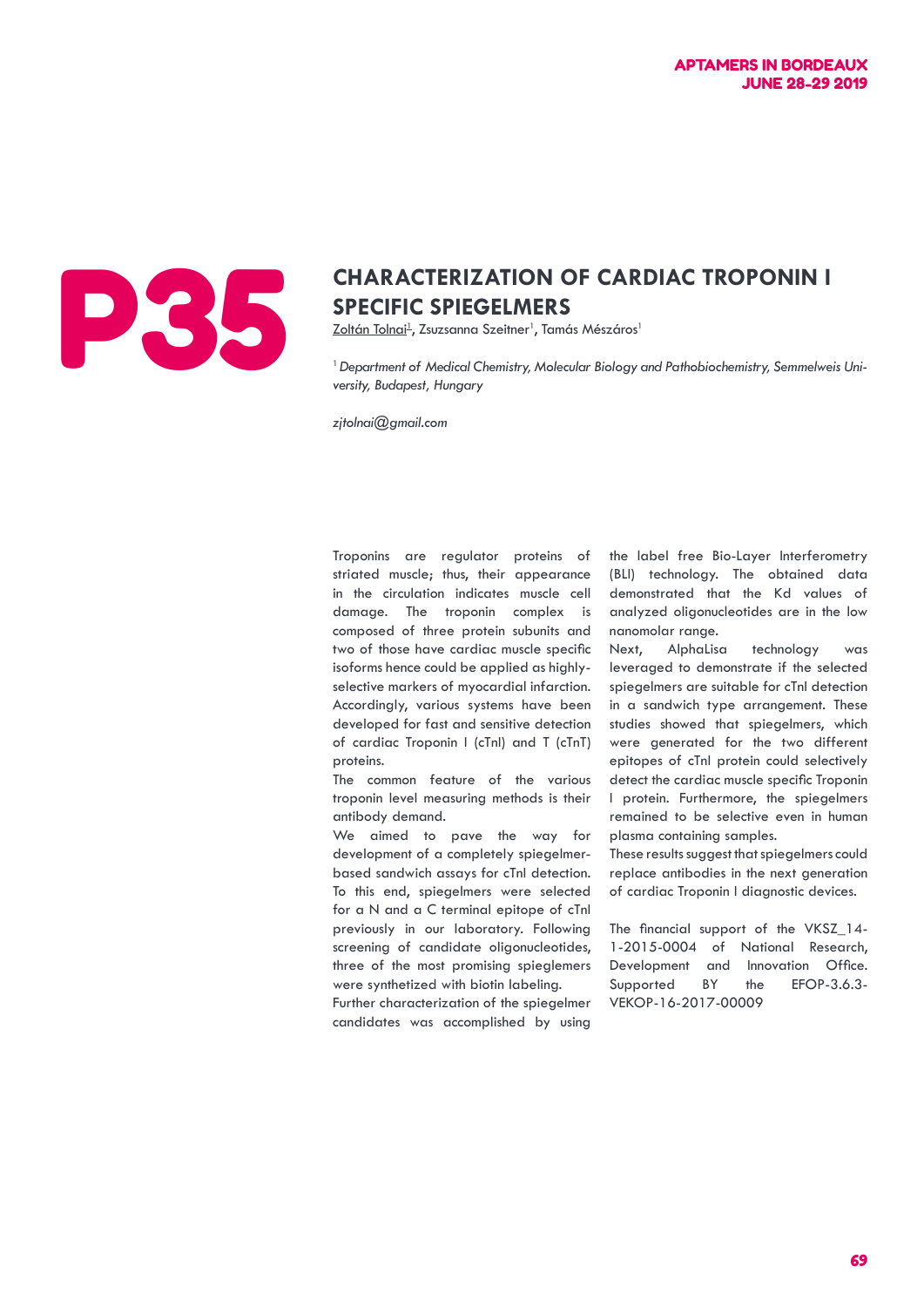

# THIAMINE RIBOSWITCH FOR CONTROLLING<br>TRANSGENE EXPRESSION IN THE GREEN AL<br>CHLAMYDOMONAS REINHARDTII **TRANSGENE EXPRESSION IN THE GREEN ALGA**  *CHLAMYDOMONAS REINHARDTII*

Gonzalo I Mendoza-Ochoa<sup>1</sup>, Payam Mehrshahi<sup>1</sup> and Alison G Smith<sup>1</sup>

*1 Department of Plant Sciences, University of Cambridge, UK*

*Gim23@cam.ac.uk*

The green alga Chlamydomonas reinhardtii is an attractive host organism for the production of high value compounds. For it to reach its full potential as biotechnological host, the repertoire of genetic tools to engineer this organism needs to be expanded. Our aim is to develop novel conditional systems for controlling gene expression in Chlamydomonas. Recent work from our group has shown that the CrTHI4 thiamine riboswitch can be used to repress expression of a reporter gene (in this case an antibiotic selection marker) when thiamine is added to the culture (Mehrshahi et al., submitted). Furthermore, Mehrshahi et al. constructed chimeric riboswitches by swapping the aptamer of CrTHI4 for that of other eukaryotic riboswitches, and showed that these

devices are functional, supporting the idea that riboswitches have a modular nature. In this poster, we present followup work that aims to further characterize this riboswitch as a molecular tool. Using fluorescent proteins as reporters, we have quantitatively measured how this device responds to thiamine supplementation. In addition, with a series of mutant constructs containing deletions in the introns, we are studying the functional mechanism of this regulatory element in more detail. We believe that our efforts in developing aptamer-based conditional systems for photosynthetic eukaryotes will generate useful knowledge for the RNA biology community, as well as tools for plant biotechnologists.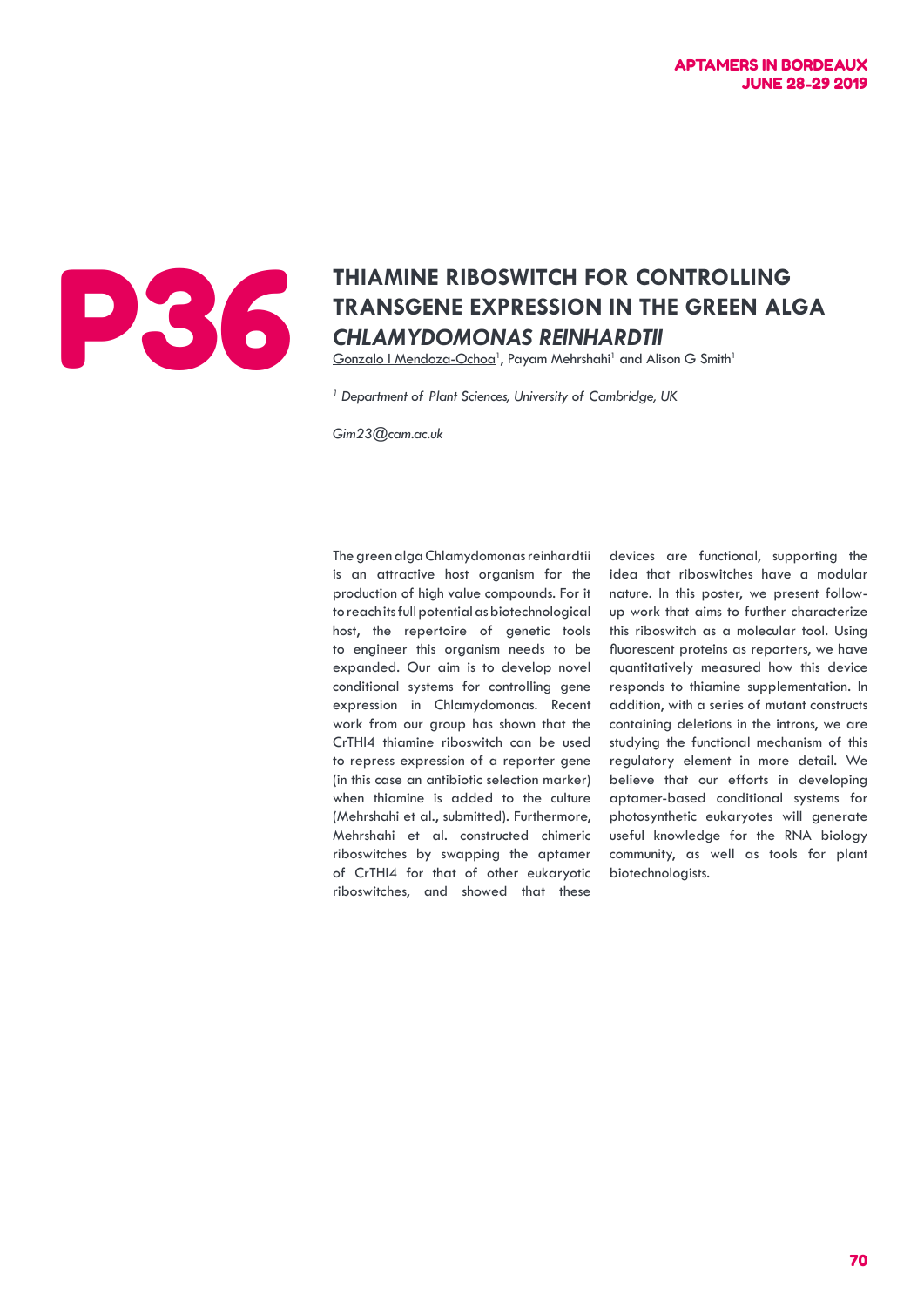

# **GENERATION OF RSV F PROTEIN SELECTIVE**<br>APTAMERS<br>Krisztina Percze<sup>1</sup>, Zsuzsanna Szeitner<sup>1</sup>, Tamás Mészáros<sup>1</sup> **APTAMERS**

Krisztina Percze<sup>1</sup>, Zsuzsanna Szeitner<sup>1</sup>, Tamás Mészáros<sup>1</sup>

<sup>1</sup> Department of Medical Chemistry, Molecular Biology and Pathobiochemistry, Semmelweis *University, Budapest, Hungary*

*percze.krisztina@med.semmelweis-univ.hu, meszaros.tamas@med.semmelweis-univ.hu*

The rapid identification of viral infections is essential for the appropriate treatment of patients. Current viral diagnostics heavily depend on the selective detection of viral proteins, using antibodies in most cases, or the quantification of viral nucleic acid using qPCR. Both methods have significant drawbacks due to their timeconsumption and cost. Using aptamers could provide an answer to the need for a receptor that is suitable for rapid virus detection. Aptamers rival antibodies in target selectivity and binding affinity, and excel in terms of robustness and cost of synthesis.

Our aim was to generate aptamers with therapeutic potential for respiratory syncytial virus (RSV) infection. RSV is the most common cause of acute lower respiratory tract infections during infancy and late elderhood. The target molecule in our experiment was one of RSV's main surface proteins, the so-called protein F, which is responsible for the host cell and the virus membrane fusion. During fusion, protein F goes under a conformational change thus two forms of the protein F can be distinguished i.e. prefusion and postfusion form. We hypothesize that RSV infection of host cells can be prevented by binding of an aptamer to the prefusion form. These two forms of protein F were immobilized onto paramagnetic beads and used as targets during SELEX. The SELEX steps were monitored for enrichment by qPCR with melting curve analysis. As the aptamer pool after the 5th selection round showed enrichment, the binding affinities of the selection steps were determined by biolayer interferometry and then Sanger sequenced. In silico analysis of the aptamer sequences were performed.

We demonstrated that the monitoring of SELEX could aid the success of aptamer selection process. The monitoring can conveniently be performed by qPCR and melting curve analysis. Our SELEX protocol yielded an aptamer pool that selectively binds the prefusion form of RSV surface protein F that was demonstrated by BLI. Further experimental work is needed to pinpoint the most promising aptamer candidate, whereas the interaction between the target protein and all of the individual sequences needs to be assessed.

The RSV protein F samples were kindly provided by Peter D. Kwong and the Structural Biology Section of Vaccine Research Center, National Institute of Allergy and Infectious Diseases, National Institutes of Health, Bethesda, MD, USA.

The financial support of the STIA\_18\_KF and EFOP-3.6.3-VEKOP-16-2017-00009 (Az orvos-, egészségtudományi- és gyógyszerészképzés tudományos műhelyeinek fejlesztése) of Semmelweis University is gratefully acknowledged.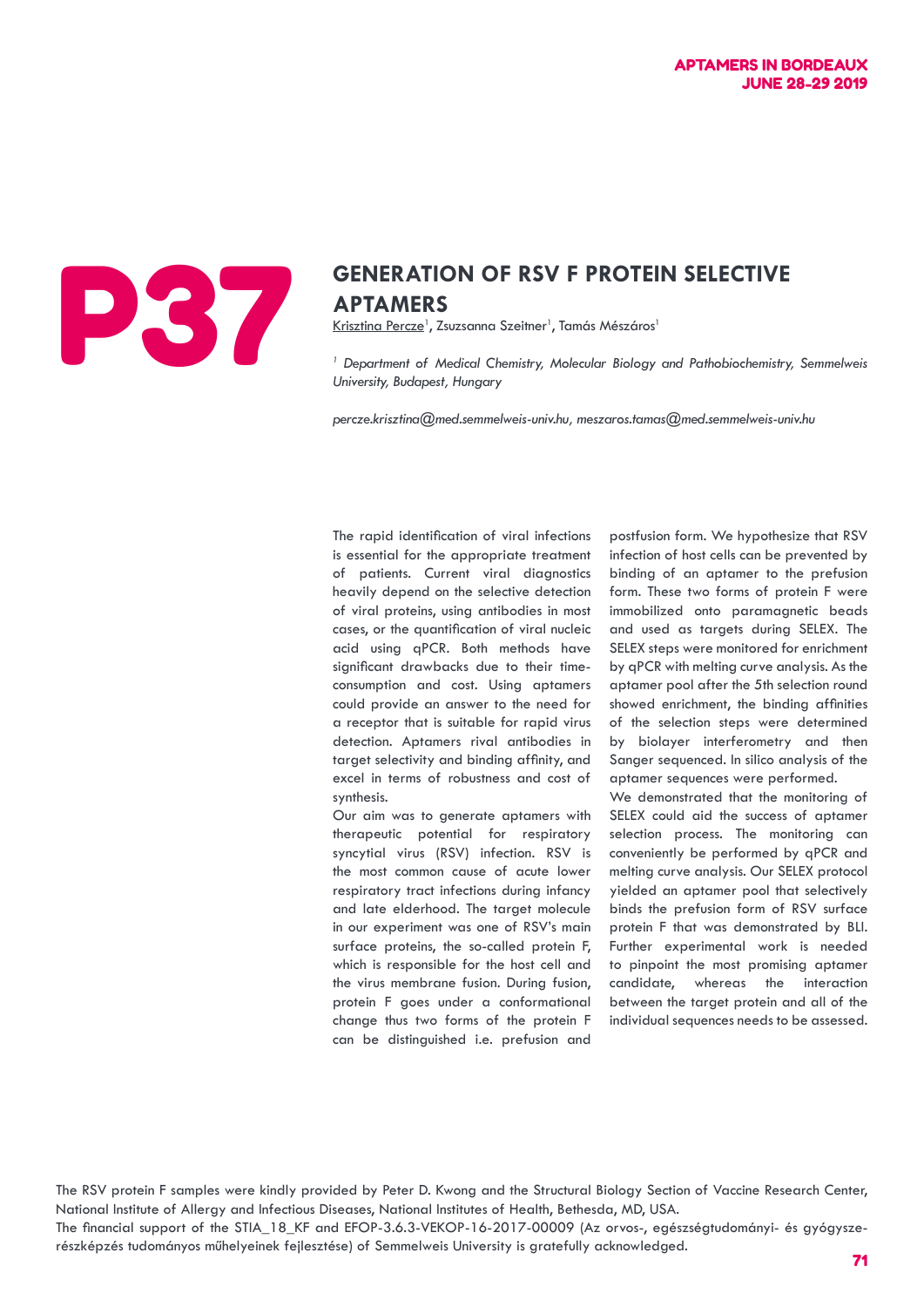

### **IDENTIFICATION OF NUCLEASE-RESISTANT G-QUADRUPLEX DNA APTAMER WITH VEGALE ALLIKE ACTIVITY G-QUADRUPLEX DNA APTAMER WITH VEGF A-LIKE ACTIVITY**

*Toru Yoshitomi1 , Misako Hayashi1 , Keiko Kimura1 , Fumiya Wayama1 , Hitoshi Furusho2 , and Keitaro Yoshimoto\*1, 3*

<sup>1</sup> Department of Life Sciences, Graduate School of Arts and Sciences, The University of Tokyo; <sup>2</sup> Chemical General Division, Nissan Chemical Industries; 3, JST, PRESTO, The University of *Tokyo*

*ckeitaro@mail.ecc.u-tokyo.ac.jp*

Vascular endothelial growth factors (VEGFs) are hypoxia-inducible secreted proteins to promote angiogenesis, in which VEGF-A is an important molecule that binds and activates vascular endothelial growth factor receptor-1 (VEGFR-1) and VEGFR-2. Most recently, it has been reported that VEGF-A is one of the essential molecules for inducing differentiation of endothelial cells from human induced pluripotent stem cells. Replacing expensive and unstable VEGFs with synthetic alternatives is important in the biomedical fields, especially stem cell-based regenerative medicines. DNA aptamers are single-stranded oligonucleotides with high affinity to specific targets such as proteins and small molecules. DNA aptamers are attractive materials that mimic the biological activity of a native protein owing to their low cost of production, thermal stability, and ease of chemical modification.

In this study, two DNA aptamers, Apt01 and Apt02, with VEGF-A-mimic activity were successfully isolated by alternating consecutive systematic evolution of ligands by exponential enrichment (SELEX) against VEGFR-1 and -2 using deep sequencing analysis in early selection round. To the best of our knowledge, this is the first report of identification of DNA aptamers with function similar to VEGF-A, which bind to multiple targets, VEGFR-1 and -2. From the results of circular dichroism spectra and ultraviolet melting curves, it was confirmed that Apt01 had a stem loop structure, while Apt02 had a G-quadruplex structure. Due to the G-quadruplex structure, Apt02 showed higher nuclease resistance than Apt01. Also, Apt02 promoted tube formation of human umbilical vein endothelial cells (HUVECs) on Matrigel as well as VEGF165. These results indicated that Apt02 has a potential to be non-protein cytokine that functions as an angiogenesis promoter.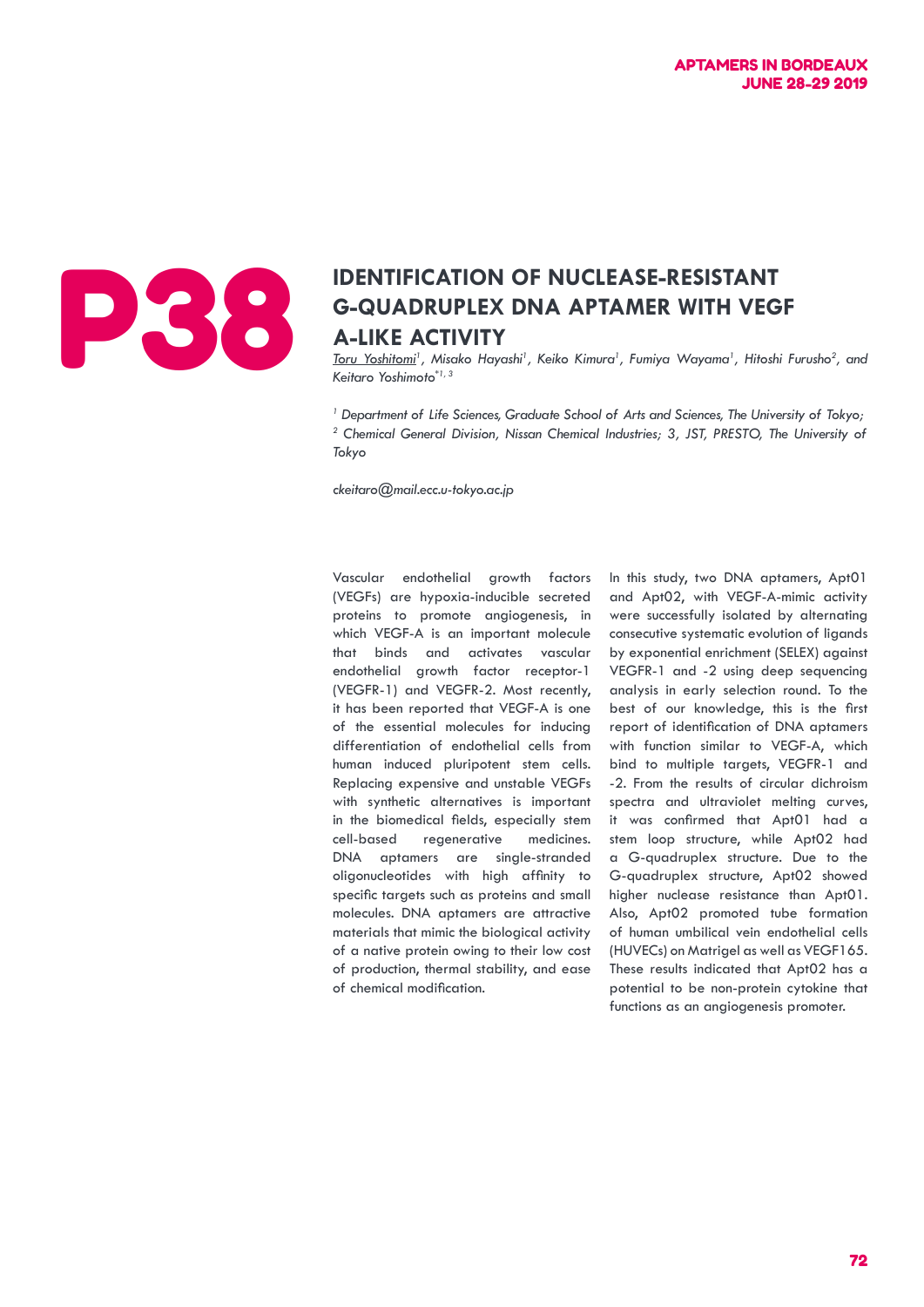

### IN VIVO LOCALIZATION OF FLUORESCENTLY LA-<br>BELLED APTAMERS FOR INFORMED TUMOR TAR-<br>GETED DRUG DELIVERY **BELLED APTAMERS FOR INFORMED TUMOR TAR-GETED DRUG DELIVERY**

Linsley Kelly<sup>1,2</sup>, Bethany Powell Gray<sup>1</sup>, Keith E. Maier<sup>2,3</sup>, Amy C. Yan<sup>2</sup>, Matthew Levy<sup>2,3</sup>, and Bruce A. Sullenger<sup>1</sup>

<sup>1</sup> Laboratory of Dr.Bruce Sullenger, Department of Surgery, Duke University, Durham, NC,USA; <sup>2</sup> Laboratory of Dr. Matthew Levy, Department of Biochemistry, Albert Einstein College of Med*icine, Bronx, NY, USA 3,Vitrisa Therapeutics Inc., Durham, NC, USA*

A key hurdle for aptamer mediated delivery of chemotherapeutics is localization. While their smaller size potentially allows for increased penetration of the intratumoral space than bulkier targeting moieties, such as antibodies, it also results in increased renal clearance. Further consideration of potential targets, cargo, and linking groups is needed. A powerful tool to help assess the potential of certain aptamers for tumor targeting is in vivo fluorescent imaging1. As imaging techniques become more powerful and accessible, molecules of interest can be screened in real time by monitoring their localization within a live subject. Utilizing basic bioconjugation chemistry, we have stably linked nearinfrared dyes to aptamers targeting prostate tumor cells. Using an IVIS imager, we have examined the clearance and localization of aptamers in multiple mouse xenograft cancer models. To further facilitate our understanding of the clearance and stability of these molecules, we have run preliminary pharmacokinetics and serum stability assays. A primary goal of these studies is to create a more informed pipeline to determine which aptamer-target combinations are likely to yield efficacious delivery.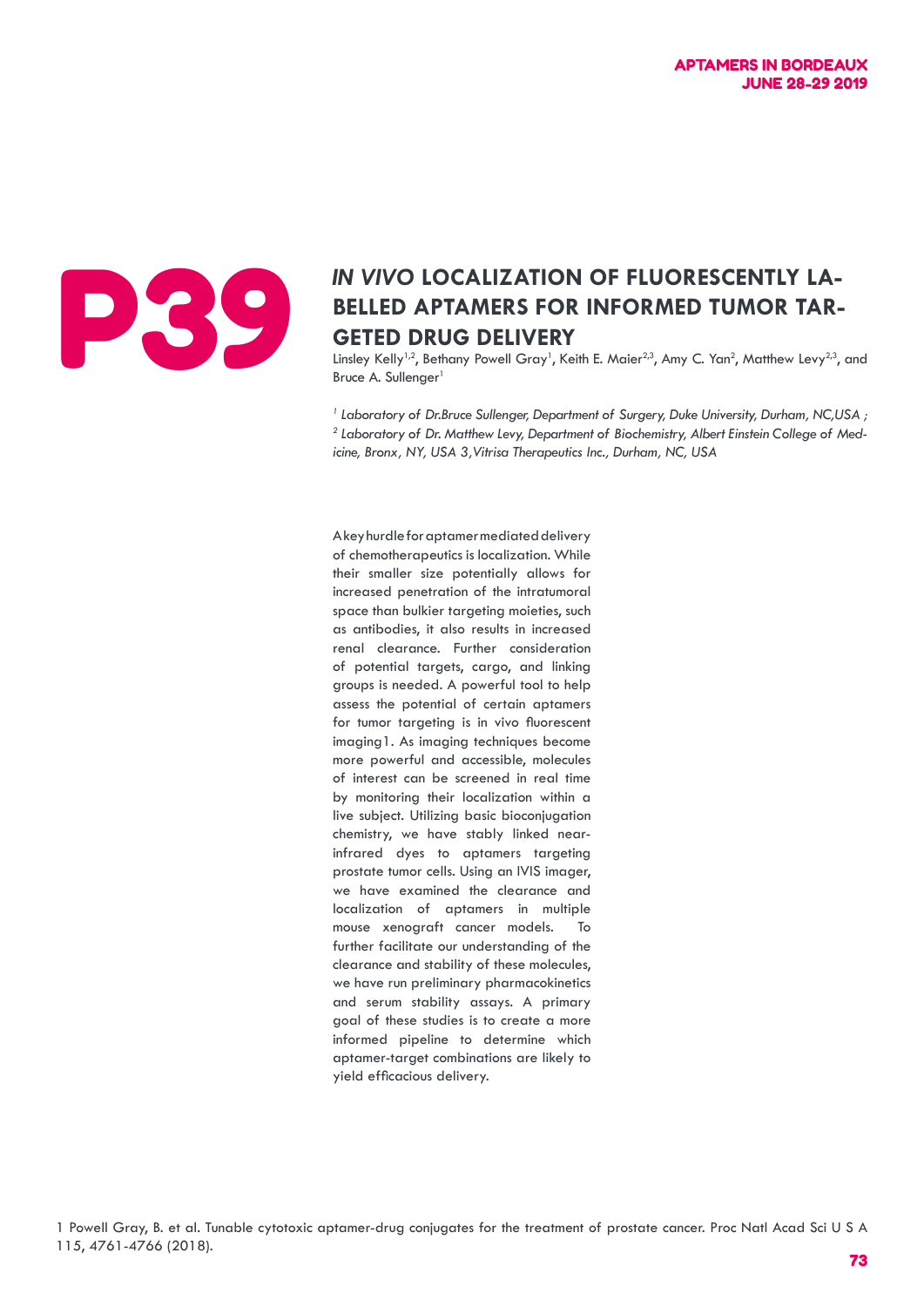# **SELECTIVE TARGETING OF MELANOMA <br>BIOMARKERS WITH DNA APTAMERS**<br>Shujaat Ali<sup>1</sup>, Aya Abouhammoud<sup>2</sup>, Frédéric Saltel<sup>2</sup>, Jean Jacques To<br>*Azéma*<sup>1</sup><br>*ARNA Laboratory, INSERM U1212, CNRS UMR5320, University of L*

# **BIOMARKERS WITH DNA APTAMERS**

Shujaat Ali<sup>1</sup>, Aya Abouhammoud<sup>2</sup>, Frédéric Saltel<sup>2</sup>, Jean Jacques Toulmé<sup>1</sup> and Laurent Azéma<sup>1</sup>

<sup>1</sup> ARNA Laboratory, INSERM U1212, CNRS UMR5320, University of Bordeaux, Bordeaux, *France.*

*2 INSERM U1053, University of Bordeaux, Bordeaux, France.*

*laurent.azema@inserm.fr*

Aptamers are oligonucleotides obtained by a powerful combinatorial method known as Systematic Evolution of Ligands by Exponential Enrichment (SELEX). Aptamers are generated against a wide variety of targets. It binds to its target through 3D conformational structural forms with high affinity and specificity.

Discoidin Domain Receptors (DDRs) have been proposed as a marker of tumor proliferation and invasion in melanoma. Our collaborators demonstrated that DDR1 and DDR2 are over-expressed in A375 melanoma cells in comparison to primary human melanocytes. These receptors are involved in the activation of Matrix Metalloproteinases (MMP2/ MMP9) which are responsible for cell invasion, thus involve in metastasis. In our lab, we have successfully generated DNA aptamer (C25) by Cross-Over SELEX, which specifically binds to DDR1. We further performed a SELEX against DDR1 with doped library of C25. After 5 rounds of Doped SELEX, a strong enrichment of sequences was observed. Based on this result, we selected few candidates which are under evaluation. We are also implementing various SELEX methods in order to generate In-Vivo target specific and resistant aptamer against DDR2.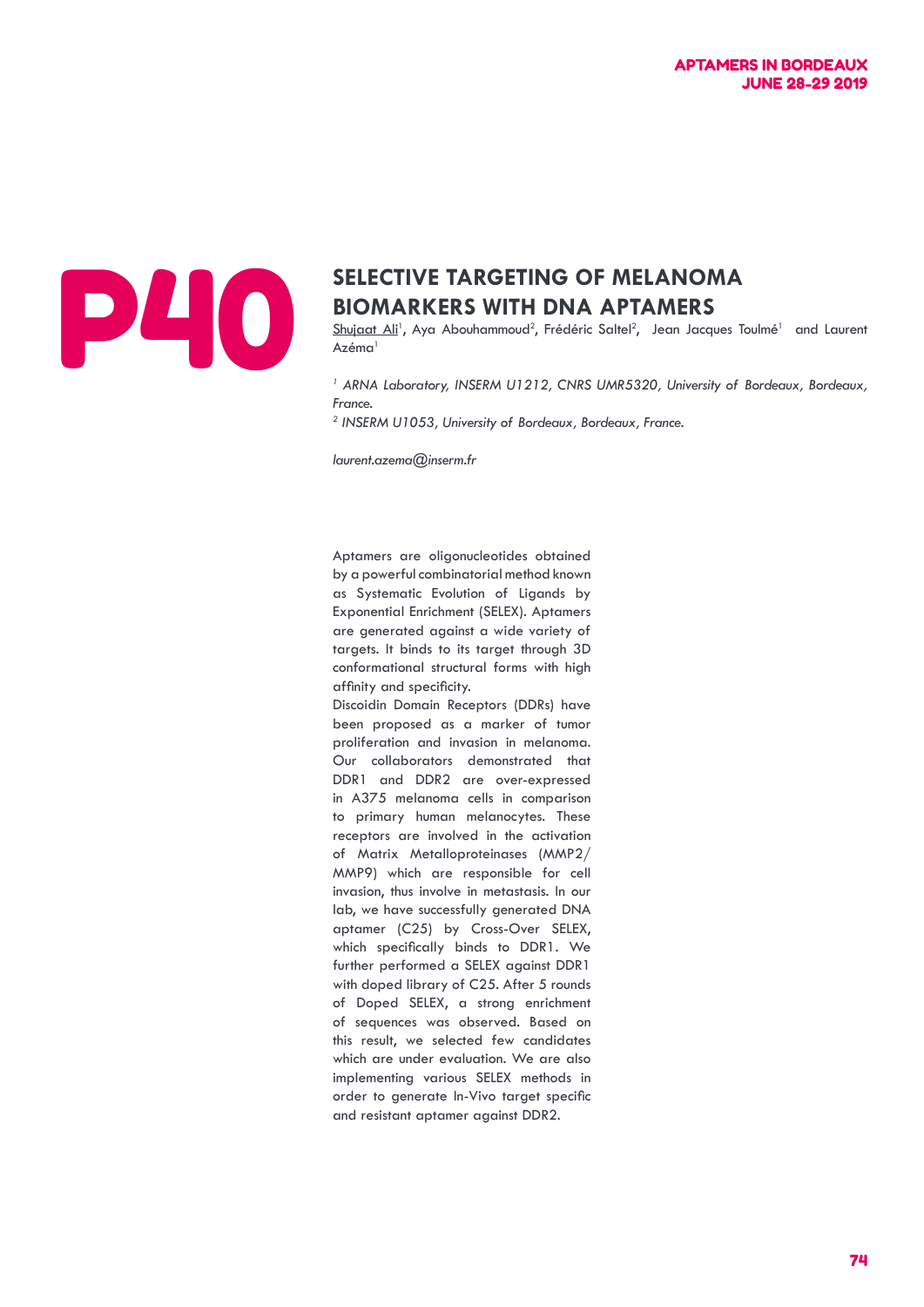# **HIGH-THROUGHPUT SCREENING OF FLUORESCENT<br>
RNA APTAMERS**<br>
<u>Olga Puchta</u><sup>1</sup>, Grzegorz Sobczyk<sup>1</sup>, Graeme Whyte<sup>2</sup>, Janusz Bujnicki<sup>3</sup> and Grzegorz Kudl<br>
<sup>1</sup> Human Genetics Unit, MRC Institue of Genetics & Molecular Medicine **RNA APTAMERS**

<u>Olga Puchta</u><sup>1</sup>, Grzegorz Sobczyk<sup>1</sup>, Graeme Whyte<sup>2</sup>, Janusz Bujnicki<sup>3</sup> and Grzegorz Kudla<sup>1</sup>

<sup>1</sup> Human Genetics Unit, MRC Institue of Genetics & Molecular Medicine , University of Edinburgh, *Edinburgh, Scotland ;* 

<sup>2</sup> Institute of Biological Chemistry, Biophysics and Bioengineering, School of Engineering and *Physical Sciences, Heriot-Watt University, Edinburgh, Scotland;* 

<sup>3</sup> Laboratory Of Bioinformatics And Protein Engineering, International Institute of Molecular *and Cell Biology, Warsaw, Poland*

*olga.puchta@igmm.ed.ac.uk*

The discovery of Green Fluorescent Protein few decades ago has revolutionized the way we do molecular biology research. Today we are witnessing a similar process in the RNA world with the development and utilization of various RNA mimics of the GFP such as Spinach and Broccoli, which bind different chemical fluorophores with high affinity and induce their fluorescence. They can be fused to RNAs expressed in the cell and used for investigation of their localisation and stability in vivo. Here we show how we repurposed commercially available gene expression microarray for high-throughput screening of fluorescent RNAs. We designed a library of all possible single and double mutants of the Broccoli RNA aptamer and a fraction of mutants of Spinach RNA, fused to a different sequence complementary to a specific probe on the microarray.

We used microscope imagining to measure fluorescence of each mutant from library in various conditions: ranges of magnesium, potassium or fluorophore (DFHBI) concentrations, pH and temperature. Collected data allowed us to recapitulate 2D structure of Broccoli - different from prediction by free energy minimization, identify crucial positions involved in forming of G-quadruplexes containing structure (responsible for fluorophore binding) and mutants with shifted emission spectrum. We also noticed interesting lack of correlation between affinity to DFHBI and brightness of the mutants. Among other possibilities such approach will potentially provide a set of well characterised aptamers which can serve as fluorescent intracellular sensors of pH or ions concentration.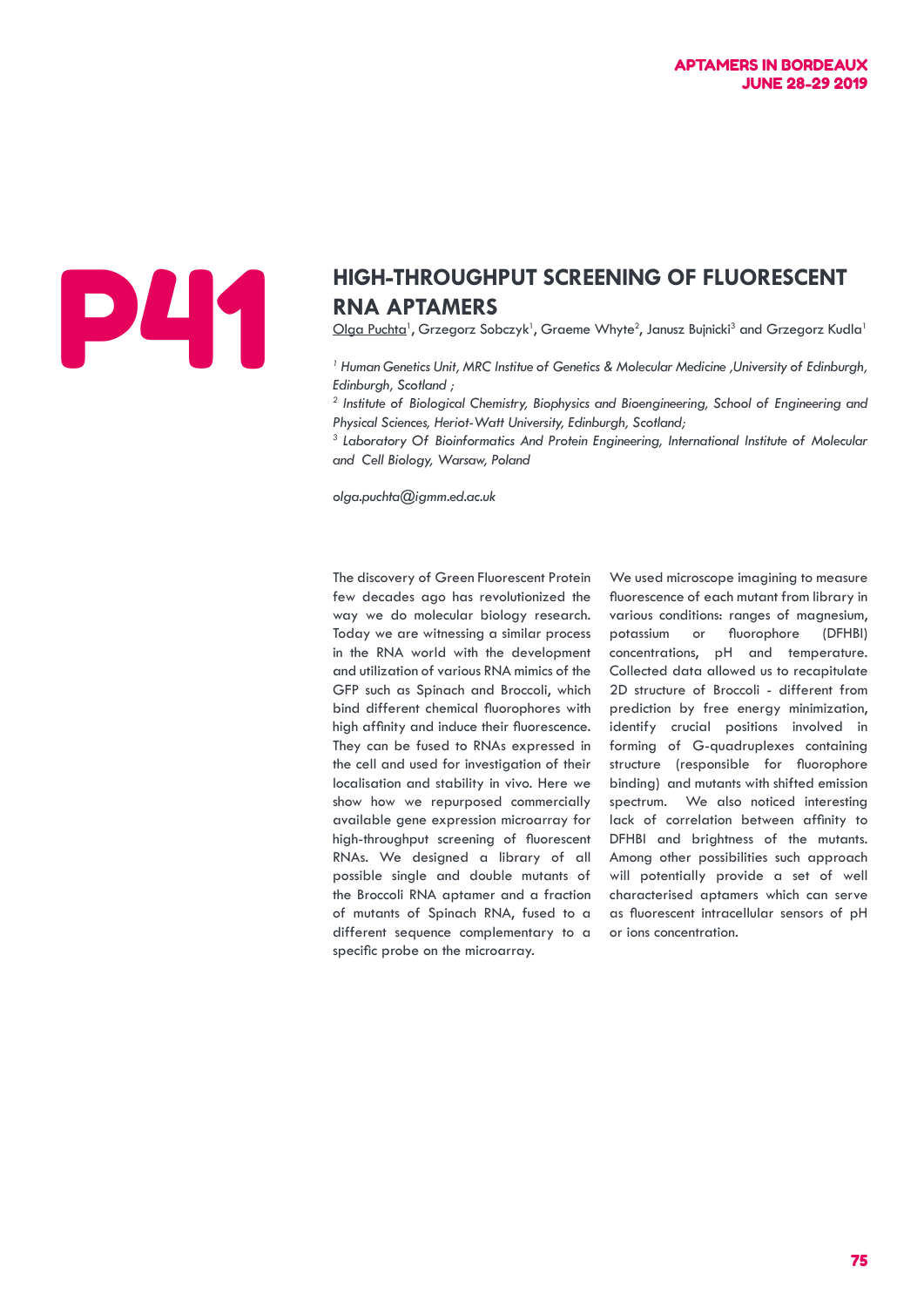

### **DEVELOPMENT OF APTASENSORS BASED ON DNA KISSING COMPLEX FORMATION**

*Eric Dausse1 , Nicolas J. Tourasse1 , Chloé Debarge1 , Romain Delzor1 , Iris Couderc-Enguiale1 , Ezéchiel Romone1 , Laurent Azéma1 and Jean-Jacques Toulmé1, 2*

<sup>1</sup>, ARNA Laboratory, Inserm U1212, CNRS UMR5320, University of Bordeaux, Bordeaux, *France*

*2 Novaptech, Pessac, France* 

*eric.dausse@inserm.fr nicolas.tourasse@inserm.fr*

Several reports have described the use of oligonucleotide aptamers as sensors. Some aptasensors change their structure from an unfolded to a folded state upon the specific binding of their target (usually a small molecule). The conformation switch of the aptamers signs the presence of the target and allows its quantification. Such aptaswitches derived from previously identified aptamers were reported. We developed aptaswitches taking advantage of loop-loop interaction with a hairpin named aptakiss. Both RNA-RNA and RNA-DNA combinations were previously described (Durand et al. Angewandte Chemie 2014; Durand et al. Nucleic Acids Research 2016). The aim of the present study was to develop DNA-DNA aptakiss aptaswitch complexes for nanotechnological applications.

For this purpose, we carried out in vitro selection of DNA kissing complexes using two different procedures, starting from randomized libraries containing either single hairpins or dual hairpins connected by an oligo(dA) tether. High throughput sequencing and bioinformatic analysis of these two selections allowed the identification of DNA hairpins able to form highly stable DNA kissing complexes.

Using RNA-DNA and DNA-DNA aptakissaptaswitch designs we engineered two combinations leading to the formation and to the dissociation of kissing complexes, respectively, upon addition of adenosine. These building blocks are of particular interest for triggered assembly or disassembly of supramolecular nucleic acid scaffolds.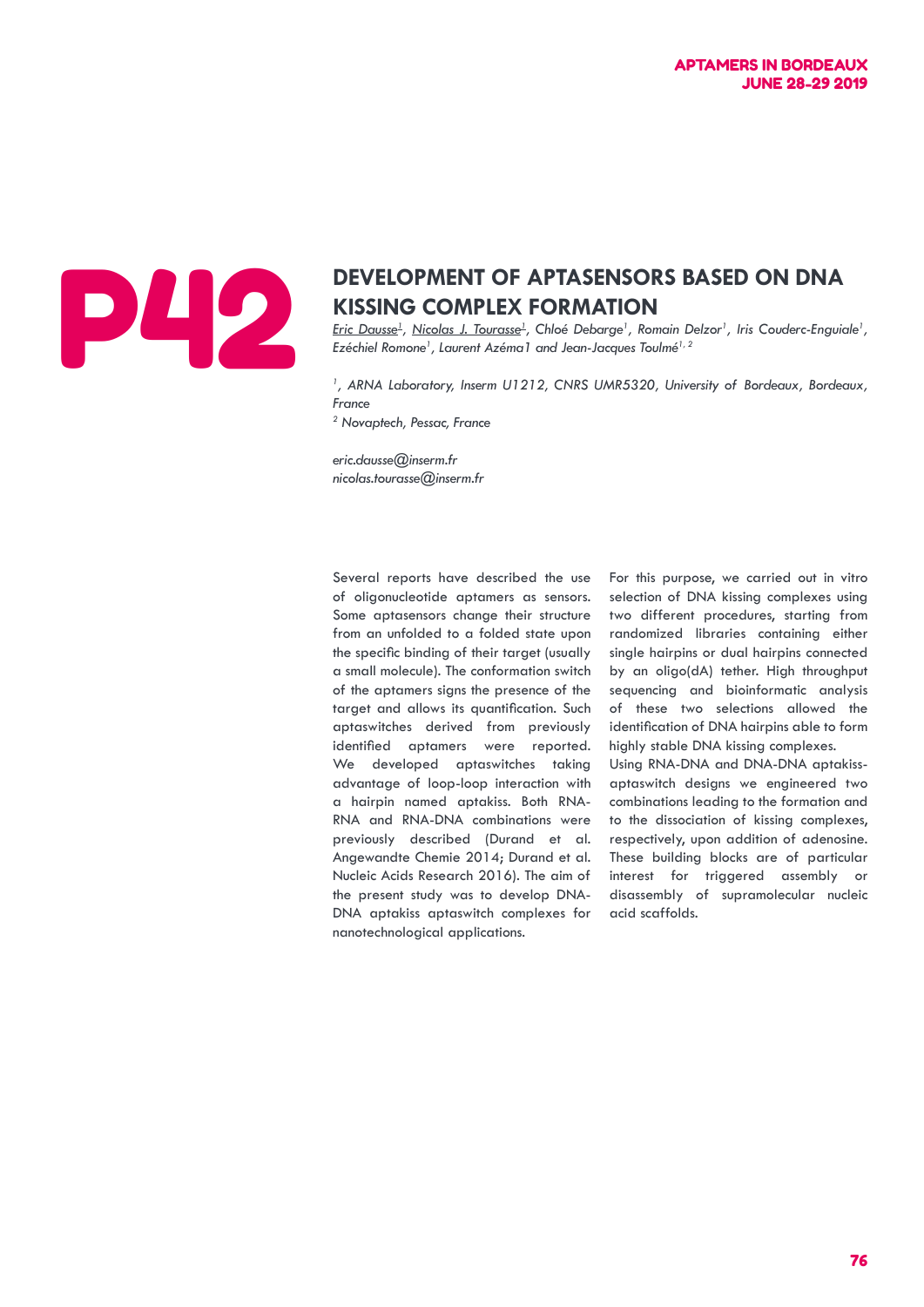

### **APTAMER DEVELOPMENT AGAINST PLASMODIUM**<br> **P43 APTAMER DEVELOPMENT AGAINST PLASMODIUM**<br> **SELECTIVE DETECTION OF MALARIA SUBSPECIES**<br>
Shane Patrick Flanagan<sup>1</sup>, Ronen Fogel<sup>1</sup> and Janice Limson<sup>1</sup> **VIVAX LACTATE DEHYDROGENASE FOR THE SELECTIVE DETECTION OF MALARIA SUBSPECIES**

Shane Patrick Flanagan<sup>1</sup>, Ronen Fogel<sup>1</sup> and Janice Limson<sup>1</sup>

<sup>1</sup> BioSens Laboratory, Biotechnology Innovation Centre, Rhodes University, Grahamstown, South *Africa*

*J.limson@ru.ac.za*

Malaria, a major infectious disease caused by Plasmodium parasites, remains a major cause of morbidity in developing countries and a health risk to millions travelling through endemic regions each year. Among the five Plasmodium species known to infect humans, P. vivax and P. falciparum are the most widespread causes of malaria. While P. vivax is rarely life-threatening, liver dormant parasites lead to relapse infections not prevented by typical malaria prophylaxis. Separately, P. falciparum malaria may be fatal if treatment is delayed after the onset of symptoms. Treatment of each infection type requires rapid, accurate and inexpensive diagnostic testing able to differentiate between Plasmodium species.

Antibody-based rapid diagnostics tests (RDT) developed to detect malarial metabolic enzymes: aldolase, histidinerich-protein-2 (HRP-2) and Plasmodiumspecific lactate dehydrogenase (pLDH) offer a realistic point-of-care approach to malaria diagnosis at low cost. Separate from aldalose- and HRP2-based tests, pLDH RDTs detect all human-infecting malaria species, are not limited by antigen expression or genetic polymorphism and may be used to measure drug sensitivity against malaria. In addition, sufficient differences in P. falciparum and P. vivax LDH antigenicity have allowed for the differential detection of the two malarial species. Current pLDH RDTs utilizing antibody-based detection are not without limitations, exhibiting decreased sensitivity at low parasite densities, low thermal stability, and a high cost of production.

Oligonucleotide aptamer-based recognition of pLDH has made strides to overcome these difficulties and currently enable preferential detection of P. falciparum LDH over P. vivax variants. To extend aptamer-based differentiation of pLDH detection, the work herein describes the generation of aptamers evolved against a P.vivax LDH species-specific peptide epitope and whole recombinant protein. Aptamer selection combined stringent counter-selection SELEX, highthroughput sequencing of each enrichment round, and magnetic-bead binding assays to identify sequences of high affinity and specificity to P.vivax LDH. The selected aptamers hold promise as biorecognition elements in malaria diagnostic devices for the detection and differentiation of P. vivax malaria infections.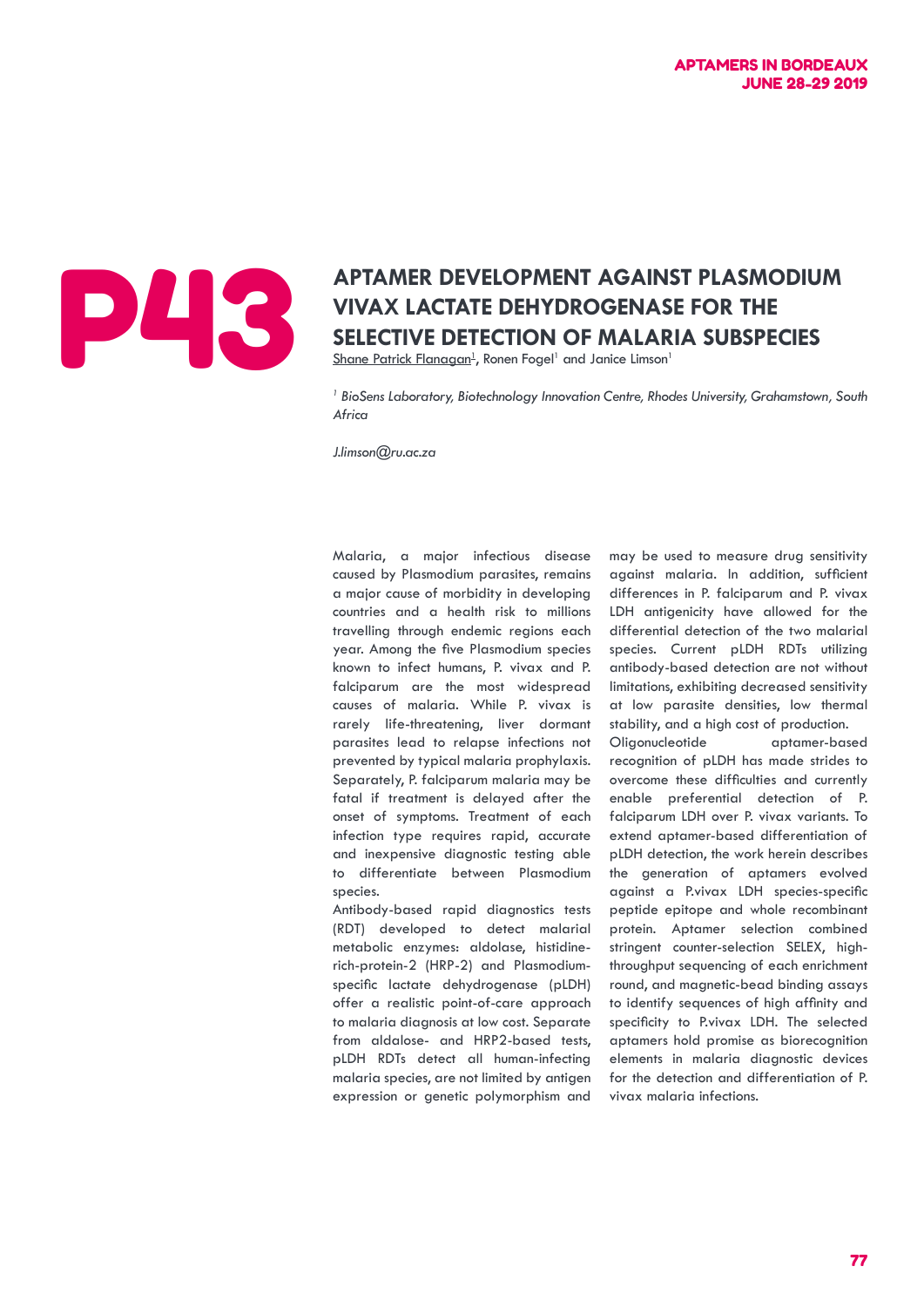### **A NOVEL SINGLE DNA APTASENSOR FOR WATER QUALITY MONITORING**<br>Diana Soukarié<sup>1</sup>, Catherine Tardin<sup>1</sup>, Vincent Ecochard<sup>1</sup>, Laurence Salomé<sup>1</sup> **QUALITY MONITORING**

Diana Soukarié*<sup>1</sup>* , Catherine Tardin*<sup>1</sup>* , Vincent Ecochard*<sup>1</sup>* , Laurence Salomé*<sup>1</sup>*

*1 Institut de Pharmacologie et de Biologie Structura1e, UPS/CNRS UMR 5089, Toulouse, France*

*laurence.salome@ipbs.fr*

 As water pollution is ever increasing, and emerging contaminants are added to the European Community watch list, novel methods for water quality monitoring are needed. Sensitivity, robustness, rapidity and multiplex functionality are among the most crucial criteria for the detection and monitoring of these contaminants. With a view to fulfill these needs, we develop an aptasensor combining our original single DNA biochip with aptamers.

This biochip is based on the Tethered Particle Motion technique. Beads tethered to spots patterned on a glass slide through single DNA molecules undergo Brownian motion in a flow cell. The amplitude of motion of the beads, which is function of the DNA tether effective length, is monitored using video-microscopy and image analysis. This powerful tool is used to study the conformational dynamics of DNA molecules (1, 2).

Combined to recognition molecules our biochip could constitute a specific and sensitive biosensor. We chose to work with

aptamers for their numerous advantages over other molecules like antibodies, namely that they are more stable and easily functionalized.

To obtain a first proof-of-concept we chose the two thrombin aptamers, HD1 and HD22, both thoroughly described in the literature and widely used for the development of biosensors. We designed different configuration assays, inspired by ELISA tests. The HD22 aptamer is grafted on the DNA tether, and the beads coated with either the HD1 aptamer for a "sandwich" assay, or a partially complementary oligonucleotide to HD22 in a "competition" test. As the specific target is recognized, a significant change in the motion amplitude of the beads is expected.

We obtained the full validation of both assays. This marks a decisive step towards the development of a generic platform with a broad panel of possible uses in the fields of water pollution monitoring, defense, food safety, and health care.

(1): Plénat T, Tardin C et al., High-throughput single-molecule analysis of DNA-protein interactions by Tethered Particle Motion. Nucleic Acids Research 40, e89 (2012).

(2): Patent n° FR 1057031 filed September 3rd, 2010,

"Biopuces pour l'analyse de la dynamique de molécules d'acide nucléique" ; extension PCT/EP 2 611 940 B1, on Apr 8, 2015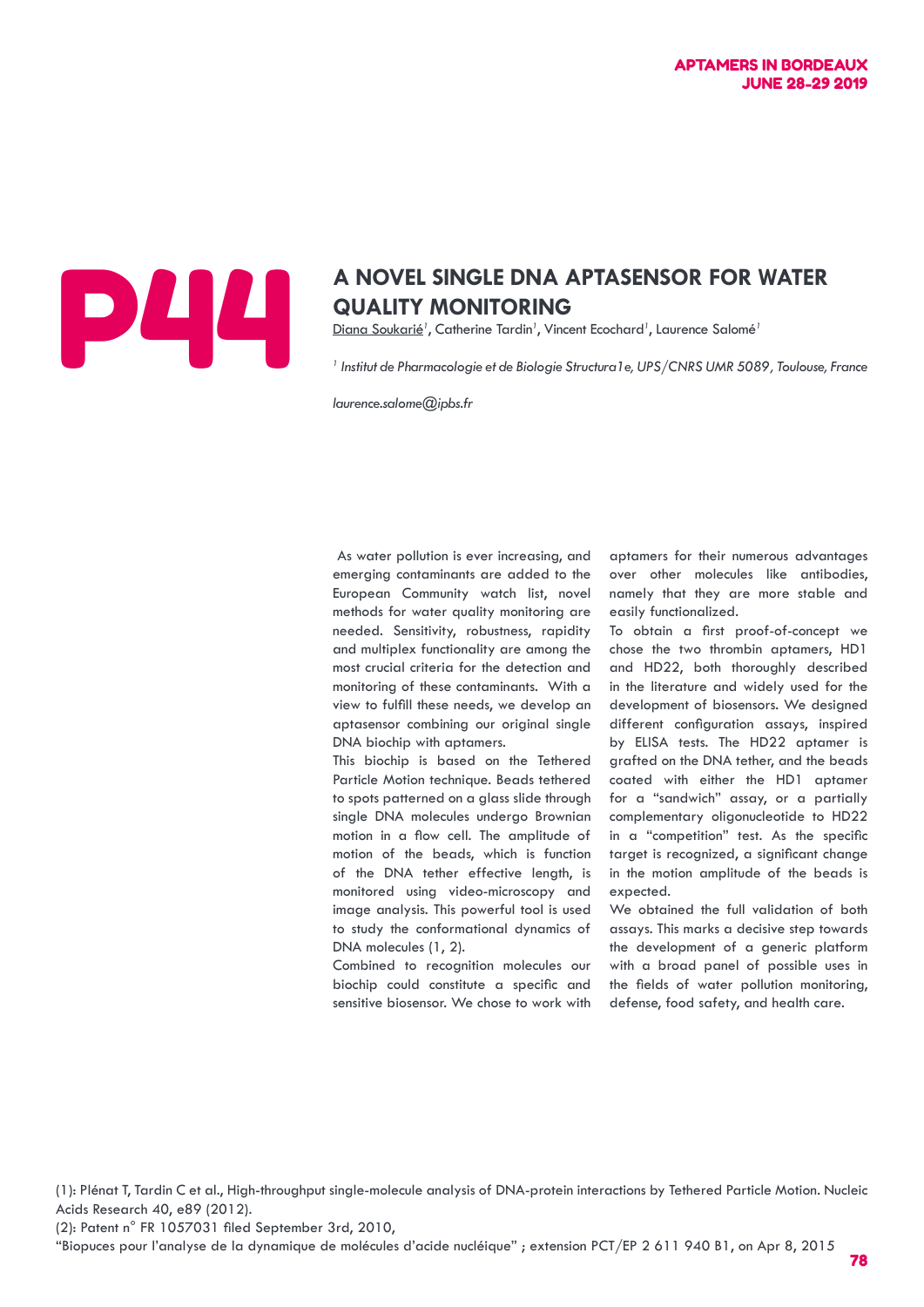

# **DNA APTAMERS**

<u>Laurent Azéma</u><sup>1</sup>, Shujaat Ali<sup>1</sup>, Alexis Lodé<sup>1</sup>, Frédéric Saltel<sup>2</sup> and Jean-Jacques Toulmé<sup>3</sup>

- <sup>1</sup> ARNA-INSERM U1212-University of Bordeaux-France
- *2 BARiTon INSERM U1053\_University of Bordeaux-France*

*3 Novaptech-Pessac-France*

*Laurent.azema@u-bordeaux.fr*

Melanoma is the cause of the majority of deaths from skin cancers. The prognosis for patients with a metastatic evolution of the disease is poor. Moreover, according to projections melanoma incidence will increase in the coming decades. It is crucial to find new targets and develop alternative strategies to treat patients.

Melanoma aggressiveness is mostly consecutive to tumor invasion of the neighboring parenchyma. During invasion, cancer cells use invasive and proteolytic structures called invadosomes to invade the surrounding extracellular matrix (ECM)– rich stroma and tissues. Invadosomes are dynamic subcellular structures composed of actin microdomains formed at the contact of ECM and able to degrade ECM elements. Collaborators have recently highlighted a new, linear, organization of invadosomes that form when cells are seeded on type I collagen fibrils, a major component of dermis. It has been also demonstrated that the discoidin domain receptor 1 (DDR1) controls the formation

and activity of linear invadosomes in different cancer cells, independently of its tyrosine kinase activity.

The DDR receptor family belongs to the large group of receptor tyrosine kinases and is composed of two members, DDR1 and DDR2. DDRs only bind collagens in their native physiological triple-helical conformation. The DDRs are considered as collagen sensors, but also participate in many cellular processes including cell proliferation and adhesion. A number of recent studies have shown that DDRs are often upregulated in various cancers, such as breast, lung or colorectal cancers, making them a target of interest to develop theranostics tools.

Our team has developed a DNA aptamer targeting DDR1 extracellular domain. The communication will present our selection protocol, which involves alternative supports for candidate sorting and the use of massive parallel sequencing and doped-selex to shorten the selection progress.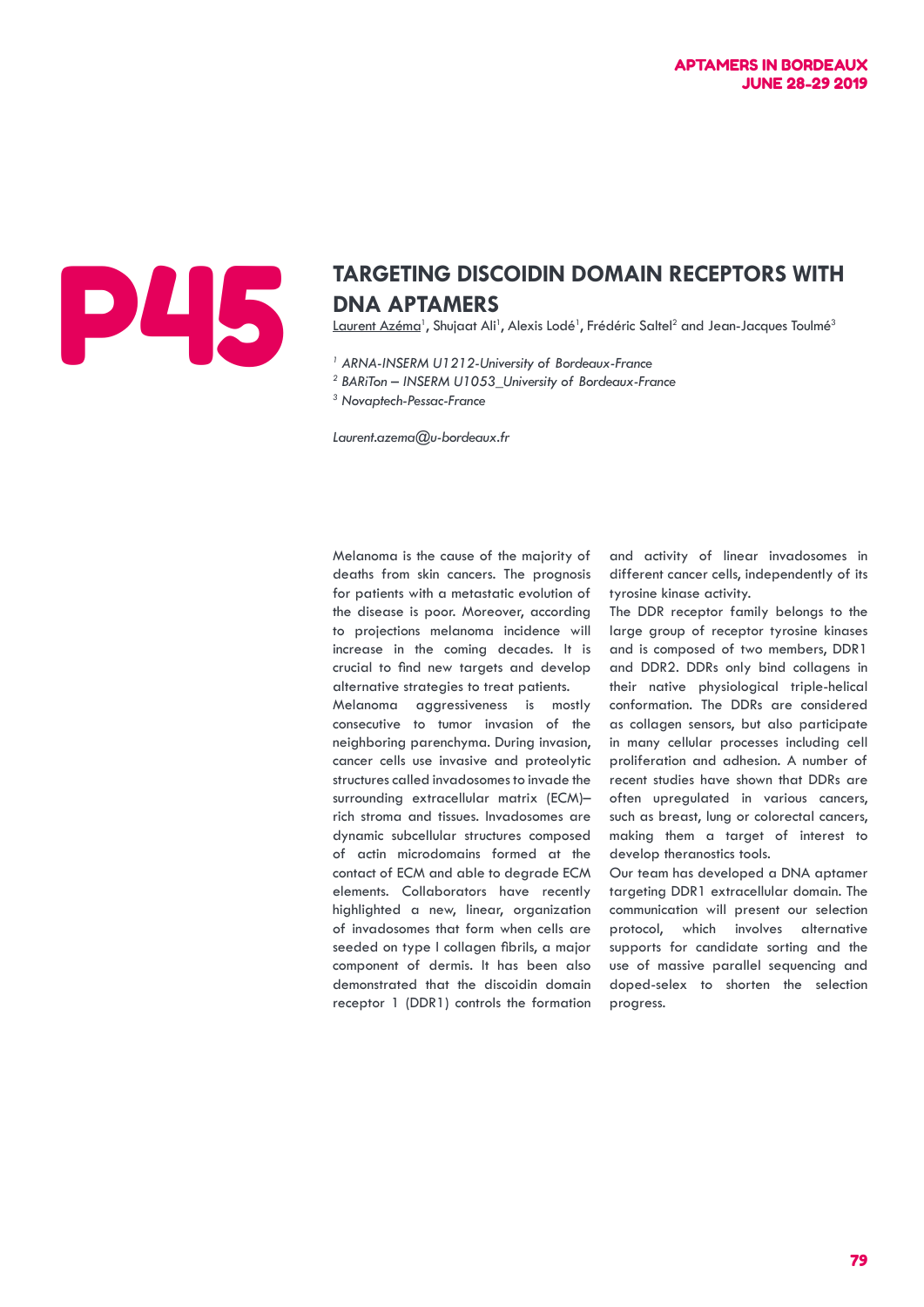### **A NEW SURFACE DNA-BASED BIOSENSOR ASSAY<br>FOR THE KINETIC CHARACTERIZATION OF<br>APTAMER FOLDING AND INTERACTIONS**<br>Internet Ponzo<sup>1</sup>, Nena Matscheko<sup>1</sup>, Friederike M. Möller<sup>1</sup> **FOR THE KINETIC CHARACTERIZATION OF APTAMER FOLDING AND INTERACTIONS**

<u>Irene Ponzo</u><sup>1</sup>, Nena Matscheko<sup>1</sup>, Friederike M. Möller<sup>1</sup>

<sup>1</sup> Dynamic Biosensors GmbH, Lochhamer Str. 15, 82152 Martinsried, Germany

*ponzo@dynamic-biosensors.com*

Therapeutic and diagnostic nucleic acid aptamers are designed to bind tightly and specifically to their target. To obtain a deeper understanding of the binding behavior of aptamers, structural and kinetic analyses of aptamer interactions gain more and more importance. Here, we show how the DNA-based switchSENSE biosensor enables the detailed kinetic characterization of aptamer folding and interactions with proteins, small molecules and even ions (kon, koff, KD) using the well-characterized thrombin-bindingaptamer (TBA) as a model system. By observing the conformational change

induced by cations in real time, we resolve the folding kinetics of the aptamer, and find that the affinity for potassium (kon  $=$ 15 M-1s-1, koff =  $0.1$  s-1, KD = 8mM) is one magnitude higher than for other ions. We find that thrombin binds to its aptamer with an extremely fast on-rate and a KD in the pM range (kon  $=$  4 x 108 M-1s-1, koff = 6 x 10-2 s-1, KD = 154 pM) in the presence of potassium. Thereby, we achieve an unprecedented fit quality by applying very fast flow rates and low surface densities, which prevents artifacts from mass-transport limitation. In agreement with expectations from literature and our ion-induced folding observations, we find a strong dependence of the thrombin-TBA interaction on type and concentration of the present cations. Easy regeneration of the sensor surface by hybridization and a quick exchange of analytes allows to test the structure and sequence specificity of protein targets. Reversing the assay by immobilizing the target protein, further facilitates aptamer screening. In conclusion, we show that switchSENSE technology can provide detailed kinetic and structural insights about aptamer folding and interactions.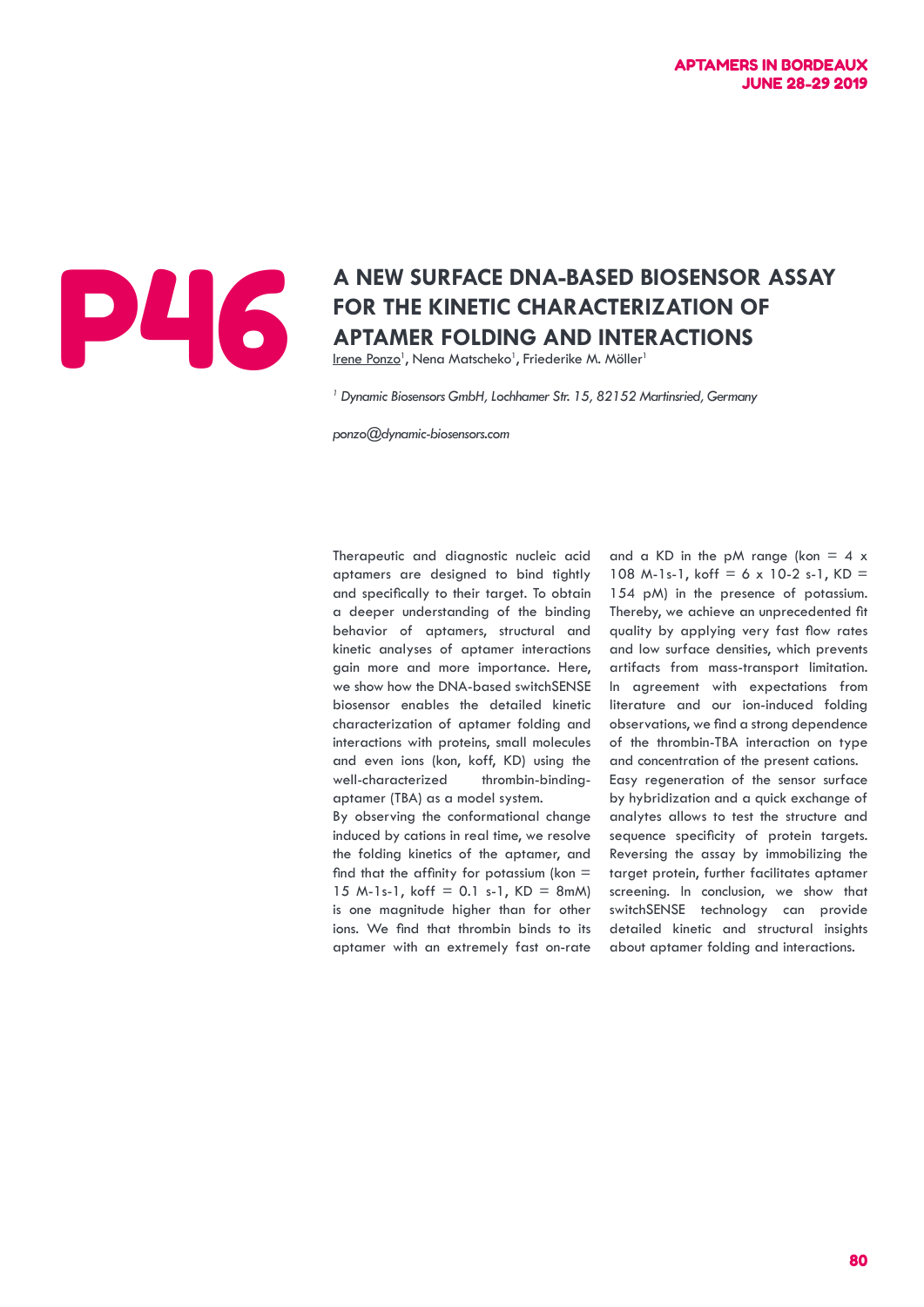

# **TOOL FOR HEAVY METALS DETECTION**

Anna N. Berlina<sup>1</sup>, Anatoly V. Zherdev<sup>1</sup>, Boris B. Dzantiev<sup>1</sup>

<sup>1</sup> A.N. Bach Institute of Biochemistry, Research Center of Biotechnology of the Russian Academy of *Sciences, Moscow, Russia*

*berlina.anna@gmail.com*

In recent years, oligonucleotides have been widely used as the receptor molecules for heavy metals detection in environmental monitoring. However, the question of their selectivity is still open especially when detection of target ions happens in presence of other ones. In present work, analytical methods based on the use of conjugated aptamers with gold nanoparticles were characterized on specificity. To provide experimental work, the chosen oligonucleotides (poly-C, poly-T and G,T-rich aptamers) were conjugated with gold nanoparticles with average diameter of 31.1±4.0 nm. The resulting conjugates interacted with heavy metal ions. The interaction was confirmed by spectrophotometry (changing optical density of aggregated gold nanoparticles at 595 and 620 nm) and transmission electron microscopy. Spectrophotometry was chosen as the registration method due to surface plasmon resonance of gold nanoparticles. The selectivity of lead determination has been established by the replacement of the target ions with other ions at the concentrations close to the real environmental conditions (from 10 ng/ mL to 1 mg/mL). The advantages of the proposed approach, which determine its practical relevance, are rapidity (duration of the analysis is 1 min), easy analysis and simple visual evaluation of the obtained results.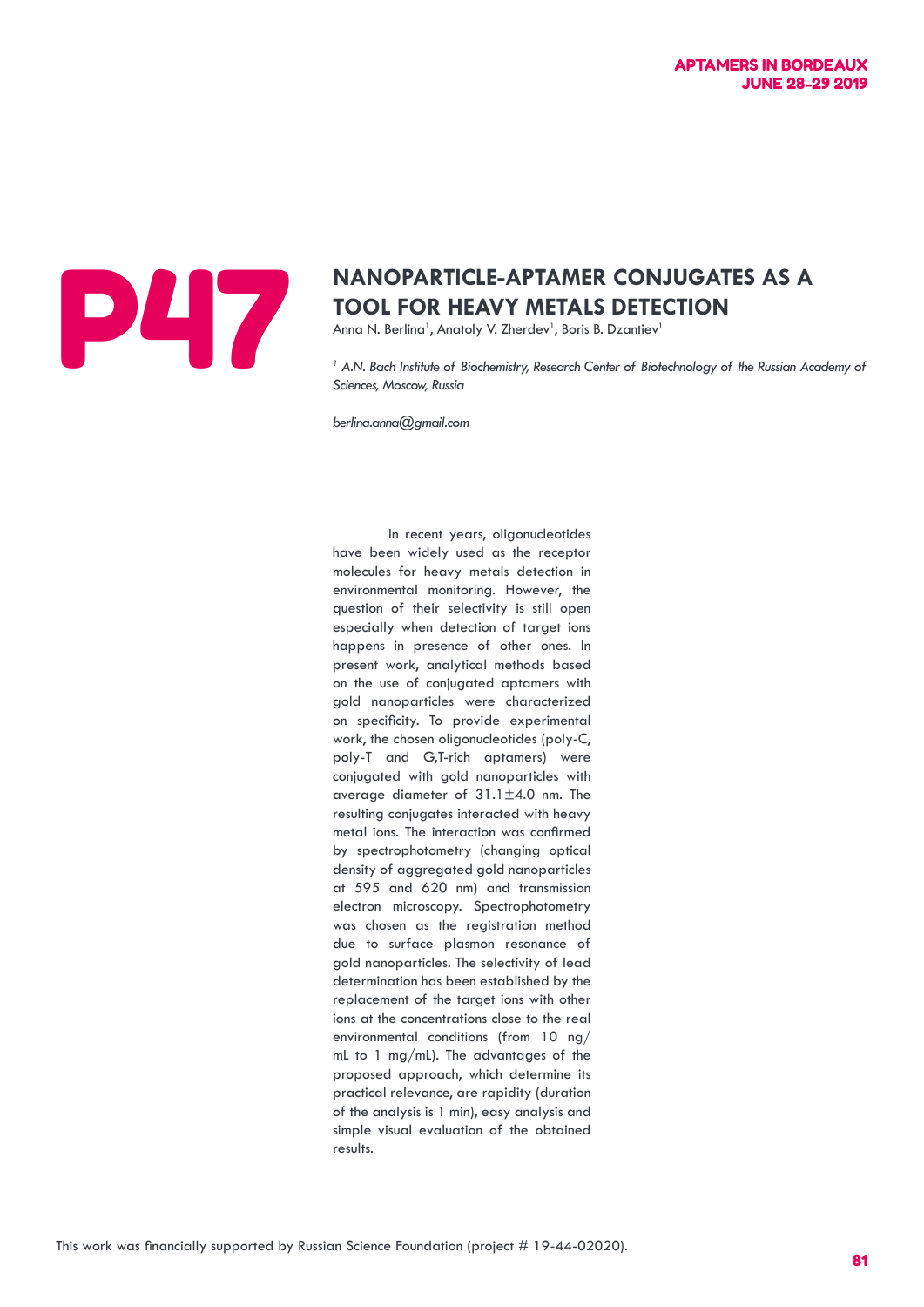# **EFFECT-DIRECTED IN-VITRO EVOLUTION**

**DISCOVERY OF TUMORICIDAL DNA APTAMERS BY**<br> **EFFECT-DIRECTED IN-VITRO EVOLUTION**<br>
Noam Mamet<sup>1,2,6</sup>, Yaniv Amir<sup>3,6,7</sup>, Erez Lavi<sup>3,6</sup>, Liron Bassali<sup>1</sup>, Gil Harari<sup>1</sup>, Itai Rusinek<sup>1</sup>,<br>
Nir Skalka<sup>3</sup>, Elinor Debby<sup>3</sup>, Mor Noam Mamet<sup>1,2,6</sup>, Yaniv Amir<sup>3,6,7</sup>, Erez Lavi<sup>3,6</sup>, Liron Bassali<sup>1</sup>, Gil Harari<sup>1</sup>, Itai Rusinek<sup>1</sup>, Nir Skalka<sup>3</sup>, Elinor Debby<sup>3</sup>, Mor Greenberg<sup>1</sup>, Adva Zamir<sup>1</sup>, Anastasia Paz<sup>3</sup>, Neria Reiss<sup>3</sup>, Gil Loewenthal<sup>1</sup>, Irit Avivi<sup>4</sup>, Avichai Shimoni<sup>5</sup>, Guy Neev<sup>3</sup>, Almogit Abu-Horowitz<sup>1</sup>, Ido Bachelet<sup>1,7</sup>

- *1 Augmanity, Rehovot, Israel. Website: http://augm.com*
- <sup>2</sup> Faculty of Life Sciences, Bar-Ilan University, Ramat-Gan, Israel
- *3 Aummune, Tel Aviv Sourasky Medical Center, Tel Aviv, Israel. Website: http://aummune.com*
- *4 Department of Hematology, Sourasky Medical Center, Tel Aviv, Israel*
- *5 Department of Hematology, Sheba-Tel Hashomer Medical Center, Ramat-Gan, Israel*
- *6 These authors contributed equally to this work*
- *7 Corresponding author*

### *ido@augm.com, yaniv@aummune.tech*

Our current model of drug discovery is challenged by the relative ineffectiveness of drugs against highly variable and rapidly evolving diseases and their relatively high incidence of adverse effects due to poor selectivity. Here we describe a robust and reproducible platform which could potentially address these limitations. The platform enables rapid, de-novo discovery of DNA aptamers evolved invitro to exert specific biological effects on target cells. Unlike conventional aptamers, which are selected by their ligand binding capacity, this platform is driven directly by therapeutic effect and selectivity towards target vs negative target cells. The process could, therefore, operate without any a-priori knowledge (e.g. mutations, biomarker expression, or known drug

resistance) of the target. We report the discovery of DNA aptamers with direct and selective cytotoxicity towards several tumor cell lines as well as primary, patientderived solid and hematological tumors, some with chemotherapy resistance. Aptamers discovered by this platform exhibited favorable biodistribution in animals, persistence in target tumors up to 48 hours after injection, and safety in human blood. These aptamers showed remarkable efficacy in-vivo as well as ex-vivo in freshly obtained, 3D cultured human tumors resistant to multiple chemotherapies. With further improvement, these findings could lead to a drug discovery model which is targettailored, mechanism-flexible, and nearly on-demand.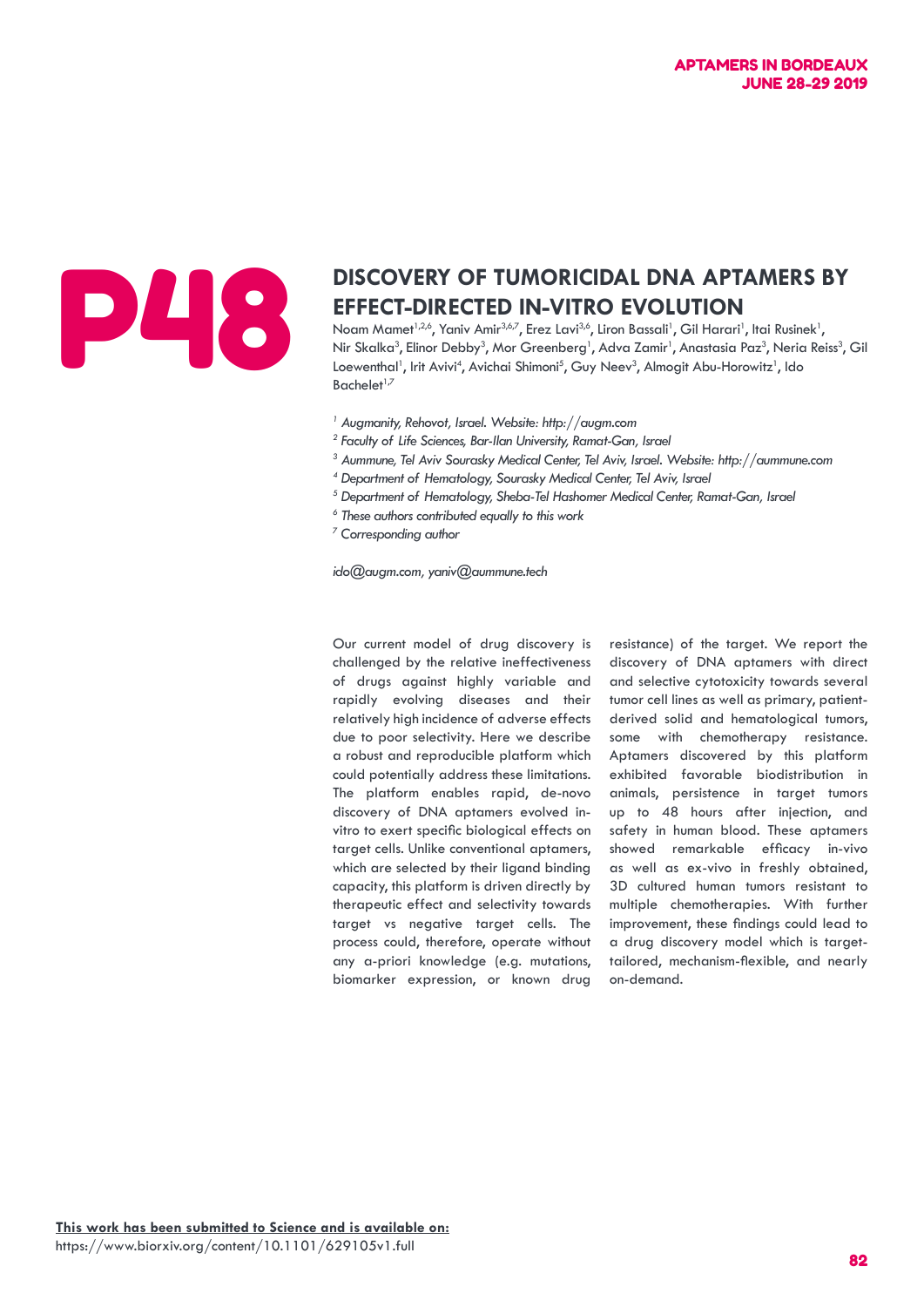### MULTIPLEX DETECTION OF SMALL MOLECULES COM-<br>BINING APTAMERS KISSING COMPLEX AND SURFACE PLASMON RESONANCE IMAGING TECHNOL-**BINING APTAMERS KISSING COMPLEX AND SUR-FACE PLASMON RESONANCE IMAGING TECHNOL-OGY: CHALLENGING ON THE RAPIDITY AND THE SENSITIVITY**

Karen Mercier<sup>1</sup>, Chloé Debarge<sup>2</sup>, Jean-Jacques Toulmé<sup>2,3</sup> and <u>Chiraz Frydman<del>'</del></u>

*1 HORIBA Scientific, Palaiseau, France*

*2 Novaptech, Pessac, France*

*3 University of Bordeaux, France*

*Chiraz.frydman@horiba.com*

Detection of small molecules such as toxins and pesticides, can have high impact on the quality control process in agri-food industry and by consequence on the human being health. Food sample is one of the most challenging material to be analysed. Many analytical approaches are investigated in order to reach more and more sensitivity in the shortest time. In the following work a proof of concept has been established to demonstrate the detection of small molecules in multiplex format and in label-free way. Indeed, an aptaswitch designed to be specific to the adenosine nucleoside was immobilized on a SPRi-Biochip and analysis of its binding with adenosine and its specific aptakiss was monitored by a Surface Plasmon Resonance imaging (SPRi) system. Thanks to the multiplexing feature of this technique, it can easily be extended to multiple different aptaswitches immobilized on a single biochip.

Aptaswitch is a special aptamer design that folds into a hairpin shape upon binding to its target molecule. The aptaswitch-target complex is specifically recognized by an RNA hairpin named aptakiss through looploop or kissing interactions.

The choice of SPRi technique is mainly driven by the advantages to study molecule binding in label-free and multiplex conditions. This leads to reduce the time analysis and thus the cost of the measurement. Nevertheless, its performances are limited for small molecules detection and very low target concentration. Aptamer kissing complexes strategy can especially help SPRi in increasing the sensitivity detection, as the formation of the complexes will amplify the signal by adding molecular weight.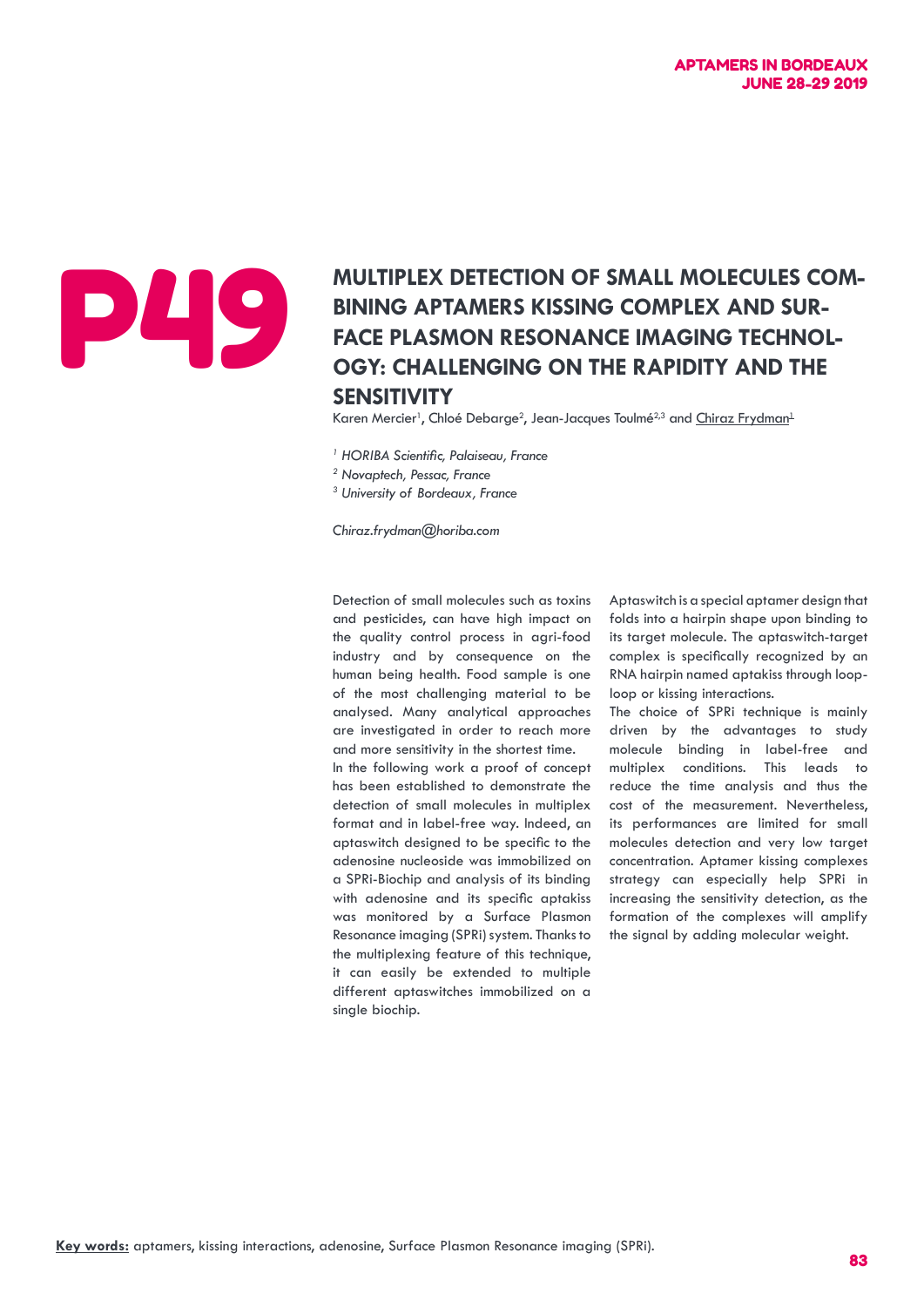## **IDENTIFICATION OF DNA APTAMERS AGAINST<br>PLASMODIUM FALCIPARUM<br>Elena Lantero<sup>12</sup>, Alexandros Belavilas<sup>12</sup>, Arnau Biosca<sup>12</sup>, Ernest Moles<sup>12</sup>, Miriam<br>Xavier Fernàndez-Busquets<sup>1,2,3</sup> PLASMODIUM FALCIPARUM**

Elena Lantero<sup>1,2</sup>, Alexandros Belavilas<sup>1,2</sup>, Arnau Biosca<sup>1,2</sup>, Ernest Moles<sup>1,2</sup>, Miriam Ramírez<sup>2</sup>, Xavier Fernàndez-Busquets<sup>1,2,3</sup>

<sup>1</sup> Nanomalaria Group, Institute for Bioengineering of Catalonia (IBEC), Barcelona, Spain;

<sup>2</sup> Nanomalaria Group, Barcelona Institute for Global Health (ISGlobal), Barcelona, Spain;

*3 Nanoscience and Nanotechnology Institute (IN2UB, Universitat de Barcelona), Barcelona, Spain*

*elantero@ibecbarcelona.eu*

Malaria still remains as one of the main causes of mortality in many developing countries. Caused by parasitic infection of Plasmodium species, the current diagnostic gold standard is light microscopy of peripheral blood smears, which is time and labor intensive, and needs prepared personnel. Alternatively, antigen-based rapid tests have limited sensitivity and do not provide quantitative measure; and PCR-based molecular methods, although sensitive, demand for highly trained personnel and costly reactives. Accordingly, malaria massive screening will require new rapid, sensitive, simple and economically affordable methods, able to detect even asymptomatic infected patients and low-density infections, and such goals demand screening for new bioreceptors. Antibody production often involves the use of laboratory animals and is time-consuming and costly, especially when the target is Plasmodium, whose variable antigen expression complicates the development of long-lived biomarkers. To circumvent these obstacles we have applied the Systematic Evolution of Ligands by EXponential enrichment (SELEX) method to the rapid identification of DNA aptamers against Plasmodium-infected red blood cells (pRBCs). Aptamers are expected to display higher dry-storage and lyophilisation stability than antibodies, being certainly suitable biomarkers for diagnostic applications. Five 70 bp-long ssDNA sequences with highly specific binding of fixed pRBCs versus non-infected erythrocytes have been identified.

**Acknowledgments:** This work was supported by: (i) grants BIO2014-52872-R and RTI2018-094579-B-I00 from the Ministerio de Ciencia, Innovación y Universidades, Spain, which included FEDER funds, and (ii) grant 2014-SGR-938 from the Generalitat de Catalunya, Spain. ISGlobal and IBEC are members of the CERCA Programme, Generalitat de Catalunya.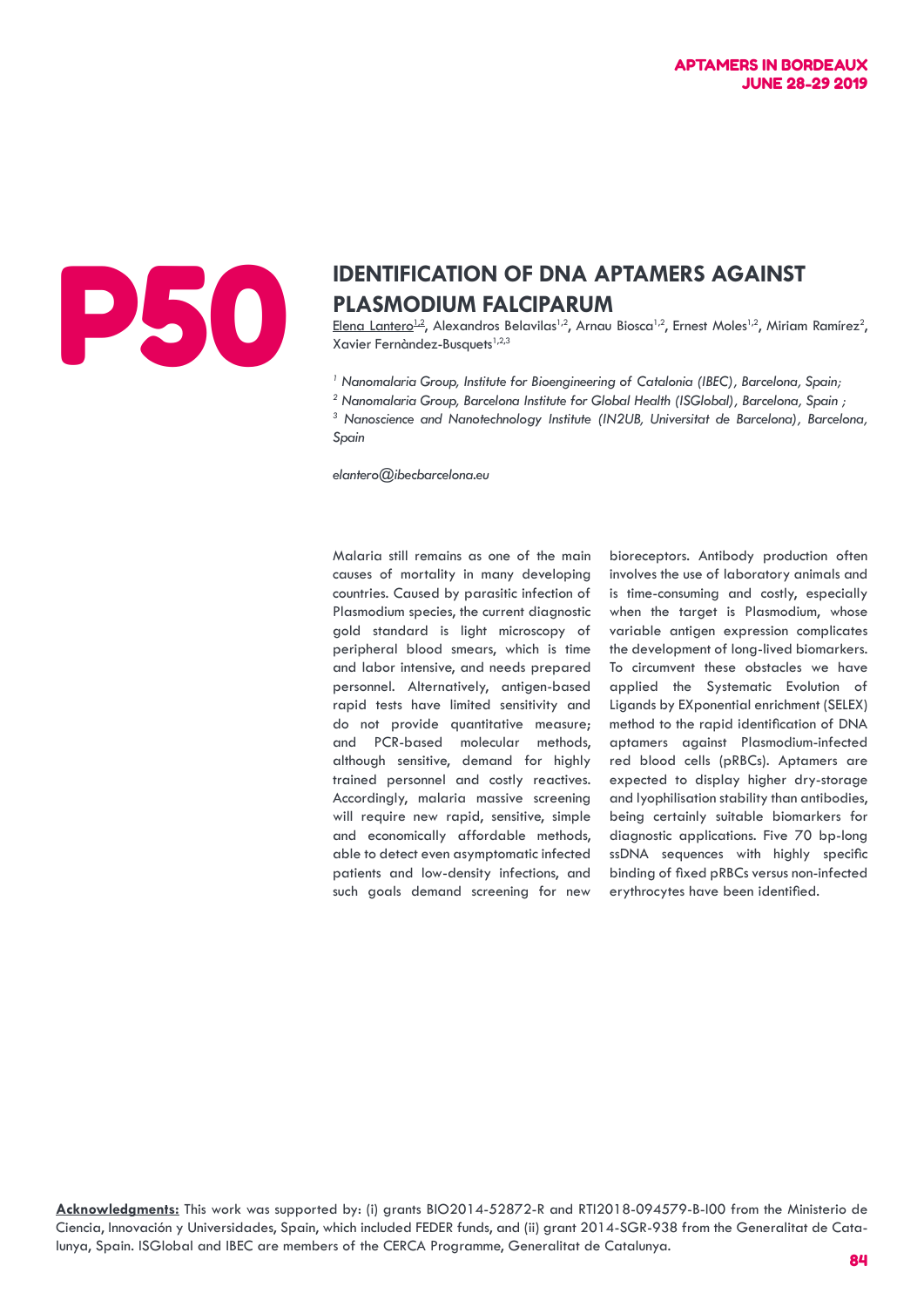### THE USE OF HT-SELEX TO INVESTIGATE THE EFFECT OF DIFFERENT SELECTION STRATEGRES FOR SM **EFFECT OF DIFFERENT SELECTION STRATEGIES ON THE DEVELOPMENT OF APTAMERS FOR SMALL MOLECULES**

Zak Murray<sup>1</sup>, Shalen Kumar<sup>2</sup>, Kelly Campen<sup>2</sup>, Matire Ward<sup>1</sup>, Andrew Kinghorn<sup>3</sup>, Valerie Guieu<sup>4</sup> & Janet Pitman<sup>1</sup>

<sup>1</sup> Pitman Laboratory, School of Biological Sciences, Victoria University of Wellington, Wellington, *New Zealand ;*

*2 Auramer Bio Limited, Wellington, New Zealand ;*

<sup>3</sup> School of Biomedical Sciences, LKS Faculty of Medicine, The University of Hong Kong;

*<sup>4</sup>Departement de Pharmacochimie Moléculaire, Université Grenoble Alpes*

*zak.murray@vuw.ac.nz*

Selecting high-affinity nucleic acid aptamers for small molecule targets is inherently challenging. The development of high-throughput sequencing technologies has enabled researchers to investigate the effect of different selection parameters on the in vitro evolution of a nucleic acid library. Herein, we use high-throughput SELEX (HT-SELEX) to elucidate the effect of selection pressures on a random library over the course of SELEX when targeting a small molecular target. To achieve this, we compared seven different selection strategies across a stringency gradient and assessed the effect of each strategy on the resultant products of SELEX using bioinformatics analyses. The selection pressures tested included incubation temperature, mutagenesis PCR, washing stringency and negative and counter selection steps. Briefly, seven aliquots of the same library were subjected to seven rounds of selection against a small

molecule environmental contaminant under the selected strategies. The libraries were sequenced using Illuming Next Seq at every round (including before selection) and the resultant reads were analyzed to assess the number of unique sequences, the nucleotide composition and the presence of highly enriched candidates. Enrichment patterns were analyzed for all strategies. There were significant differences within the enriched candidate aptamers in terms of the frequency of enrichment and the types of predicted secondary structures. The highest stringency strategies (those which included counter selection, negative selection or both as well as higher stringency washing) showed far greater enrichment across the final two SELEX rounds compared to low stringency strategies which did not include these pressures. For example, the average enrichment fold-change for the two most stringent strategies was  $718.19 \pm 157.61$ 

and  $592.16 \pm 118.69$  respectively, while the corresponding values for the two lowest stringency schemes were 147.43 ± 20.80 and 96.03  $\pm$  21.01 respectively. There were also differences in the average delta Gibbs free energy of the predicted secondary structures. Low stringency strategies produced aptamer candidates with average delta-G values ranging from -2.27 to -3.95 kJ mol-1 while high stringency strategies produced candidates with average values from -4.58 to -5.34 kJ mol-1. These results indicate that higher stringency strategies produce aptamer candidates that are able to form more stable secondary structures. Furthermore, lessons regarding the effect of selection events, library quality control and controls for experimental design, were identified for future investigation. The overall results from this study have elucidated the most efficient methodology for selection of aptamers for small molecules.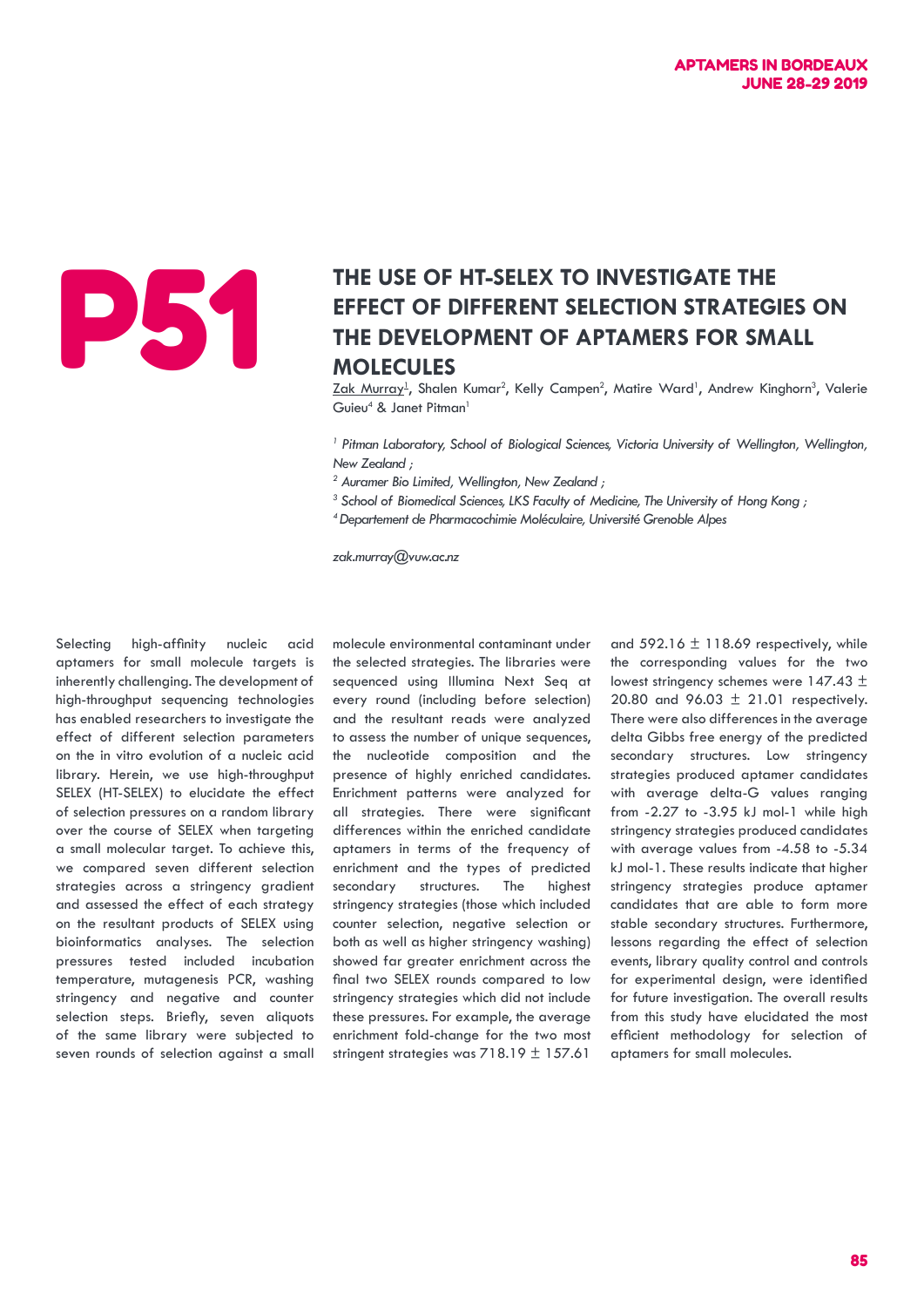

### NEW OPTICAL METHODS FOR DETECTING APTAMER TARGETS AND CONTROLLING THEIR CATALYTIC<br>FUNCTION **TARGETS AND CONTROLLING THEIR CATALYTIC FUNCTION**

Aysha Ali<sup>1</sup>, Haydn A. Little<sup>1</sup>, Timothy R. Dafforn<sup>2</sup>, Anna F. A. Peacock<sup>1</sup>, <u>James H. R. Tucker<sup>1</sup></u>

<sup>1</sup> School of Chemistry, University of Birmingham, Edgbaston, Birmingham, B15 2TT, UK

<sup>2</sup> School of Biosciences, University of Birmingham, Edgbaston, Birmingham, B15 2TT, UK

*j.tucker@bham.ac.uk*

We report on two new optical approaches for detecting the presence of, or controlling the catalytic function of, aptamer targets. In each case, we utilise well-known thrombin-aptamer interactions to demonstrate these effects.

The first of these uses the technique of Linear Dichroism (LD) spectroscopy in which an LD signal can be obtained by the alignment in flow of anisotropic particles such as the M13 bacteriophage, (ca. 1µm in length by ca. 7 nm in width).[1] The coat protein of the M13 phage was first covalently linked to multiple copies of a 21-mer strand of DNA, with these then annealed to functionalised strands of either TBA or HD22, DNA aptamers that bind predominantly to thrombin exosites I and II respectively. Subsequent studies indicated that alignment in flow of these functionalized M13 phages was

dramatically affected by the presence of thrombin, thus allowing thrombin to be sensed at low (pM to nM) concentrations. The second approach involves functionalisation of the aptamer TBA with two anthracene groups to enable reversible photocontrol over the catalytic clotting function of thrombin.[2] Various modifications of TBA are known to allow external control over thrombin function but until now, anthracene photochromism has not been studied with aptamer-based systems.[3] Light-triggered anthracene photodimerisation was found to distort the aptamer structure, which inhibited the binding of thrombin and in turn triggered thrombin catalysis and the resulting clotting process. Various spectroscopic, gel and clotting studies will be presented in support of these findings.

[1] J. Carr-Smith, R. Pacheco-Gómez, H. A. Little, M. R. Hicks, S. Sandhu, N. Steinke, D. J. Smith, A. Rodger, S. A. Goodchild, R. A. Lukaszewski, J. H. R. Tucker, T. R. Dafforn, ACS Synth. Biol., 2015, 4, 1316-1325. https://doi.org/10.1021/acssynbio.5b00034 [2] A. Ali, G. A. Bullen, B. Cross, T. R. Dafforn, H. A. Little, J. Manchester, A. F. A. Peacock, J. H. R. Tucker, Chem. Commun., 2019, 55, 5627-5630. https://doi.org/10.1039/c9cc01540j

[3] For examples of anthracene photodimerisation being applied to supramolecular or polymeric systems, see: (a) H. Bouas-Laurent, J.-P. Desvergne, A. Castellan, R. Lapouyade, Chem. Soc. Rev., 2001, 30, 248–263; (b) Y. Molard, D. M. Bassani, J.-P. Desvergne, P. N. Horton, M. B. Hursthouse, J. H. R. Tucker, Angew. Chem., Int. Ed., 2005, 44, 1072–1075; (c) A. Tron, H.-P. Jacquot de Rouville, A. Ducrot, J. H. R. Tucker, M. Baroncini, A. Credi, N. D. McClenaghan, Chem. Commun., 2015, 51, 2810–2813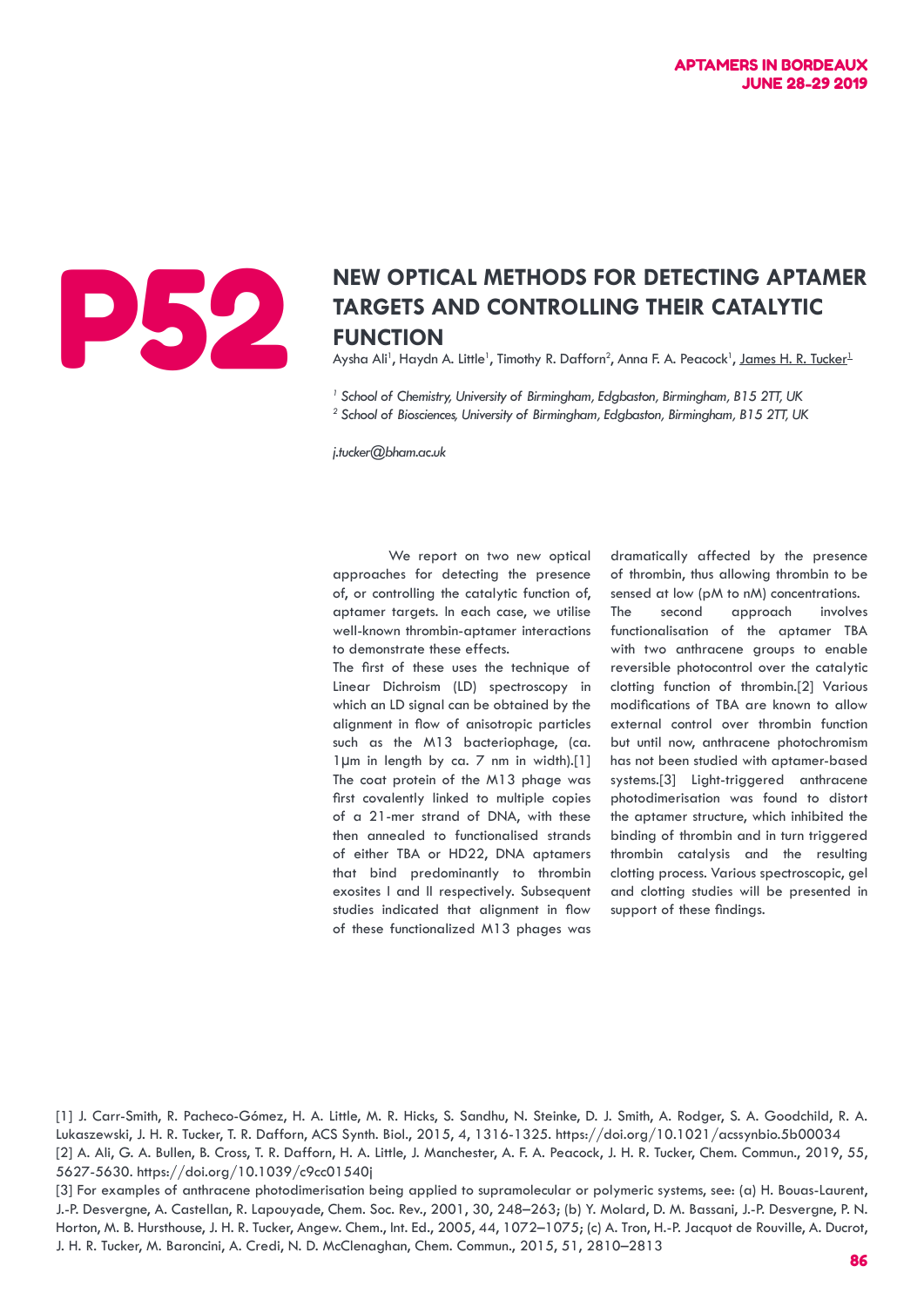

# **RELEASE USING APTAMER-BASED LIPOSOMES**

Kevin Plourde<sup>1</sup>, Rabeb Mouna Derbali<sup>1</sup>, Arnaud Desrosiers<sup>2</sup>, Alexis Vallée-Bélisle<sup>2</sup>, Jeanne Leblond Chain<sup>1,3</sup>

<sup>1</sup> Gene Delivery Laboratory, Faculty of pharmacy, University of Montreal, Montreal, Canada

*2 Laboratory of Biosensors & Nanomachines, Department of Chemistry, University of Montreal, Montreal, Canada*

*3 INSERM U1212, CNRS UMR 5320, ARNA Laboratory, University of Bordeaux, F-33016 Bordeaux, France*

 *Jeanne.leblond-chain@inserm.fr* 

The major limitation of liposome technology is to encapsulate and deliver sufficient therapeutics to reach therapeutic dose at the target site. In this study, we demonstrate drug-binding aptamers can actively load drugs into liposomes. We designed a series of DNA aptamer sequences specific to doxorubicin, displaying multiple binding sites and various binding affinities. The impact on drug loading, drug release and therapeutic efficacy was investigated. This proof-of-concept was first demonstrated with doxorubicin and applied to tobramycin, a hydrophilic drug suffering from low encapsulation into liposomes. Methods. A series of aptamers was designed and custom synthesized. Affinity constants were measured by the quenching of doxorubicin's fluorescence upon addition

of aptamer. Cationic liposomes (DOTAP/

cholesterol/DSPE-PEG2000) were incubated with each aptamer at various charge ratios to form lipoplexes. Aptamer encapsulation efficiency and stability was determined by fluorescence assay. The drug loading capacity was determined by fluorescence after incubation at various aptamer/drug ratios, for doxorubicin and tobramycin-Cy5, respectively. In vitro release of doxorubicin from lipoplexes was studied at pH 5 and pH 7.4. In vitro therapeutic efficiency was evaluated by cell viability measurements on HeLa cells. Results. The aptamers displayed an affinity constants ranging from 68 to 380 nM for doxorubicin, and 1.15 nM for tobramycin, showing the specificity of the aptamer sequence to the drug. The binding ability of aptamers was preserved when incorporated into cationic liposomes, and resulted in a 16 and 6-fold improvement of encapsulation efficiency of doxorubicin and tobramycin, respectively, as compared to classical liposomes. Encapsulation efficiency reached 85%, which is similar to the pH-gradient active loading strategy. In addition, kinetic release profiles and cytotoxicity assay on HeLa cells demonstrated that the release and therapeutic efficacy of liposomal doxorubicin could be controlled by the aptamer's structure.

In conclusion, we demonstrate in this study that aptamers specific to a drug can be designed to improve the loading capacity of liposomes and enhance their therapeutic efficiency. Since aptamer can be synthetically prepared against about any target, this strategy may be applied to a large variety of drugs.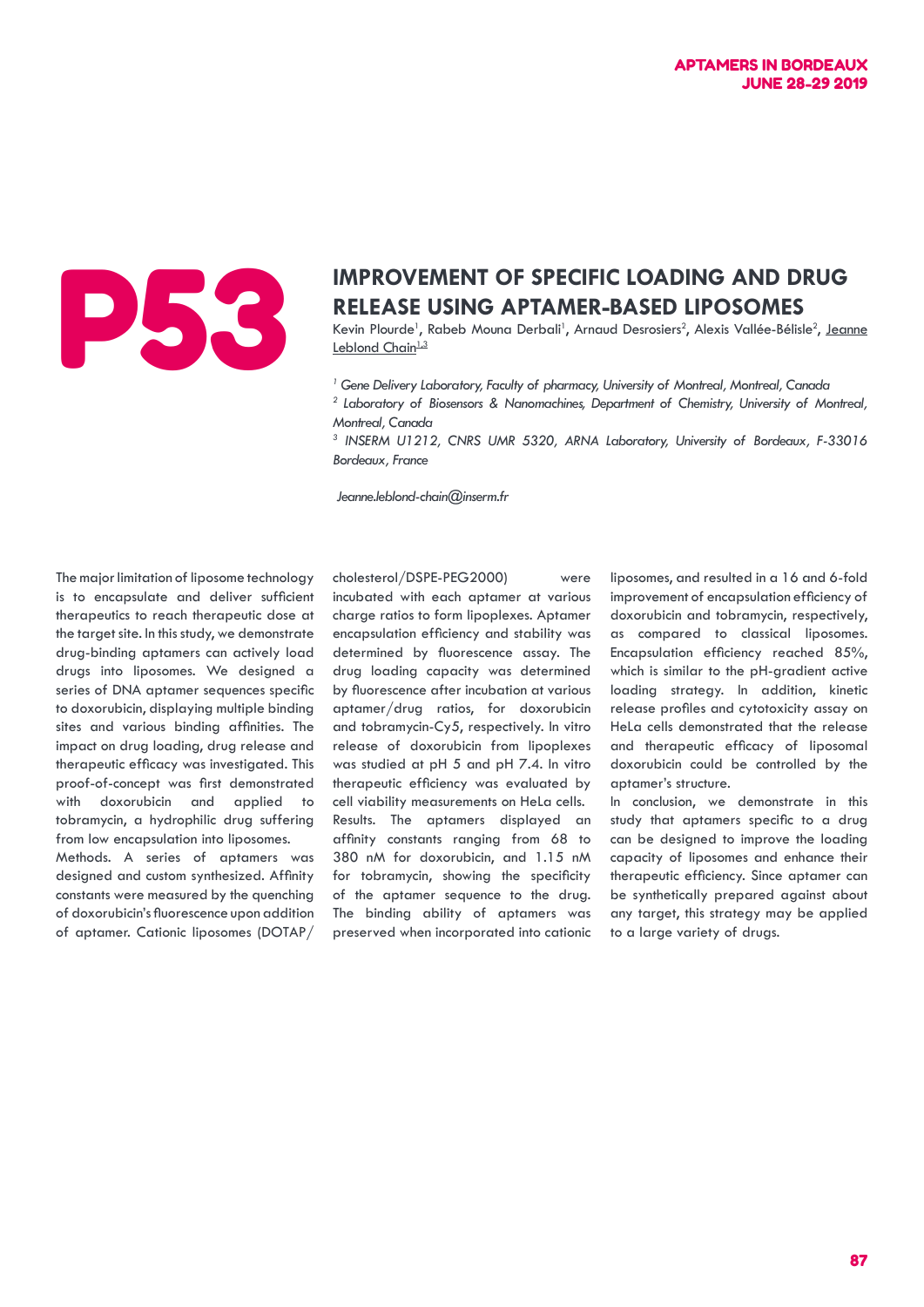### **IDENTIFY BETTER APTAMERS IN LESS ROUNDS**



**CRC-MIRCen proposes innovative services to perform high-throughput sequencing and/or analyze your sequencing data.** 

**Our software suite,** *PATTERNITY-Seq©* **manages millions of sequences to:**

- ü **Regroup sequences in families**
- ü **Monitor the evolution of each family and each individual sequence**
- ü **Identify enriched structure motifs**
- ü **Study the effect of selection pressure**
- ü **...**

**We propose a special trial offer to analyze your high throughput sequencing data at only 300 € (or 337 US\$)\*.** 

To receive a quote, please contact: sylvie.guigon@cea.fr

*\*The offer is limited to a first order placed before the end of the year and corresponds to a bioinformatics analysis without sequencing services for a maximum of 10 rounds of selection of a single in vitro selection.*